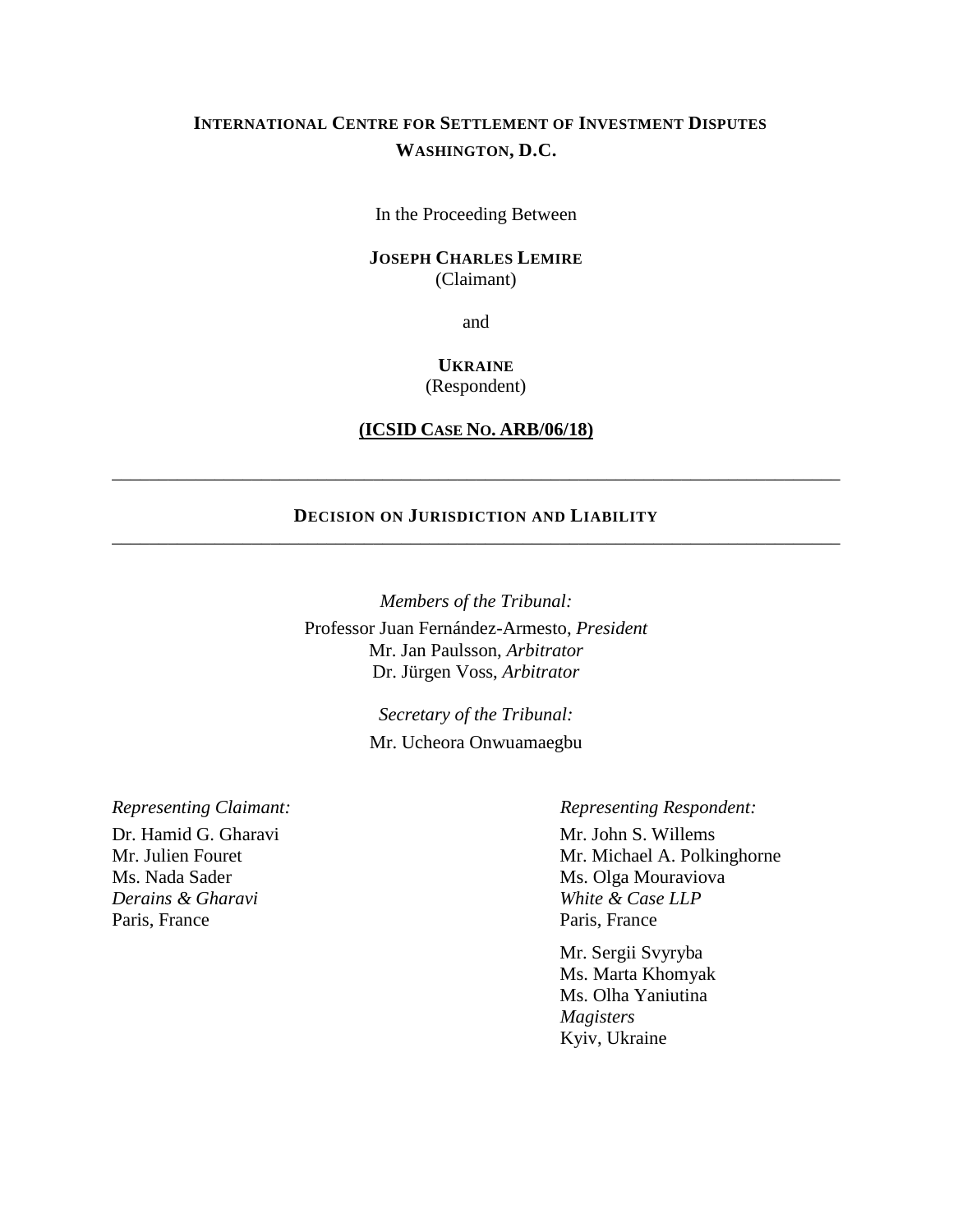# **I N D E X**

|             |                                                                                                                          | Page |  |
|-------------|--------------------------------------------------------------------------------------------------------------------------|------|--|
| I.          | <b>PROCEDURE</b>                                                                                                         | 6    |  |
| II.         | <b>BASIC FACTS</b>                                                                                                       | 11   |  |
| III.        | <b>THE PARTIES</b>                                                                                                       |      |  |
| IV.         | <b>RELIEF SOUGHT</b>                                                                                                     |      |  |
| ${\bf V}$ . | <b>JURISDICTION</b>                                                                                                      | 15   |  |
|             | V.1.<br>POSITIONS OF CLAIMANT AND RESPONDENT                                                                             | 15   |  |
|             | V.2.<br><b>DECISION OF THE TRIBUNAL</b>                                                                                  | 15   |  |
|             | <b>JURISDICTION RATIONE PERSONAE</b><br>V.3.                                                                             | 16   |  |
|             | V.4.<br><b>JURISDICTION RATIONE MATERIAE</b>                                                                             | 17   |  |
|             | V.5.<br><b>JURISDICTION RATIONE VOLUNTATIS</b>                                                                           | 18   |  |
|             | Jurisdiction With Respect to Claims Based on an Alleged<br>$\mathbf{A}$<br>Breach of the Settlement Agreement/2000 Award | 18   |  |
|             | Jurisdiction With Respect to Claims Based on an Alleged<br>$\bf{B}$ )<br><b>Violation of the BIT</b>                     | 22   |  |
| VI.         | <b>ALLEGED BREACHES OF THE SETTLEMENT AGREEMENT</b>                                                                      | 25   |  |
|             | <b>VI.1.</b><br><b>APPLICABLE LAW</b>                                                                                    | 25   |  |
|             | VI.2.<br><b>INTERPRETATION</b>                                                                                           | 26   |  |
|             | <b>RESPONDENT'S FAILURE TO CORRECT INTERFERENCES</b><br><b>VI.3.</b>                                                     | 27   |  |
|             | The State Centre as the "Commission of Experts"<br>A)                                                                    | 29   |  |
|             | B)<br><b>Examination of Interferences</b>                                                                                | 29   |  |
|             | <b>Adoption of Technical Measures To Remove Interferences</b><br>$\mathbf{C}$                                            | 30   |  |
|             | <b>VI.4.</b><br><b>ALLOCATION OF FREQUENCIES</b>                                                                         | 31   |  |
|             | <b>Issuance of Radio Frequencies by the State Committee</b><br>A)                                                        | 33   |  |
|             | B)<br><b>Late Constitution of the National Council</b>                                                                   | 34   |  |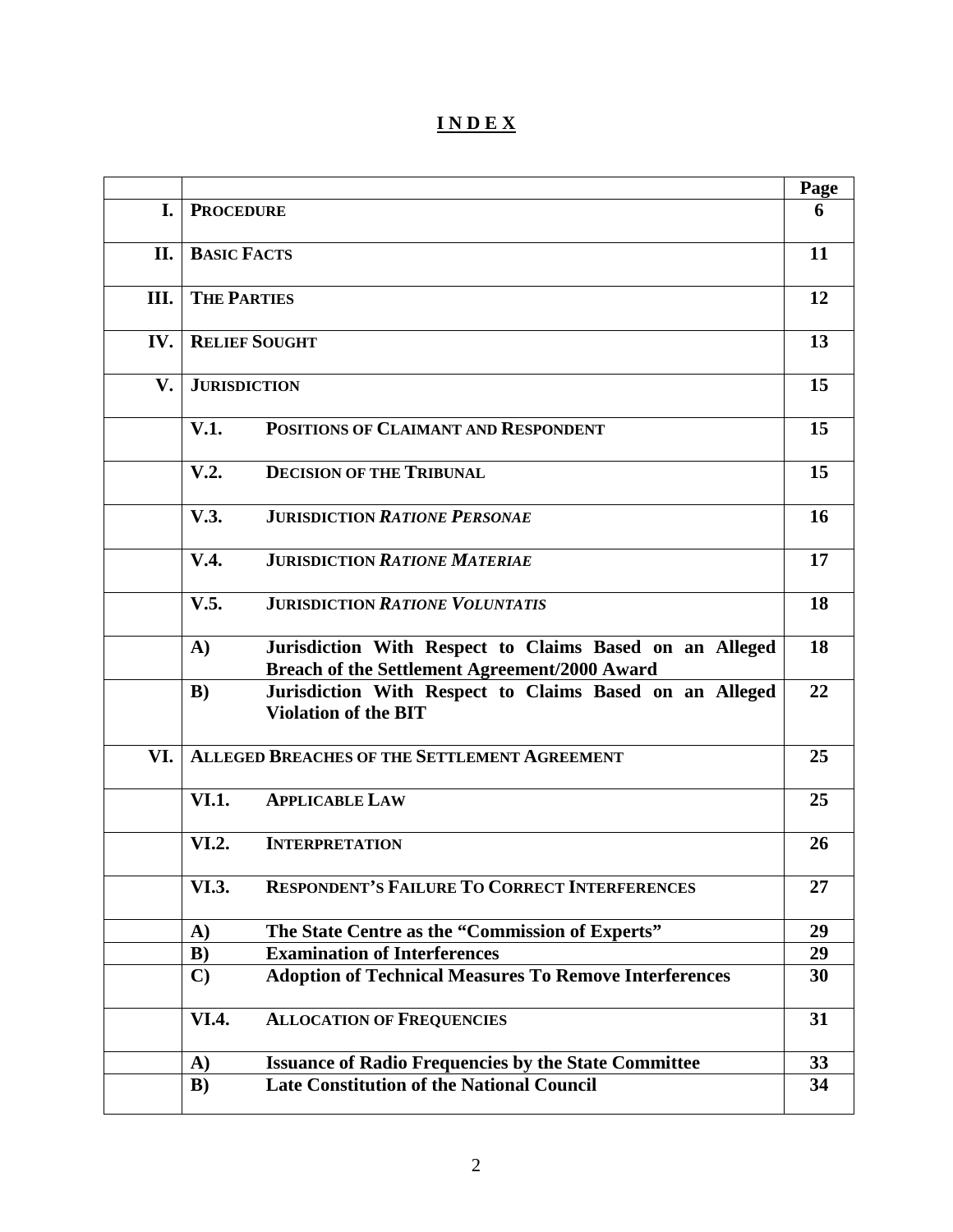|      | $\mathbf{C}$  | Failure of National Council To Promptly Acknowledge the       | 35 |
|------|---------------|---------------------------------------------------------------|----|
|      |               | <b>Settlement Agreement as Binding</b>                        |    |
|      | D)            | Award of Licences to Other Companies at National Council's    | 35 |
|      |               | <b>First Meeting in January 2001</b>                          |    |
|      | $\bf{E}$      | Late Award of Broadcasting Licences by National Council       | 37 |
|      | $\mathbf{F}$  | <b>Allocation of Low-Powered Frequencies</b>                  | 40 |
|      | $\mathbf{G}$  | Allocation of Four Frequencies Which Were Contested by the    | 41 |
|      |               | <b>Armed Forces of Ukraine</b>                                |    |
|      |               |                                                               |    |
| VII. |               | <b>ALLEGED VIOLATIONS OF THE BIT</b>                          | 43 |
|      |               |                                                               |    |
|      | <b>VII.1.</b> | <b>CLAIMANT'S GENERAL ALLEGATIONS</b>                         | 43 |
|      |               |                                                               |    |
|      | <b>VII.2.</b> | <b>RESPONDENT'S GENERAL ALLEGATIONS</b>                       | 45 |
|      |               |                                                               |    |
|      | <b>VII.3.</b> | <b>CLAIMANT'S FIRST ALLEGATIONS: THE VIOLATION OF THE FET</b> | 47 |
|      |               | <b>STANDARD IN THE AWARDING OF FREQUENCIES</b>                |    |
|      |               |                                                               |    |
|      |               | VII.3.1. INTRODUCTION                                         | 47 |
|      |               |                                                               |    |
|      |               | VII.3.2. THE FET STANDARD AS DEFINED IN THE BIT               | 50 |
|      |               |                                                               |    |
|      | $\mathbf{A}$  | <b>Customary International Law Minimum Standard and FET</b>   | 51 |
|      |               | <b>Standard</b>                                               |    |
|      | $\bf{B}$      | Meaning of Article II.3. of the BIT                           | 53 |
|      | $\mathbf{C}$  | <b>Pursuit of Local Remedies</b>                              | 56 |
|      | D)            | <b>Summary</b>                                                | 59 |
|      |               |                                                               |    |
|      | VII.3.3.      | PROCEDURE FOR THE AWARDING OF LICENCES IN<br><b>THE</b>       | 60 |
|      |               | <b>BROADCASTING SECTOR UNDER UKRAINIAN LAW</b>                |    |
|      |               |                                                               |    |
|      | $\mathbf{A}$  | <b>The National Council</b>                                   | 60 |
|      | $\bf{B}$ )    | The Administrative Procedure for the Issuance of Licences     | 61 |
|      |               |                                                               |    |
|      |               | VII.3.4. GALA'S APPLICATIONS FOR ADDITIONAL FREQUENCIES       | 66 |
|      |               | Overview of Gala's Participation in Tenders for Additional    | 66 |
|      | A)            | <b>Frequencies</b>                                            |    |
|      | $\bf{B})$     | The Tender of October 19, 2005 and the Interference of the    | 69 |
|      |               | <b>President of Ukraine</b>                                   |    |
|      | $\mathbf{C}$  | The Tender of May 26, 2004 for an AM Frequency                | 73 |
|      | D)            | The Tender of February 6, 2008 with 40% Ukrainian Language    | 76 |
|      |               | Requirement                                                   |    |
|      | E)            | The Tender of November 20, 2002 in Which Claimant Was the     | 80 |
|      |               | <b>Only Applicant</b>                                         |    |
|      | $\mathbf{F}$  | The Tender of October 19, 2005 in Favour of NMB Radio         | 81 |
|      |               |                                                               |    |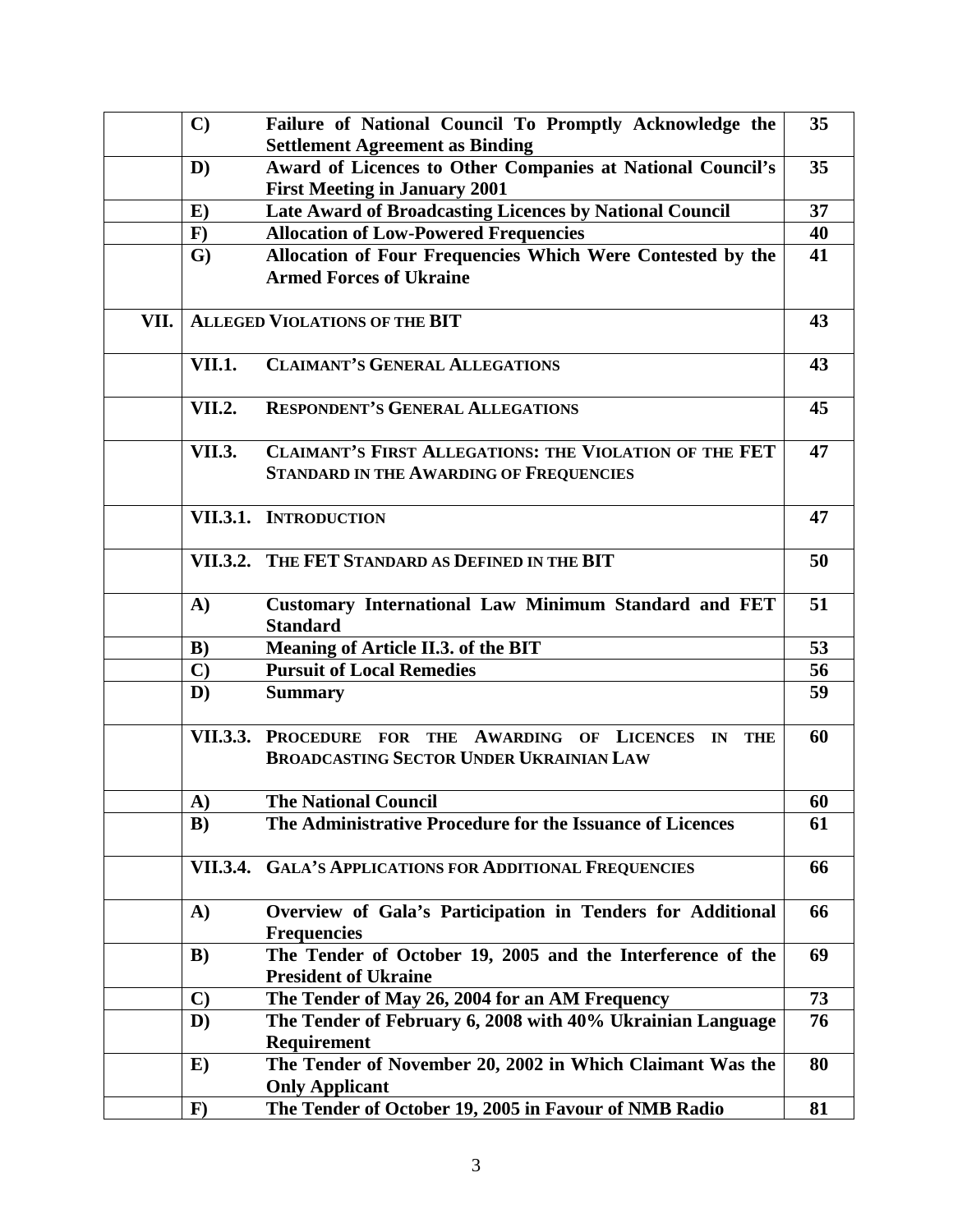|       | $\mathbf{G}$    | The Award of Frequencies During the Time When the National<br><b>Council Was Not Operative</b>                                                                | 84  |
|-------|-----------------|---------------------------------------------------------------------------------------------------------------------------------------------------------------|-----|
|       |                 | VII.3.5. CONCLUSIONS REGARDING THE AWARDING OF RADIO LICENCES                                                                                                 | 86  |
|       |                 | VII.3.6. POSTPONEMENT OF DECISION REGARDING DAMAGES                                                                                                           | 87  |
|       | <b>VII.4.</b>   | CLAIMANT'S<br><b>SECOND</b><br><b>ALLEGATION:</b><br><b>CONTINUOUS</b><br><b>THE</b><br>HARASSMENTS BY RESPONDENT AND THE REQUEST FOR MORAL<br><b>DAMAGES</b> | 88  |
|       |                 | VII.4.1. CLAIMANT'S ALLEGATIONS                                                                                                                               | 88  |
|       |                 | VII.4.2. RESPONDENT'S ALLEGATIONS                                                                                                                             | 90  |
|       |                 | VII.4.3. THE TRIBUNAL'S DECISION                                                                                                                              | 92  |
|       | $\mathbf{A}$    | <b>Introduction</b>                                                                                                                                           | 92  |
|       | B)              | The Inspection of Gala Radio                                                                                                                                  | 93  |
|       | $\mathbf{C}$    | <b>Renewal of the Licence</b>                                                                                                                                 | 97  |
|       | D)              | <b>Decision of the Arbitral Tribunal</b>                                                                                                                      | 97  |
|       | <b>VII.5.</b>   | CLAIMANT'S THIRD ALLEGATION: THE VIOLATION OF THE FET<br><b>STANDARD BY OTHER ACTIONS PERFORMED BY RESPONDENT</b>                                             | 100 |
|       | VII.6.          | CLAIMANT'S FOURTH ALLEGATION: THE "UMBRELLA CLAUSE"                                                                                                           | 101 |
|       | VII.7.          | CLAIMANT'S FIFTH ALLEGATION: THE PROHIBITION OF LOCAL<br><b>PURCHASE</b>                                                                                      | 102 |
|       | $\mathbf{A}$    | <b>Allegation of the Parties</b>                                                                                                                              | 102 |
|       | $\bf{B}$        | <b>Decision of the Tribunal</b>                                                                                                                               | 102 |
|       | <b>VII.8.</b>   | <b>OTHER ALLEGATIONS</b>                                                                                                                                      | 105 |
| VIII. | <b>DECISION</b> |                                                                                                                                                               | 106 |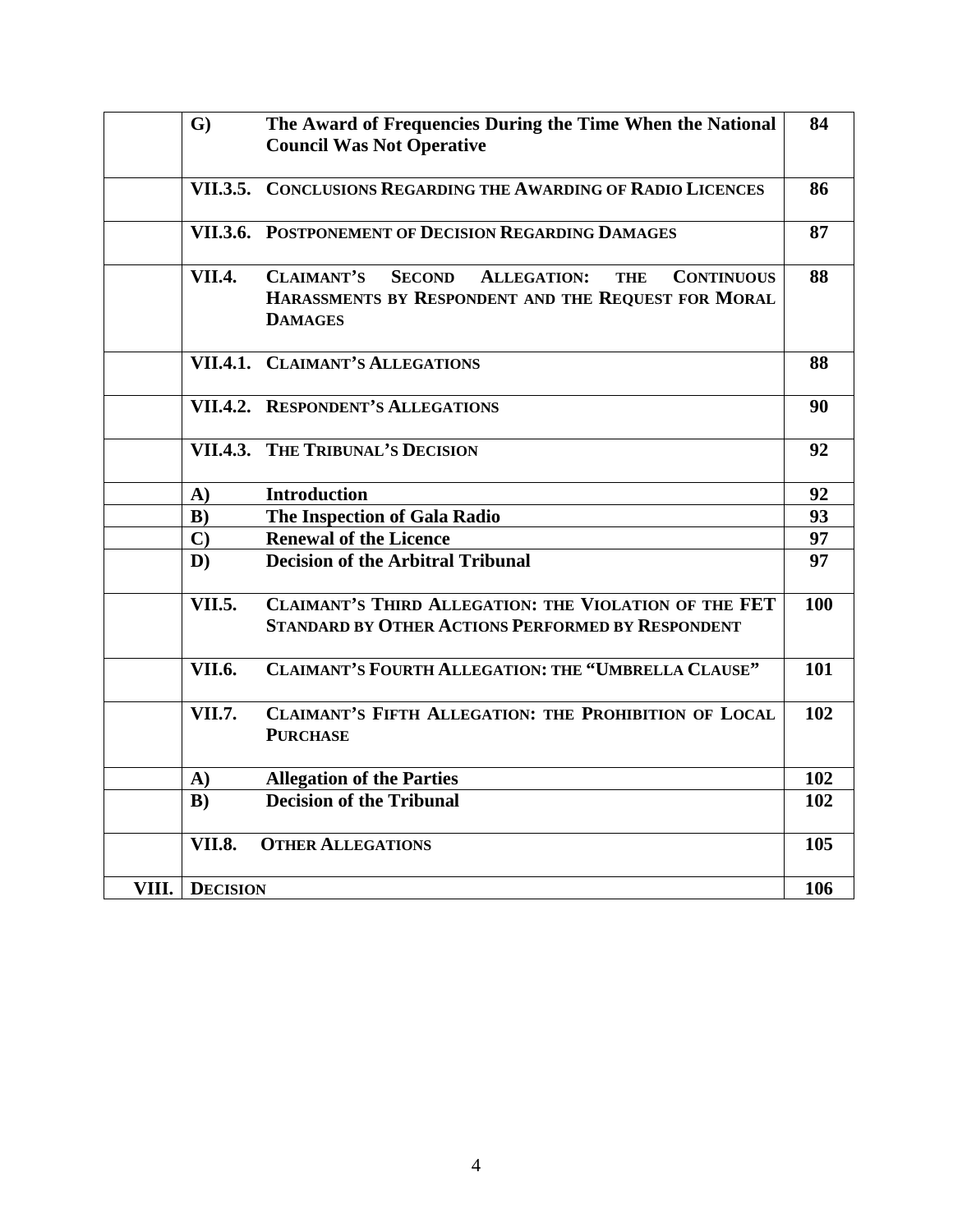# **GLOSSARY**

| 2000 Award                 | Award dated September 18, 2000 finalizing the First Arbitration                                                                                                                                                 |
|----------------------------|-----------------------------------------------------------------------------------------------------------------------------------------------------------------------------------------------------------------|
| <b>Arbitration Clause</b>  | Dispute resolution provision contained in the Settlement Agreement which<br>provides that all the disputes arising from or in connection with the Settlement<br>Agreement shall be resolved through arbitration |
| <b>BIT</b>                 | Treaty between the United States of America and Ukraine concerning the<br>Encouragement and Reciprocal Protection of Investment which entered into<br>force on November 16, 1996                                |
| Centre                     | International Centre for Settlement of Investment Disputes                                                                                                                                                      |
| Claimant                   | Mr. Joseph Charles Lemire                                                                                                                                                                                       |
| <b>FET</b>                 | Fair and Equitable Treatment                                                                                                                                                                                    |
| <b>First Arbitration</b>   | An investment arbitration proceeding filed with ICSID on November 14, 1997<br>between Claimant and Respondent, which was finalized by the 2000 Award                                                            |
| Gala                       | CJSC "Radiocompany Gala"                                                                                                                                                                                        |
| <b>ICSID</b>               | International Centre for Settlement of Investment Disputes                                                                                                                                                      |
| <b>ICSID Convention</b>    | Convention on the Settlement of Investment Disputes between States and<br>Nationals of other States, done at Washington on March 18, 1965.                                                                      |
| <b>Institution Rules</b>   | ICSID Rules of Procedure for the Institution of Conciliation and Arbitration<br>Proceedings                                                                                                                     |
| <b>LNC</b>                 | Law on National Television and Radio Council of Ukraine last amended in<br>2006                                                                                                                                 |
| <b>LTR</b>                 | Ukrainian Law on Television and Radio Broadcasting last amended in 2006                                                                                                                                         |
| Mirakom                    | CJSC "Mirakom Ukraina"                                                                                                                                                                                          |
| <b>NAFTA</b>               | North American Free Trade Agreement entered into force in 1994                                                                                                                                                  |
| <b>National Council</b>    | Ukrainian National Council for Television and Radio Broadcasting                                                                                                                                                |
| Request                    | Claimant's request for arbitration against Respondent dated September 6, 2006                                                                                                                                   |
| Respondent                 | Ukraine                                                                                                                                                                                                         |
| Settlement Agreement       | Agreement dated March 20, 2000 between Claimant and Respondent on the<br>settlement of the First Arbitration                                                                                                    |
| <b>State Centre</b>        | Ukrainian State Centre of Radio Frequencies                                                                                                                                                                     |
| <b>State Committee</b>     | Ukrainian State Committee on Communications and Information Technology                                                                                                                                          |
| <b>UCRF</b>                | Ukrainian State Centre of Radio Frequencies                                                                                                                                                                     |
| Umbrella Clause            | Clause contained in Article II.3 (c) of the US-Ukraine BIT which permits a<br>breach of contract to be characterized as a breach of the BIT                                                                     |
| <b>UNIDROIT</b>            | International Institute for the Unification of Private Law                                                                                                                                                      |
| <b>UNIDROIT</b> Principles | Principles of International Commercial Contracts adopted by UNIDROIT                                                                                                                                            |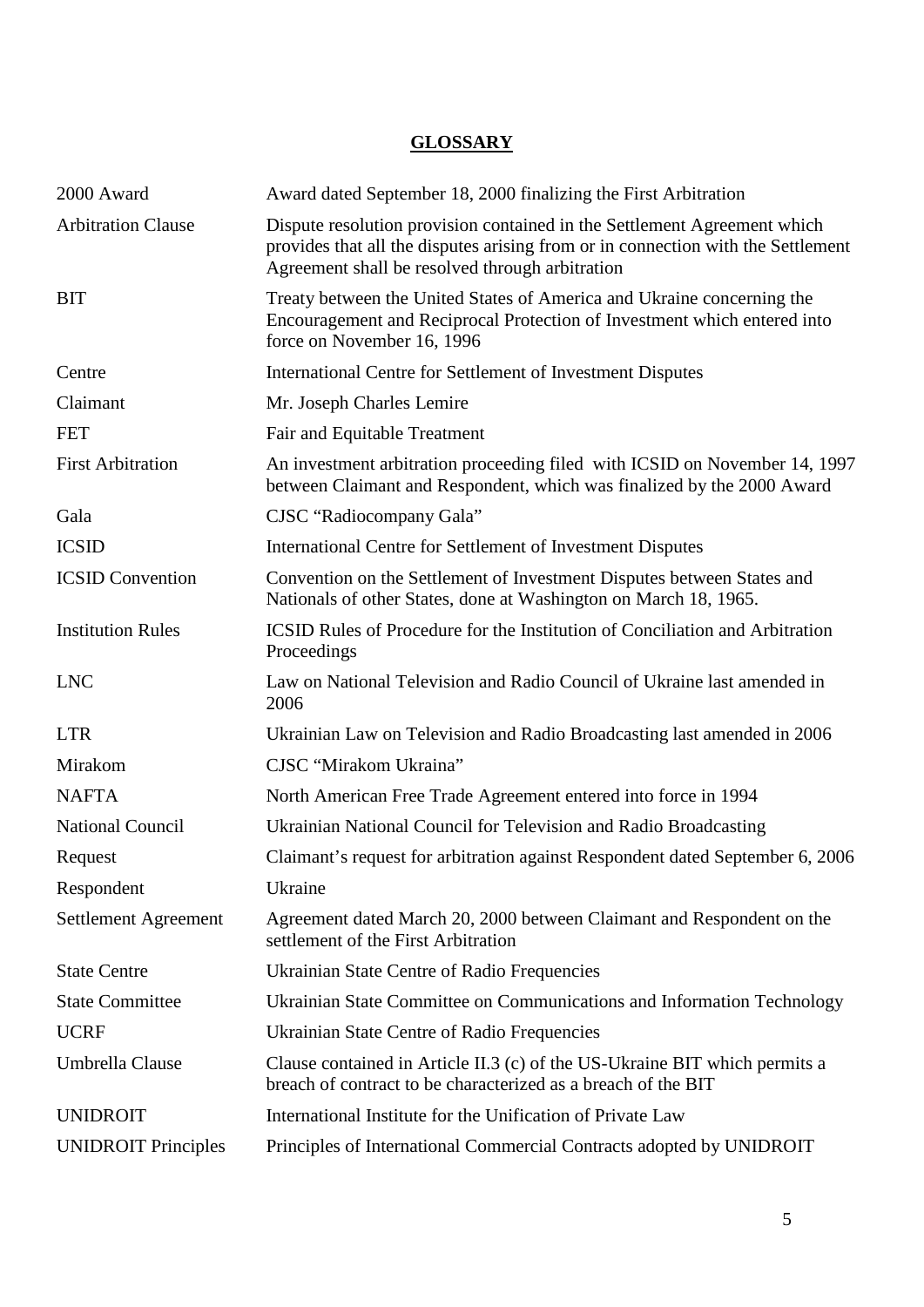## **I. PROCEDURE**

- 1. On September 11, 2006, the International Centre for Settlement of Investment Disputes ("ICSID" or the "Centre") received from Joseph Charles Lemire ("Mr. Lemire" or "Claimant"), a citizen of the United States, a request for arbitration (the "Request") dated September 6, 2006, against Ukraine ("Respondent").
- 2. On September 12, 2006, the Centre, in accordance with Rule 5 of the ICSID Rules of Procedure for the Institution of Conciliation and Arbitration Proceedings (the "Institution Rules") acknowledged receipt of the Request and on the same day transmitted a copy thereof to Ukraine with a copy to its Embassy in Washington, D.C.
- 3. The Request, as supplemented by Claimant's letter of November 14, 2006, was registered by the Centre on December 8, 2006, pursuant to Article 36(3) of the ICSID Convention. By letter of the same day, the Secretary-General of ICSID, in accordance with Rules 6 and 7 of the Institution Rules, notified the parties of the registration and invited them to proceed to constitute an Arbitral Tribunal as soon as possible.
- 4. The parties not having reached agreement on the number of arbitrators and the method of their appointment more than 60 days after the registration of the Request, Claimant invoked Article 37(2)(b) of the ICSID Convention by letter of February 8, 2007. Article 37(2)(b) prescribes a Tribunal consisting of three arbitrators, one appointed by each party and the third, who shall be the President of the Tribunal, appointed by agreement of the parties.
- 5. On February 22, 2007, Claimant appointed Mr. Jan Paulsson of France as arbitrator and on March 7, 2007, Respondent appointed Dr. Jürgen Voss of Germany as arbitrator, each of whom the parties had also appointed in the earlier concluded ICSID Additional Facility case *Joseph C. Lemire v*. *Ukraine* (ICSID Case No. ARB(AF)/98/1).
- 6. The Tribunal not having been constituted 90 days after the registration of the request, Claimant requested by letters of March 9, 2007, and March 20, 2007, that the Chairman of the ICSID Administrative Council designate an arbitrator to be the President of the Tribunal, pursuant to ICSID Arbitration Rule 4(1).
- 7. On June 6, 2007, the Chairman of the ICSID Administrative Council, in consultation with the parties, designated Professor Juan Fernández-Armesto, a national of Spain, as the presiding arbitrator.
- 8. All three arbitrators having accepted their appointments, the Secretary-General of ICSID, by letter of June 14, 2007, informed the parties that a Tribunal consisting of Professor Juan Fernández-Armesto, Mr. Jan Paulsson and Dr. Jürgen Voss, had been constituted and that the proceeding was deemed to have commenced on that day, pursuant to ICSID Arbitration Rule 6(1).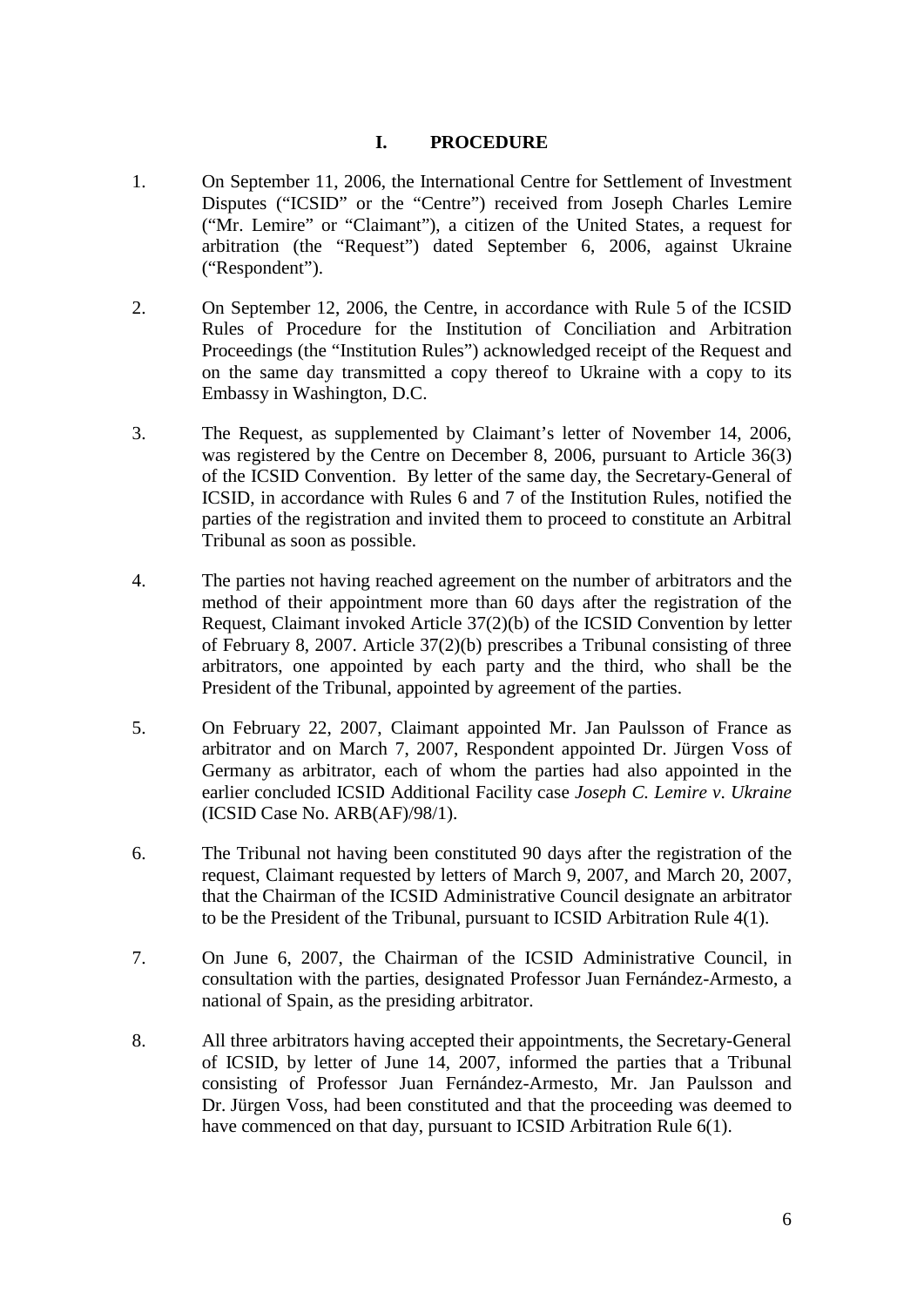- 9. At the time of the filing of the Request, Claimant was represented by the law firm of Salans. From December 2008 to December 2009, Claimant was represented by the law firm of Derains Gharavi & Lazareff in Paris, France, and, subsequently, by the law firm of Derains & Gharavi.
- 10. By letters of June 25, 2007 and July 9, 2007, Respondent notified the Centre of the appointment of the law firm of White & Case LLP in Paris, France, and of the law firm of Magisters in Kyiv, Ukraine, as its legal representatives in this matter.
- 11. The first session of the Tribunal was held on July 23, 2007, at the World Bank's offices in Paris, and various aspects of procedure were determined at the session. Present at the session were:

Members of the Tribunal Prof. Juan Fernández-Armesto, *President* Mr. Jan Paulsson, *Arbitrator* Dr. Jürgen Voss, *Arbitrator*

Secretary of the Tribunal

Mr. Ucheora Onwuamaegbu (*by video conference*)

#### Attending for Claimant

Mr. Joseph C. Lemire, *Claimant* Mr. Sergey Denisenko, *Executive at Gala* Ms. Julia Tumash, *Executive at Gala* Mr. Hamid G. Gharavi, *Salans* Ms. Brenda Horrigan, *Salans* Mr. William Kirtley, *Salans*

Attending for Respondent

Mr. Sergiy Beketov, *Ministry of Justice of Ukraine* Mr. John S. Willems, *White & Case LLP* Mr. Michael Polkinghorne, *White & Case LLP* Ms. Olga Mouraviova, *White & Case LLP* Ms. Anna-Marta Khomyak, *Magisters*

- 12. On November 12, 2007, Claimant filed its Memorial on the Merits.
- 13. On February 25, 2008, Respondent filed a Memorial in Support of Its Objections to Jurisdiction and, on February 26, 2008, Respondent filed its Counter-Memorial on the Merits, dated February 25, 2008.
- 14. On March 17, 2008, Claimant filed observations on Respondent's Memorial in Support of its Objections to Jurisdiction.
- 15. On March 26, 2008, the Tribunal notified the parties that it had decided to join the issue of jurisdiction to the merits.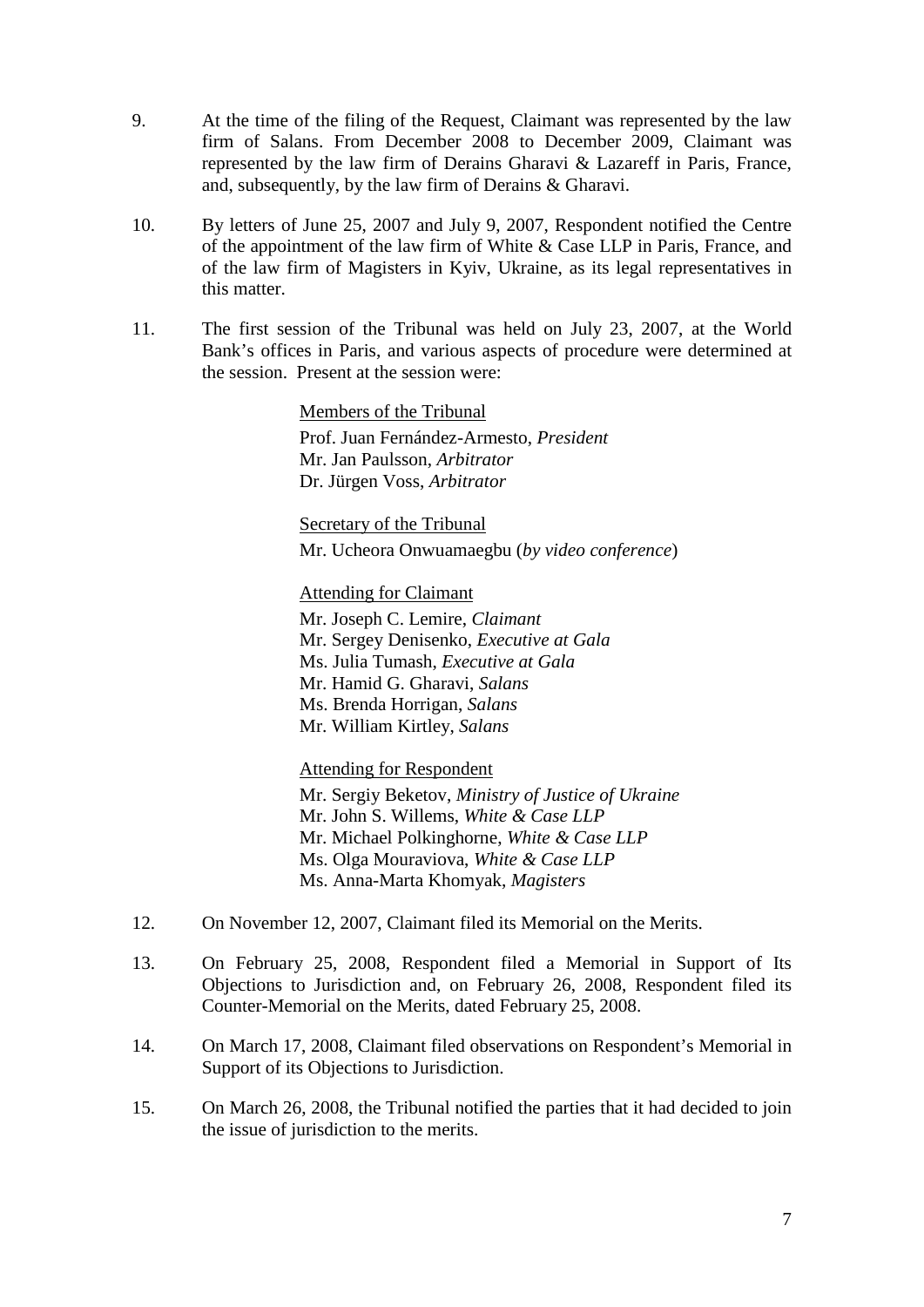- 16. Also on March 26, 2008, the parties filed their respective requests for production of documents and, on April 18, 2008, exchanged responses on their respective requests for production of documents. On May 13, 2008, the Tribunal issued Procedural Order No. 1 concerning the requests for production of documents.
- 17. On July 31, 2008, Respondent filed a further request for production of documents. On August 8, 2008, Claimant filed observations on Respondent's request, and on August 13, 2008, Respondent filed a response to Claimant's observations of August 8, 2008. Claimant answered Respondent's request on August 28, 2008.
- 18. On August 15, 2008, Claimant filed a request for provisional measures, concerning Ukraine's decision to charge a certain fee for the renewal of Gala's broadcasting licence.
- 19. On August 20, 2008, Claimant filed its Reply on the Merits.
- 20. On August 29, 2008, Respondent filed a proposal for the disqualification of Mr. Jan Paulsson as arbitrator, and the proceeding was suspended in accordance with ICSID Arbitration Rule 9(6). Existing deadlines and schedule of the proceeding remained in effect and continued to run during the period of suspension of the proceeding.
- 21. On September 2, 2008, Respondent filed observations on Claimant's request for provisional measures.
- 22. On September 10, 2008, Claimant filed a response to Respondent's observations on Claimant's request for provisional measures.
- 23. On September 23, 2008, the Centre notified the parties that in accordance with Article 58 of the ICSID Convention and ICSID Arbitration Rule 9(4), the proposal for the disqualification of Mr. Jan Paulsson had been decided by the other members of the Tribunal, Prof. Juan Fernández-Armesto and Dr. Jürgen Voss. The proposal for disqualification of Mr. Paulsson was dismissed and the suspension of the proceeding was lifted as of the date of the notification. The reasoned Decision on Respondent's proposal for the disqualification was communicated to the parties on September 29, 2008.
- 24. On October 22, 2008, Claimant withdrew the request for provisional measures of August 15, 2008.
- 25. On November 6, 2008, Respondent filed a Rejoinder on the Merits.
- 26. On November 13 and November 18, 2008, Claimant filed requests for production of witnesses**,** and on November 14, 2008, the parties filed witness statements.
- 27. On November 19, 2009, the President of the Tribunal held a pre-hearing conference by telephone with the parties.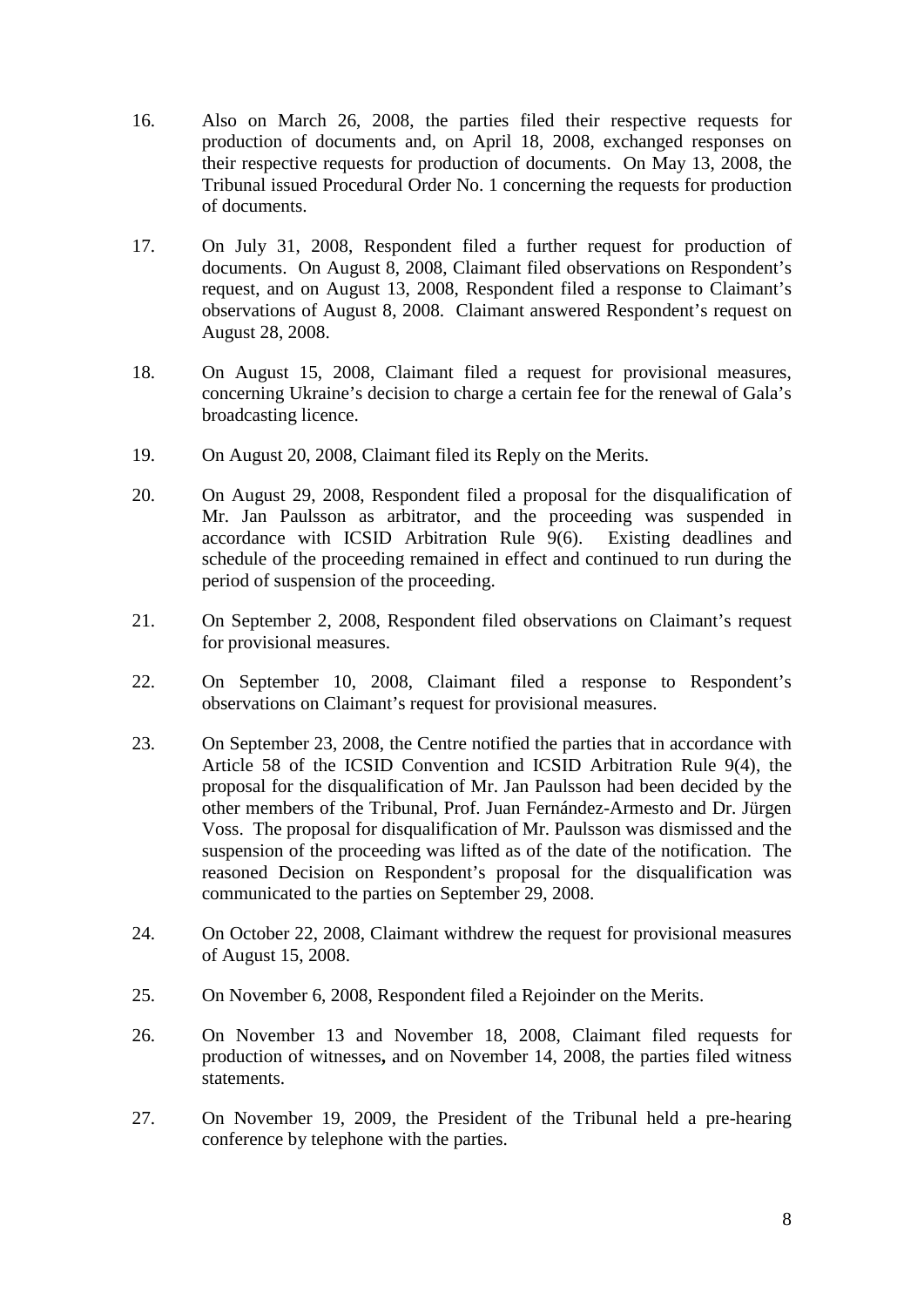- 28. On November 25, 2008, Respondent filed observations on Claimant's requests of November 13 and 18, 2008, for production of witnesses.
- 29. On December 1, 2008, the parties filed rebuttal witness statements and on December 3, 2008, the President of the Tribunal held a further pre-hearing conference by telephone with the parties.
- 30. The hearing on jurisdiction and the merits was held from December 8, 2008 to December 12, 2008, at the at the World Bank's offices in Paris. Present at the hearing were:

Members of the Tribunal

Prof. Juan Fernández-Armesto, *President* Mr. Jan Paulsson, *Arbitrator* Dr. Jürgen Voss, *Arbitrator*

Assistant to the Tribunal

Ms. Deva Villanúa Gómez

#### Attending for Claimant

Mr. Joseph C. Lemire, *Claimant's witness* Mr. Hamid G. Gharavi, *Derains Gharavi & Lazareff* Mr. Nabil Lodey, *Derains Gharavi & Lazareff* Mr. Julien Fouret, *Derains Gharavi & Lazareff* Ms. Nada Sader, *Derains Gharavi & Lazareff* Mr. Sergiy Koziakov, *Derains Gharavi & Lazareff* Mr. Eric Degand, *witness* Mr. Viktor Petrenko, *Claimant's witness* Mr. Paval Shylko, *witness* Mr. Piotr Jalowiec, *witness* Mr. Sergey Denisenko, *witness* Dr. Andre Wiegand, *expert* Dr. Klaus Goldhammer, *expert* Attending for Respondent

Mr. John S. Willems, *White & Case LLP* Mr. Michael Polkinghorne, *White & Case LLP* Ms. Olga Mouraviova, *White & Case LLP* Mr. Sergii Svyryba, *Magisters* Ms. Nathalie Makowski, *White & Case LLP* Ms. Olga Boltenko, *White & Case LLP* Ms. Olga Glukhovska, *Magisters* Ms. Olga Ianiutina, *Magisters* Mr. Markiian Kliuchkovskyi, *Magisters* Ms. Tuuli Timonen, *White & Case LLP* Ms. Renee Bissell, *White & Case LLP* Ms. Ludmila Zaporozhets, *National Television and Radio Broadcasting Council of Ukraine* Mr. Vitaliy Shevchenko, *witness* Mr. Ihor Kurus, *witness*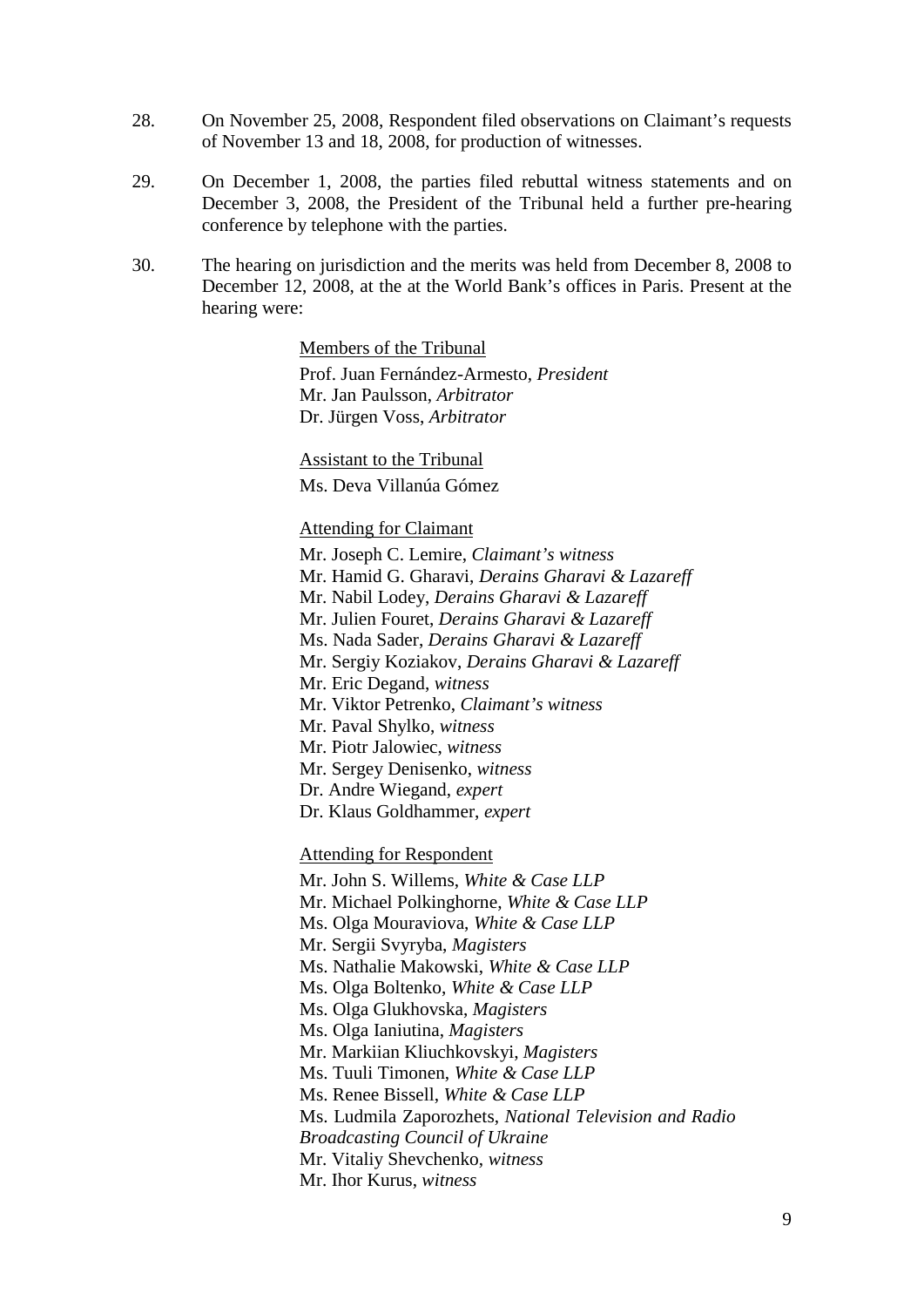Mr. Volodymyr Kirichenko, *witness* Mr. Iulian Leliukh, *witness* Mr. Viktor Petrenko, *Respondent's witness* Mr. Vladyslav Lyasovskyi, *witness* Ms. Olena Volska, *expert*

- 31. As decided at the hearing, the parties filed their respective post-hearing briefs on March 4, 2009 and their respective statements of costs on March 20, 2009.
- 32. Members of the Tribunal deliberated using various means of communication.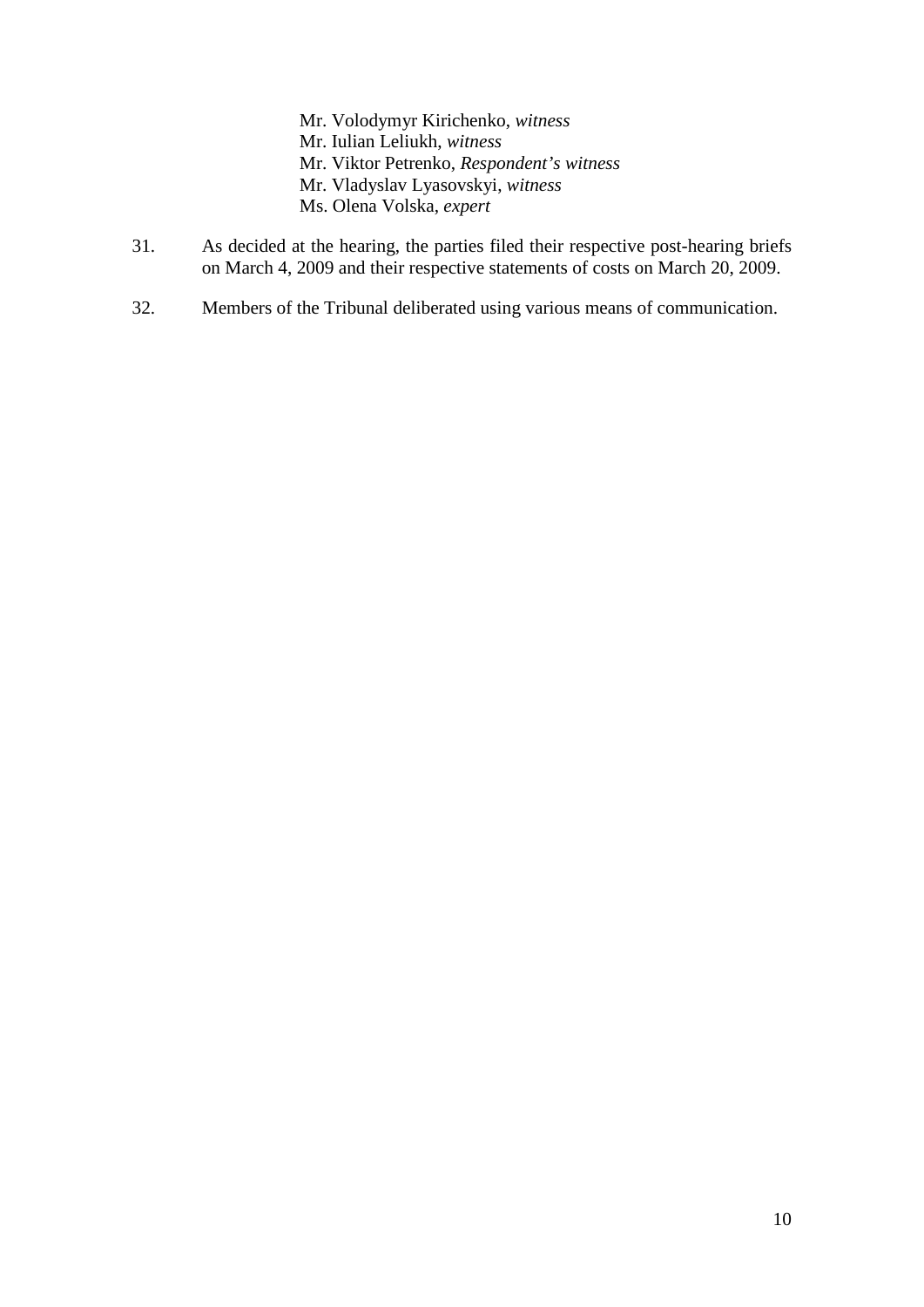#### **II. BASIC FACTS**

- 33. This dispute was submitted to ICSID by Claimant against Respondent under (1) the Treaty between the United States of America and Ukraine Concerning the Encouragement and Reciprocal Protection of Investment, done in Kyiv on October 17, 1996 (the "BIT") and (2) an agreement between Claimant and Respondent on the settlement of a dispute, dated March 20, 2000 (the "Settlement Agreement"), which was recorded as an award on agreed terms on September 18, 2000 (ICSID No. ARB (AF) 98/1 (the "2000 Award").
- 34. Article VI of the BIT entitles any national of a State party to the BIT to submit to ICSID any dispute with the other State party to the BIT relating to either *"an investment agreement between that Party and such national"* or *"an alleged breach of any right conferred or created by this Treaty with respect to an investment"*.
- 35. On November 14, 1997, Claimant filed with ICSID a first arbitration request (the "First Arbitration") against Respondent, with regard to the same investments that underlie the present arbitration. This First Arbitration eventually led to the Settlement Agreement, which was then recorded in the 2000 Award. Paragraph 31 of the Settlement Agreement provides for the resolution of all disputes arising from or in connection with the Agreement by ICSID Arbitration in accordance with the ICSID Additional Facility Arbitration Rules.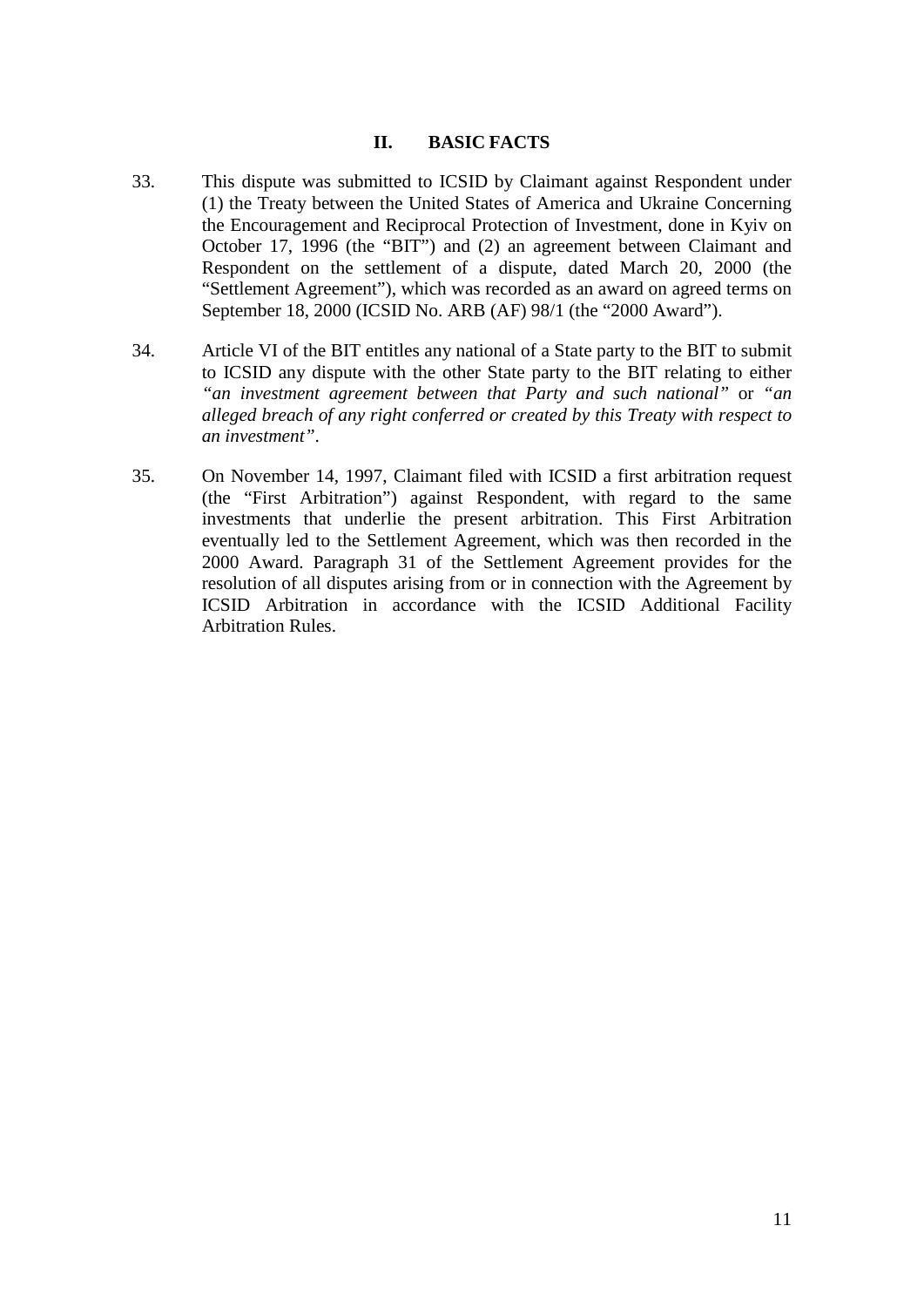#### **III. THE PARTIES**

- 36. Claimant, Mr. Joseph Charles Lemire, is a national of the United States of America residing at 91 Saksagansko St., Office 8,01032 Kiev, Ukraine. Claimant is a majority shareholder, through CJSC "Mirakom Ukraina" ("Mirakom") of CJSC "Radiocompany Gala" ("Gala"), a closed joint stock company constituted in 1995 under the laws of Ukraine with its principal office located at the same address as Mr. Lemire's residence. Gala is a music radio station in Ukraine currently licenced to broadcast on various frequencies in Ukraine.
- 37. Respondent is the State of Ukraine. With respect to the events giving rise to the present arbitration, Respondent has acted through its President, Prime Minister, Parliament, Ministry of Defence, the National Council for Television and Radio Broadcasting (the "National Council"), the Ukrainian State Centre of Radio Frequencies (the "State Centre"), the State Committee on Communications and Information Technology (the "State Committee"), all of which are organs for which Ukraine is responsible under international law.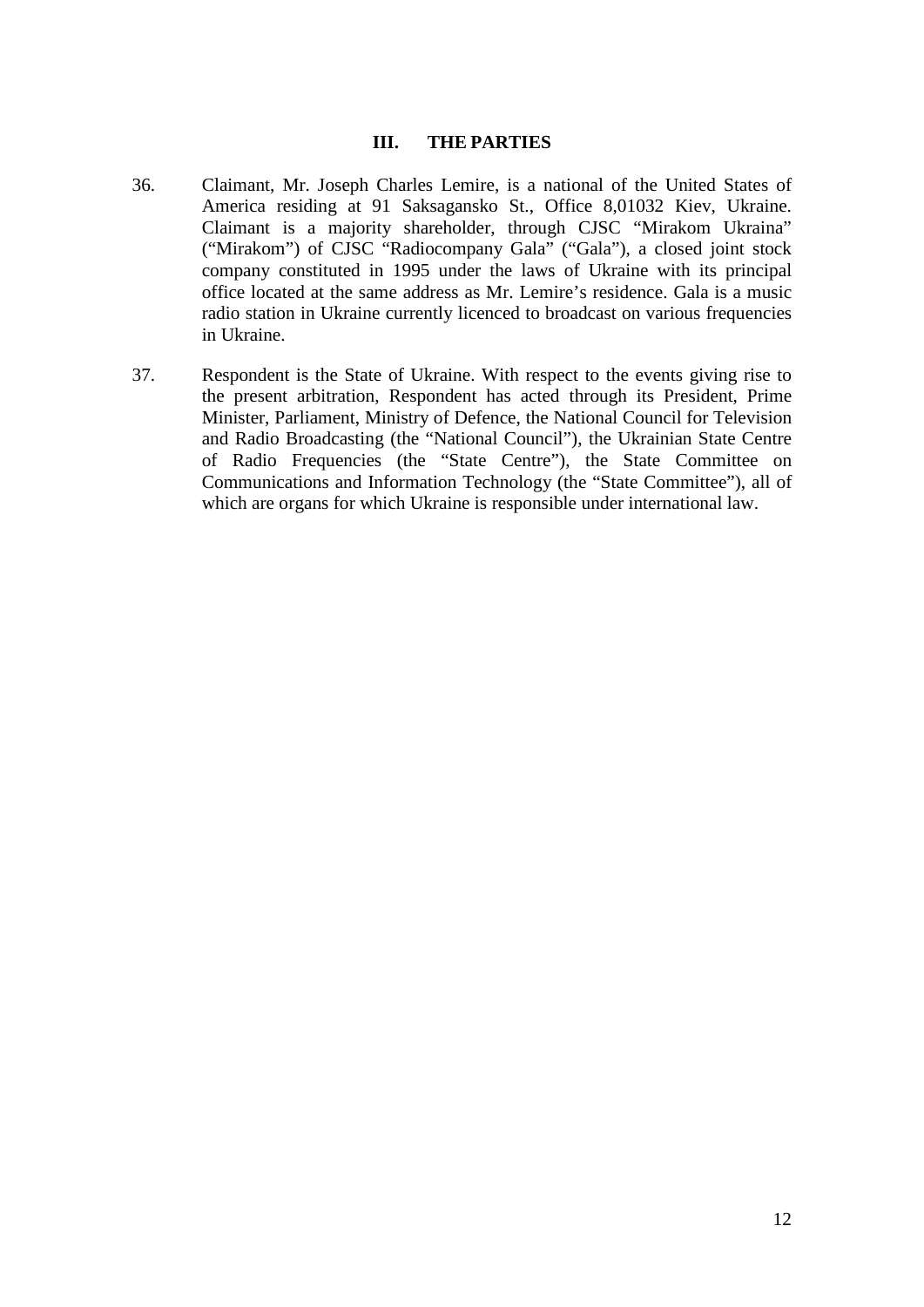## **IV. RELIEF SOUGHT**

- 38. Claimant seeks relief for alleged breaches of the Settlement Agreement/2000 Award and for alleged breaches of the BIT following the 2000 Award. More specifically, Claimant seeks $<sup>1</sup>$  $<sup>1</sup>$  $<sup>1</sup>$ :</sup>
	- a) a decision declaring that Respondent has breached the 2000 Award and the BIT;
- 39. b) a decision ordering Respondent to pay Claimant damages in the amount of 55,173 million USD on account of its breaches of the 2000 Award and the BIT which had the effect of preventing Claimant from developing Gala into a full national network as of January 1, 2001 and from establishing two other national networks (an FM radio network as of January 1, 2002 and an AM network as of July 1, 2004); or
	- alternatively ordering Respondent to pay Claimant damages in the amount of 51,277 million USD on account of its breaches of the 2000 Award and the BIT which blocked Claimant from developing Gala into a full national network as of January 1, 2004 and developing a second FM national network as of January 1, 2002; or
	- alternatively ordering Respondent to pay Claimant damages in the amount of 34,732 million USD on account of its breaches of the 2000 Award and the BIT which blocked Claimant from developing Gala into a full national network as of January 1, 2001;
	- c) a decision ordering Respondent to pay Claimant damages in the amount of one million USD for Respondent's failure to take reasonable measures to correct interference with Gala's 100 FM frequency, in breach of the Award and the BIT from the year 2000 to August 2008;
	- d) a decision ordering Respondent to pay Claimant damages in the amount of 958,000 USD representing loss of profits for Respondent's enactment of the Law on Television and Radio Broadcasting (the "LTR") and/or application thereof in breach of the BIT;
	- e) a decision ordering Respondent to pay Claimant moral damages in the amount of three million USD for Respondent's harassment of Claimant, in breach of the BIT;
	- f) the costs of this arbitration, including all expenses that Claimant has incurred, legal counsel, experts and consultants, as well as Claimant's internal costs in pursuing this arbitration, all of the fees and expenses of the arbitrators, fees for use of the facilities of the Centre;

<span id="page-12-0"></span> $\frac{1}{1}$ Claimant's Post-Hearing Memorial, para. 151.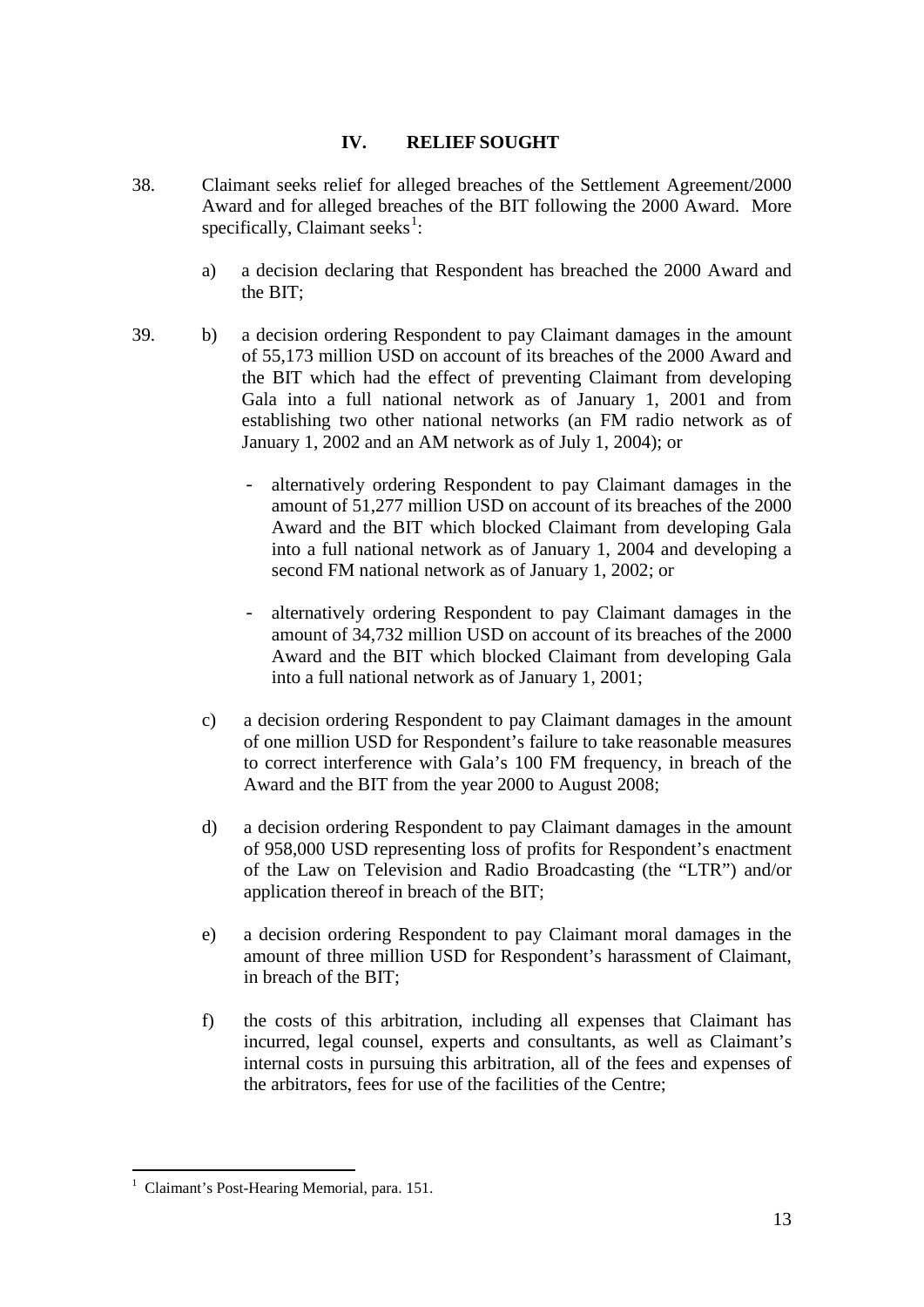- g) compound interest at a rate of LIBOR  $+$  3, compounded semi-annually, to be established on the above amounts as of the date these amounts are determined to have been due to Claimant; and
- h) any such other and further relief as the Arbitral Tribunal shall deem appropriate.
- 40. Respondent seeks<sup>[2](#page-13-0)</sup>:
	- a) a decision dismissing all Claimant's claims, or a substantial part thereof, for lack of jurisdiction;
	- b) a decision dismissing Claimant's claims in their entirety; and
	- c) a decision awarding to Respondent its fees, costs and expenses in connection with this proceeding.

<span id="page-13-0"></span> <sup>2</sup> Respondent's Rejoinder, para. 252; Respondent's Post-Hearing Memorial, para. 653.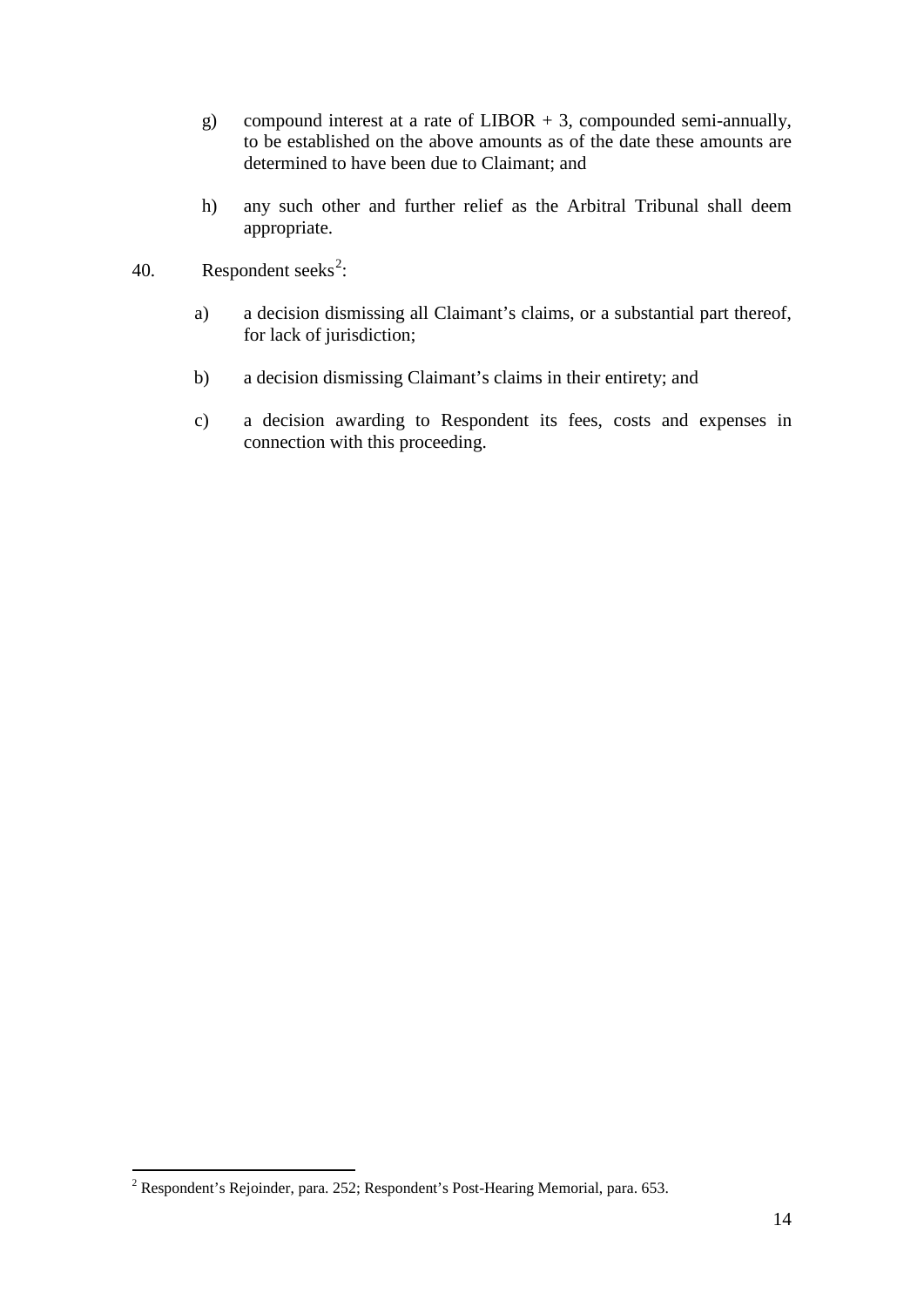# **V. JURISDICTION**

41. The Tribunal has decided to join Respondent's objections on jurisdiction to the merits of the dispute, in accordance with Article 41(2) of the ICSID Convention.

## **V.1. POSITIONS OF CLAIMANT AND RESPONDENT**

- 42. Claimant's basic allegations in this arbitration are twofold:
	- first, that Respondent's actions constitute a breach of the Settlement Agreement; and
	- second, that Respondent has breached the BIT by subjecting Claimant to unfair, inequitable, arbitrary and discriminatory treatment, harassment and creeping expropriation and by enacting a new law in violation of Article II.6 of the BIT.
- 4[3](#page-14-0). Respondent raises a number of jurisdictional objections<sup>3</sup>:
	- that the Centre lacks jurisdiction for claims arising out of the Settlement Agreement;
	- that there is no investment underlying the claims related to the tenders for additional frequencies;
	- that Claimant's capital invested did not emanate from abroad as required;
	- that Claimant has not made out a *prima facie* case of expropriation.
- 44. Claimant denies these jurisdictional objections and affirms the Centre's jurisdiction and the Tribunal's competence to decide all claims raised.

# **V.2. DECISION OF THE TRIBUNAL**

- 45. In order for the Centre to have jurisdiction and for the Tribunal to have competence with regard to these claims, four well known conditions must be met, three deriving from Article 25 of the ICSID Convention and a fourth resulting from the general principle of law of non-retroactivity:
	- first, a condition *ratione personae*: the dispute must oppose a Contracting State and a national of another Contracting State;
	- second, a condition *ratione materiae*: the dispute must be a legal dispute arising directly out of an investment;
	- third, a condition *ratione voluntatis*: the Contracting State and the investor must consent in writing that the dispute be settled through ICSID arbitration;
	- fourth, a condition *ratione temporis*: the ICSID Convention must have been applicable at the relevant time.

<span id="page-14-0"></span> <sup>3</sup> Respondent's Memorial in Support of its Objections to Jurisdiction; Respondent's Rejoinder, paras. 146-256.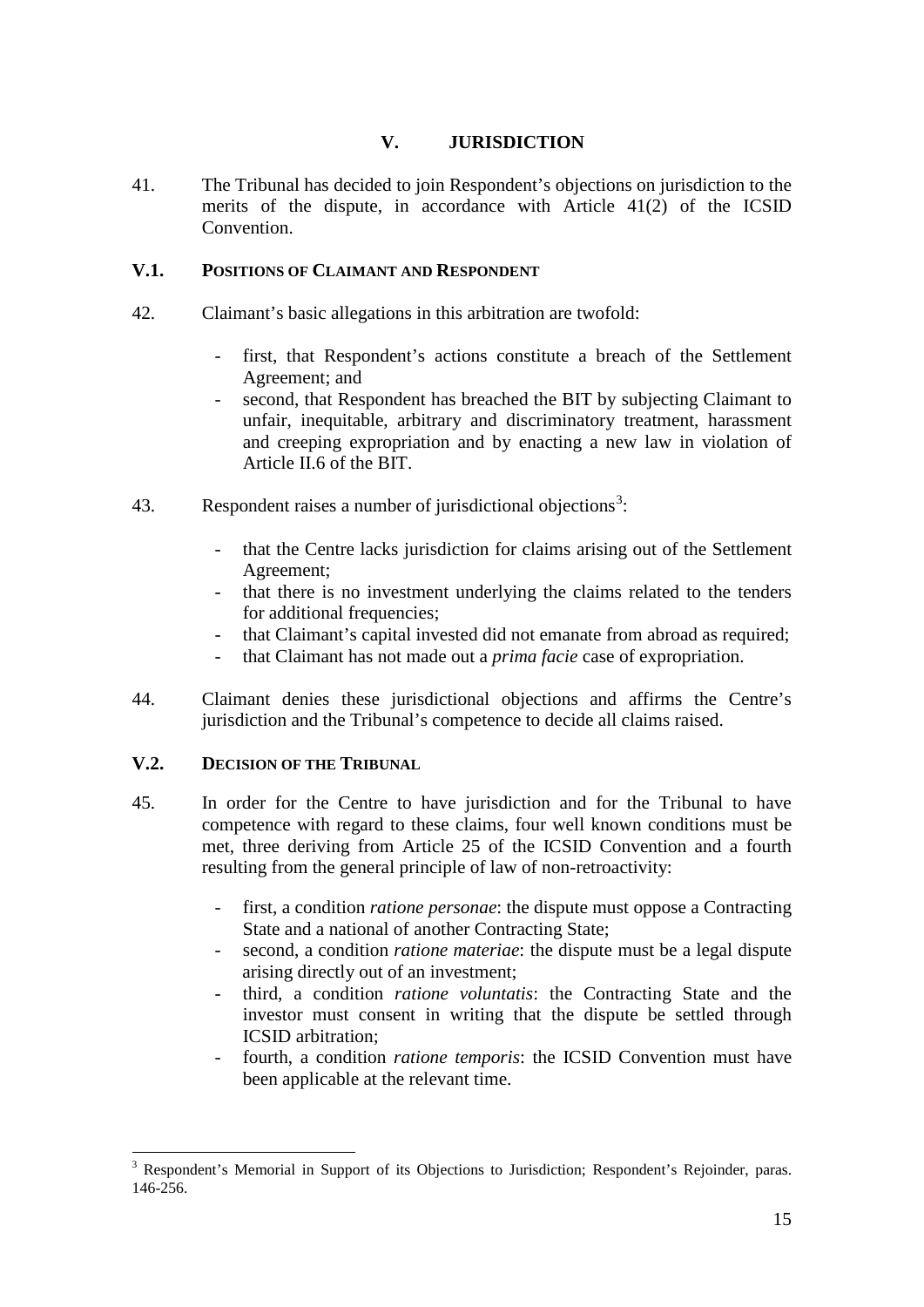46. The jurisdictional requirements of Article 25 of the ICSID Convention must be read in conjunction with those of the BIT. The relevant provisions are Article VI.1 and VI.4 of the BIT, which read as follows:

> *"VI.1. For purposes of this Article, an investment dispute is a dispute between a Party and a national or company of the other Party arising out of or relating to (a) an investment agreement between that Party and such national or company; (b) an investment authorization granted by that Party's foreign investment authority to such national or company; or (c) an alleged breach of any right conferred or created by this Treaty with respect to an investment.*

*[…]*

*VI.4. Each Party hereby consents to the submission of any investment dispute for settlement by binding arbitration in accordance with the choice specified in the written consent of the national or company under paragraph 3. Such consent, together with the written consent of the national or company when given under paragraph 3 shall satisfy the requirement for:*

*(a) written consent of the parties to the dispute for purposes of chapter II of the ICSID Convention (Jurisdiction of the Centre) and for purposes of the Additional Facility Rules; and*

*(b) an "agreement in writing" for purposes of Article II of the United Nations Convention on the Recognition and Enforcement of Foreign Arbitral Awards, done at New York, June 10, 1958."*

47. In addition, Article I.1(a) of the BIT defines the term "investment":

"*I.1. For the purposes of this Treaty,*

*(a) "investment" means every kind of investment in the territory of one Party owned or controlled directly of indirectly by nationals or companies of the other Party, such as equity, debt, and service and investment contracts; ..."*

48. Jurisdiction *ratione temporis* has not been challenged and the Tribunal will not analyze it. It will focus on jurisdiction *ratione personae* (V.3)*, materiae* (V.4) and *voluntatis* (V.5).

#### **V.3. JURISDICTION** *RATIONE PERSONAE*

- 49. Claimant is, and at all relevant times has been, a national of the United States and thus a *"national of another Contracting State"* under Article 25 of the ICSID Convention as well as a *"national of a Party"* under the BIT. Ukraine, since July 7, 2000, is a State Party to both the ICSID Convention and to the BIT.
- 50. The requirements for ICSID jurisdiction *ratione personae* are hence satisfied.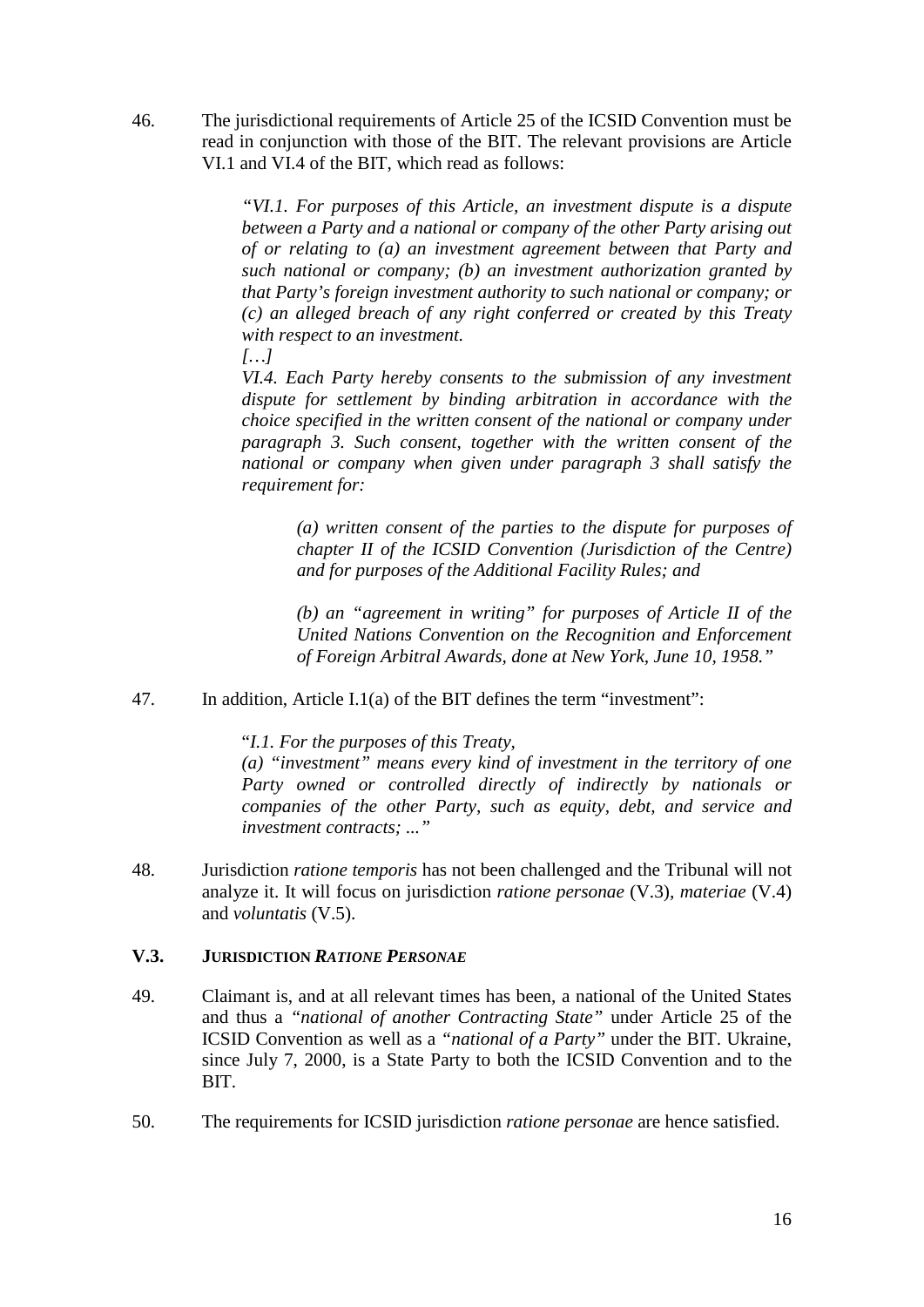#### **V.4. JURISDICTION** *RATIONE MATERIAE*

51. Article 25(1) of the ICSID Convention further requires a *"legal dispute arising directly out of an investment"*. Claimant submits that he has made investments in Gala Radio and that he is Gala's major shareholder. It is undisputed that the present dispute is a legal dispute and that it arose directly out of these investments.

## Claimant's investment

- 52. Gala was not founded by Mr. Lemire in fact, Ukrainian legislation requires that radio broadcasters be founded by Ukrainian nationals<sup>[4](#page-16-0)</sup>. The law however authorizes foreign investments in the broadcasting sector (Article 12.3 of LTR). Mr. Lemire bought participations in Gala, an existing company, which already had a radio licence, and which had been promoted by a Ukrainian citizen, Mr. Glieb Maliutin<sup>[5](#page-16-1)</sup>, and founded by a Ukrainian company called Provisen. On June 8, 1995, two Investment Agreements were signed by Mr. Lemire providing (somewhat diffusely) for contributions in cash and in kind amounting to 290,000 USD plus  $3,000,000$  USD<sup>[6](#page-16-2)</sup>.
- 53. The actual amount contributed by Mr. Lemire is disputed. Respondent's expert acknowledges that at least  $141,000$  USD were invested by Mr. Lemire<sup>[7](#page-16-3)</sup> and Respondent has accepted an investment of  $236,000$  USD<sup>[8](#page-16-4)</sup>. Claimant himself states that his investment amounts to well over 5,000,000 USD<sup>[9](#page-16-5)</sup>. This number seems to include real estate held in Mr. Lemire's name, and let rent free to Gala, and payments made directly by him on behalf of the company<sup>10</sup>. No document has actually been produced in this arbitration, giving a precise breakdown of Mr. Lemire's contributions. It seems, moreover, that for accounting purposes, the expenditures made directly by Mr. Lemire on behalf of Gala are not recorded in Gala's books $^{11}$ .
- 54. Summing up the evidence, the Tribunal has no doubt that Mr. Lemire actually made an investment in Ukraine, although the undisputed total amount is only 236,000 USD. Respondent has not challenged that Mr. Lemire is – at least since 2006 – indirect owner of 100% of the share capital of Gala. The evidence shows that Mr. Lemire has made payments with his own moneys on behalf of Gala. But the record of the actual amounts paid has not been produced, and that the total exceeds  $5,000,000$  USD is nothing more than affirmation<sup>12</sup>.

<span id="page-16-0"></span>

 $<sup>4</sup>$  Article 13 of the 1993 Law on Television and Broadcasting <br><sup>5</sup> Respondent has presented a Witness Statement from Mr. Maliutin.</sup>

<span id="page-16-4"></span><span id="page-16-3"></span>

<span id="page-16-2"></span><span id="page-16-1"></span><sup>&</sup>lt;sup>6</sup> Annex F of EBS Expert Report.<br>
<sup>7</sup> EBS Expert Report, p. 5.<br>
<sup>8</sup> Respondent's Exhibit at the hearing RH-1, p. 23.

<span id="page-16-5"></span>

<span id="page-16-6"></span>

<span id="page-16-8"></span><span id="page-16-7"></span>

<sup>&</sup>lt;sup>9</sup> Mr. Lemire, Hearing Transcript 1, p. 279, at 10.<br><sup>10</sup> Mr. Lemire, Hearing Transcript 1, p. 281, at 14.<br><sup>11</sup> Mr. Lemire, Hearing Transcript 1, p. 286, at 23.<br><sup>12</sup> Mr. Lemire, Hearing Transcript, p. 285, para. 20 and p.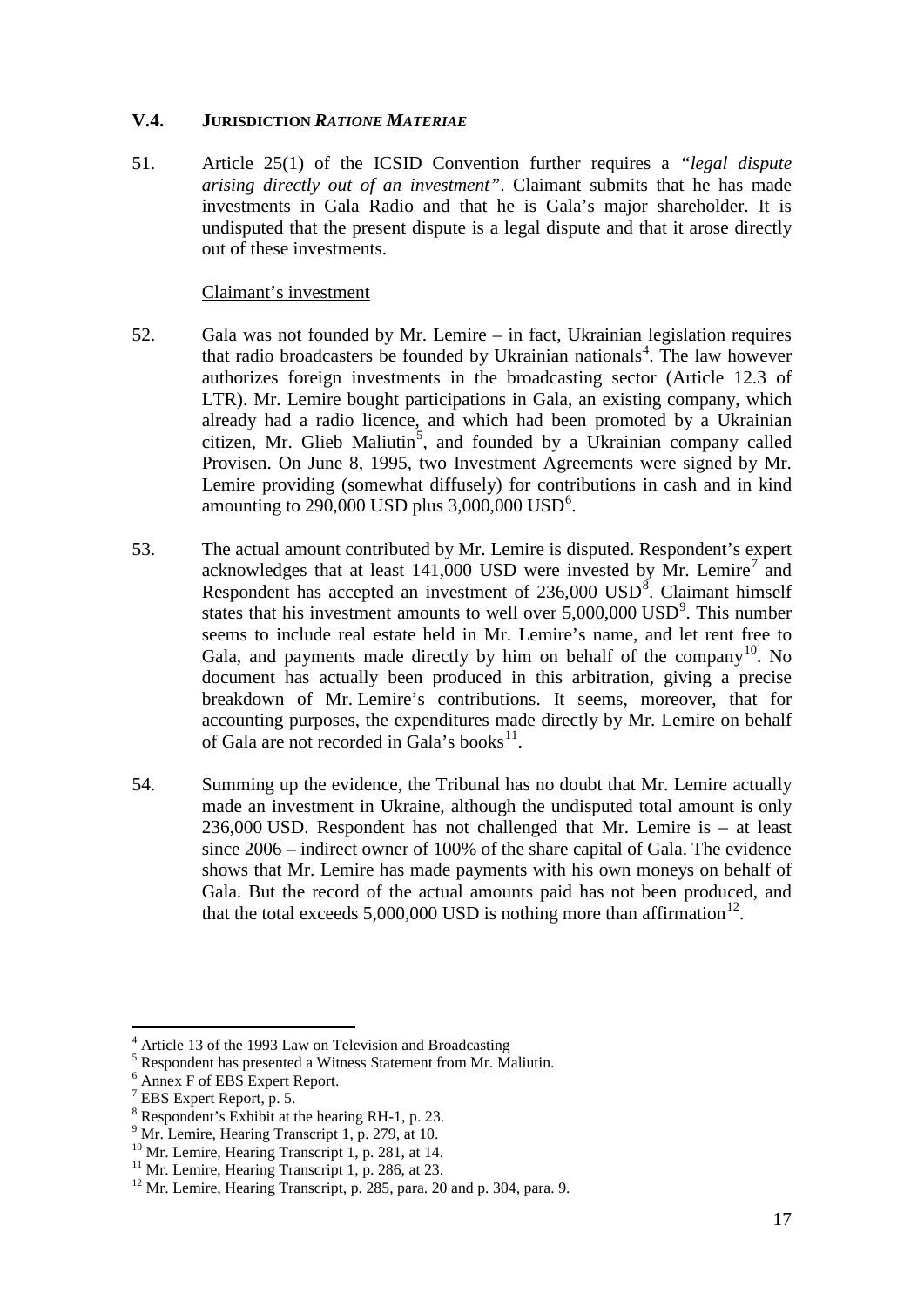55. It is immaterial that Claimant holds his controlling stake in Gala through Mirakom. Article I.1(a) of the BIT accords treaty protection to *"every kind of investment in the territory of one Party owned or controlled directly or indirectly by nationals…of the other Party"*.

## Transfer of funds from abroad

- 56. Respondent further submits that Claimant has failed to prove the transfer of his invested funds into Ukraine from abroad. However, neither the BIT nor the ICSID Convention includes an origin-of-capital requirement. Nor is such a requirement to be inferred from the purposes of the BIT and/or the ICSID Convention.
- 57. In setting out the purposes of the BIT, the Preamble emphasises the promotion of investments of nationals of one party in the territory of the other, without any reference to the origin of the funds invested; and Article I.3 of the BIT implies that reinvested earnings qualify as investments under the BIT; these earnings by definition originate within the host country.
- 58. Moreover, Claimant's certificate of registration dated September 18, 1995 shows that at least part of his investment capital originates from abroad; this suffices for jurisdictional purposes.
- 59. Hence, the requirements for ICSID jurisdiction are also satisfied *ratione materiae.*

#### **V.5. JURISDICTION** *RATIONE VOLUNTATIS*

60. A singular feature of this arbitration is that consent to ICSID arbitration was formalized in two different legal instruments: the Settlement Agreement and the BIT. Each will be analyzed separately.

### **A) Jurisdiction With Respect to Claims Based on an Alleged Breach of the Settlement Agreement/2000 Award**

61. The Settlement Agreement contains the following dispute resolution provision in clause 31 (the "Arbitration Clause"):

> *"All the disputes arising from or in connection with this Agreement shall be settled by negotiations. In the event no solution is achieved within 60 days from the date of beginning of negotiations, either party may address to the ICSID its application for settlement under the ICSID Additional Facility Arbitration Rules."*

62. Respondent however objects to the Tribunal's jurisdiction for alleged claims under the Settlement Agreement on two grounds, namely the fact that (a) the Settlement Agreement was recorded as an award, and (b) the Arbitration Clause refers, for settlement of disputes under the Agreement, to the ICSID Additional Facility Arbitration Rules, rather than the ICSID Arbitration Rules.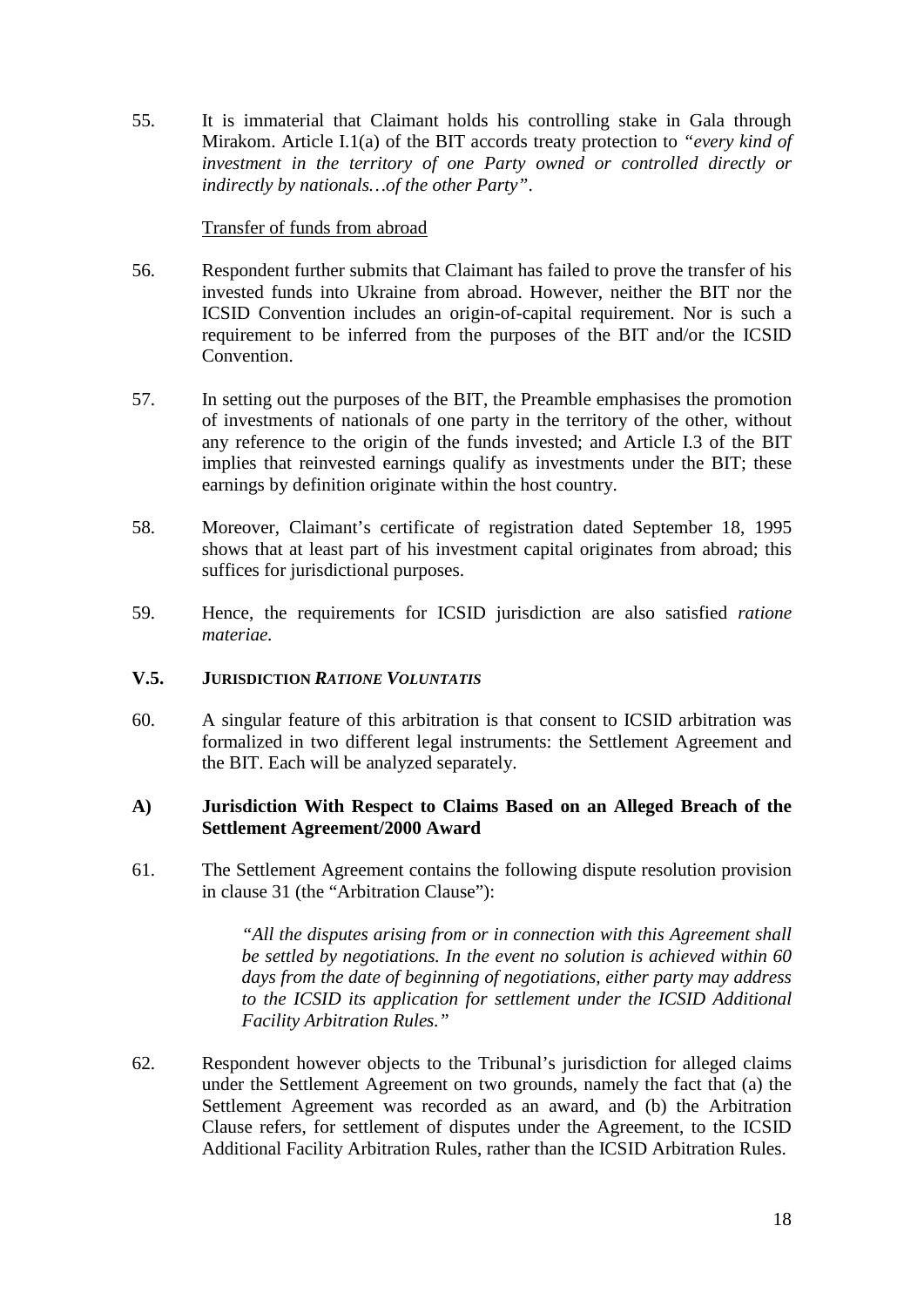### a) Settlement Agreement as an award

- 63. Respondent argues that the parties voluntarily transformed the Settlement Agreement into an enforceable award, in order to benefit from the jurisdictional effect of such measure. Claimant thus waived his right to the dispute resolution mechanism contained in the original accord<sup>[13](#page-18-0)</sup>. Awards under the ICSID Additional Facility must be enforced through the New York Convention – there is no scope for enforcement through the arbitration clause inserted in the Settlement Agreement.
- 64. The Tribunal disagrees with Respondent's theory. It is not supported by the text of the ICSID Convention or applicable arbitration rules, and it is based on a misunderstanding of the differences between disputes arising out of a contract and enforcement of an award.
- 65. The Settlement Agreement is first and foremost a contract, product of consent expressed by both parties. Settlement agreements, like all contracts, may give rise to disputes. In the Settlement Agreement Mr. Lemire and Ukraine agreed that disputes arising "*from or in connection*" with this contract should be settled by arbitration.
- 66. After executing the Settlement Agreement both parties requested, and the Tribunal in the First Arbitration agreed that "the Tribunal shall record the settlement in the form of an award" (as authorized by Article 49(2) of the ICSID Additional Facility Arbitration Rules).
- 67. The precise text of the 2000 Award is as follows:

*"Accordingly the Tribunal orders unanimously that the said agreement between the Parties as set forth below shall be recorded verbatim as an award on agreed terms"*.

And then the award copies *ad pedem literae* the full text of the Settlement Agreement, including the Arbitration Clause.

- 68. Respondent's basic argument is that, by accepting that the Settlement Agreement be recorded as an award, Claimant was waiving his right to the Arbitration Clause.
- 69. The Tribunal disagrees. There is no hint that, by requesting the Tribunal to issue the consent award, Claimant proposed and Respondent accepted neutralisation of the Arbitration Clause.
- 70. It is very telling that the 2000 Award reproduces the complete text of the Settlement Agreement, including the Arbitration Clause. The parties could have requested that the Arbitration Clause be excluded from the 2000 Award. They did not. What the 2000 Award proves is that as of the date of the request of its issuance, each party reiterated its consent that all disputes arising from or in connection with the Settlement Agreement be solved by arbitration.

<span id="page-18-0"></span><sup>&</sup>lt;sup>13</sup> Respondent's Rejoinder, para. 155.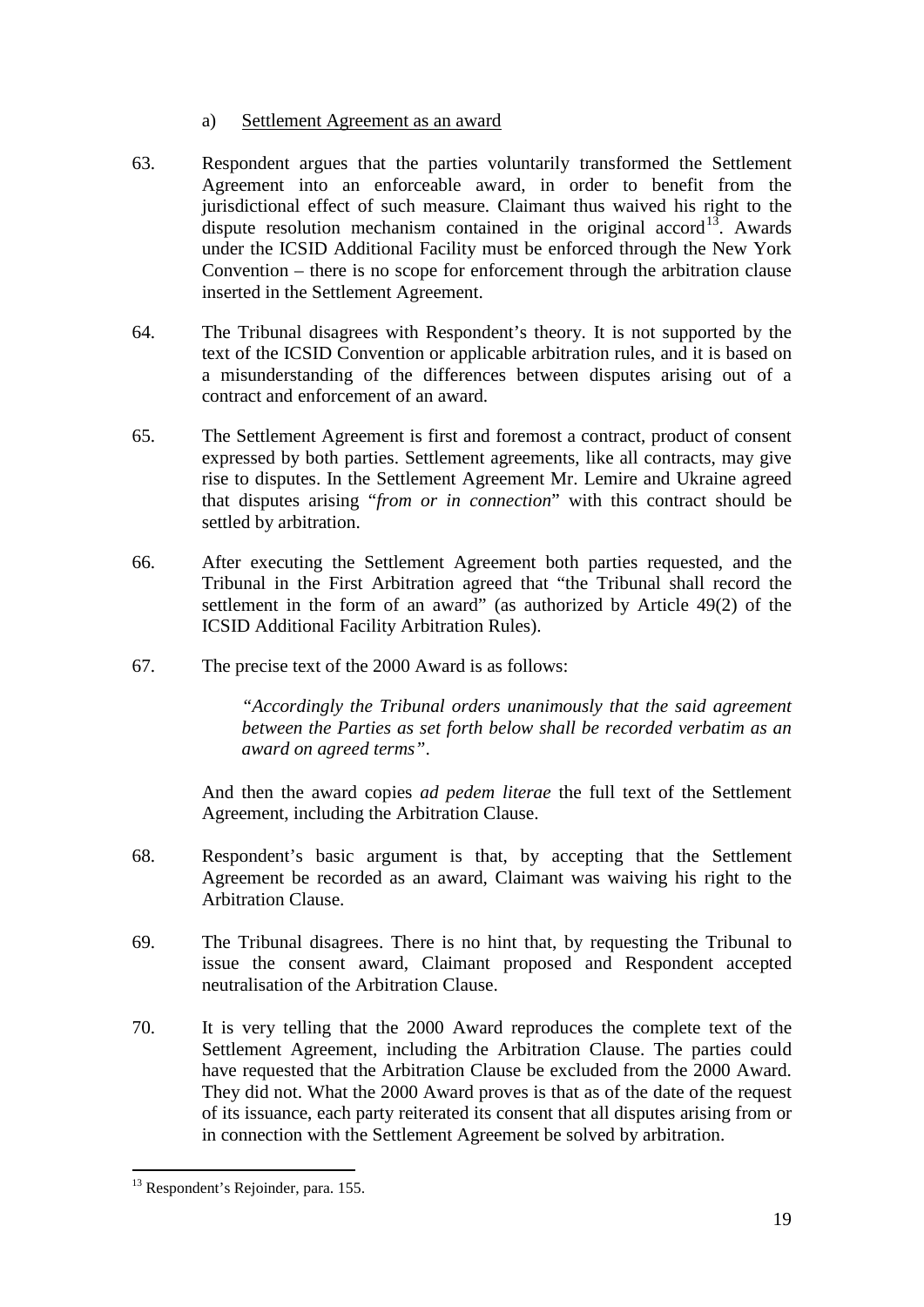- 71. In fact, the purpose and meaning of the consent award is very transparent. What the parties were seeking when they asked for the 2000 Award was twofold:
	- on the one hand, they wished to have the possibility of recognition and enforcement of the Settlement Agreement through the New York Convention; i.e. that a Court recognise the legal force and effect of the award and ensure that it is carried out in accordance with its terms;
	- on the other, if any dispute arose from or in connection with the Settlement Agreement, the parties reiterated their agreement that disputes should be resolved by arbitration.
- 72. With regard to the Settlement Agreement, the relief sought by Claimant in this arbitration is a declaration that Respondent has breached its obligations and an order for payment of damages. The thrust of Claimant's argument is that during the execution of the Settlement Agreement, Respondent has defaulted. Respondent denies such accusation. Consequently, a dispute regarding the execution of the Settlement Agreement has arisen.
- 73. This dispute can and must be submitted to arbitration in accordance with Clause 31 of the Settlement Agreement:
	- first, because that is what the parties bargained for in the Arbitration Clause; and
	- second, because a procedure under the New York Convention before a national Court can only result in the recognition and enforcement of the award, not in resolving a dispute related to the breach of obligations and the determination of damages; if Claimant had submitted the relief sought in this procedure to a national Court, Respondent could have validly raised the defence of Article II.3 of the New York Convention<sup>[14](#page-19-0)</sup>, and requested that the judge refer the dispute to arbitration.
	- b) Reference to ICSID Additional Facility Arbitration Rules
- 74. The Arbitration Clause provides for "*settlement under the ICSID Additional Facility Arbitration Rules*" of "*all the disputes arising from or in connection with this Agreement*".
- 75. When the Settlement Agreement was signed on March 20, 2000 Ukraine had not ratified the ICSID Convention, and consequently the Centre could only administer arbitrations involving Ukraine under the Additional Facility Rules (Article  $2(a)$ ). Things moved quickly thereafter. On July 7, 2000 the ICSID Convention entered into force in Ukraine. With the effectiveness in Ukraine of the ICSID Convention, the Additional Facility became unavailable and was superseded by arbitration under ICSID Rules. Notwithstanding this fact, the

<span id="page-19-0"></span> <sup>14</sup> Article II.3 of the New York Convention provides that: *"The Court of a Contracting State, when seized of an action in a matter in respect of which the parties have made an agreement within the meaning of this Article, shall, at the request of one of the parties, refer the parties to arbitration, unless it finds that the said agreement is null and void, inoperative or incapable of being performed".*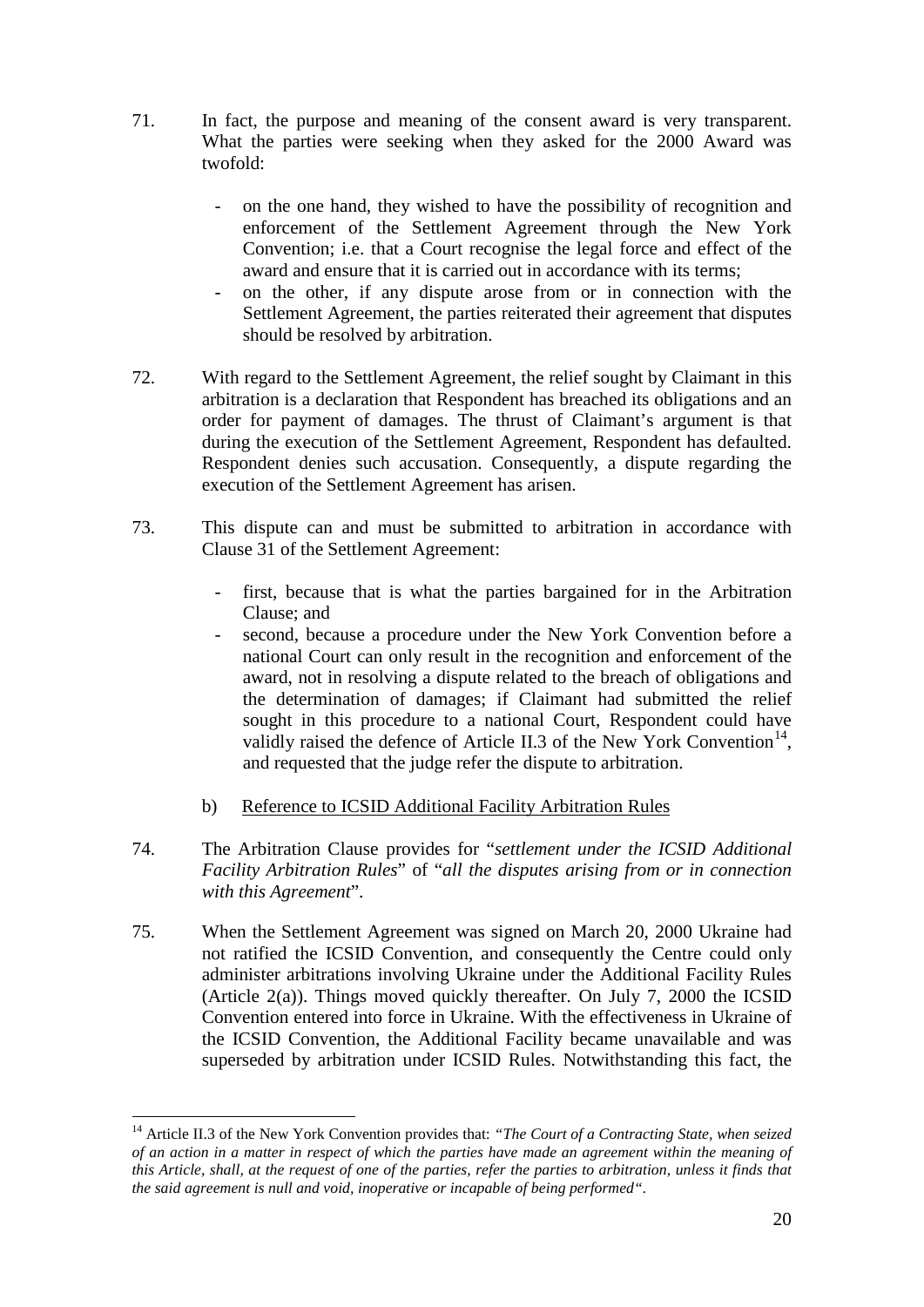parties requested, and on September 18, 2000 the Tribunal in the First Arbitration issued the 2000 Award, with an unchanged Arbitration Clause.

- 76. Claimant argues that the reference to the Additional Facility in the Arbitration Clause implicitly includes a reference to ICSID proper, once it became available<sup>[15](#page-20-0)</sup>.
- 77. Respondent objects and refers to the clear, unambiguous terms of the Arbitration Clause<sup>[16](#page-20-1)</sup>.
- 78. On this issue the Tribunal sides with Claimant.
- 79. The Arbitration Clause states that *"either party may address to the ICSID its application for settlement"*, and then adds *"under the ICSID Additional Facility Arbitration Rules*". These Rules were available when the Clause was signed, but no longer once the Clause was incorporated into the 2000 Award, and since then they have ceased to be available. They have been superseded by the ICSID Arbitration Rules.
- 80. Imprecise arbitration clauses are a frequent occurrence in commercial arbitration. They must be interpreted by the arbitrators, in order to restore the true intention of the parties, distorted by the parties' ignorance of the mechanics of arbitration, error in designating the correct institution or rules, or, as here, supervening legal developments $17$ .
- 81. In our case, the true intent of the parties is very clear: the Arbitration Clause explicitly says that "*either party may address to ICSID its application for the settlement*" of the dispute. The very wording of the Arbitration Clause evidences the parties' wish that disputes arising from the Settlement Agreement be settled through arbitration administered by ICSID, and not through any other dispute settlement mechanism, nor by any national Court.
- 82. Where the parties were unclear is not in the description of the dispute settlement mechanism which they preferred, but in an ancillary point: the precise rules which the institution entrusted with the administration of the arbitration should apply. The parties correctly referred to the Rules which were applicable at the time the Settlement Agreement was executed – the ICSID Additional Facility Arbitration Rules. And when the Settlement Agreement was recorded as an award a couple of months later, they did not take into account that in the meantime Ukraine had ratified the ICSID Convention, that the applicable arbitration rules now were the ICSID Arbitration Rules, and that the rules which they were referring to– the ICSID Additional Facility Rules – were in fact no longer available.

<span id="page-20-1"></span><span id="page-20-0"></span>

<span id="page-20-2"></span>

<sup>&</sup>lt;sup>15</sup> Claimant's letter dated March 17, 2008, paras. 13 and 14; Claimant's Reply Memorial, paras. 39-43.<br><sup>16</sup> Respondent's Memorial in Support of its Objections to Jurisdiction, para. 19.<br><sup>17</sup> This is not controversial: se (1999), p. 263.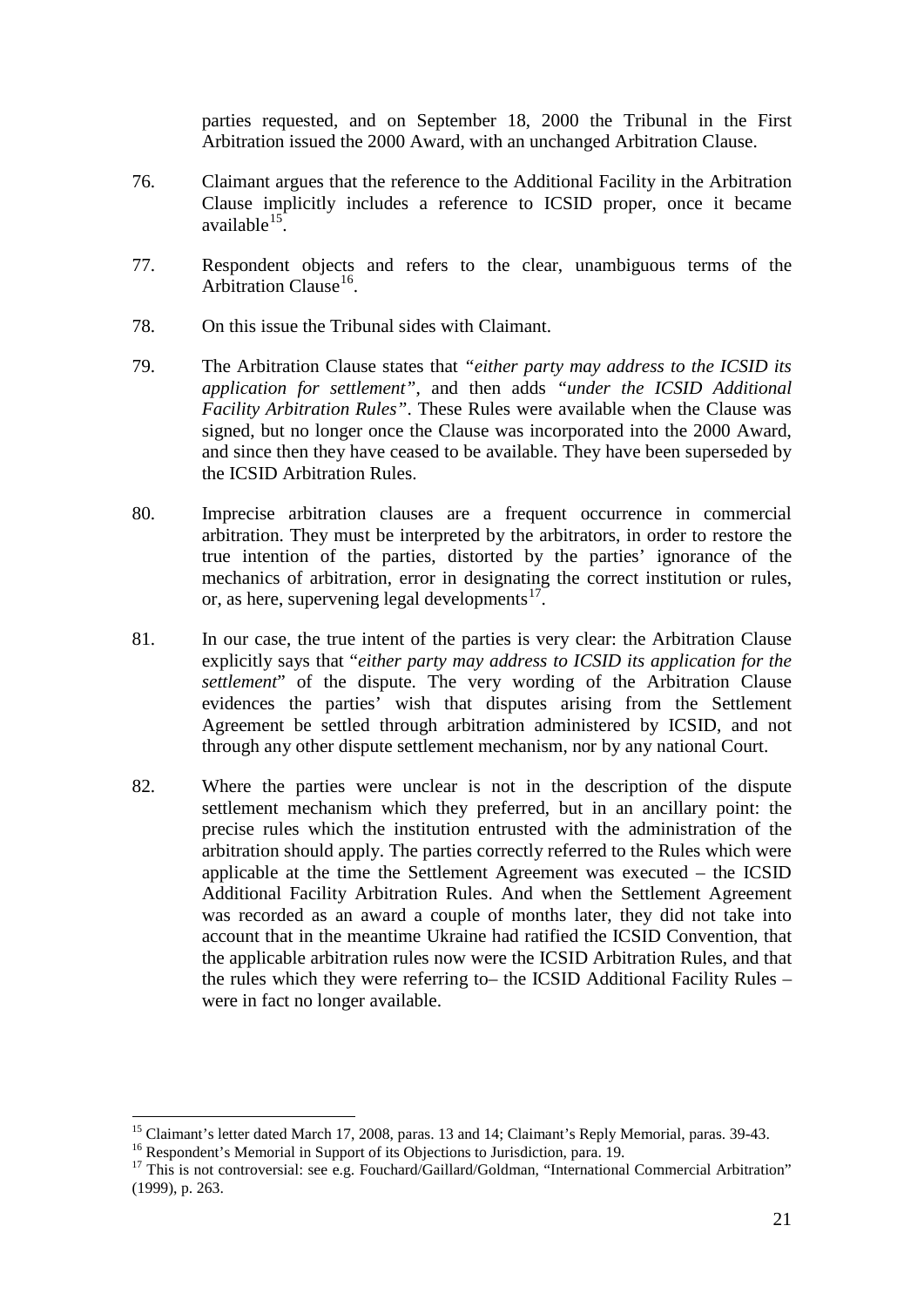83. The ambiguity elided by the parties when they recorded the Settlement Agreement as an award is purely technical and ancillary, and cannot distort the real intent: that any dispute arising from or in connection with the Settlement Agreement be settled by arbitration administered by ICSID, and governed by the appropriate rules approved by the Centre: before Ukraine had ratified the ICSID Convention, the ICSID Additional Facility Arbitration Rules; thereafter, the ordinary ICSID Arbitration Rules.

# **B) Jurisdiction With Respect to Claims Based on an Alleged Violation of the BIT**

- 84. By Article VI.3 of the BIT, Ukraine agreed that investment disputes with American investors be submitted to arbitration administered by the Centre. Claimant accepted the offer by filing this arbitration. Respondent objects to the Centre's jurisdiction and the Tribunal's competence, but not with regard to the claims *in toto*, but only with regard to some specific claims.
- 85. These claims, and the reasons for objecting to jurisdiction, are explained in the following paragraphs.
	- a) Claims related to tenders for frequencies and broadcasting licences
- 86. Respondent objects to the Tribunal's competence with respect to claims arising out of Claimant's failure in tenders for additional frequencies on the ground that such tenders precede investments and that pre-investment activities fall outside the ICSID Convention. Respondent, however, seems to concede that such pre-investment activities are within the scope of the  $BIT<sup>18</sup>$ .
- 87. Claimant disagrees<sup>19</sup>, arguing that Mr. Lemire established investments in radio networks in Ukraine, and that they were harmed by Respondent's acts and omissions.
- 88. The Tribunal sides with Claimant.

# Pre-investment activities

- 89. Mr. Lemire's claim related to tenders for frequencies and broadcasting licences does not refer to, and cannot be considered as, a pre-investment activity. Pre-investment activities are those which precede the actual investment. Whether pre-investment activities merit treaty protection is debatable. But it is irrelevant for the purpose of adjudicating Claimant's claims in this arbitration, since the Tribunal has already established that Mr. Lemire has made investments in Gala Radio and is Gala's sole shareholder, and that these investments qualify for protection under the BIT.
- 90. If an investor claims that his investment, once made, was subsequently denied frequencies and broadcasting licences in violation of Ukraine's obligations as assumed in the BIT, this claim constitutes an "investment dispute" for the

<span id="page-21-0"></span><sup>&</sup>lt;sup>18</sup> Respondent's Rejoinder, para. 184.

<span id="page-21-1"></span><sup>&</sup>lt;sup>19</sup> Claimant's Reply Memorial, para. 52.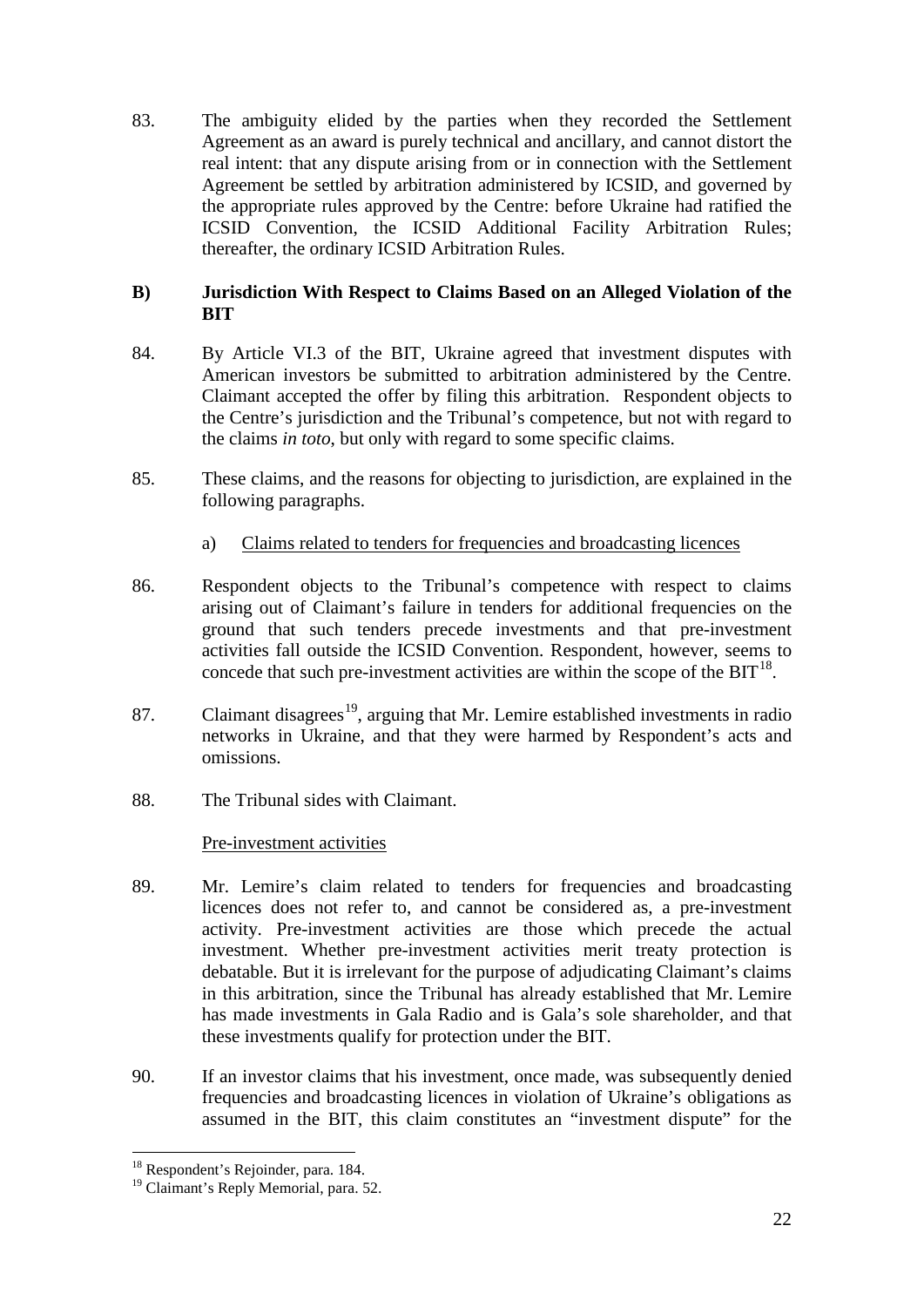purposes of Article VI of the BIT; the Centre has jurisdiction and the Tribunal competence to adjudicate it.

91. This conclusion is confirmed by the text of the BIT. The BIT expressly extends protection to "*associated activities*" which include "*access to …licences, permits and other approvals….*" (see Articles I.1 (e) and II.11 (b) of the BIT). Article II.3 (b) moreover provides that "*Neither Party shall in any way impair by arbitrary or discriminatory measures the . . . expansion . . . of investments"*. The allocation of frequencies was a condition for Claimant's ability to expand his investment. Claimant's allegations related to tenders for frequencies and licences thus fall within the scope of the BIT.

### Article 25(1) of the ICSID Convention

- 92. Respondent submits that disputes related to the allocation of new frequencies, while arguably within the ambit of the BIT, do not arise "*directly*" out of an investment and therefore fall short of the requirements of Article 25(1) of the ICSID Convention. In Respondent's view, moreover, the narrower definition in the ICSID Convention prevails over the broader definition in the BIT.
- 93. The Tribunal sees the force in Respondent's submission that bilateral treaties cannot extend the scope of the multilateral ICSID Convention. However, where the ICSID Convention is open to interpretation, such interpretation should seek compatibility rather than contradiction.
- 94. The Tribunal must therefore determine whether disputes related to the allocation of frequencies and issuance of broadcasting licences may be considered as "*arising directly out of an investment*" within the meaning of Article 25(1) of the ICSID Convention. For this purpose, Claimant's case must be distinguished from the scenario where an applicant intends to enter a market for the first time. In such scenario, the application for frequencies and licences indeed is a step towards facilitating a planned investment, because no investment exists at the time of the allocation process.
- 95. In the present case, Claimant had already invested in Gala Radio; and Gala was a going concern at the time of the tenders. The applications for additional frequencies and licences formed an integral part of Gala's business operations. They were intended to defend and expand Gala's market share against growing competition and thus enhance the sustainability and profitability of Claimant's investment. Disputes affecting these objectives thus are directly related to Claimant's investment as controlling shareholder of Gala.
- 96. In accordance with the purposes of the ICSID Convention and consistent with its wording, the Tribunal therefore affirms its jurisdiction for disputes arising out of Gala's treatment in tender proceedings for additional frequencies and licences.
- 97. For this conclusion, it is immaterial whether the receipt of additional frequencies had already been envisaged in Claimant's initial business plan and whether Respondent had made any commitment to support such a business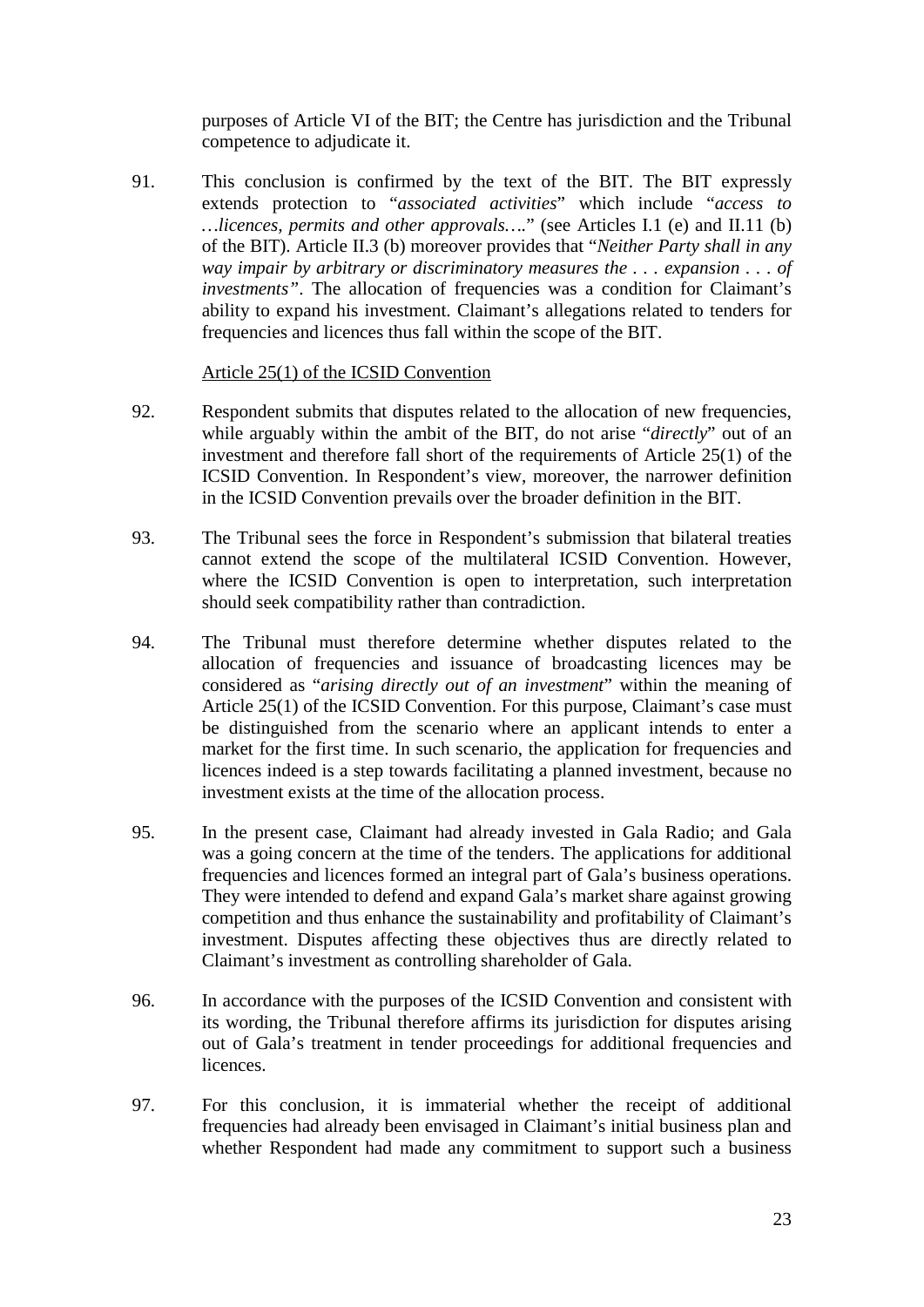plan. It suffices that the additional frequencies were sought by Gala as part of its strategy to defend and/or expand its market share.

- 98. It is furthermore immaterial whether additional frequencies were sought to extend the reach of Gala's existing program or to access new audiences with newly designed programs. In either case, the applications were part of Gala's business strategy to maintain and enhance its position in the Ukrainian market. They formed an integral part of Gala's overall business operation. The Tribunal's assumption of competence thus extends to applications by Gala for frequencies with a view to creating new networks for young and mature audiences $^{20}$  $^{20}$  $^{20}$ .
	- b) Claimant has failed to establish a *prima facie* case of expropriation
- 99. Respondent has raised the issue that there is an initial threshold that must be crossed by any claimant arguing expropriation: that the facts adduced show at least *prima facie* the legal requirements of expropriation under international  $law<sup>21</sup>$  $law<sup>21</sup>$  $law<sup>21</sup>$ . And in Ukraine's opinion, the very facts alleged by Claimant are not capable of constituting expropriation, and consequently the Tribunal should dismiss this claim for lack of jurisdiction – as did the Tribunal in the *Telenor v. Hungary* case [22](#page-23-2).
- 100. Claimant countered Respondent's objection arguing that for jurisdictional purposes the *prima facie* test was in fact easily met. As Claimant explained<sup>[23](#page-23-3)</sup>, he was presenting claims for:
	- expropriation of a beauty salon;
	- expropriation of the rights to the Energy trademark; and
	- creeping expropriation of the Gala Radio network, a process that yet has to be completed but which, in Claimant's submission, appears imminent.
- 101. In the course of the procedure, Claimant has however dropped the claims for expropriation of the beauty salon and of the Energy trademark<sup>24</sup>, and the creeping expropriation of the Gala Radio network is subsumed in the allegation of harassment and a request for moral damages (see paragraph 500 below).
- 102. Respondent's allegation consequently has become moot.

<span id="page-23-2"></span>

<span id="page-23-1"></span><span id="page-23-0"></span><sup>&</sup>lt;sup>20</sup> Respondent's Rejoinder, paras.189 and 202.<br><sup>21</sup> Respondent's Rejoinder, para. 239.<br><sup>22</sup> *Telenor Mobile Communication A.S. v. The Republic of Hungary*, ICSID Case No.ARB/04/15, Award<br>of 13 September 2006.

<span id="page-23-4"></span><span id="page-23-3"></span><sup>&</sup>lt;sup>23</sup> Respondent's Rejoinder, para. 88. <sup>24</sup> See Claimant's Post-Hearing Memorial.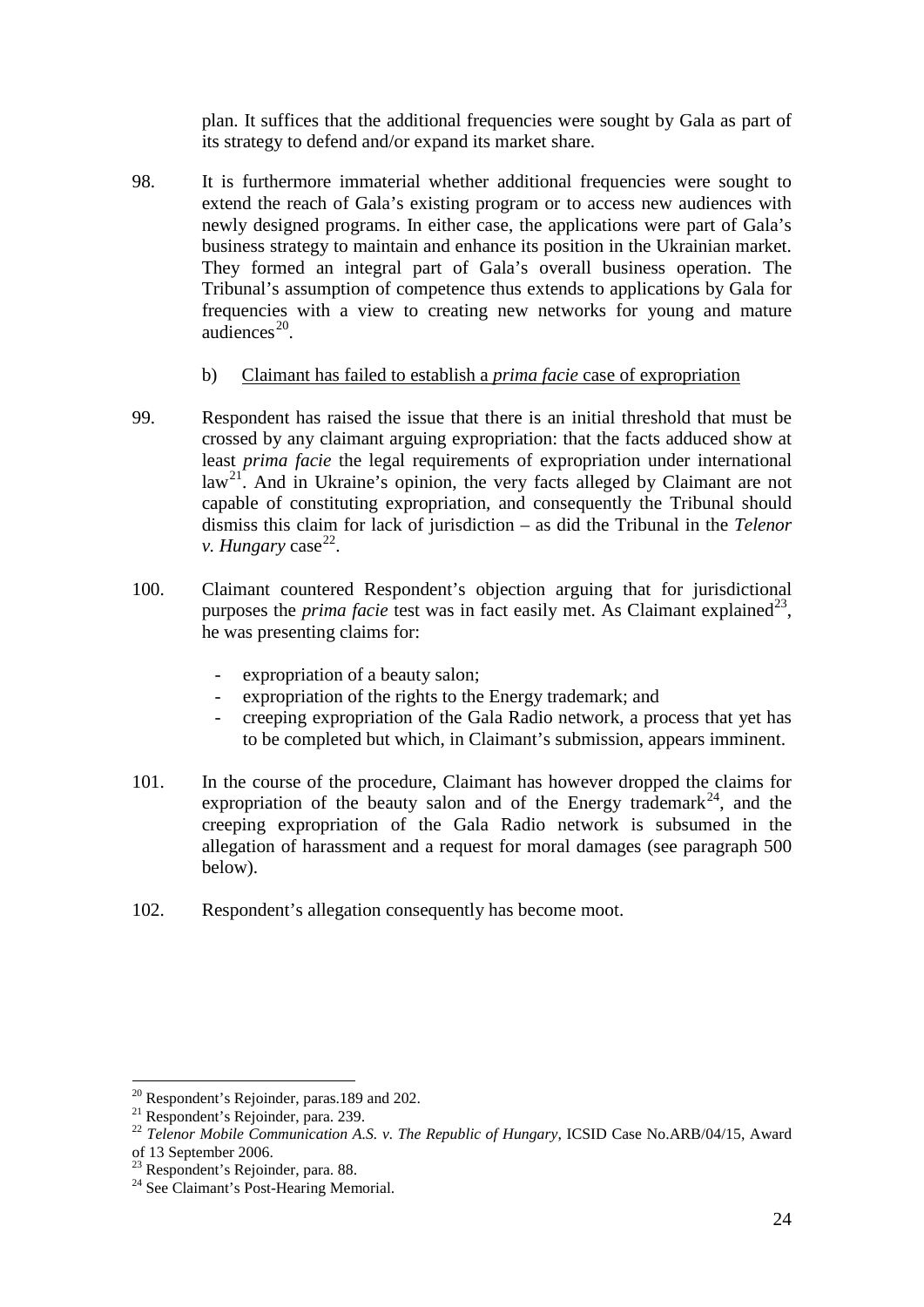#### **VI. ALLEGED BREACHES OF THE SETTLEMENT AGREEMENT**

- 103. In the Settlement Agreement of March 20, 2000, Respondent assumed the following obligations:
	- Clause  $13(a)$ :

"*By April 15, 2000 the Commission of experts, appointed by the Respondent, shall examine the quality of broadcasting within the radio frequencies band of FM 100-108. Based on the conclusions of the Commission, the Respondent will take necessary, reasonable among others, technical measures to remove the obstacles (if any) for radio broadcasting of Gala Radio on FM 100 in Kiev by June 1, 2000*".

Clause  $13(b)$ :

"*By May 15, 2000 the Respondent in person of the State Committee on Communications and Information Technology, agrees to use its best possible efforts to consider in a positive way the application of Gala Radio to provide it with the licences for radio frequencies (provided there are free frequencies bands) in the following cities: […]*

*The Claimant can apply for the radio channels in the above cities to the National Council for TV and Radio Broadcasting (hereinafter called "the National Council") in a due course in accordance with the current legislation after the National Council has been fully personally formed under the existing law of Ukraine. The Respondent, within the limits of its powers, will assist for the positive consideration of this issue at the National Council.*

*The granting of licences for radio frequencies and broadcasting channels will be made in accordance with the requirements of Ukrainian legislation upon payment of the licence fees".*

- 104. Claimant alleges that Respondent has defaulted on both sets of obligations. Respondent's position, on the contrary, is that it has fully complied with these obligations.
- 105. Before analysing the parties' allegation, it is necessary to establish the law applicable to the Settlement Agreement (VI.1), and the criteria to be applied in its construction (VI.2).

#### **VI.1. APPLICABLE LAW**

106. Clause 30 of the Settlement Agreement provides that the applicable law shall be that determined by "*Article 55 of the ICSID Additional Facility Arbitration Rules*". The relevant article in the Additional Facility Rules is in fact Article 54. The mistake is an obvious typographical error, and the Tribunal has no doubt that the common intent of the parties was to refer to Article 54. In accordance with this rule the Tribunal shall apply *"(a) the law determined by the conflict of laws rules which it considers applicable and (b) such rules of international law as the Tribunal considers applicable".*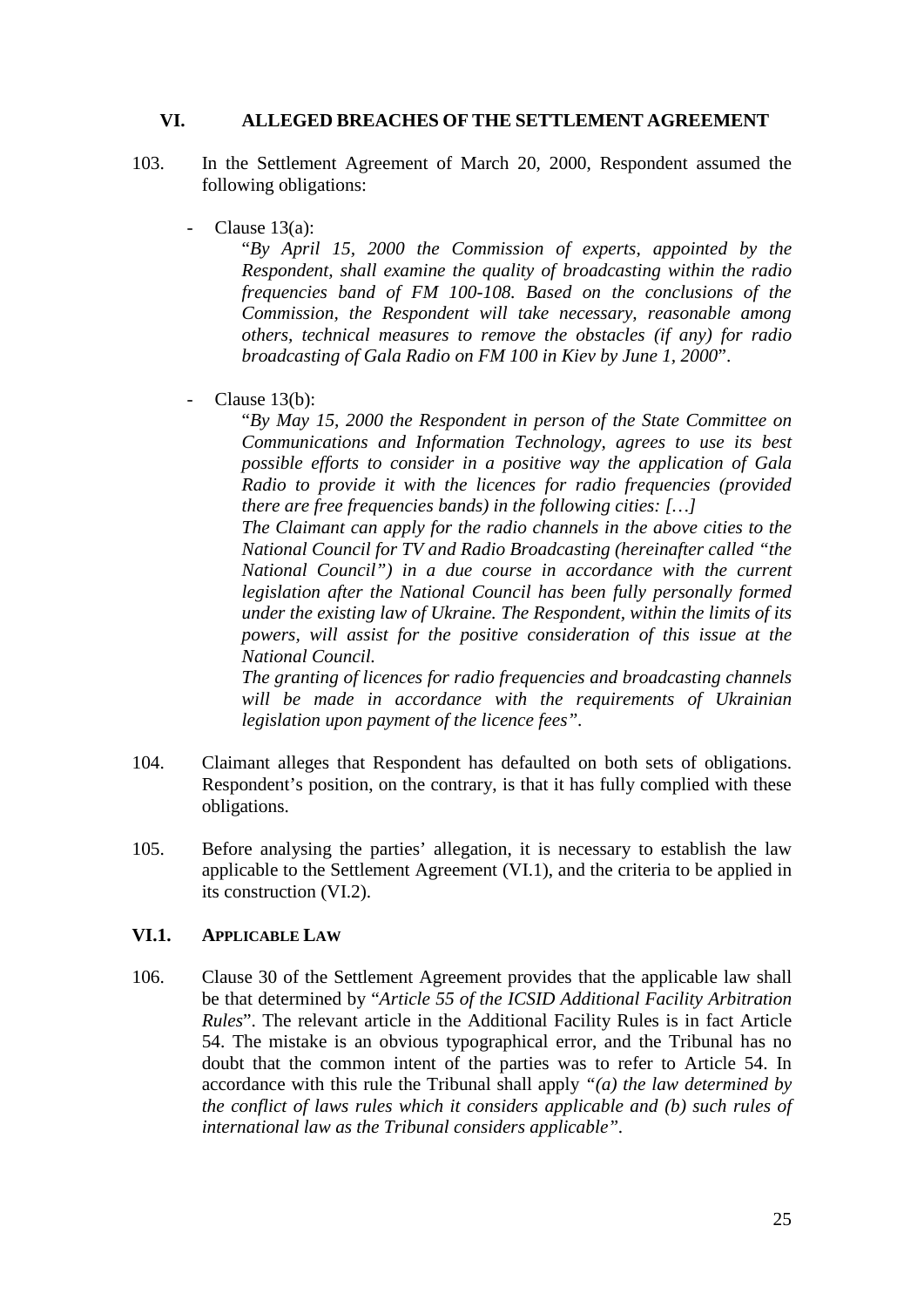- 107. Should the Tribunal make use of this authorization to apply not only a municipal law, determined through conflict of laws rules, but also the "*rules of international law … the Tribunal considers applicable*"?
- 108. The Settlement Agreement contains an extensive chapter called "*Principles of Interpretation and Implementation of the Agreement*", which includes Clauses 20 through 26. These Clauses were reproduced, with very light linguistic adjustments, from the 1994 UNIDROIT Principles<sup>25</sup>.
- 109. It is impossible to place the UNIDROIT Principles a private codification of civil law, approved by an intergovernmental institution – within the traditional sources of law. The UNIDROIT Principles are neither treaty, nor compilation of usages, nor standard terms of contract. They are in fact a manifestation of transnational law.
- 110. As the Preamble to the Principles states, they "*shall be applied when the parties have agreed that their contract be governed by them*" and they "*may be applied when the parties have agreed that their contract be governed by 'general principles of law', the 'lex mercatoria' or the like*".
- 111. When negotiating the Settlement Agreement, the parties evidently gave thought to the issue of applicable law, and were apparently unable to reach an agreement to apply either Ukrainian or US law. In this situation, what the parties did was to incorporate extensive parts of the UNIDROIT Principles into their agreement, and to include a clause which authorises the Tribunal either to select a municipal legal system, or to apply the rules of law the Tribunal considers appropriate. Given the parties' implied negative choice of any municipal legal system, the Tribunal finds that the most appropriate decision is to submit the Settlement Agreement to the rules of international law, and within these, to have particular regard to the UNIDROIT Principles.

# **VI.2. INTERPRETATION**

- 112. The parties have discussed the principles of interpretation to be applied to the Settlement Agreement. This issue is extensively dealt with in Clauses 20 through 26 of the Agreement.
- 113. Claimant has emphasized Clauses 20 ("*good faith and fair dealing in international* business"), 22 ("*common intent of the Parties* "), 23 (especially reference to "*preliminary negotiations*") and 26 (non-performance to include "*improper performance or late performance*") as well as Articles 1.7 and 4.1 of the 1994 UNIDROIT Principles. Respondent has referred to Clause 27 of the Settlement Agreement, pursuant to which the Settlement Agreement "*constitutes the entire agreement between the Parties on the subject matter hereof and supersedes all prior correspondence, negotiations and understandings between them with respect to the matters covered herein*". Ukraine also relies on Article 5.5 of the 1994 UNIDROIT Principles ("*the way*

<span id="page-25-0"></span><sup>&</sup>lt;sup>25</sup> The 1994 UNIDROIT Principles have now been superseded by the 2004 edition.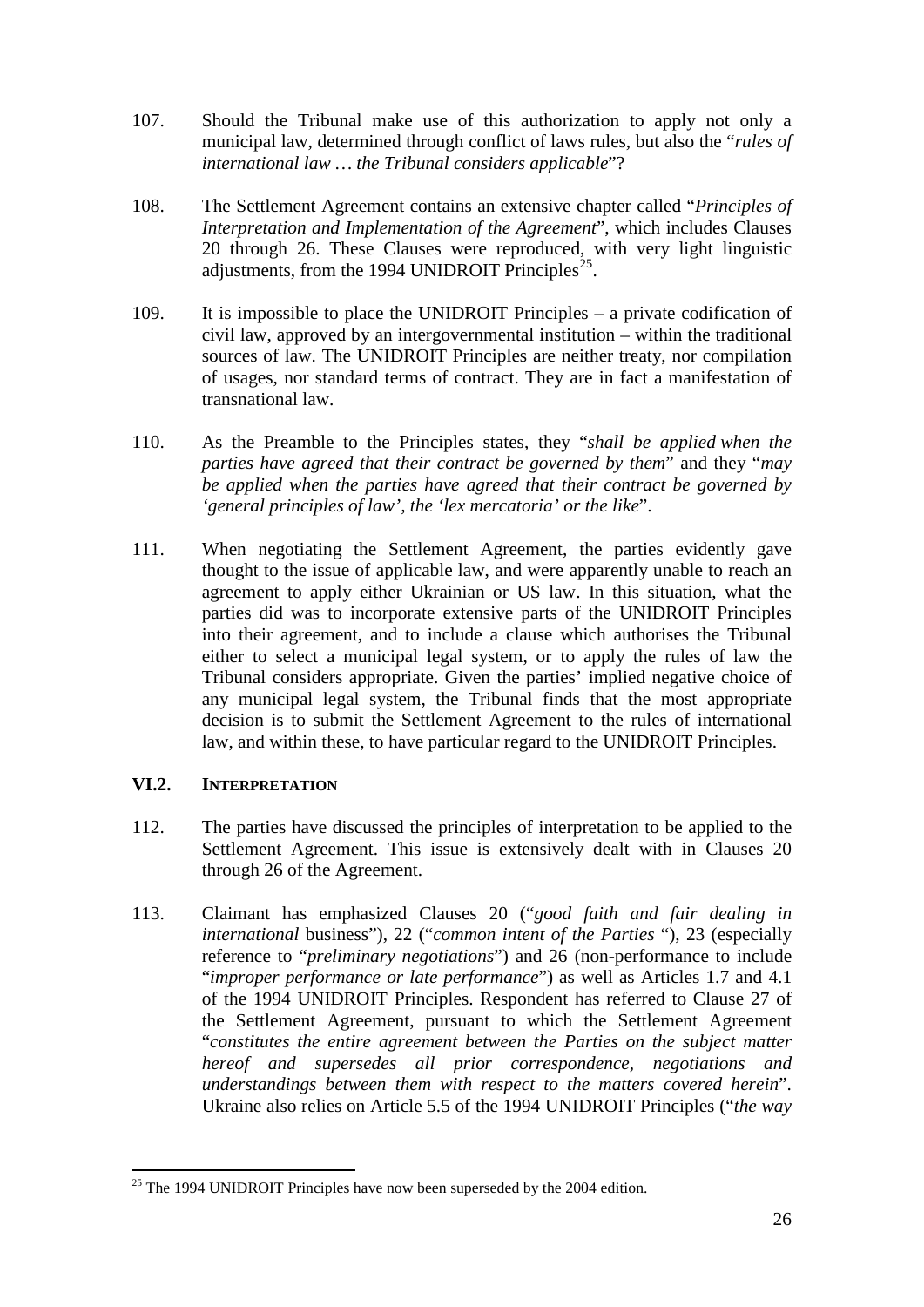*in which the obligation is expressed in the contract*") as the primary factor in determining the scope of an obligation.

- 114. The Tribunal agrees with Claimant that the "common intent" of the parties determines the scope of contractual obligations. However, the analysis of the common intent must start from the wording of the contract; and it must be presumed that the wording, as understood by a reasonable impartial person, properly reflects the common intent. While this presumption may be rebutted, the party doing so bears the burden of proof that the common intent differs from the wording. "Good faith" and "fairness in the market place" arguments are appropriate for interpreting ambiguous wording and filling lacunae in the text, but they can scarcely prevail against the clear wording of a contractual provision.
- 115. In accordance with Clause 23 of the Settlement Agreement, preliminary negotiations must – among other factors - be taken into account "for interpreting this Agreement". But Clause 27 provides that the Settlement Agreement "supersedes all prior correspondence, negotiations and understandings". Read together, these Clauses require that expectations raised during the negotiations of the Settlement Agreement must be reflected in the text of the Agreement. The text of the Settlement Agreement is the only source of obligations. The fact that an undertaking was discussed, or even orally agreed to during the negotiation phase, is not enough. The obligation must have been recorded in the Settlement Agreement. If the Settlement Agreement does include an obligation, then the scope of the undertaking can be construed in accordance with the expectations of the parties during the negotiation. Without support in the text, expectations nurtured by Claimant do not give rise to contractual obligations of Respondent.

**\* \* \***

116. Claimant argues that Respondent has breached its obligations under the Settlement Agreement to correct interferences (VI.3.) and to award 11 FM frequencies (VI.4). Each allegation will be examined separately.

# **VI.3. RESPONDENT'S FAILURE TO CORRECT INTERFERENCES**

117. Clause 13(a) of the Settlement Agreement sets out Respondent's undertaking on this matter as follows:

> *"By April 15, 2000 the Commission of experts, appointed by the Respondent, shall examine the quality of broadcasting within the radio frequencies band of FM 100-108. Based on the conclusions of the Commission, the Respondent will take necessary, reasonable among others, technical measures to remove the obstacles (if any) for radio broadcasting of Gala Radio on FM 100 in Kiev by June 1, 2000".*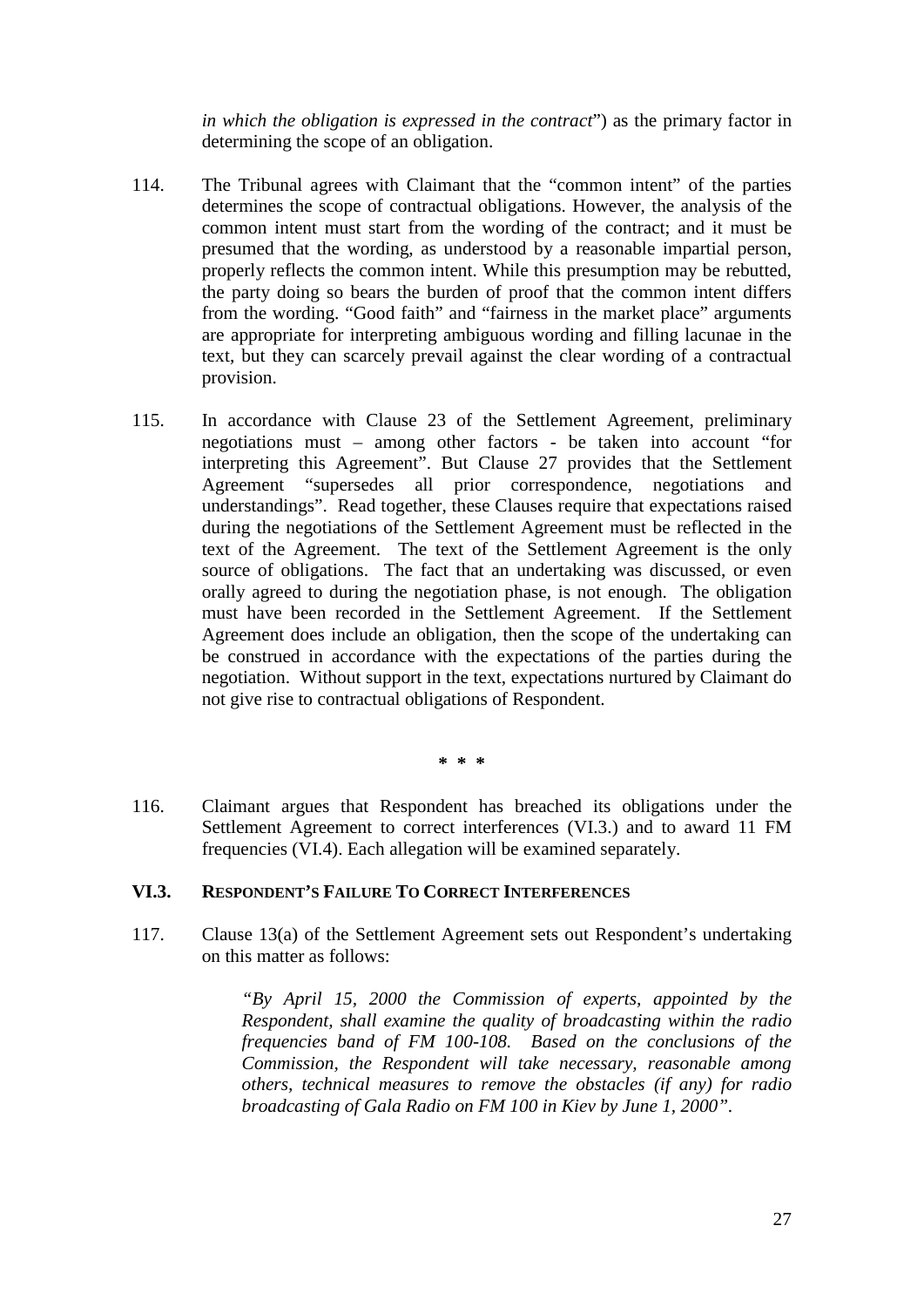- 118. Claimant argues that Respondent defaulted on its obligations under the above provision by failing to<sup>26</sup>:
	- appoint a Commission of experts;
	- examine the quality of broadcasting on FM 100 between March 20, 2000 (execution of the Settlement Agreement) and April 15, 2000; and
	- cure interference with Gala's FM 100 frequency by June 1, 2000.
- 119. According to Claimant, such interference "*has continued unabated from prior to the time of the Settlement Agreement until today*<sup>27</sup>" (August 2008), and "*there was ongoing work between UCRF personnel and engineers from Gala Radio to attempt to cure the problem and Claimant had indeed continually complained about the existing interference on Gala's 100 FM frequency*[28](#page-27-2)".
- 120. Respondent counters that the function of the "Commission of Experts" was performed by the State Centre, which under Ukrainian law was in charge of detecting interferences with radio frequencies and was adequately equipped for that task. Between January 1999 and March 2000, the State Centre carried out a series of measurements and tests regarding alleged interference with FM 100; and tests on March 9 and 10, 2000 showed that no interference existed at that time with Gala's FM 100.
- 121. According to Respondent, there was no interference with FM 100 between March 20 (the date of the execution of the Settlement Agreement) and June 1, 2000 (the final date for remedial measures against any interference under Clause  $13(a)$ <sup>29</sup>. Only a total of seven complaints about interferences were received from Claimant, the first on January 30, 2002 and the other between July 2004 and June 2007; no complaint was received in 2000 and 2001. The complaints in January 2002 and thereafter related to incidents that had arisen long after June 2000 and were thus outside the scope of the Settlement Agreement. Claimant consistently cooperated with the State Centre on the matter of interference and, before the institution of the present arbitral proceedings, Claimant never insisted on the appointment of an *ad hoc*-expert commission for examining interferences with Gala's FM 100.
- 122. Claimant has presented three specific breaches by Respondent of its obligations under Clause 13(a):
	- the State Centre is not the appropriate "Commission of Experts" (A);
	- the interferences were not examined as provided for in the Settlement Agreement (B); and
	- insufficient measures were taken to correct interferences (C).
- 123. These contentions will be analysed in the following sections.

<span id="page-27-1"></span><span id="page-27-0"></span><sup>&</sup>lt;sup>26</sup> Claimant's Post-Hearing Memorial, para. 54.<br><sup>27</sup> Claimant's Reply Memorial, para.125.<br><sup>28</sup> Claimant's Post-Hearing Memorial, para. 46.

<span id="page-27-2"></span>

<span id="page-27-3"></span> $29$  Respondent's Rejoinder, para. 291.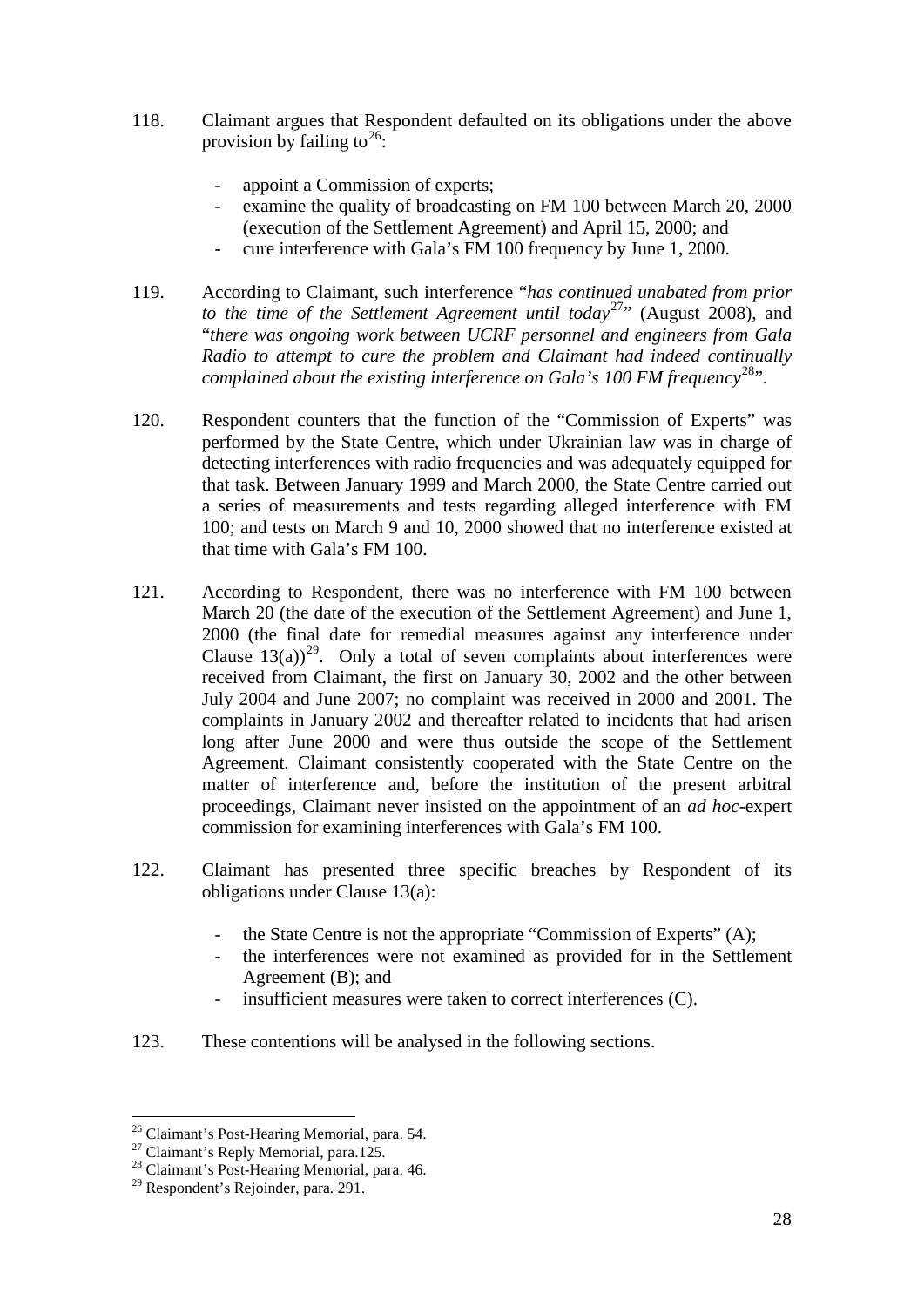## **A) The State Centre as the "Commission of Experts"**

- 124. Clause 13(a) of the Settlement Agreement entrusts the duty to examine the interferences to "*the Commission of experts, appointed by the Respondent*". It does not require that the commission be constituted *ad hoc*.
- 125. Furthermore, Clause 13(a) clearly states that the Commission be appointed exclusively by Respondent, without participation of Claimant in the appointment process. The provision does not include any requirements for the composition of the commission, such as a representation of several agencies, or the inclusion of independent experts. Respondent was therefore free to entrust the tasks under Clause 13(a) to any group of experts with the technical skills to do the job.
- 126. Respondent chose the State Centre as the "Commission of Experts" with the duty to perform the examinations required under Clause 13(a). Claimant has not pleaded that the State Centre was unfit to examine the alleged interferences. In fact, the State Centre is the public entity which in accordance with Ukrainian legislation supervises interferences in radio frequencies, and it is adequately equipped to perform this task. To the Tribunal, the choice of the State Centre is appropriate, given the wording of the Settlement Agreement, and reasonable, given its experience and scope of activity.
- 127. There is one further argument: the record shows that Claimant never challenged the State Centre's role as expert commission before instituting this arbitration, i.e. for some seven years. To the contrary, he has co-operated with the State Centre and addressed his complaints to it. He has thus acquiesced to the role of the State Centre.
- 128. The Tribunal can hence not find a violation of Clause 13(a) in Respondent's assignment of the State Centre as expert commission.

# **B) Examination of Interferences**

- 129. Pursuant to Clause 13(a), the examination of interferences should have taken place by April 15, 2000. In fact, such examinations were carried out between January 1999 and March 10, 2000, i.e. before execution of the Settlement Agreement on March 20, 2000. Claimant argues that these pre-agreement examinations are not sufficient to comply with the undertaking assumed by Ukraine in Clause 13(a) of the Settlement Agreement.
- 130. In Respondent's opinion, the March 2000 tests proved the absence of any interference with Gala's FM 100, so that any further tests were pointless. The Settlement Agreement had been negotiated since November 1999, and during these negotiations, and as a sign of goodwill, Respondent carried out the examinations required by Clause 13(a), even before the Settlement Agreement was signed and came into force. The Settlement Agreement signed on March 20, 2000 provided that the examination of the quality of broadcasting be performed "*by April 15, 2000*". In fact, the examination had thus already been performed, before the signing of the Settlement Agreement.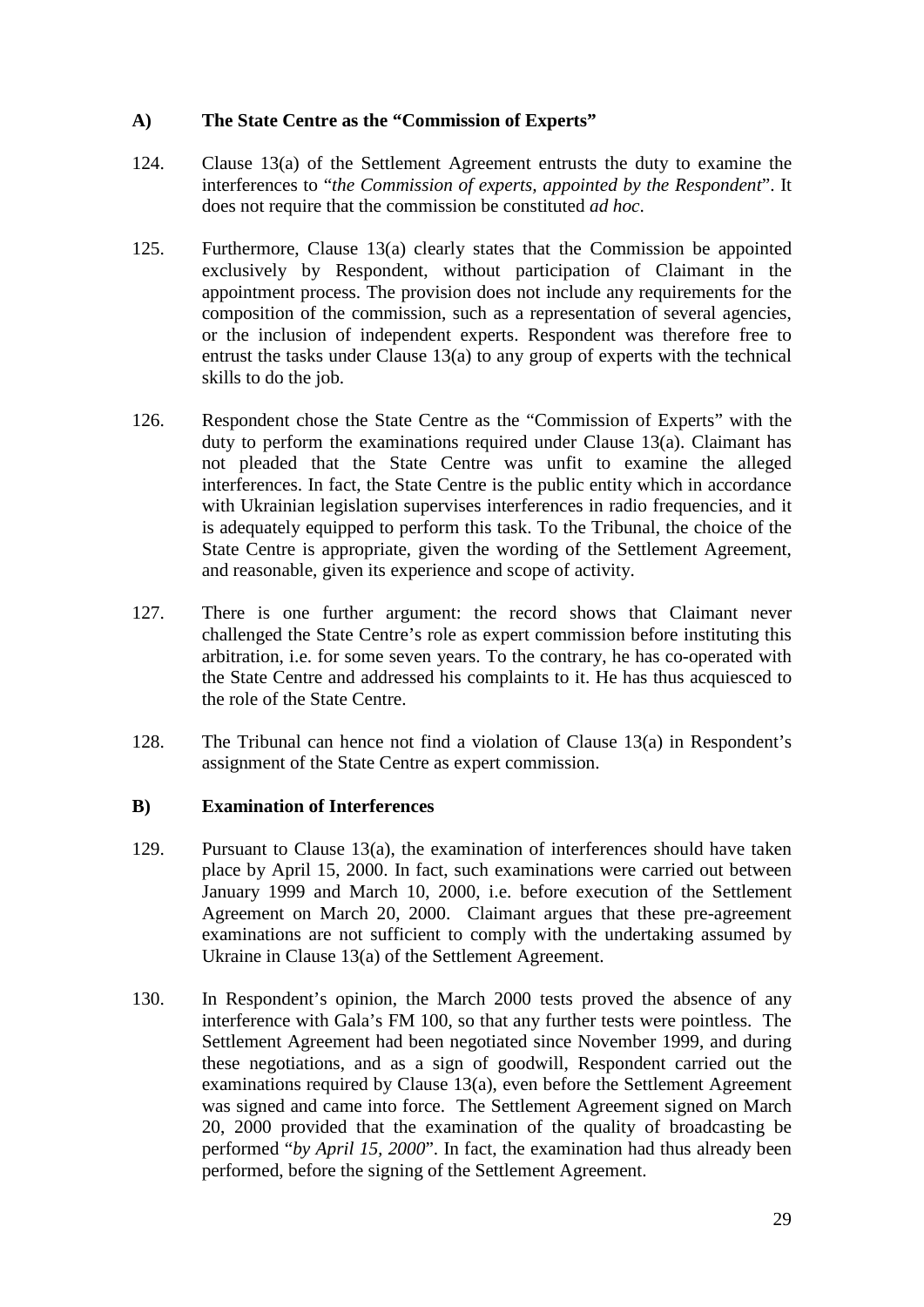- 131. Does this pre-agreement examination imply a default of Clause 13(a)?
- 132. One begins with the literal wording of the Clause, which requires that the examination be performed "*by April 15, 2000*". An examination on March 10, 2000 evidently meets that requirement. But a literal interpretation is just a first approach. In accordance with Clauses 20 and 22 of the Agreement, the guiding principles of any interpretation shall be the common intent of the parties and good faith.
- 133. Did the common intent of the parties require that the examination be carried out after the signature of the Settlement Agreement? There is a very revealing fact: Claimant never requested that a second examination be performed after the signature of the Settlement Agreement. If he had, good faith would have precluded Respondent from refusing the request. But Mr. Lemire never did so. He accepted, at least tacitly, that the pre-agreement examination complied with the requirements of the Settlement Agreement.
- 134. Article 1.8 of the 2004 UNIDROIT Principles prohibits inconsistent behaviour:

"*A party cannot act inconsistently with an understanding it has caused the other party to have and upon which that other party reasonably has acted in reliance to its detriment*".

135. Mr. Lemire did not require a second examination, and Ukraine reasonably understood that Claimant felt satisfied with the first examination, and consequently did not carry out a second one. Mr. Lemire cannot now reversetrack and argue that Respondent defaulted on its contractual obligations.

# **C) Adoption of Technical Measures To Remove Interferences**

- 136. Clause 13(a) of the Settlement Agreement obliges Respondent to "*take … technical measures to remove the obstacles (if any) for radio broadcasting of Gala Radio on FM 100 … by June 1, 2000*". This language clearly limits the scope of the obligation to obstacles that existed before June 1, 2000; obstacles that might have arisen after this date fall outside the scope of the Settlement Agreement. (As to Respondent's alleged duty to cure such obstacles under the BIT, see paragraph 493 below).
- 137. To find a breach of the Settlement Agreement, it is therefore crucial that interferences with Gala's FM 100 preexisted June 1, 2000. Claimant has pleaded this by alleging that interference "*has continued unabated from prior to the time of the Settlement Agreement until today*<sup>[30](#page-29-0)</sup>. Respondent, on the other hand, argues that no interference occurred between March 10 and June 1, 2000 and that any interference which occurred long after June 1, 2000 was isolated and cannot be traced back to a cause pre-existing on June 1,  $2000<sup>31</sup>$  $2000<sup>31</sup>$  $2000<sup>31</sup>$ .

<sup>&</sup>lt;sup>30</sup> Claimant's Reply Memorial, para. 125.

<span id="page-29-1"></span><span id="page-29-0"></span><sup>&</sup>lt;sup>31</sup> Respondent's Rejoinder, para. 291-293.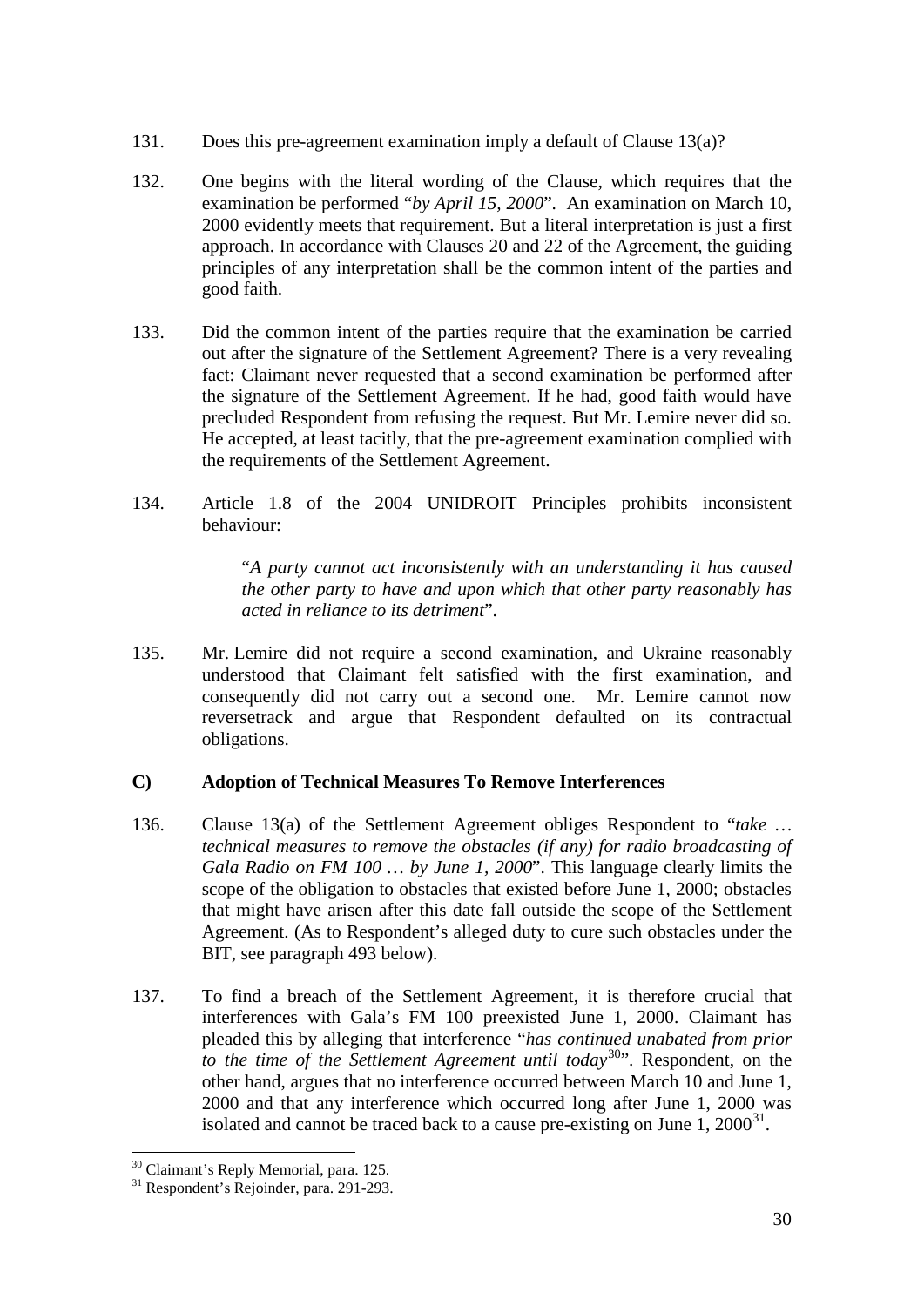- 138. As evidence for his assertion, Claimant presented a DVD of July 30, 2008<sup>[32](#page-30-0)</sup> and witness statements on interferences of Messrs. Lemire<sup>[33](#page-30-1)</sup> and Denisenko<sup>[34](#page-30-2)</sup> (a manager of Gala). The witness statements, while confirming several interferences after June 2000, do not prove that the cause of such interferences pre-dated June 2000.
- 139. Claimant has submitted seven letters to the State Centre or the National Council complaining about interferences with FM  $100^{35}$  $100^{35}$  $100^{35}$ . However, these letters date from January 2002 to June 2007; they do not offer any indication, let alone evidence, that the cause pre-dated June 2000. Respondent, on the other hand, has submitted some eighty documents with test results showing that at different times after June 2000, there was no interference with Gala's  $FM 100^{36}$  $FM 100^{36}$  $FM 100^{36}$ .
- 140. If interferences with FM 100 had been observed between March and June 2000, Claimant could at that time have requested the examinations and remedial measures foreseen in Clause 13(a) of the Settlement Agreement. Yet, there is no record of any complaint or other action of Claimant in this respect during the period March 2000 through January 30, 2002.
- 141. On the basis of the above record and in light of the language of Clause 13(a), the Tribunal concludes that Claimant has failed to prove a violation of the Settlement Agreement in this respect.

#### **VI.4. ALLOCATION OF FREQUENCIES**

142. The second allegation presented by Claimant refers to the granting of frequencies to Gala. Under Clause 13(b) of the Settlement Agreement, Respondent assumed several obligations with respect to the allocation of radio frequencies and broadcasting licences to Gala in 11 cities. The Clause reads as follows:

> *"By May 15, 2000 the Respondent, in the person of the State Committee on Communications and Information Technology, agrees to use its best possible efforts to consider in a positive way the application of Gala Radio to provide it with the licences for radio frequencies (provided there are free frequencies bands) in the following cities: Kharkiv, Lviv, Donetsk, Zaporizhya, Lugansk, Simpheropol, Dniepropetrovsk, Odessa, Vynnitsa, Kryviy Rog, Uzhgorod.*

> *The Claimant can apply for the radio channels in the above cities to the National Council for TV and Radio Broadcasting (hereinafter called "the National Council") in a due course in accordance with the current*

<span id="page-30-3"></span><span id="page-30-2"></span>

<span id="page-30-1"></span><span id="page-30-0"></span><sup>&</sup>lt;sup>32</sup> Claimant's Exhibit CM-96.<br><sup>33</sup> Claimant's Witness Statement of Mr. Joseph Lemire dated 14 November 2008, p. 18 *et seq*.<br><sup>34</sup> Claimant's Witness Statement of Mr. Sergey Denisenko dated 14 November 2008, pp. 7 and 8.<br> 82.

<span id="page-30-4"></span><sup>36</sup> See Respondent's Exhibits R-29, R-63, R-87, R-88, R-104, R-140, R-141, R-146, R-149, R-155, R-205, R-314, R-315, R-316, R-317, R-318, R-322, R-326, R-347, R-369 and R-396.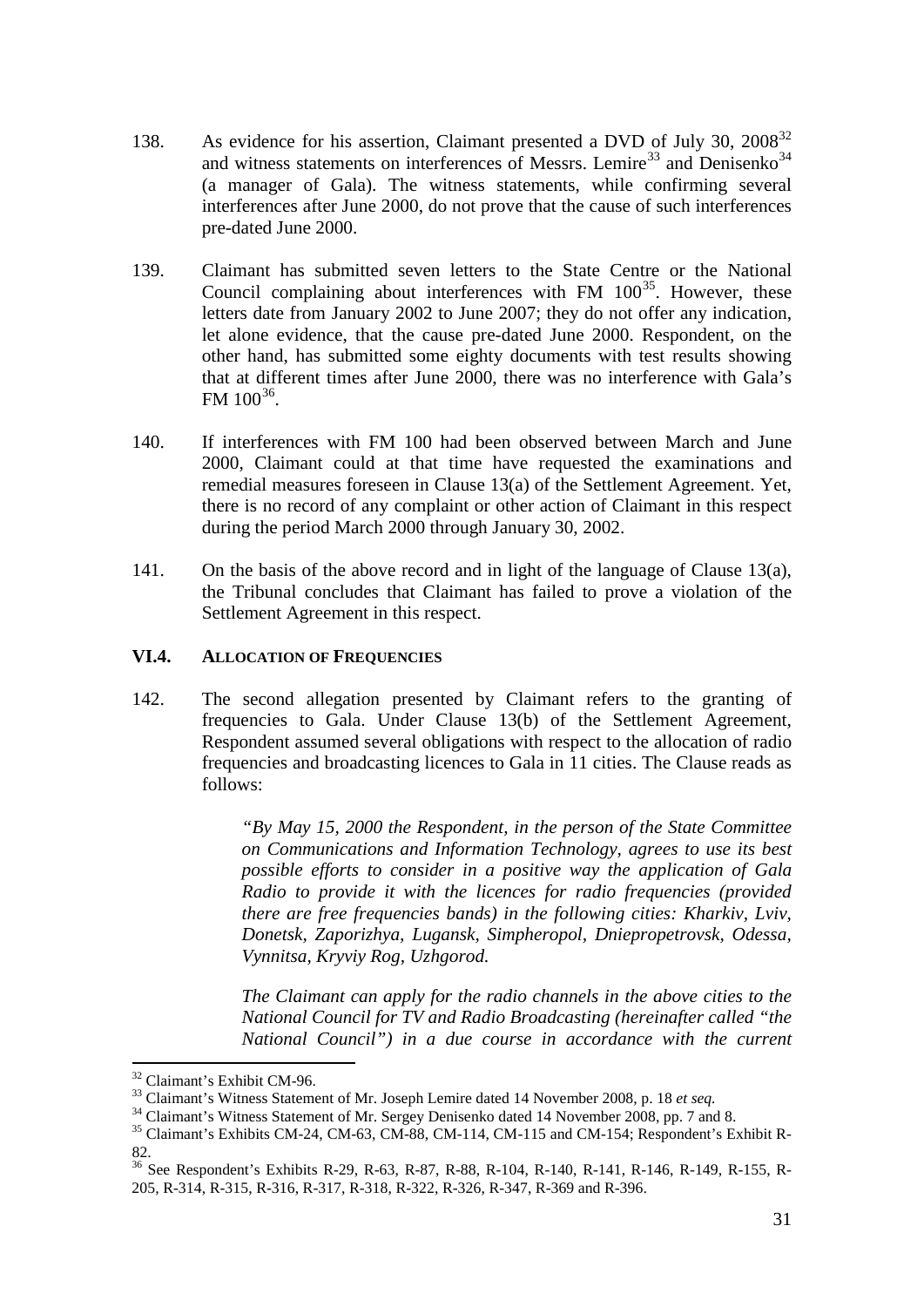*legislation after the National Council has been fully personally formed under the existing law of Ukraine. The Respondent, within the limits of its powers, will assist for the positive consideration of this issue at the National Council.*

*The granting of licences for radio frequencies and broadcasting channels will be made in accordance with the requirements of Ukrainian legislation upon payment of the licence fees".*

#### Summary of facts

143. Under Ukrainian law, broadcasting requires both (i) a "radio frequency licence" from the State Committee on Communications and Information Technology and (ii) a "broadcasting licence" from the National Council. The National Council is a regulatory body established directly by  $law^{37}$  $law^{37}$  $law^{37}$ , independent of the Government and reporting to both the President and the Parliament of Ukraine.

### Delivery of the licences required

- 144. Claimant obtained all the licences mentioned in Clause 13(b) by October 9, 2002, i.e. within a period of some thirty months from the date of the Settlement Agreement.
- 145. The 11 radio frequency licences from the State Committee were obtained relatively expeditiously – two of them prior to the Settlement Agreement, four on April 14, 2000, another four on June 13, 2000, and the last on September 1, 2000.
- 146. The broadcasting licences suffered longer delays: two were received prior to the Settlement Agreement, seven on September 18, 2001, one on March 26, 2002, and the last on October 9, 2002.
- 147. Two broadcasting licences had already been awarded by the National Council prior to the Settlement Agreement. Thereafter, the National Council was temporarily inoperative. It was reconstituted in June 2000. After building the necessary administrative capacities, it resumed issuance of broadcasting licences in January 2001. Under the Ukrainian Law on Television and Radio Broadcasting, such licences were awarded on the basis of competitive tenders.
- 148. At its first meeting after its reconstitution on January 1, 2001, the National Council focused on issuing broadcasting licences to companies which were broadcasting on frequencies allocated to them by the State Committee during the time when the National Council was inoperative. Claimant was excluded from this tender. Shortly thereafter, on March 22, 2001, the National Council announced a tender, including eight of the nine frequencies still expected by Claimant under Clause 13(b) of the Settlement Agreement. The broadcasting licences for seven of these frequencies were granted to Gala on September 18,

<span id="page-31-0"></span> $37$  Article 5, Law on Television and Radio Broadcasting dated December 21, 1993.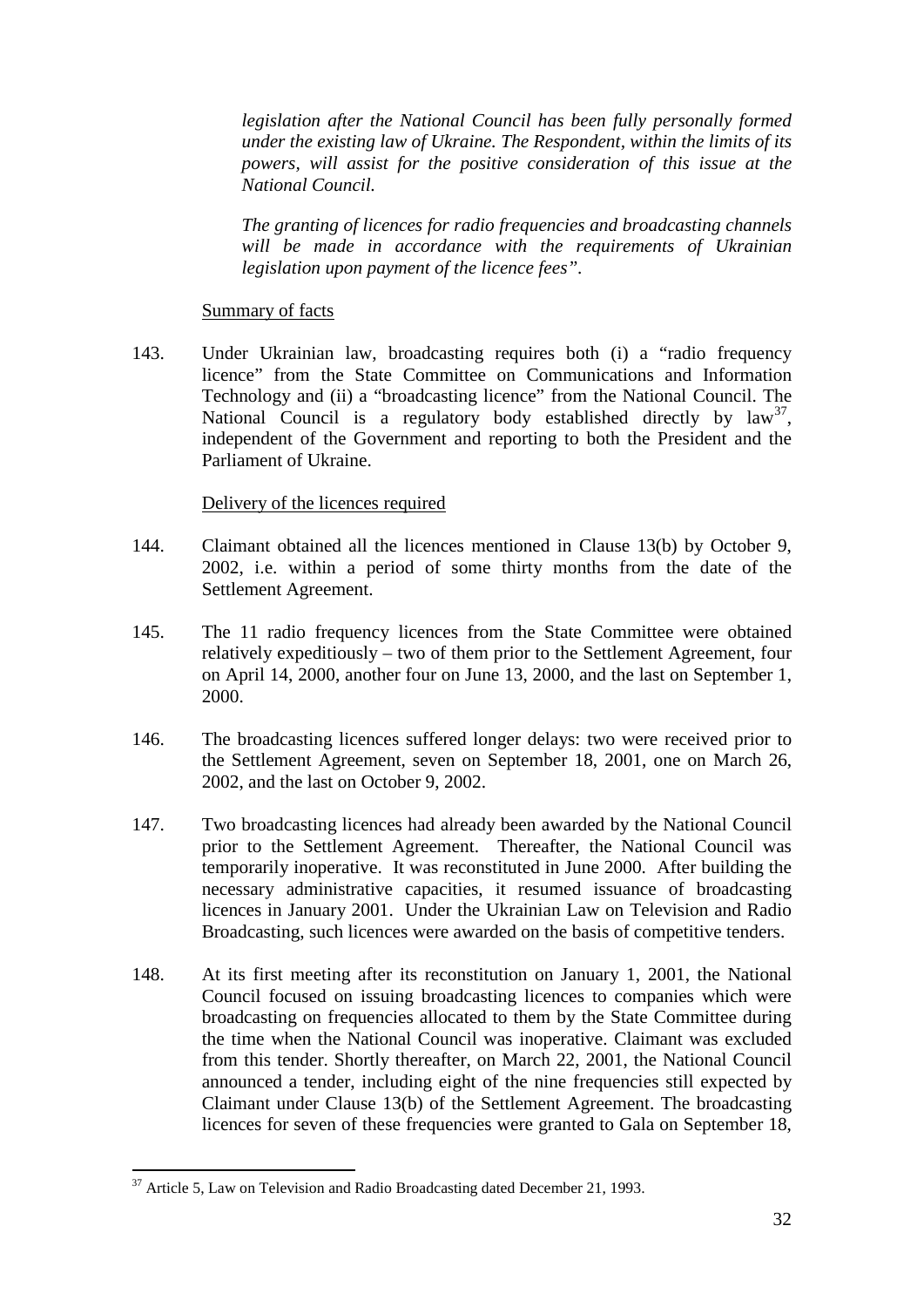2001. In March and October 2002, Claimant received the last two outstanding broadcasting licences.

149. Four of the 11 frequencies allocated to Claimant under the Settlement Agreement were subsequently contested by the Armed Forces of Ukraine. These challenges were eventually resolved in 2008.

## Violations asserted by Claimant

- 150. Claimant alleges seven violations of Clause 13(b) of the Settlement Agreement:
	- late issuance of frequency licences by the State Committee (A);
	- late constitution of the National Council (B);
	- award of licences to other companies at National Council's first meeting in January 2001 (C);
	- failure of National Council promptly to acknowledge the Settlement Agreement as binding (D);
	- late award of broadcasting licences by National Council (E);
	- allocation of low powered frequencies (F); and
	- allocation of four frequencies which were contested by the Armed Forces of Ukraine (G).
- 151. Respondent denies all of the alleged violations.
- 152. Each alleged breach will be analysed *seriatim*.

# **A) Issuance of Radio Frequencies by the State Committee**

- 153. Under Clause 13(b), paragraph 1 of the Settlement Agreement, "*by May 15, 2000 the Respondent, in the person of the State [Committee] agrees to use its best possible efforts to consider in a positive way the application of Gala Radio to provide it with the licences for [11] radio frequencies […]*". In accordance with the express terms of this contractual provision, Respondent undertook only to apply its best efforts, so that the applications from Gala to the State Committee would be granted by May 15, 2000 – not to achieve that result.
- 154. Article 5.1.4 of the 2004 UNIDROIT Principles defines the duty of best efforts in the following terms:

"*[…] To the extent that an obligation of a party involves a duty of best efforts in the performance of an activity, that party is bound to make such efforts as would be made by a reasonable person of the same kind in the same circumstances*".

155. For Claimant to establish a violation of this best efforts obligation, it is not sufficient to prove that by May 15, 2000 the 11 radio frequency licences had not been granted – the required test is that he produce evidence showing that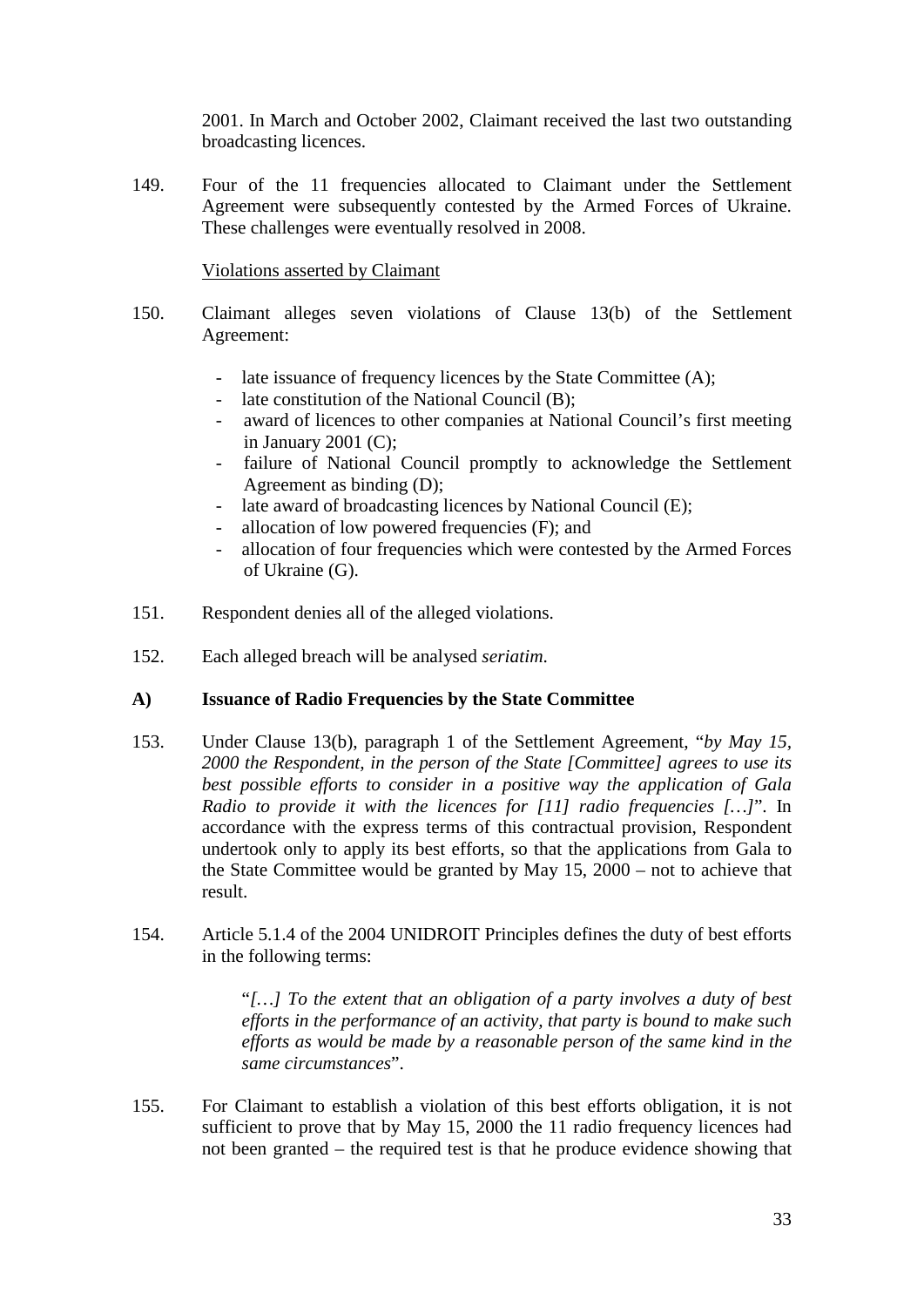Ukraine has failed to make such efforts as would be made by a reasonable government in the same circumstances.

- 156. What is the factual situation?
- 157. In accordance with the Settlement Agreement Ukraine had to use its best efforts to grant the frequency licences within two months of signature (signature was on March 20, and the deadline was May 15). Of the 11 licences envisaged, six were granted by the State Committee before the May 15, 2000 deadline, another four by June 13, 2000 (i.e. within one month of May 15) and the last one on September 1, 2000 (within 2 ½ months of the deadline).
- 158. Ukraine's efforts to induce its State Committee to grant the licences resulted in 11 of the 12 licences being issued within one month of the deadline. One licence was then granted with 2 ½ months delay.
- 159. In the Tribunal's opinion, these delays do not amount to a violation of Ukraine's best efforts obligation. There is often a gap between political decision and bureaucratic compliance. Paragraph 3 of Clause 13(b) explicitly requires that "*the granting of licences … will be made in accordance with the requirements of Ukrainian legislation*". There is no evidence that Ukraine abated its pressure on the State Committee to perform. The State Committee issued the licences within time limits which are not unreasonable in the context of Ukrainian administrative practices.

#### **B) Late Constitution of the National Council**

- 160. It is undisputed that the National Council which had been founded in 1993 became inoperative in March 1999, because its members were not appointed. It remained inoperative until it was reconstituted in June 2000.
- 161. Claimant argues that the time period while the National Council was inoperative was abnormal and could not legitimately be expected  $38$ . This constitutes, in Claimant's opinion, a violation of the Settlement Agreement, and specifically of Respondent's obligation of good faith and fair dealing (Clause 20 of the Settlement Agreement).
- 162. The Tribunal is unconvinced.
- 163. The Settlement Agreement lacks any obligation to reconstitute the National Council, nor even an indication of when this could happen. To the contrary, Clause 13(b), paragraph 2, specifically states that applications for broadcasting licences must be made "*after the National Council has been fully personally formed*", without referring to any time frame – an explicit acceptance by Claimant that he was aware that the National Council was not operative at the time, and that the political decision to designate new members had to be implemented before the granting of the licences.

<span id="page-33-0"></span><sup>&</sup>lt;sup>38</sup> Claimant's Post-Hearing Memorial, para. 57.1.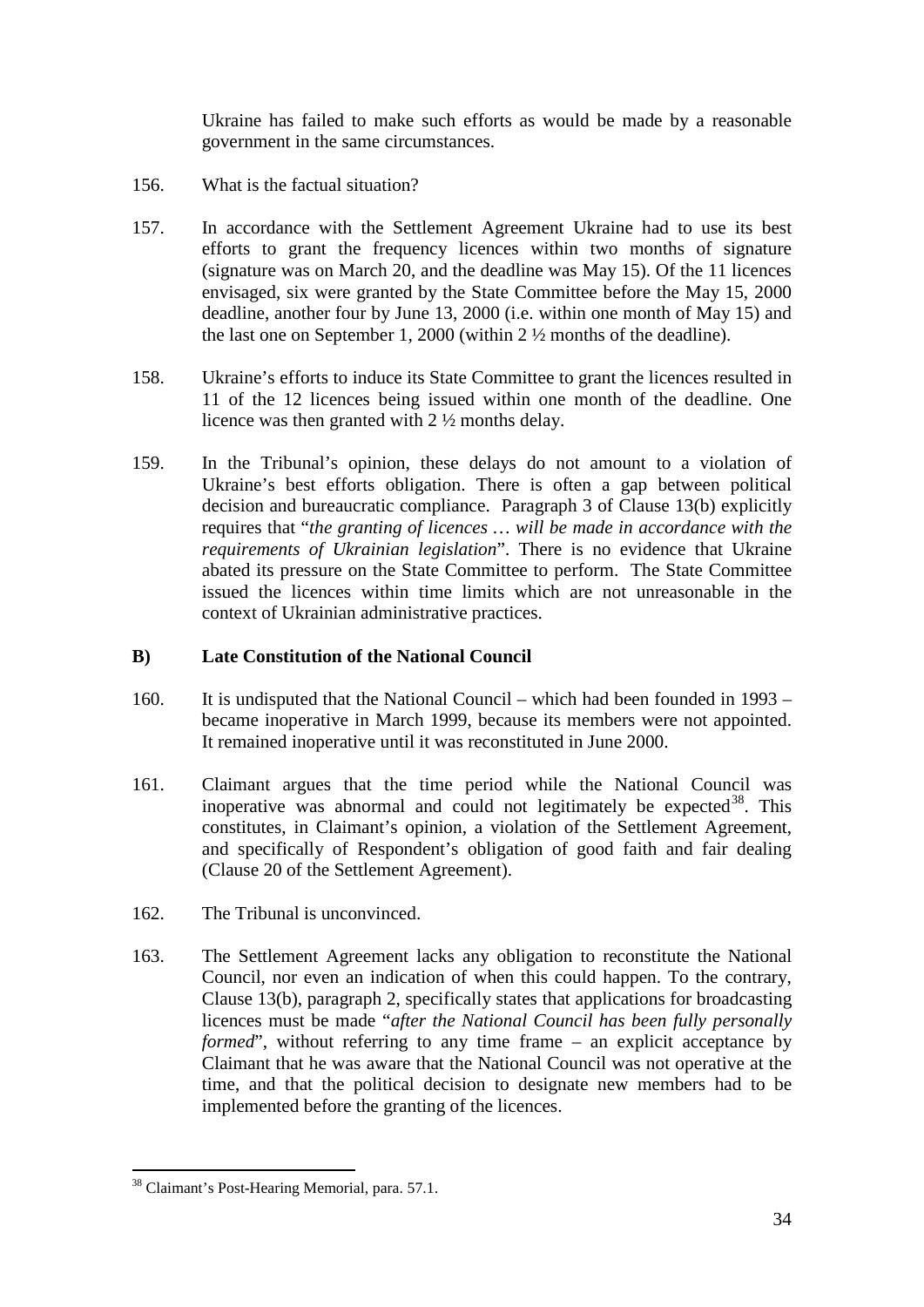164. The National Council was in fact reconstituted in June 2000, three months after the signature of the Settlement Agreement. Nothing in the Settlement Agreement legitimizes an expectation on the part of Claimant of a faster rehabilitation of the National Council. The absence of any time frame, and the explicit warning in Clause 13(b), paragraph 2, that Gala's applications will have to wait for the reconstitution of the National Council, point to the contrary.

# **C) Failure of National Council To Promptly Acknowledge the Settlement Agreement as Binding**

- 165. When the National Council was eventually reconstituted in June 2000, Claimant immediately made numerous attempts to contact its members and to establish the process for obtaining the frequencies. In Claimant's opinion, the National Council's lack of reaction violated Ukraine's duties to act in good faith (Clause 20) and to cooperate (Clause  $24^{39}$  $24^{39}$  $24^{39}$ .
- 166. Claimant's argument is not totally accurate.
- 167. It is undisputed that on March 20, 2001 the National Council adopted its Resolution No. 36 in which it decided to "*recognize priority position of CJSC Radio Company Gala*" in the allocation of broadcasting licences for the cities listed in Clause 13(b). It is immaterial whether the National Council's decision thus acknowledged a legal obligation, or whether it followed political considerations. In any case, it implies an acknowledgement of the Settlement Agreement and it granted Claimant the best position that he could expect.
- 168. Was this acknowledgement by the National Council unduly late?
- 169. The National Council had just started in January 2001 the process of organizing tenders for broadcasting licences. Given the complexities surrounding the Gala decision (reconciling "*positive consideration*" of Claimant's interests under the Settlement Agreement with the independence of the National Council and competing interests of other applicants), the March 20, 2001 decision cannot be considered as unduly late.

### **D) Award of Licences to Other Companies at National Council's First Meeting in January 2001**

170. The Settlement Agreement regulates the issuance of broadcasting licences by the National Council in subparagraphs II and III of Clause 13(b) (reproduced *above*). These provisions create an obligation by Ukraine to "*assist [Claimant] for the positive consideration of this issue [the awarding of licences] by the National Council*". This obligation is not absolute, but subject to important caveats:

<span id="page-34-0"></span><sup>&</sup>lt;sup>39</sup> Claimant's Post-Hearing Memorial, para. 57.3.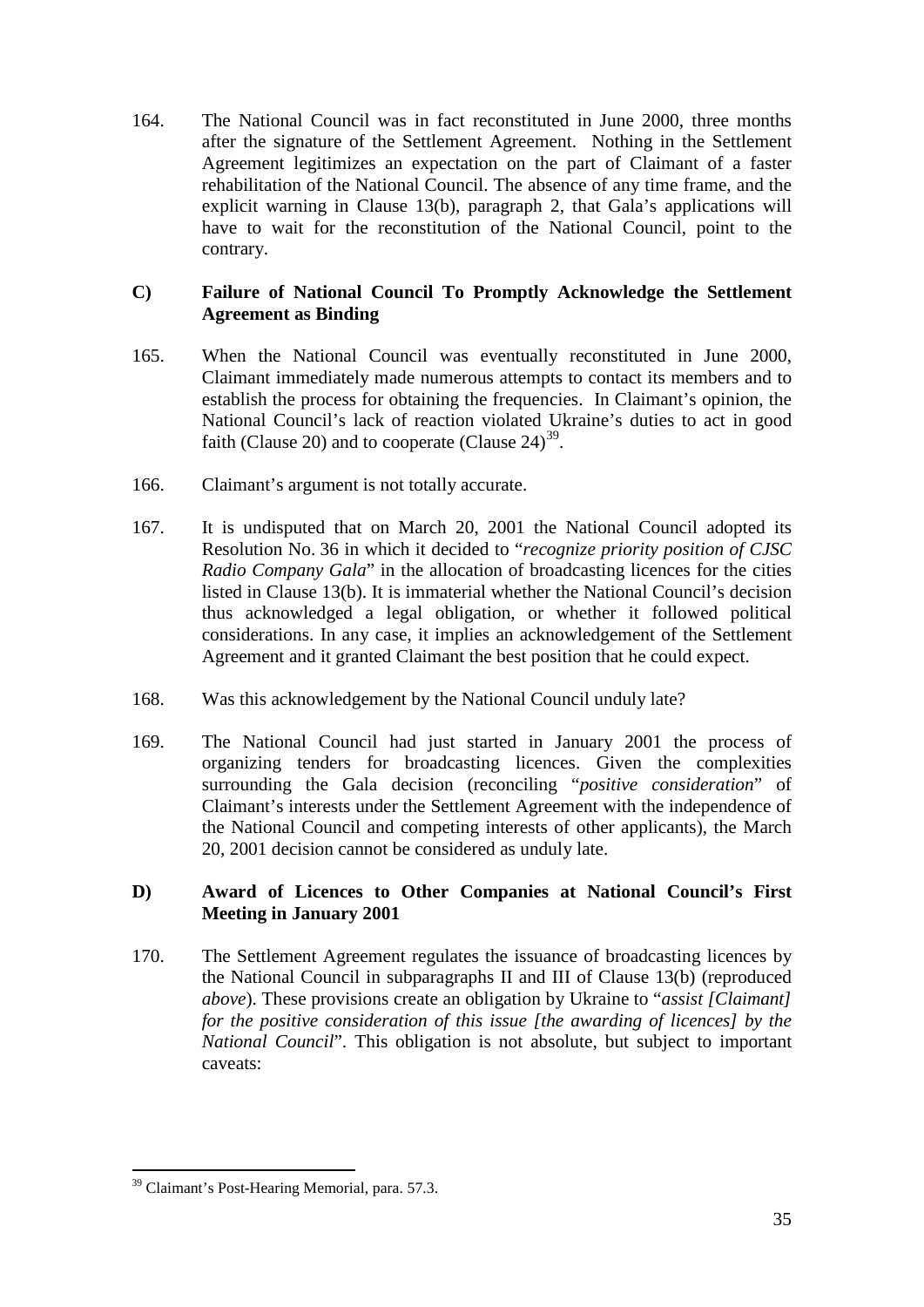- first of all, there is no time limit for the awarding of the licences (the May 15, 2000 deadline only works for the licences from the State Committee);
- second, Ukraine's obligation to assist is qualified with the words "*within the limits of [Respondent's] power*" – thus acknowledging that, in accordance with the law, the National Council is an independent public entity;
- third, Claimant could apply "*in a due course … after the National Council has been fully personally formed*";
- fourth, application and granting of the licences were to be "*in accordance with the requirements of Ukrainian legislation*"; Clause 16 specifically added that *"the Agreement shall not be treated as a document granting any rights, benefits or privileges which are different or additional to the ordinary rights and obligations of a foreign investor in Ukraine in accordance with the Ukrainian laws and international treaties to which Ukraine is a party"*.
- 171. The National Council held its first tender in January 2001, i.e. some six months after its reconstitution. This time was used by the National Council to build the logistics and administrative capacities for proper tender procedures. No fault can be found in the fact that the National Council gave first priority to creating the enabling logistics and administrative capacities for such proceedings.
- 172. In its first tender in January 2001, the National Council did not include any of the frequencies for which Gala had received frequencies from the State Committee. Rather, the National Council focused only on frequencies on which radio stations had been broadcasting without a valid broadcasting licence at that time.
- 173. Claimant submits that the organization of this first tender, from which Gala was excluded, implied a breach of the Settlement Agreement on two different counts:
	- first, the National Council should have taken the opportunity of the first meeting to act on the licences for Gala; and
	- second, the very existence of the first tender proves that radio stations existed which were broadcasting only with a licence from the State Committee, but without a licence from the National Council; since Gala already had licences from the State Committee, it should have been authorized to broadcast straight away.
- 174. The Tribunal disagrees with Claimant's first argument. Nothing in the Settlement Agreement implies that the National Council was bound to give first priority to Claimant. The National Council decided first to regularize broadcasting outside the law, which had developed during the time when it had been inoperative. This prioritization cannot be challenged under the Settlement Agreement. (As to the claim for violation of the Fair and Equitable Treatment ("FET") standard defined in the BIT, see paragraph 410 below).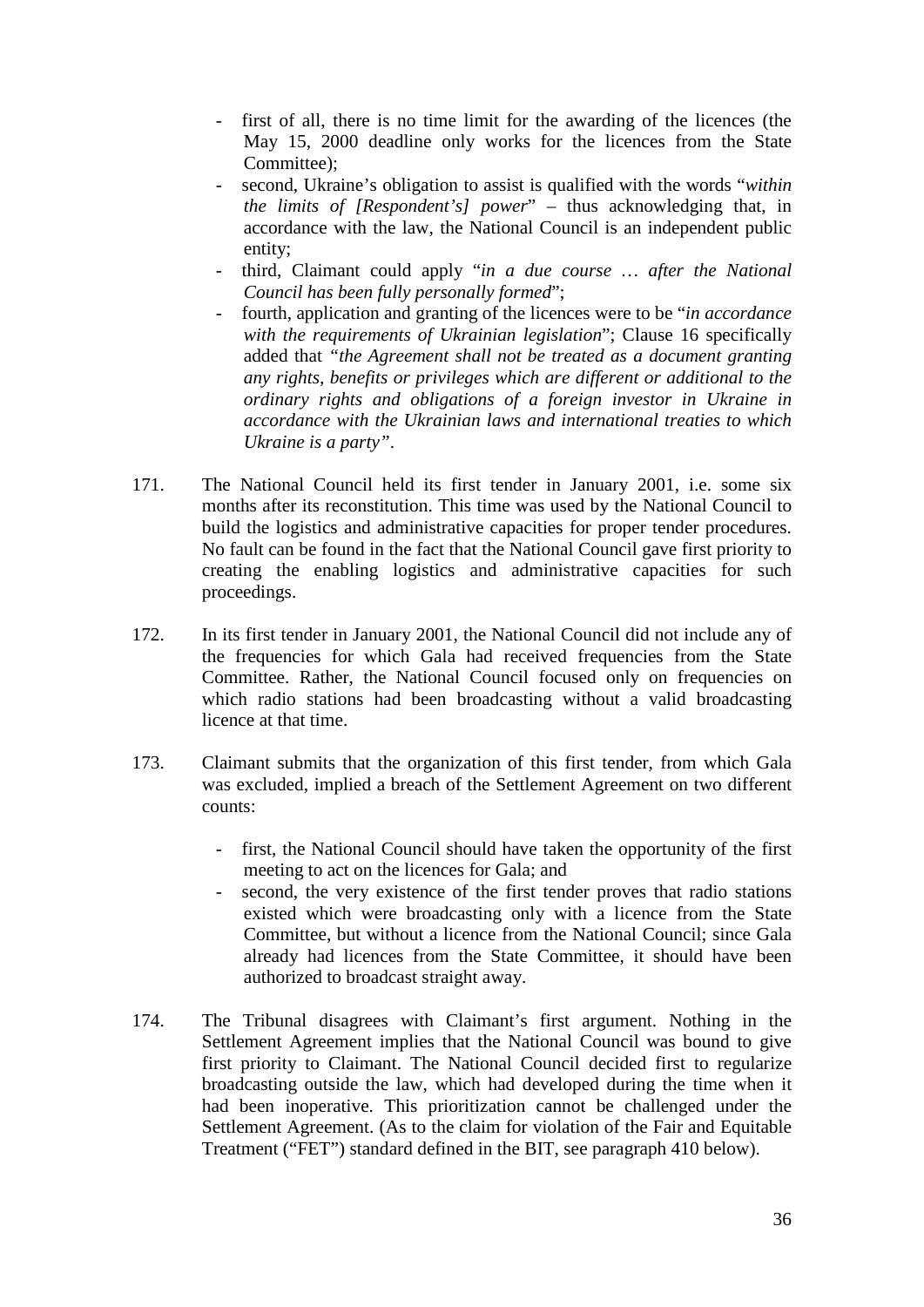- 175. The second argument merits a more in-depth analysis. Respondent itself has acknowledged that during the period when the National Council became inoperative, *"the State [Committee] became the central authority of the executive power, administering communications and radio frequencies of Ukraine and it developed the practice of granting licences for use of radio frequencies before the tenders for frequencies were announced*<sup>[40](#page-36-0)</sup><sup>"</sup>. What happened was illegal: under Ukrainian law, a radio station could not start broadcasting until it had obtained the necessary authorization from the National Council. Notwithstanding the legal requirements, during the 15 month period when the National Council was inoperative, certain Ukrainian companies were *de facto* awarded frequencies and authorized to broadcast, although they had only received the authorization from the State Committee.
- 176. Given this factual situation, Claimant argues that it could and should have been awarded frequencies and authorized to broadcast, once it had obtained the authorization from the State Committee in the summer of 2000, without having to wait for the reconstitution of the National Council and its formal tender procedure. And that, by not having done so, Ukraine violated its obligations under the Settlement Agreement.
- 177. After due consideration and some hesitation, the Tribunal rejects Claimant's argument. In the Settlement Agreement, Ukraine could not undertake to perform acts contrary to Ukrainian law nor to authorise Claimant to operate new frequencies without the licence from the National Council; this would have violated the LTR. And Clause 13(b) specifically refers to the need for the National Council to be reconstituted and to issue the necessary licences.
- 178. But while it was agreed between Claimant and Respondent to act as required by Ukrainian law, Ukraine *de facto* authorized domestic radio companies to start broadcasting without the necessary authorizations. This situation was then cured in the first tender organized by the National Council after its reconstitution. While these actions do not constitute a violation of the Settlement Agreement, their status under the BIT will be analysed as such *below* at paragraph 410*.*

# **E) Late Award of Broadcasting Licences by National Council**

179. The facts regarding the issuance of the broadcasting licences by National Council can be summarized as follows.

Facts

180. On March 1, 2000 (i.e. before the Settlement Agreement had actually been signed), the Minister of Economy of Ukraine wrote a proposal to the Cabinet of Ministers in order to "*entrust the [State Committee] and the [National Council] to allocate to CJSC RC "Gala" the following frequency assignments* ...<sup>[41](#page-36-1)</sup>". The frequencies referred to were five of those mentioned in the Settlement Agreement. Respondent has not provided any similar proposal for

 <sup>40</sup> Respondent's Post-Hearing Memorial, para. 207.

<span id="page-36-1"></span><span id="page-36-0"></span><sup>41</sup> Respondent's Exhibit R-27.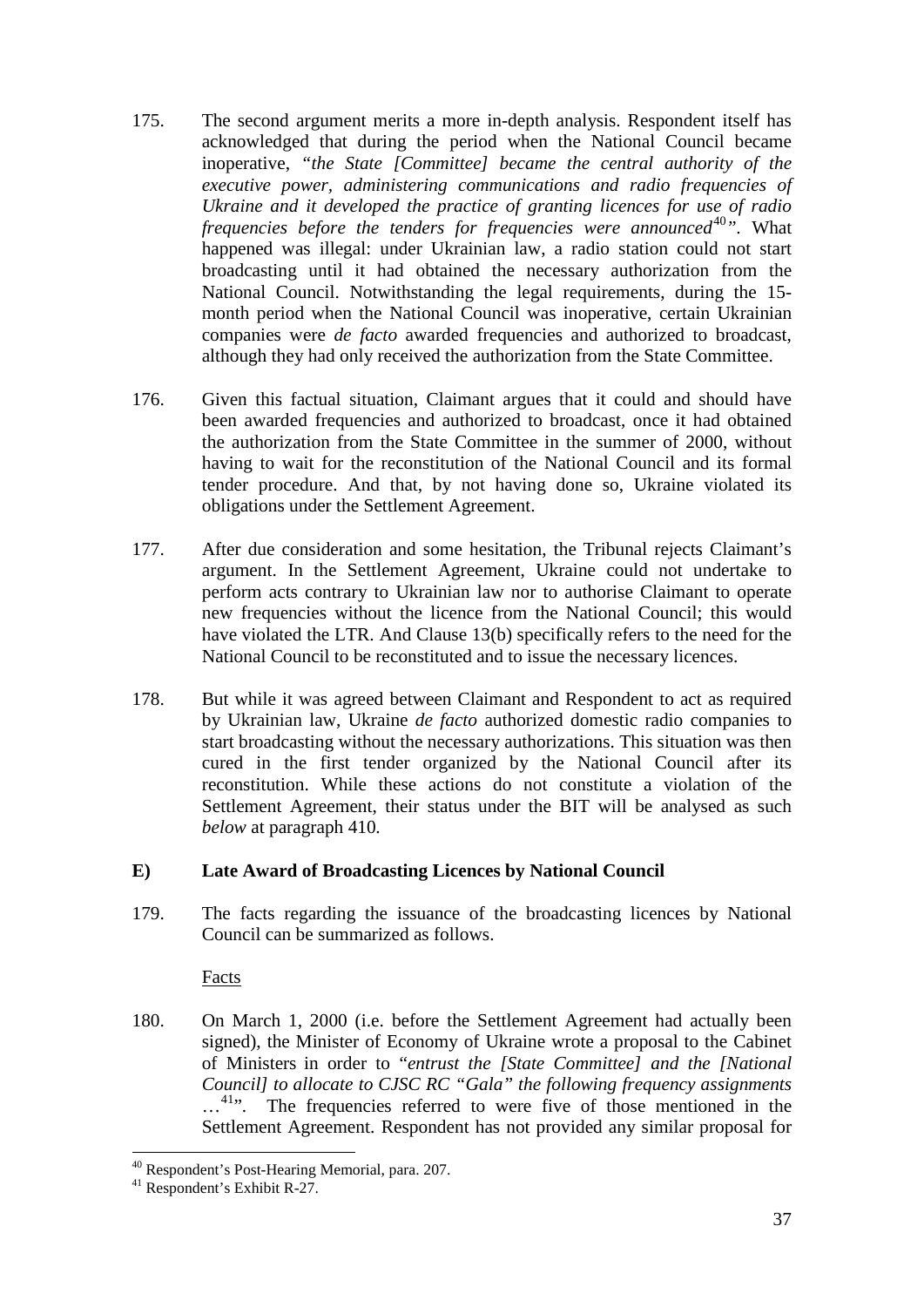the remaining six frequencies promised in the Settlement Agreement, nor has Respondent submitted any decision from the Cabinet of Ministers approving the proposal of the Minister of Economy.

- 181. The record shows no further documents relating to the National Council, before a letter dated February 22, 2001 sent by Mr. Lemire to the Ministry of the Economy<sup>42</sup>. In the meantime, the State Committee had issued its licences, and the National Council had been reconstituted. Mr. Lemire's letter starts by stating that "*we have practically reached finalization of performance of the terms of the Dispute settlement Agreement*". This recital is important, because it shows that, at that moment, Claimant was convinced that Ukraine had not breached its obligations. Mr. Lemire then goes on, stating that a "*serious problem*" has arisen with the National Council because "*now this authority says that our frequencies are subject to a tender that will begin in some weeks*". He adds "*we understand that such situation has arisen due to the fact that the National Council is not properly informed*" and asks the Ministry of the Economy to intervene.
- 182. The record does not show the actions adopted by the Ministry of the Economy, but some advice must have been transmitted from the Ministry of the Economy because it is a fact that three weeks later, on March 20, 2001, the National Council decided to "*recognize priority position of CJSC Radio Company Gala*" in the allocation of broadcasting licences for the cities listed in Clause  $13(b)^{43}$ .
- 183. Claimant has argued that in a meeting on March 19, 2001 the Chairman of the National Council, Mr. Kholod, did not consider the Settlement Agreement as binding, stating that the National Council is a "*constitutional independent body, not subordinated to the government*" and "*that the government cannot adopt any act influencing the development of TV/radio broadcasting in Ukraine*". Claimant has produced a transcript of the meeting, which Mr. Lemire prepared at that time<sup>[44](#page-37-2)</sup>. Mr. Kholod's statement has not been challenged and the Tribunal is inclined to accept it as true. But what is undeniable is that one day after the meeting, the National Council approved an official decision recognizing Gala's priority position to receive the frequencies promised in the Settlement Agreement.
- 184. Not only that, on March 22, 2001, i.e. only two days after this decision in favour of Gala, the National Council announced a new tender for frequencies, which included eight of the 11 frequencies mentioned in Clause 13(b) of the Settlement Agreement. In meetings in June and July 2001, the National Council decided to allocate seven of these frequencies to Gala; and the seven broadcasting licences were issued on September 18, 2001. Two other licences had already been issued on October 9, 1997 (long before the Settlement Agreement)<sup>[45](#page-37-3)</sup>. Two remained pending – those in Dniepropetrovsk and Lviv and were eventually issued on March 26 and October 9, 2002, respectively.

<span id="page-37-0"></span><sup>&</sup>lt;sup>42</sup> Respondent's Exhibit R-39.<br><sup>43</sup> Respondent's Exhibit R-40.

<span id="page-37-2"></span><span id="page-37-1"></span><sup>&</sup>lt;sup>44</sup> Claimant's Exhibit CM-101.<br><sup>45</sup> In Kryviy Rog and Uzhgorod.

<span id="page-37-3"></span>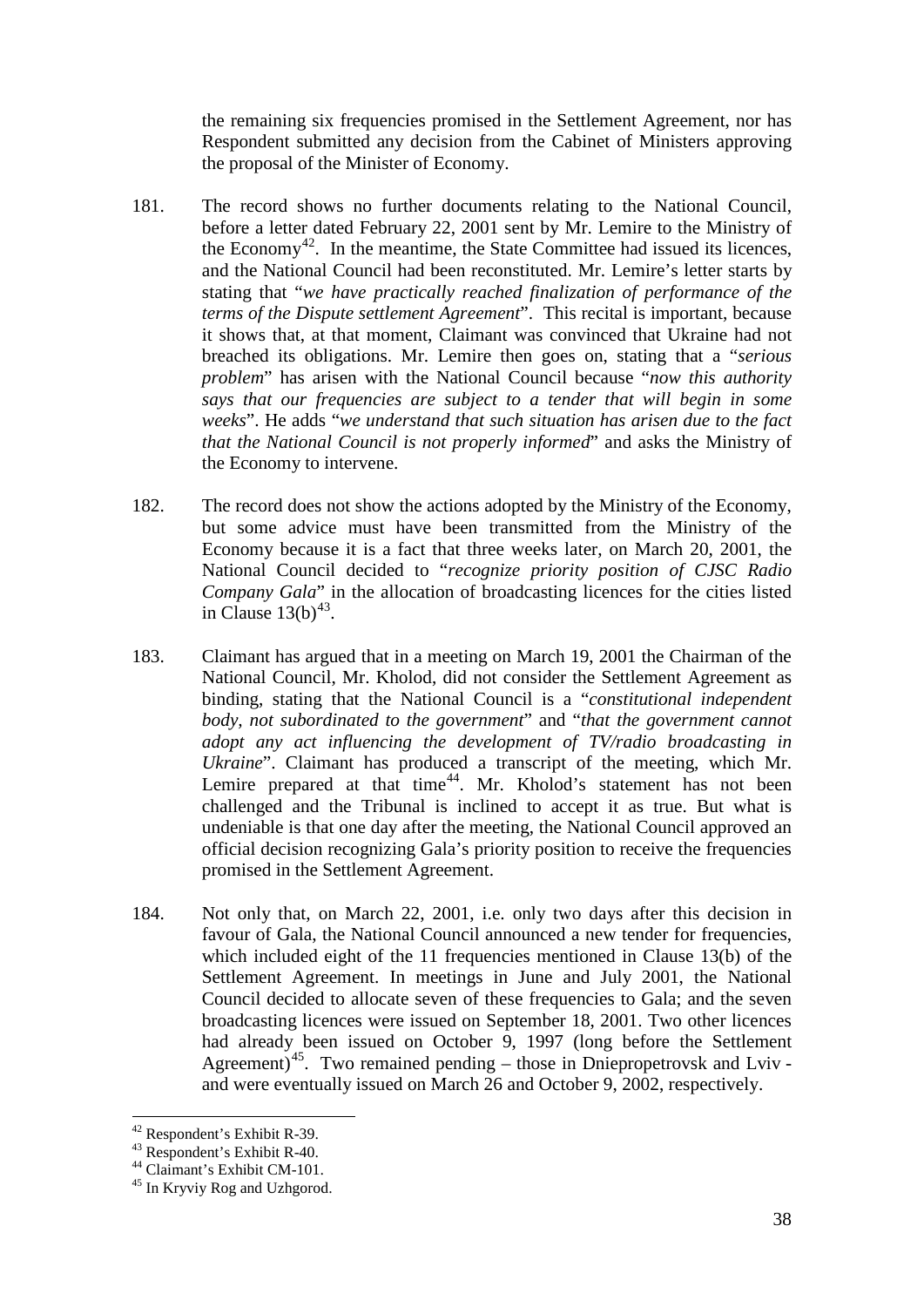- 185. The frequency in Dniepropetrovsk was put to tender on July 26, 2001, but because of accumulated workload of the National Council, it was not approved until March 2002. As regards Lviv, the frequency under discussion had already been granted to other radio companies, whose rights had first to be cancelled, and this justifies the delay.
- 186. Summing up, in the end the National Council eventually granted to Gala all 11 broadcasting licences mentioned in Clause 13(b). Two had been issued before the Settlement Agreement, seven were issued in September 2001, one in March 2002 and the final one in October 2002.
- 187. Claimant alleges that this late performance of the Settlement Agreement is tantamount to non-performance, and asks the Tribunal to declare that Ukraine has breached the terms of the Settlement Agreement.

#### Ukraine's alleged breach

- 188. The Tribunal acknowledges that there were delays in the issuance of the broadcasting licences by the National Council. But this is not really the point under discussion. What is relevant is whether Ukraine has breached the terms of the Settlement Agreement and for this, it is paramount to look at the actual text of what was agreed.
- 189. As noted above, Clause 13(b) of the Settlement Agreement does not establish obligations of the National Council, nor does it create a deadline for the National Council to issue its decisions. It simply states Ukraine's commitment to "*assist for the positive consideration of this issue at the National Council*".
- 190. The difference between Clause 13(a) and Clause 13(b) is striking. The first Clause creates a best efforts obligation to issue the State Committee's authorization within an agreed time frame. It proves that when the parties wanted to establish obligations and time limits, they were perfectly capable of doing so in clear and unambiguous terms. Clause 13(b), however, lacks any specific time frame, and only refers to Ukraine's commitment to "*assist*" Mr. Lemire in his endeavours vis-à-vis the National Council.
- 191. Did Ukraine comply with its part of the bargain, assisting Claimant "*within the limits of its power*" and "*in accordance with the requirements of Ukrainian legislation*" in the obtaining of the licences?
- 192. The record suggests that the Ministry of the Economy's assistance was helpful indeed. Mr. Lemire wrote for the first time complaining on February 22, 2001. The National Council's initial attitude had been rather negative, as proven by the meeting with its Chairman. This was overcome, undoubtedly because of advice from the Government. On March 19, 2001 – one month after Mr. Lemire's first complaint – the National Council reversed its opinion and acknowledged Claimant's rights to the licences. Two days later, the first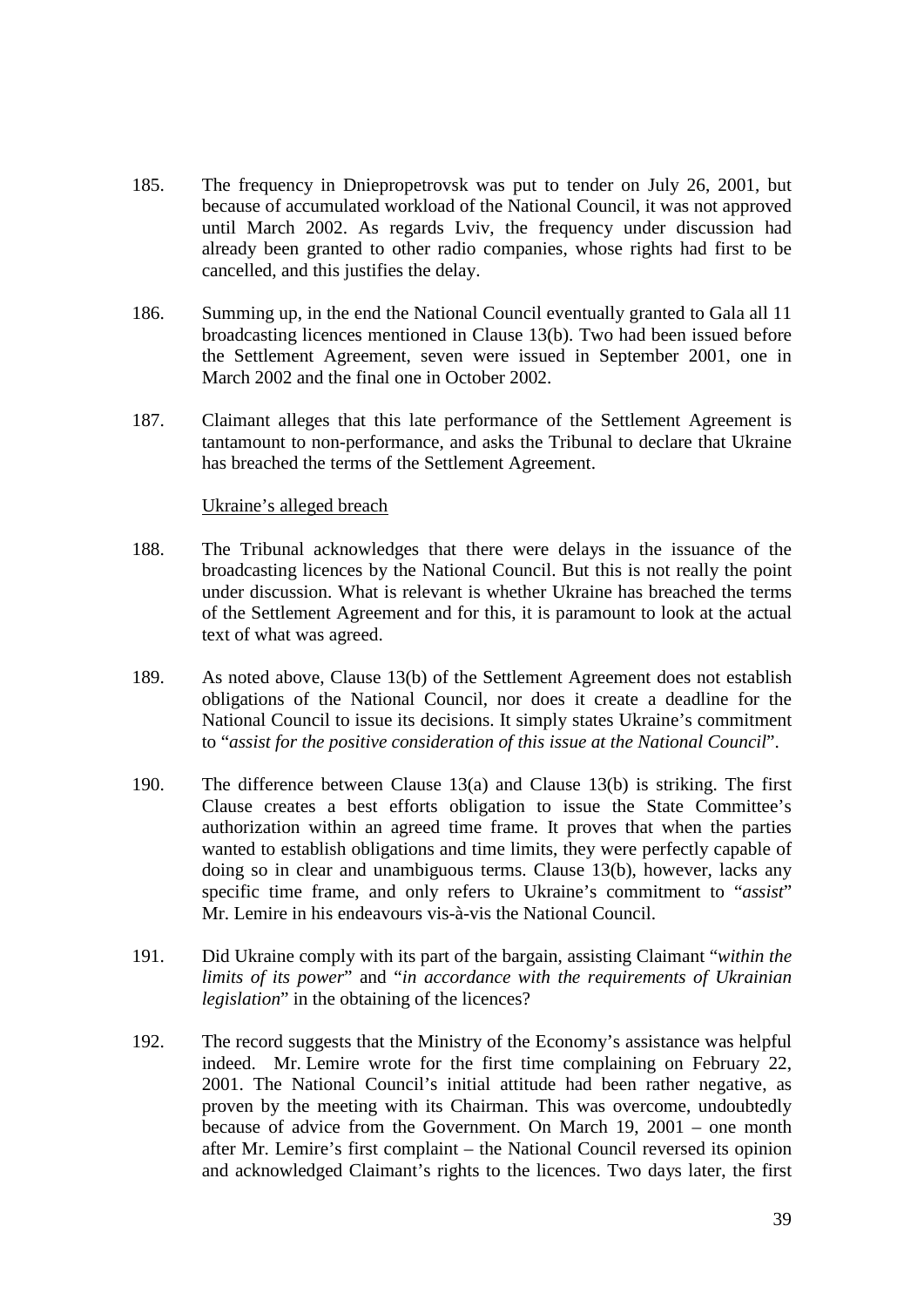tender was launched and nine of the 11 frequencies were duly awarded by September 2001 – not bad a record for an agency which had been recently reconstituted. The two other licences were delayed – one just because of bureaucratic delays, the other because of underlying problems with the entitlement to the frequency.

193. The facts proven in this arbitration do not substantiate Claimant's claim that Ukraine failed to assist Claimant in his endeavour to obtain the broadcasting licences required from the National Council. In hindsight, it is unfortunate for Claimant that he only bargained for such a weak commitment from the counterparty. But the terms agreed are *lex contractus*, and it is those terms which the Tribunal must apply.

## **F) Allocation of Low-Powered Frequencies**

- 194. The power of frequencies allocated to Gala ranged from 0.1 to 4kW with an average of 1,17 kW. On all its frequencies combined, Gala reaches some 22% of the population of Ukraine.
- 195. Claimant complains that the power of the frequencies allocated to Gala under the Settlement Agreement was far below his legitimate expectations and failed to meet his business purposes<sup>46</sup>. He alleges that in the negotiations of the Settlement Agreement as well as in pre-settlement communications with the National Council and other agencies of Respondent, much higher powers had been envisaged. In this respect, Claimant refers to correspondence between the National Council and State Inspection of Electric Communication of July 18 and October 18, 1995 which suggested the availability of much higher powered frequencies for Claimant<sup>47</sup>.
- 196. The Settlement Agreement, in any case, is silent on the power of frequencies sought by Claimant. Nor does it include any reference to Claimant's business purposes – e.g. his desire to cover the whole territory of Ukraine - from which a minimum power could be inferred. While the preliminary negotiations between the parties and the purpose of the Settlement Agreement are to be taken into account in determining the common intent of the parties (per Clauses 23(a) and (d) of the Settlement Agreement), Clause 27 provides that the Settlement Agreement "*constitutes the entire agreement between the Parties on the subject matter hereof and supersedes all prior correspondence, negotiations and understandings*…". This disqualifies prior correspondence and negotiations as a basis of obligations deliberately not mentioned in the Settlement Agreement. Claimant can therefore not derive a claim from pre-Settlement Agreement correspondence and negotiations.
- 197. Furthermore, the power of the frequencies awarded to Claimant was not abnormally low. Claimant has acknowledged that the average power of the frequencies allocated to him matched that of frequencies allocated to major competitors<sup>[48](#page-39-2)</sup>. If Mr. Lemire felt that he was entitled to higher powered

<span id="page-39-0"></span> $^{46}$  Claimant's Post-Hearing Memorial, para. 57.12.<br> $^{47}$  Claimant's Exhibits CM-1 and CM-2.

<span id="page-39-2"></span><span id="page-39-1"></span><sup>&</sup>lt;sup>48</sup> Claimant's Post-Hearing Memorial, para. 57.12.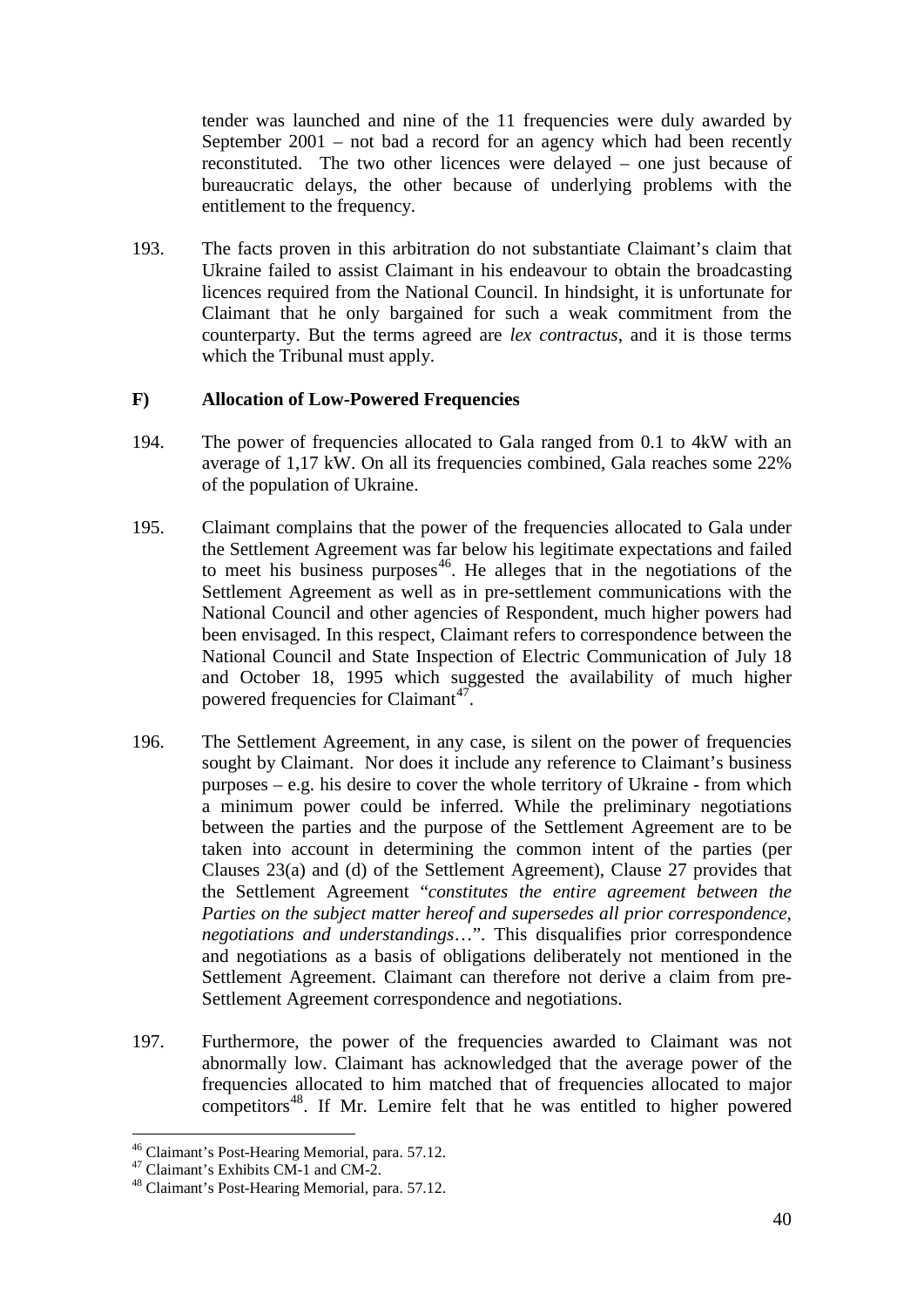frequencies than his competitors, he would have had to include such entitlement in the Settlement Agreement. That has not happened.

- 198. Finally, Claimant learned the actual power of the frequencies allocated to him by September 1, 2000, when Gala received the licences from the State Committee. He thus knew the power of the frequencies on September 20, 2000 when the Settlement Agreement was recorded as the 2000 Award. Claimant did not seek any amendment of the Settlement Agreement, nor did he reserve his position.
- 199. The power of the frequencies was specified in the announcement of the tenders by the National Council. Claimant applied for these frequencies without complaining about the power. Thus, even if Claimant had been entitled to higher powered frequencies (which in the Tribunal's opinion does not derive from the Settlement Agreement), he acquiesced with the power of the allocated frequencies. To claim now that this lack of power gives rise to a breach of the Settlement Agreement denotes inconsistent behaviour, contrary to Article 1.8 of the 2004 UNIDROIT Principles.

## **G) Allocation of Four Frequencies Which Were Contested by the Armed Forces of Ukraine**

- 200. Claimant finally complains that four of the frequencies allocated to him were contested by the Armed Forces of Ukraine<sup>49</sup>. In Claimant's opinion, Ukraine failed to de-conflict with the Army the frequencies awarded to Gala.
- 201. Respondent counters that the contests were prompted by Gala itself, which decided to change the location of its radio transmitters in three cities, by a distance of between 4.6 and 1.87 km, and increased the height of its antenna from 55 to 70 m in another<sup>50</sup>. These changes require the approval of the State Centre, which issues such authorization only with the approval by the General Headquarters of the Armed Forces. What happened in these four cases is that the General Headquarters of the Armed Forces refused to approve the changes. Refusal however did not mean that the frequencies became contested – Gala Radio in fact continued to broadcast on them. Gala was required only to change the locations and/or parameters of the transmitters following the recommendations of the State Centre, and obtained all required permits in 2008.
- 202. In the Tribunal's opinion, the difficulties incurred by Claimant with regard to these four frequencies do not constitute a breach of Respondent's obligations under the Settlement Agreement.
- 203. Under Clause 13(b) paragraph 2 Ukraine is bound to "*assist*" Claimant "*within the limits of its powers*" to obtain the authorization of the National Council. There is no express reference to the Armed Forces. But in an interpretation based on good faith, and bearing in mind that Clause 24 creates an obligation for each party to cooperate with the other, the Tribunal is prepared to admit

<span id="page-40-1"></span><span id="page-40-0"></span><sup>&</sup>lt;sup>49</sup> Claimant's Post-Hearing Memorial, para. 57.13.<br><sup>50</sup> Respondent's Post-Hearing Memorial, para. 271.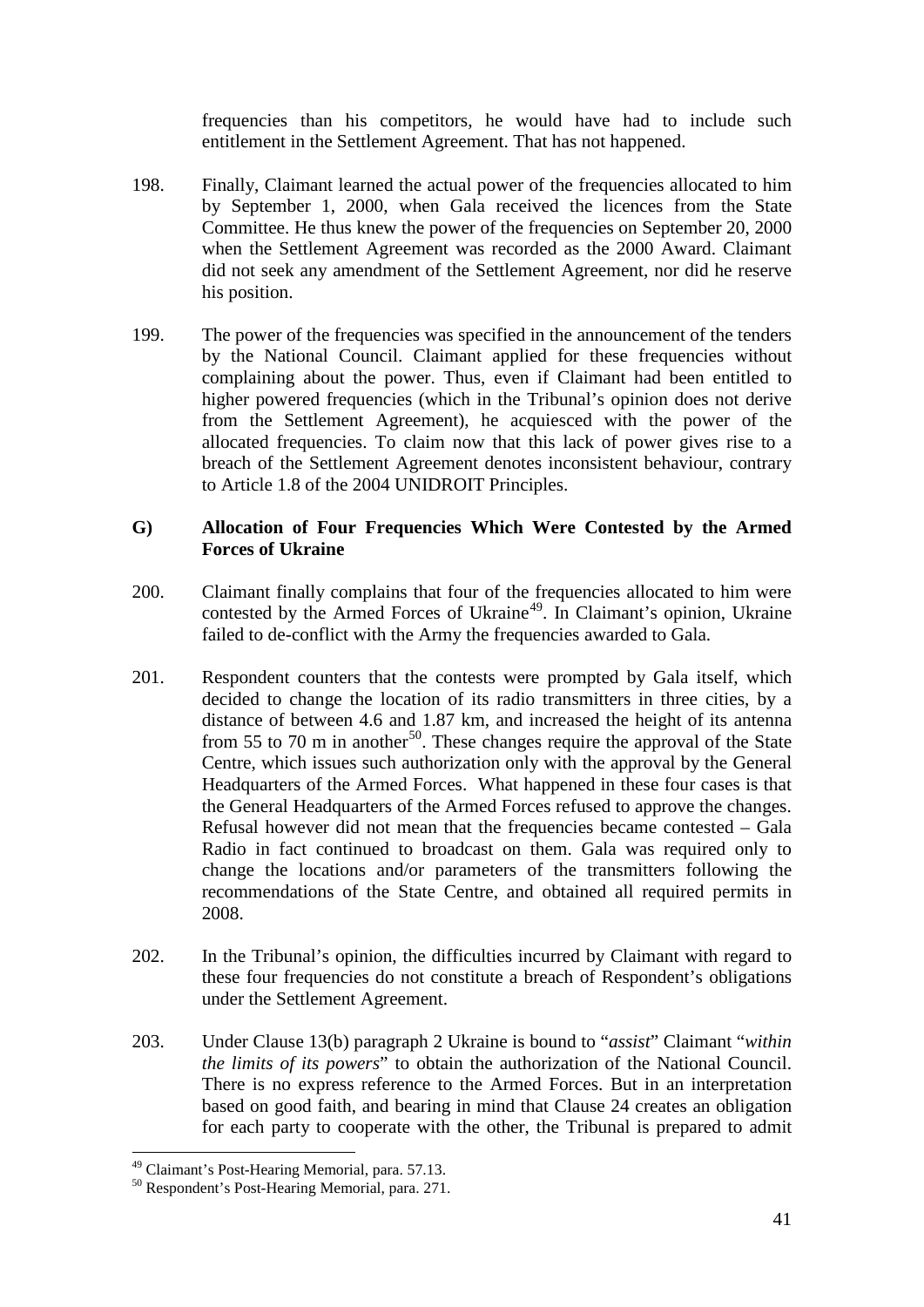that the obligation to assist should be extended to encompass not only the National Council, but also any other institution controlled by Ukraine. Consequently, in accordance with the Settlement Agreement, Respondent was under an obligation to assist Mr. Lemire in obtaining or maintaining the necessary authorizations from the Armed Forces.

- 204. Did Respondent fail to do so?
- 205. Claimant has argued that a senior manager of the State Centre admitted that Ukraine failed to de-conflict the four frequencies and apologized for the mistake by stating that "*unfortunately we failed to coordinate with military*  department<sup>51</sup>. An analysis of the evidence submitted by Claimant to prove this allegation does not support the conclusion. Claimant has presented a summary, prepared by his own officers, of a meeting on February 21, 2005 with Mr. Zhebrodski, a senior manager of the State Centre<sup>[52](#page-41-1)</sup>. The exact exchange of words which, in accordance with that summary, took place between the officer of Gala and Mr. Zhebrodski is the following:

*"[…] Dima: Also, we have had interferences for the past few months and we have uncertain situation with Donetsk…*

*Zhebrodski: I am going to call military department in Donetsk, what happened is back in 2000 we had a straight order to give you licence in Donetsk (107,2 fm) and unfortunately we failed to coordinate it with military dpt. Are they complaining?*

*Dima: No complaints so far, we have been working there for quite awhile.*

*Zhebrodski: Good. I am sure we can sort it out at least I am gonna try […]".*

- 206. The exchange of words between the officer of Gala and the senior manager of the Centre does not prove a breach by Ukraine of its obligation to assist Claimant. Quite to the contrary. What it shows is that, up to that moment (2005), the Army had not complained about the changes in Donetsk, that Gala was broadcasting there and that the State Centre was offering its help if a problem with the Army eventually arises. The problem afterwards materialized, and it was then, it appears, satisfactorily settled by 2008.
- 207. Summing up, the Tribunal is of the opinion that the problems which Gala encountered with the Army regarding four frequencies, which were eventually solved, do not amount to a default by Ukraine of its obligations under the Settlement Agreement.

\* \* \*

208. For the reasons explained above, the Tribunal concludes that, although Claimant encountered difficulties and delays in the obtaining of the frequencies expected under the Settlement Agreement, and although the end

<span id="page-41-1"></span><span id="page-41-0"></span><sup>&</sup>lt;sup>51</sup> Claimant's Post-Hearing Memorial, para. 57.13.<br><sup>52</sup> Claimant's Exhibit CM-143.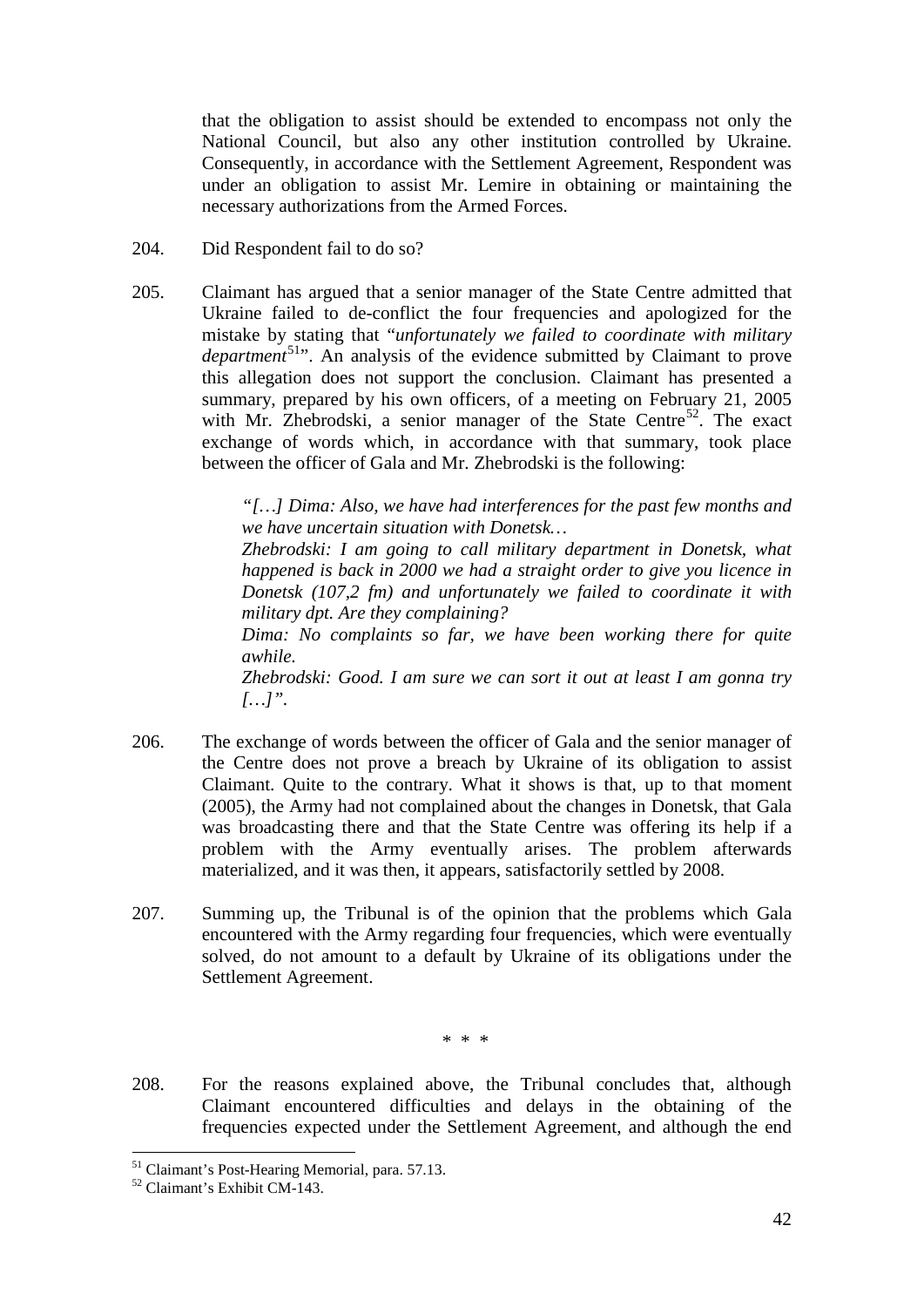result may not have satisfied all the expectations harboured by Claimant, Respondent did not breach any of the obligations it had assumed in that Agreement.

## **VII. ALLEGED VIOLATIONS OF THE BIT**

- 209. The Tribunal will first summarize Claimant's general allegations (VII.1), then Respondent's (VII.2), before analyzing and deciding the claims:
	- in first instance, the Tribunal will study the alleged violation of the FET standard in the awarding of frequencies, and will effectively come to the conclusion that certain actions of Respondent are not compatible with this standard (VII.3);
	- a second section will be devoted to the alleged continuous harassment of Claimant, and his request for moral damages (VII.4);
	- in the next sections the Tribunal will reject Claimant's additional allegations, regarding an alleged violation of the FET standard by other actions performed by Ukraine (VII.5) and the applicability of the "Umbrella Clause" (VII.6); and
	- the Tribunal will then decide whether the 2006 amendment of the LTR and in particular the 50% Ukrainian music requirement amounts to a violation of the BIT (VII.7), and finally devote a short section to other allegations submitted by Claimant (VII.8).

## **VII.1. CLAIMANT'S GENERAL ALLEGATIONS**

- 210. Claimant's starting point is that, after having made the investment in Gala Radio, he had a legitimate expectation that he would be authorized to increase the size and audience of his radio company, and to establish three radio networks in Ukraine aimed at three different age groups. This plan had been discussed with the National Council members and encouraged by them.
- 211. As evidence of his expectations, Claimant especially relies on three documents, namely:
	- a letter of July 18, 1995 from the Chairman of the National Council to the Chairman of the State Inspection on Electric Communications. This letter advises that *"the National Council…considers possibility to issue a licence to radio company GALA*" and requests the State Inspection *"to consider a possibility to give the company the frequency channels"* in 13 cities "*up to*" a specified power<sup>[53](#page-42-0)</sup>;
	- a letter from the Chairman of the State Inspection on Electronic Communications to Claimant of October 18, 1995 informing of the availability of high power frequencies in the cities concerned and advising that the requisite permissions would be issued after Gala had received the pertinent broadcasting licences from the National Council<sup>[54](#page-42-1)</sup>; and

<span id="page-42-0"></span> <sup>53</sup> Claimant's Exhibit CM-1; the English translation by mistake does not include the words "*up to*" which  $\frac{1}{2}$ appear in the Ukrainian original.

<span id="page-42-1"></span>Claimant's Exhibit CM-2.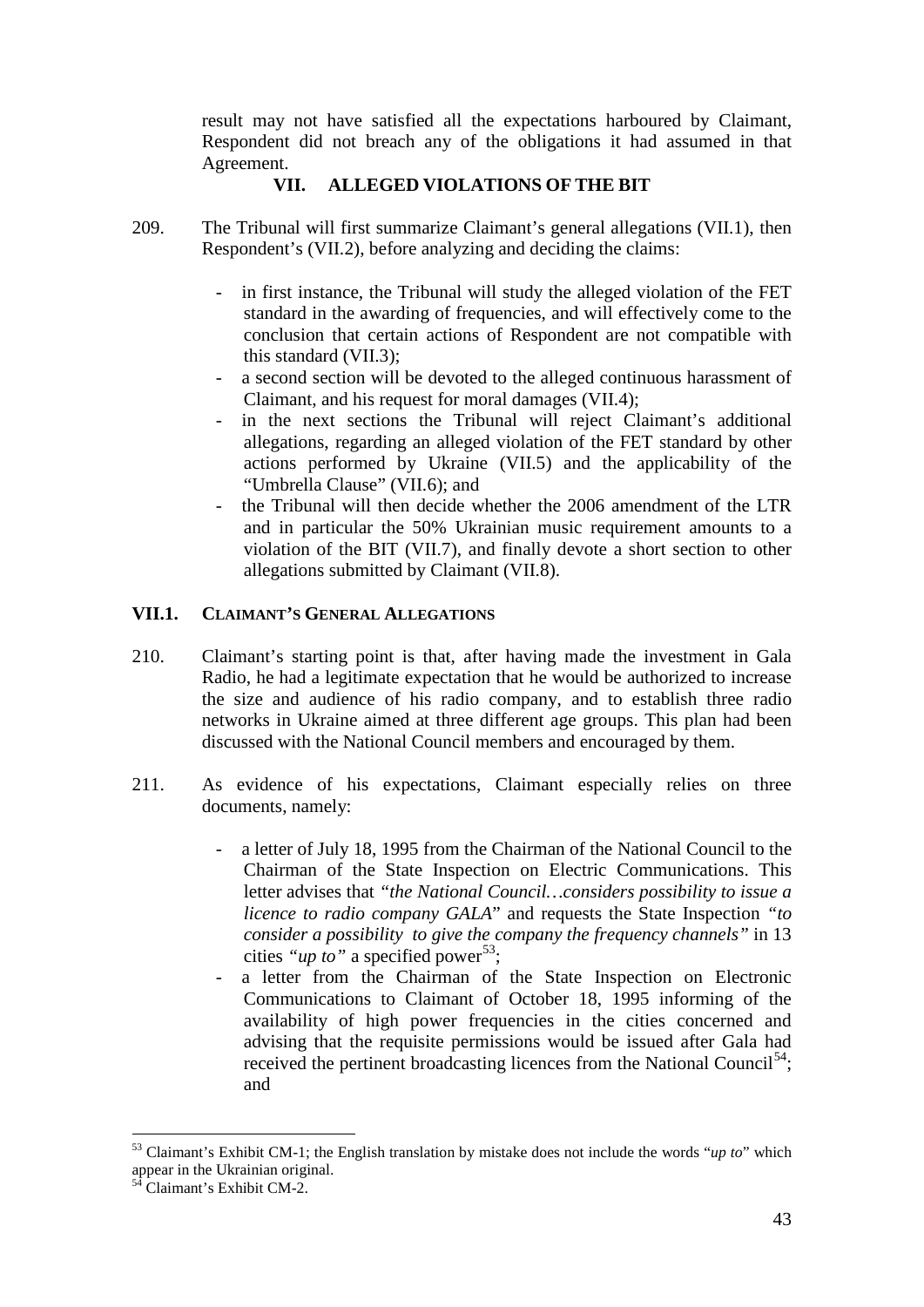- a "Plan of Measures" negotiated between Claimant and the National Council in 1997 envisaging the allocation of frequencies to set up the Gala networks.
- 212. The main thrust of Claimant's submission is that his legitimate expectations were thwarted by Ukraine's actions in violation of the BIT. Claimant divides his allegations regarding these violations into four different sections<sup>[55](#page-43-0)</sup>.
- 213. (i): In the first section, Claimant argues that Ukraine has violated the FET standard applicable to protected investments, and the prohibition of arbitrary and discriminatory measures, established in Article II.3. (a) and (b) of the BIT. Respondent's specific actions, which have resulted in violation, can be divided in two groups:
	- denial by the National Council of nearly 300 applications for frequencies submitted by Gala or Energy (a company also owned by Claimant), and illegal award of frequencies to companies other than Gala, during the period when the National Council was not operative; and
	- other actions performed by Respondent, like failure to correct the interferences on Gala's 100 FM frequency, failure of the National Council to acknowledge its obligations under the Settlement Agreement; allocation of low powered frequencies to Gala; allocation of frequencies contested by the Army.
- 214. Of the alleged violations, the first one, the systematic denial of applications, is by far the most important one. Claimant argues that the Ukrainian legal procedure for allocation of frequencies is in itself unfair, inequitable, discriminatory and arbitrary. The procedure was moreover applied by the National Council in an unfair, inequitable and discriminatory fashion. It was tainted by interferences from other political organs of Respondent, including the President of Ukraine. The National Council's aim was to preclude Gala from establishing multiple networks with national coverage. And it was successful in achieving this.
- 215. Claimant specifically refers to six tenders for frequencies, from 2002 through 2008, which in his view demonstrate Respondent's practice in breach of the BIT.
- 216. (ii): In the second section, Claimant asserts that Respondent is submitting Gala to continuous harassment, in violation of Article II.3 (a) of the BIT. Respondent attempted to rely on the "founder" principle to deny Gala Radio an extension of its licence beyond the expiry date of September 18, 2008. Furthermore, there have been concerted efforts by the National Council to force Claimant out of the radio industry through ongoing actions of harassment and the issuance of unlawful warnings.
- 217. Claimant acknowledges that Respondent, after a few years of costly and lengthy litigation, ultimately cancelled the warnings, renewed the broadcasting

<span id="page-43-0"></span> <sup>55</sup> Claimant's Post-Hearing Memorial, para. 64.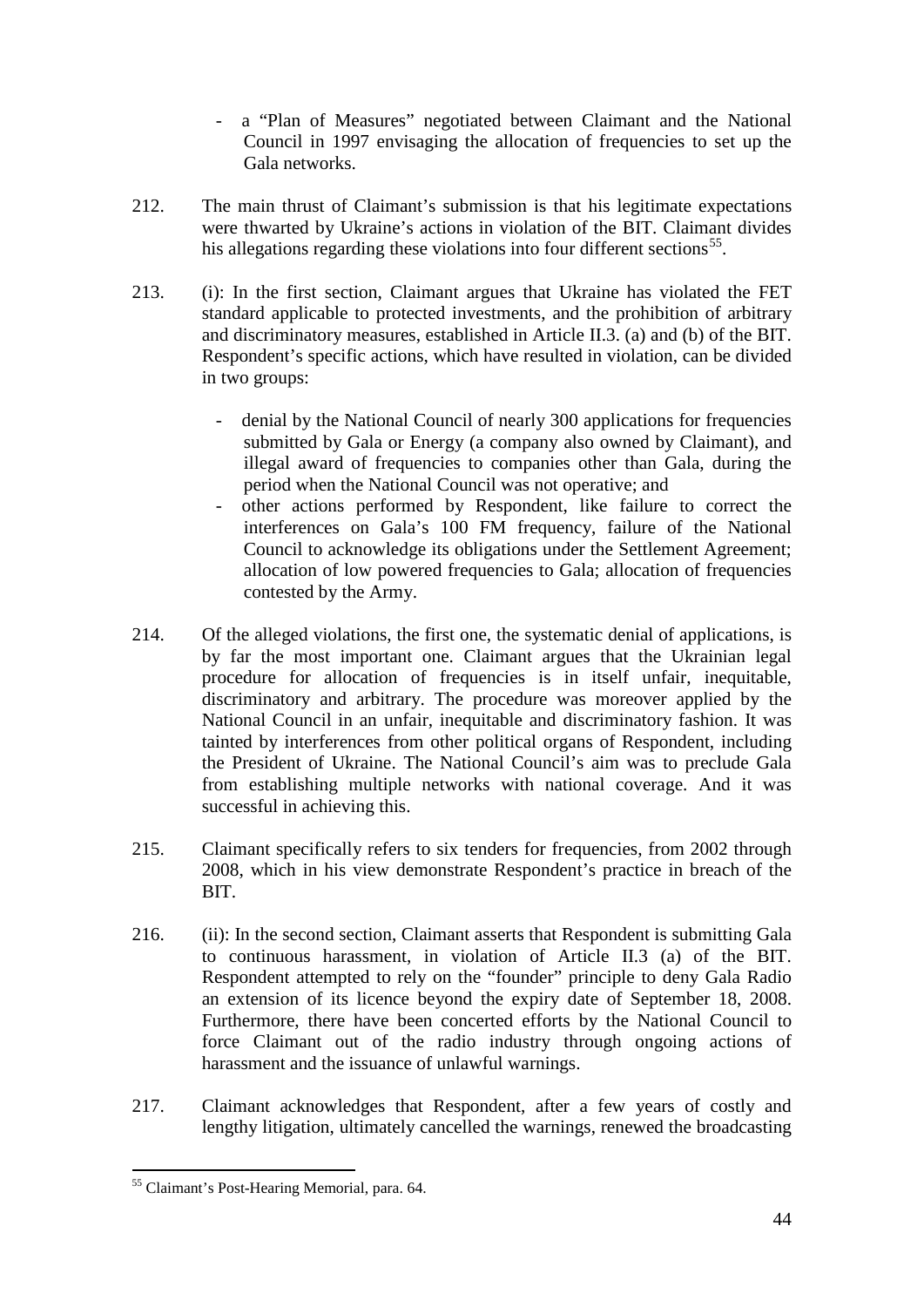licence and applied the correct fee. But this eventual acceptance of Claimant's rights does not provide Ukraine with immunity from paying damages. Claimant alleges that Respondent's harassment since the Award has inflicted significant moral harm for which Respondent should be held liable in an amount of three million USD.

- 218. (iii): In the third section, Claimant submits that the 50% local music requirement in the LTR implies a violation of Article II.6 of the BIT, namely of the prohibition to *"impose performance requirements … which specify that goods and services must be purchased locally, or which impose any other similar requirements"*. Respondent has tried to justify the local music requirement on public policy grounds. In Claimant's opinion, the argument can at best justify an expropriation subject to the payment of the corresponding damages. The abnormal high level of the requirement and its abrupt incorporation caused Claimant to suffer loss for 2008 of advertising revenue, and such loss will continue until the expiration of the licence in 2015.
- 219. (iv): Finally, Claimant submits that, as a consequence of the Umbrella Clause contained in Article II.3 (c) of the BIT, all the contractual breaches of the Settlement Agreement have also been transformed into violations of the BIT, which entitle Claimant to be compensated for the damages suffered.

## **VII.2. RESPONDENT'S GENERAL ALLEGATIONS**

- 220. Respondent submits that its legal procedures for tenders involving radio frequencies are consistent with the requirements of the BIT; the implementation of these procedures also conforms with the BIT requirements.
- 221. The procedures for allocation of frequencies meet the standards of due process and procedural fairness, including the right to be heard. Frequencies are awarded by means of tenders announced in the press; prospective participants may submit their applications within one month of the notice. Such applications must include an information package. Thereafter, the National Council reviews the requests applying statutory criteria, and especially valuing the programming content proposed by each applicant. The meetings of the National Council are public, and the National Council holds briefings with representatives of the radio industry. A frequency is awarded to a radio company if the application receives at least five of the votes of the eight members of the National Council. All decisions of the National Council are published on the National Council's official website. Finally, the decisions of the National Council are subject to judicial review.
- 222. The National Council is an independent body. Each of its members exercises his or her judgment without external pressure, and Claimant's allegations of corruption and undue pressure are unsupported by any evidence. Furthermore, the LTR was amended in 2006, and since then members may be removed from their functions only by a joint decision from the Parliament and the President. Claimant's allegations of political influence were not corroborated during the hearing. No member of the National Council has been impeached, no one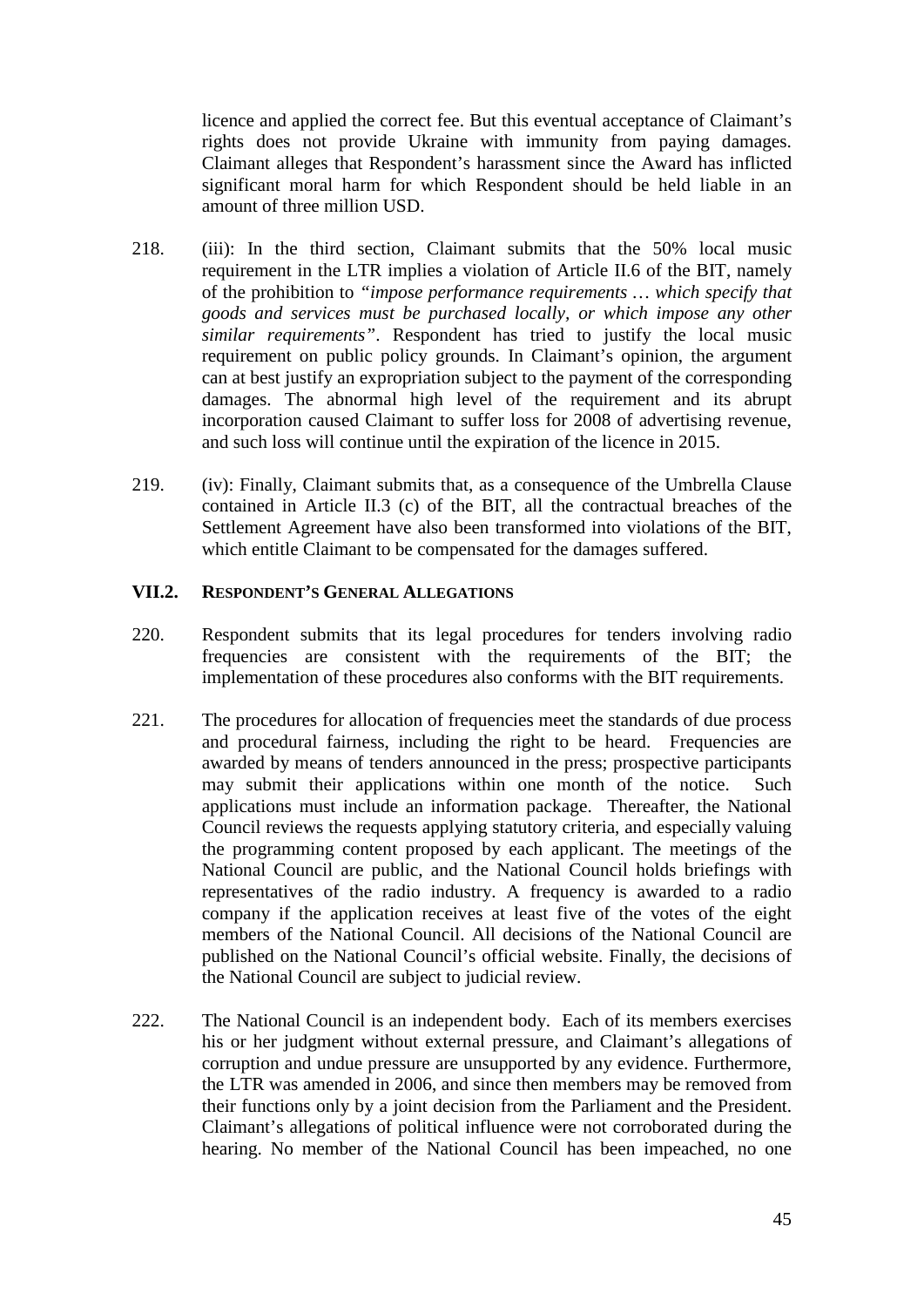associated with the National Council has been prosecuted for corruption, and no one has been convicted of wrongdoing.

- 223. Gala Radio was treated in a fair and equitable manner and was not discriminated against during the tenders. Claimant lost the four tenders which were analyzed during the hearing for objective reasons. There is no proof of unfair, inequitable, arbitrary and discriminatory treatment against Claimant.
- 224. Respondent also addresses Claimant's allegations regarding harassment. In Respondent's opinion, the procedure and practice of monitoring radio companies is consistent with Ukraine's obligations under the BIT. The results of any inspection are reviewed in a meeting of the National Council, where its members listen to a presentation of one of them, review a set of documents, listen to oral explanations from the representative of the radio company, and only thereafter take a decision.
- 225. All radio stations are continuously monitored. Those inspected and sanctioned are publicly mentioned in the Annual Report of the National Council. None of Gala's inspections was conducted in an unfair, inequitable or abusive manner. The warning issued against Gala on October 5, 2005 sanctioned Gala's refusal to produce documents and materials required for the inspection. This warning was successfully challenged before the Ukrainian Courts. On November 23, 2005 a second warning was issued for violating the quota of broadcasting in Ukrainian, the law on advertising, and the terms of its licence. The second warning was also cancelled by the Kiev Court. In May 2006 a third inspection was carried out. Since Gala had significantly improved its business activities, compared to previous periods, the National Council decided not to issue a third warning. There were subsequent inspections in March and June 2008, but they did not lead to any sanction, although Gala Radio admitted that by accident it had committed violations of the election legislation.
- 226. Other radio companies have also been inspected and received warnings some of them three, and the National Council has started court proceedings in five cases in order to cancel the broadcasting licence.
- 227. The 2006 LTR had been debated by members of Parliament for more than three years, and its purpose was to make Ukrainian Law comply with European requirements. In Respondent's opinion, the LTR must be considered as part of the State's legitimate right to organize broadcasting. The 50% Ukrainian music requirement, which requires that either the author, the composer and/or the performer of 50% of the music broadcast be Ukrainian, was neither abrupt, nor excessive nor unfair. Gala Radio signed in August 2006 a Memorandum proposed by the National Council for the progressive implementation of the 50% requirement, and Gala Radio and all its competitors are presently in compliance. There is no link between the 50% Ukrainian music quota and the decline in Gala Radio's ratings.
- 228. Respondent finally makes three additional allegations:
	- Claimant did not behave as a diligent businessman;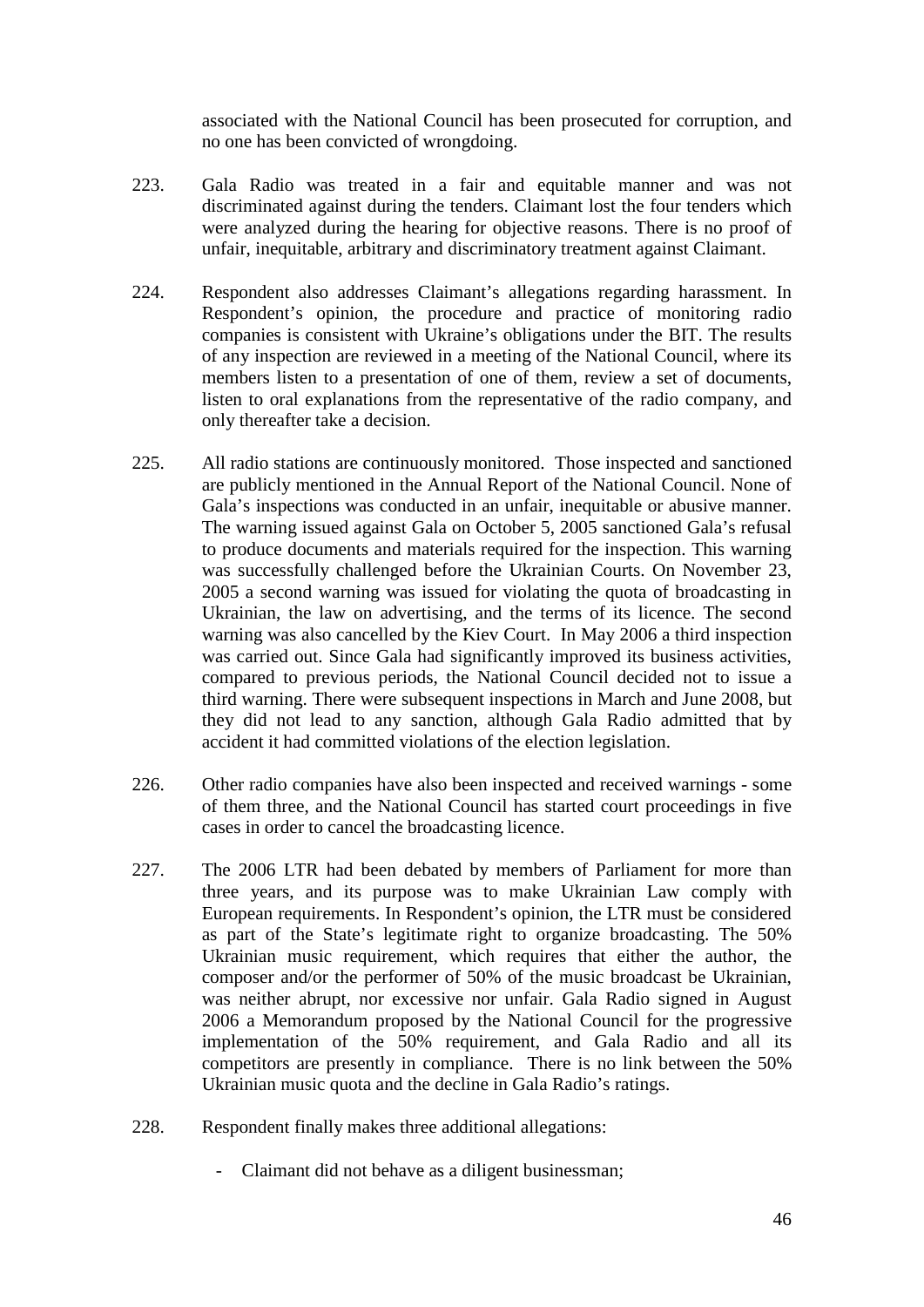- Gala Radio did not take advantage of available remedies; and
- Claimant abused his position as a foreign investor.

## **VII.3. CLAIMANT'S FIRST ALLEGATION: THE VIOLATION OF THE FET** S**TANDARD IN THE AWARDING OF FREQUENCIES**

- 229. The main thrust of Claimant's allegation is that Ukraine has failed to provide fair and equitable treatment to its investment in Gala, and subjected it to arbitrary or discriminatory measures. Ukraine rejects both allegations. The Tribunal will analyze this dispute – which is the basic issue submitted to its adjudication - in a short introduction and three separate sections:
	- the first devoted to the concept of FET standard, as defined in the BIT (VII.3.2);
	- the second to the procedures for awarding frequencies under Ukrainian law (VII.3.3); and
	- the third to the facts surrounding Gala's applications for frequencies (VII.3.4).

# **VII.3.1. INTRODUCTION**

## Claimant

230. Claimant, Mr. Joseph Charles Lemire, is an American citizen residing in Ukraine. By profession, Mr. Lemire is a lawyer, although he also has experience in accounting. He is the owner and chairman of Gala, a closed joint stock company constituted in 1995 under the laws of Ukraine. His participation in Gala is held through another Ukrainian company, Mirakom. He initially purchased 30% of Gala, but since 2006 he indirectly owns 100% of the company[56.](#page-46-0) The proven amount of his investment is 236,000 USD. There is circumstantial evidence that Mr. Lemire has made payments with his own monies on behalf of Gala. But the record of the actual amounts paid has not been produced, and Mr. Lemire's statement that the total exceeds  $5,000,000$  USD<sup>[57](#page-46-1)</sup> has not been locked up with hard evidence. The personal assets of Mr. Lemire and those of Gala appear to some extent commingled<sup>[58](#page-46-2)</sup>.

#### Gala

231. Gala is a company which since 1995 operates a contemporary music radio station. It holds a licence to broadcast on two frequencies in Kyiv and on 12 other frequencies in nine areas of Ukraine. Gala Radio applied for and received a licence recognizing its status as a national broadcaster on October 17,  $2007^{59}$ . In the late 1990's, Gala ranked amongst the most popular radio stations in Ukraine. Claimant acknowledges that its market share has declined – and attributes this decline to Respondent's actions.

<span id="page-46-1"></span>

<span id="page-46-0"></span><sup>&</sup>lt;sup>56</sup> Mr. Lemire, Hearing Transcript 1, p. 283, at 14.<br><sup>57</sup> Mr. Lemire, Hearing Transcript 1, p. 285, at 20 and p. 304, at 9.<br><sup>58</sup> Mr. Lemire, Hearing Transcript 1, p. 288, at 25.

<span id="page-46-3"></span><span id="page-46-2"></span><sup>59</sup> Respondent's Exhibit R-153.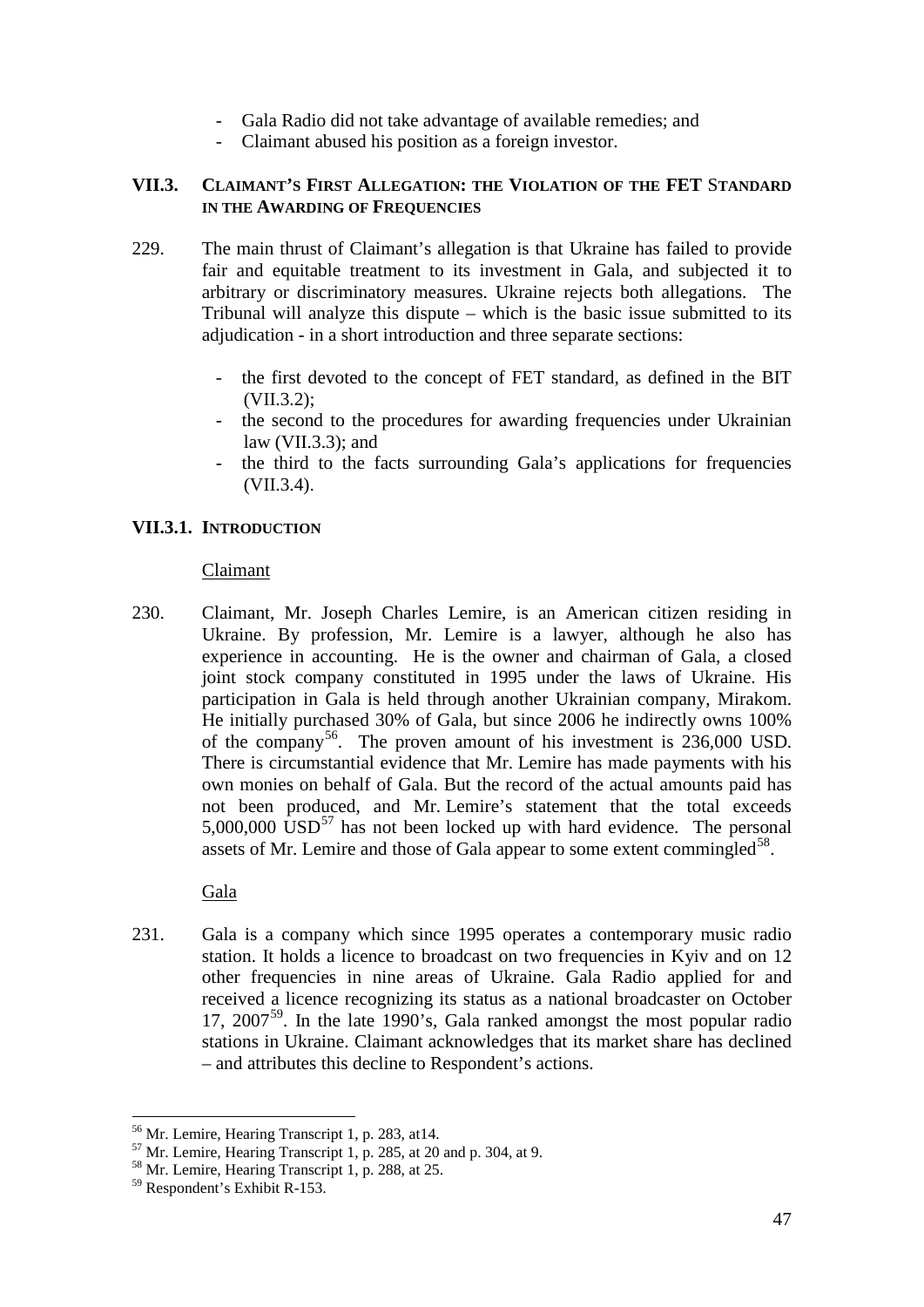- 232. Gala has been a reasonably successful company. Its revenues have gone up from 600,000 USD in the year 2000 to 1.369,000 USD in the year 2007 (with a profit of 121,000 USD)<sup>[60](#page-47-0)</sup>. As Respondent's expert witness says, *"while being small business in a competitive market and risky environment, it is obvious that Gala has become a successful national radio station, and as investor, Joseph Charles Lemire has achieved reasonably good results and revenue growth*<sup>[61](#page-47-1)</sup>".
- 233. On a qualitative basis, Claimant has alleged and Respondent has accepted that Gala won the Radio Company of the year award for brand recognition in 1999, won an award for the best radio program on Olympic News from the Golden Pen competition organized by journalists and that four of the top 10 disk jockeys in Ukraine work for Gala, including the well-known DJ Pascha (the alias of Mr. Pavel Shylko), who testified in this arbitration<sup>[62](#page-47-2)</sup>.

#### Mr. Lemire's relationship with the National Council

- 234. Respondent has insisted, throughout the procedure, that Mr. Lemire abused his position as foreign investor and harassed the National Council with rude, disrespectful and to some extent even aggressive conduct<sup>63</sup>. Respondent argues that Mr. Lemire has sent scores of hostile letters to the National Council, copying the former President of Ukraine, the current President of Ukraine, the Vice President of the United States, the US Ambassador and others. He also video-recorded meetings of the National Council.
- 235. The relation between Mr. Lemire and the National Council was not always tense. At the outset of the investment, in 1995, the relationship seems to have been friendly, and the National Council supported Mr. Lemire's efforts to invest in the Ukrainian radio sector. Suddenly the relationship soured in 1996, for no obvious reason. Asked by the Tribunal why his relationships with the National Council became hostile, Mr. Lemire has declared under oath that the reason was that *"at one point I was asked for a bribe and I said I would not pay* [64](#page-47-4)*".* No further evidence of this alleged request for bribes has been produced.
- 236. What is undisputed is that in 1996 Gala Radio sued the National Council before the Ukrainian Courts, because Gala had been removed from the air by a decision of the National Council. On February 26, 1997, the Supreme Arbitration Court of Ukraine ruled in Gala's favor<sup>[65](#page-47-5)</sup>. In 1997, Mr. Lemire initiated the First Arbitration against Ukraine, which eventually led to the Settlement Agreement and 2000 Award. In 2006 Gala challenged before the

<span id="page-47-0"></span> $^{60}$  EBS Expert Report, p. 6.<br> $^{61}$  EBS Expert Report, p. 5.

<span id="page-47-3"></span>

<span id="page-47-2"></span><span id="page-47-1"></span><sup>&</sup>lt;sup>62</sup> Claimant's Memorial, para. 117.<br><sup>63</sup> Respondent's Counter Memorial, para. 83.<br><sup>64</sup> Mr. Lemire, Hearing Transcript 1, p. 309, at 3.<br><sup>65</sup> Mr. Lemire, Hearing Transcript 1, p. 166, at 5.

<span id="page-47-5"></span><span id="page-47-4"></span>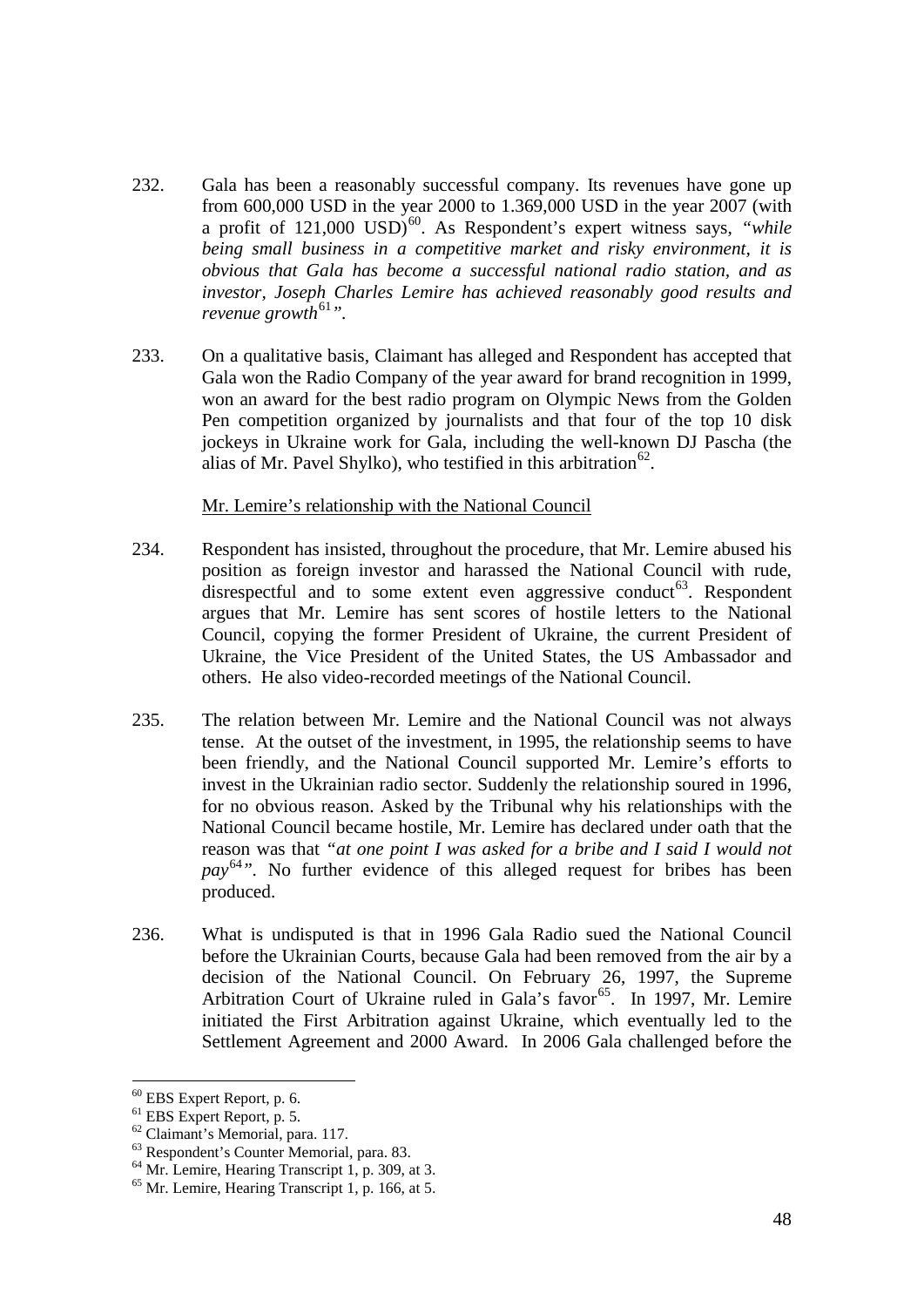Ukrainian Courts, and again successfully, two decisions of the National Council to issue warnings<sup>[66](#page-48-0)</sup>. Finally, Mr. Lemire of course started this arbitration, accusing the National Council of having treated him in *"an unfair, inequitable, arbitrary and discriminatory manner in breach of its BIT obligations"*.

237. The fact that Mr. Lemire challenged a number of decisions of the National Council before the Ukrainian Courts and filed two successive investment arbitrations against Ukraine cannot have helped to improve the climate between Gala Radio, a company acting in a highly regulated and supervised legal environment, and the National Council, its regulator and supervisor. The existence of successive court actions may have been one of the reasons for deterioration of the relationship. The Tribunal is also convinced that on certain occasions, Mr. Lemire felt threatened, and that he was afraid that Gala would be taken off the air by the authorities. There were at least two incidents – the third inspection, which could have led to a third warning and revocation of the licence, and the difficulties in obtaining a renewal of Gala Radio's licence – where Mr. Lemire's reaction shows real worry. Mr. Lemire's tactics vis-à-vis Gala's regulator and supervisor may seem high handed and sometimes even aggressive, but they may have been the only method available to a small, private radio company in Ukraine owned by a foreigner, to draw attention to its situation.

# Respondent

- 238. Respondent in this arbitration is the Republic of Ukraine. The actions and omissions on which Claimant bases his claims were carried out by the National Council, the State Centre and the State Committee, all of which are organs of Ukraine, for which under international law the Republic is responsible.
- 239. As Respondent has explained to the Tribunal, Ukraine became an independent State on August 24, 1991, and after independence its political, economic and legal systems underwent a substantial transformation<sup>67</sup>. Ukraine has acknowledged that in the initial years of independence, constant political battles and economic instability caused a lack of coordination in the activities of state bodies and hampered their ability to create an effective system of government.
- 240. Ukraine is an independent and sovereign state, governed by a Constitution, which entrusts to Parliament, elected by general democratic vote, the task of promulgating laws. The Arbitral Tribunal naturally respects the legislative function or the Ukrainian Parliament. It certainly is not the task of this Arbitral Tribunal, constituted under the ICSID Convention, to review or second-guess the rules which the representatives of the Ukrainian people have promulgated. The powers of this Tribunal are much more limited: they only encompass the authority to decide on a case-by-case basis whether Ukraine has violated

<span id="page-48-0"></span><sup>&</sup>lt;sup>66</sup> Claimant's Exhibit CM-50 and Respondent's Exhibit R- 353.<br><sup>67</sup> Respondent's Memorial, para.18.

<span id="page-48-1"></span>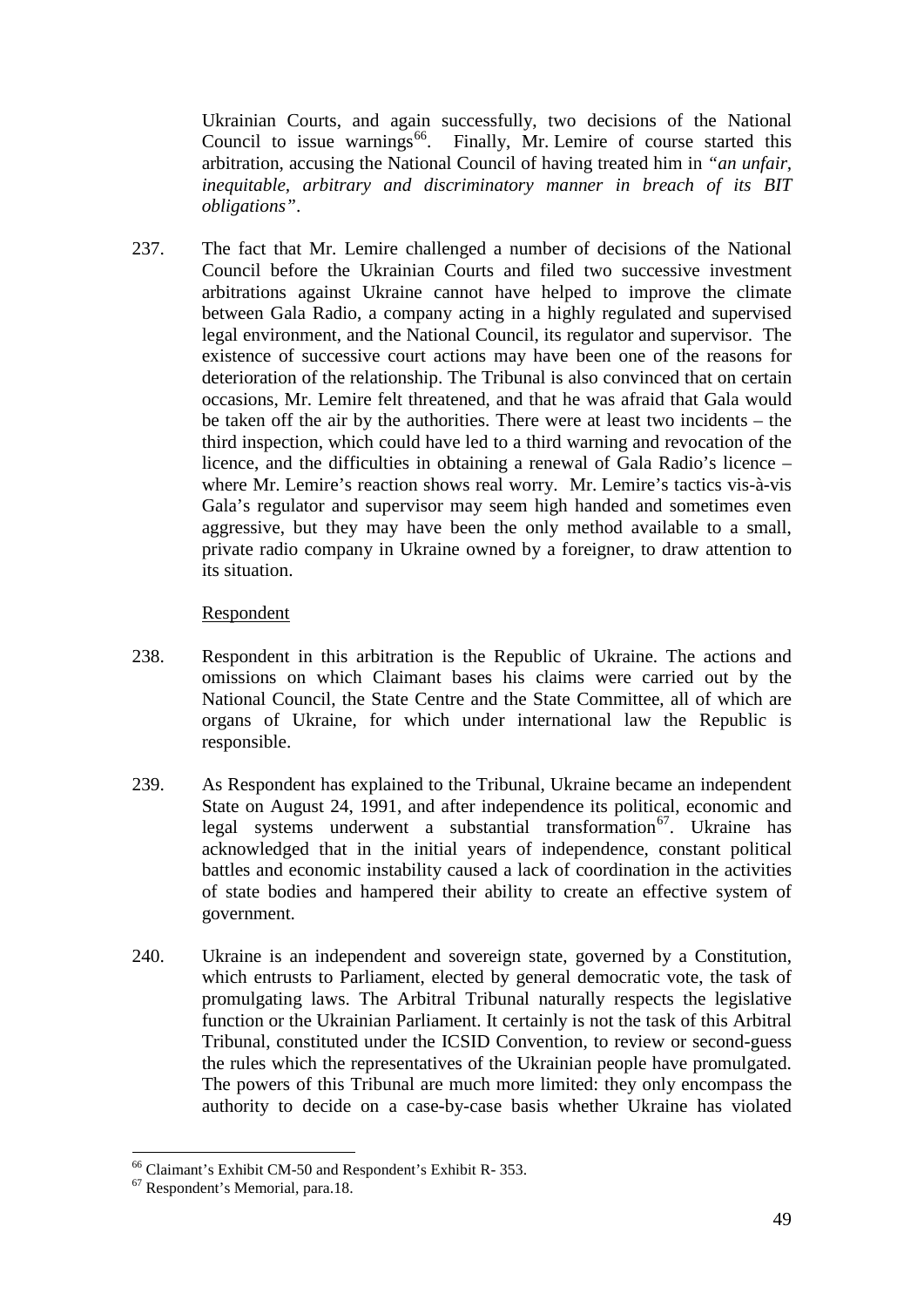certain guarantees, offered to American investors under the BIT, and to establish the appropriate remedies.

- 241. The respect for Ukraine's sovereignty is reinforced by the sector in which Claimant made his investment: radio broadcasting. In all jurisdictions, Radio and TV are special sectors subject to specific regulation. There are two reasons for this:
	- first, radio frequencies are by technical nature scarce assets, and consequently the law must articulate systems for allocating licences to prospective bidders;
	- but there is also a second reason: when regulating private activity in the media sector, States can, and frequently do, take into consideration a number of legitimate public policy issues; thus, media companies can be subject to specific regulation and supervision in order to guarantee transparency, political and linguistic pluralism, protection of children or minorities and other similar factors.
- 242. The exceptional character of media companies, and specifically of radio broadcasting companies, is accepted in the BIT itself. In its Annex, both the United States and Ukraine reserve the right to make or maintain limited exceptions to the national treatment principle (provided for in Article II.1 of the BIT) with regard to radio broadcasting stations. The exception does not affect the principles which are being pleaded by Claimant in this procedure, but it proves the special sensitivity towards the media shown by both States when approving the BIT.

#### **VII.3.2. THE FET STANDARD AS DEFINED IN THE BIT**

- 243. The purpose of this section is to determine the general scope and meaning of the FET standard defined in the BIT.
- 244. Article II.3 (a) and (b) of the BIT reads as follows:

"*3. (a) Investment shall at all times be accorded fair and equitable treatment, shall enjoy full protection and security and shall in no case be accorded treatment less than that required by international law.*

*(b) Neither Party shall in any way impair by arbitrary or discriminatory measures the management, operation, maintenance, use, enjoyment, acquisition, expansion, or disposal of investments. For purposes of dispute resolution under Articles VI and VII, a measure may be arbitrary or discriminatory notwithstanding the fact that a Party has had or has exercised the opportunity to review such measure in the courts or administrative tribunals of a Party*".

245. The origin of Article II.3 (a) and (b) can be traced to the 1992 and 1994 US Model BIT, which proposed the following wording:

> "*Investments shall at all times be accorded fair and equitable treatment, shall enjoy full protection and security and shall in no case be accorded*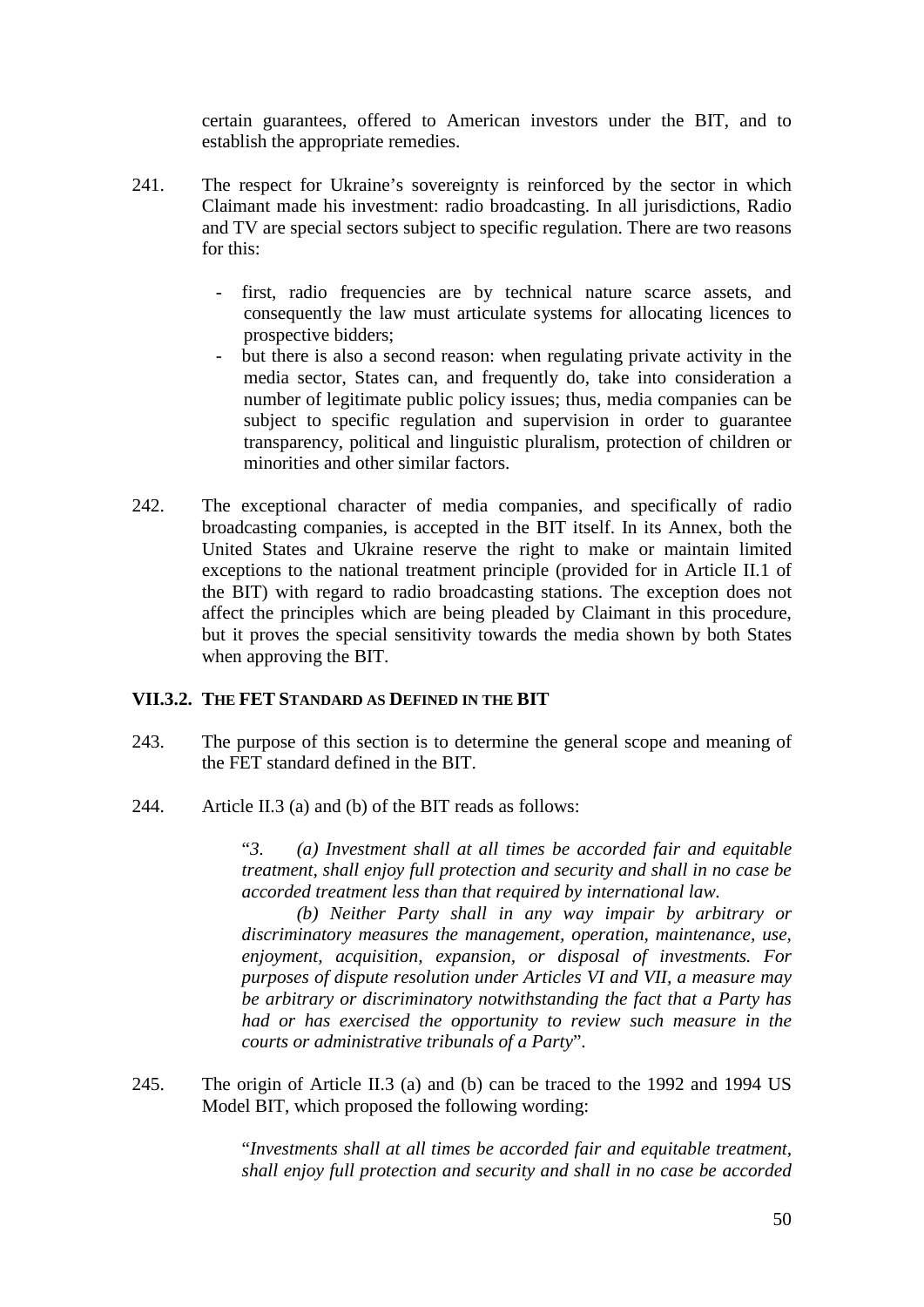*treatment less than that required by international law. Neither Party shall in any way impair by arbitrary and discriminatory measures the management, operation, maintenance, use, enjoyment, acquisition, expansion or disposal of investments. Each Party shall observe any obligation it may have entered into with regard to investments"*[68](#page-50-0)*.*

246. Article II.3 of the BIT was thus taken literally from the US Model BIT which was in force at the time when the BIT was negotiated, with only the addition of the phrase referring to judicial review. It is a rule of Delphic economy of language, which manages in just three sentences to formulate a series of wide ranging principles: FET standard, protection and security standard, international minimum standard and prohibition of arbitrary or discriminatory measures.

#### **A) Customary International Law Minimum Standard and FET Standard**

- 247. A classic debate in investment arbitration law is whether the FET standard established by bilateral or multilateral investment treaties coincides with or differs from the international minimum standard of protection for aliens imposed by customary international law.
- 248. The starting point of this debate is the very definition of the international minimum standard – a question which is fraught with difficulties<sup>69</sup>. For claims arising from administrative or legislative acts of Governments – which are the type of claims typically submitted in investment disputes – the historic leading case seems to be *Roberts*<sup>[70](#page-50-2)</sup>, issued by the United States – Mexico General Claims Commission in 1926, which defined the minimum treatment as that required *"in accordance with ordinary standards of civilization"*. Mr. Roberts, a US citizen, had been imprisoned in Mexico in what he held to be inhumane conditions. Mexico had argued that Mexicans were held in identical conditions. And the Tribunal decided:

*"Facts with respect to equality of treatment of aliens and nationals may be important in determining the merits of a complaint of mistreatment of an alien. But such equality is not the ultimate test of the propriety of the acts of authorities in the light of international law. That test is, broadly speaking, whether aliens are treated in accordance with ordinary standards of civilization. We do not hesitate to say that the treatment of Roberts was such as to warrant an indemnity on the ground of cruel and inhumane imprisonment".*

249. *Roberts* is understood to stand for the propositions that a certain treatment may give rise to international responsibility notwithstanding that it affects citizens and aliens alike, and that administrative and legislative actions may amount to

<span id="page-50-0"></span><sup>&</sup>lt;sup>68</sup> As quoted in I. Tudor, "The Fair and Equitable Standard in the International Law of Foreign Investment" (2008) p. 28.

<span id="page-50-1"></span><sup>&</sup>lt;sup>69</sup> For a *status quaestionis* see Paulsson/Petrochilos: "*Neer*-ly Misled?" ICSID Review: Foreign Investment Law Journal (2007), vol.22.2, pp. 242-257.

<span id="page-50-2"></span><sup>&</sup>lt;sup>70</sup> Harry Roberts (U.S.A.) v. United Mexican States; November 2, 1926; U.N. Report of International Arbitral Awards, IV, p. 71.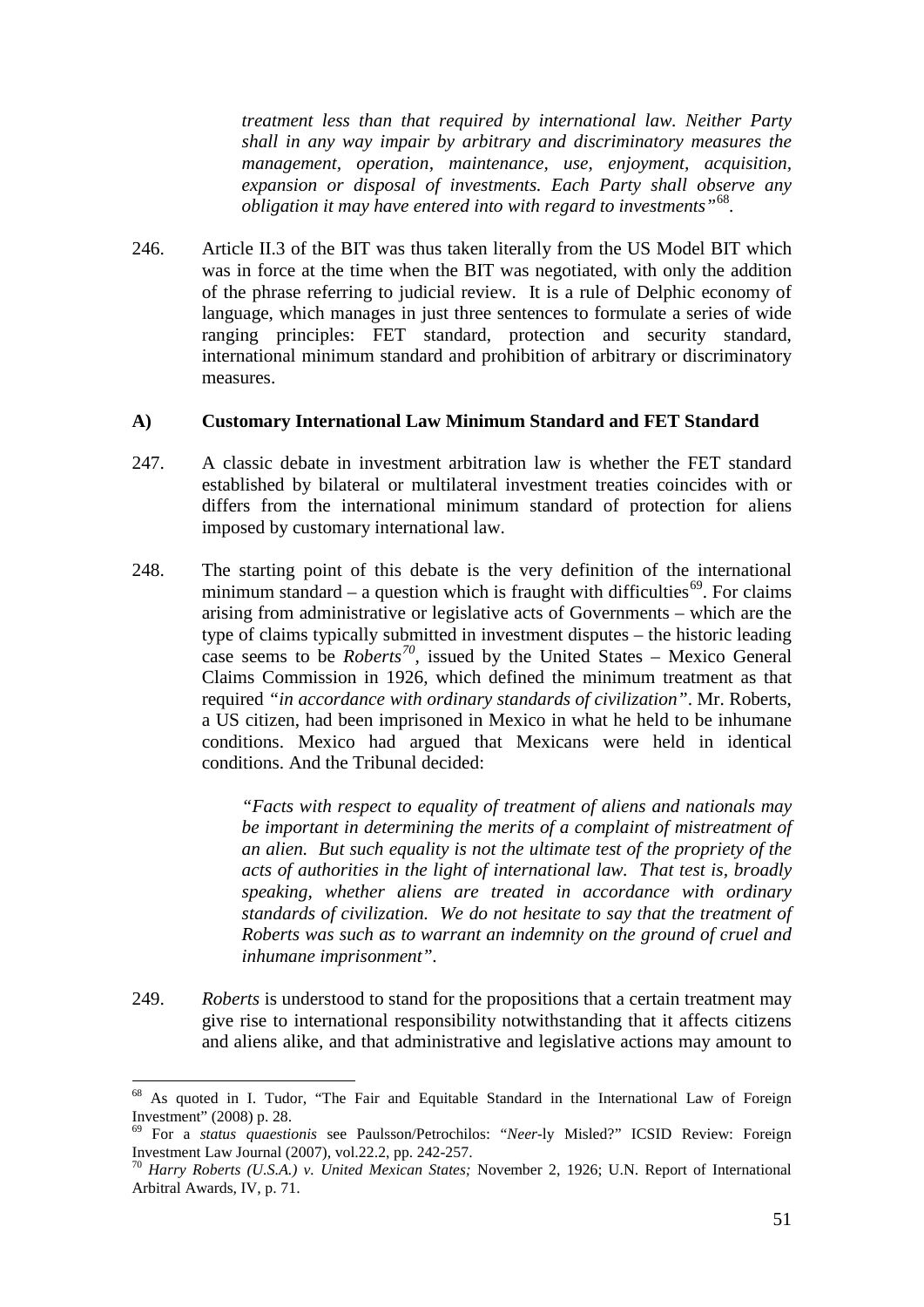a violation of the customary minimum treatment even if the State did not act in bad faith or with willful neglect of duty<sup>[71](#page-51-0)</sup>.

250. The relationship between FET and customary minimum standard has been the subject of much debate, especially in NAFTA based arbitrations, and has led the NAFTA Free Trade Commission to issue a binding interpretation on July 31, 2001. According to this interpretation:

> "*2. Minimum Standard of Treatment in Accordance with International Law*

*1. Article 1105(1) prescribes the customary international law minimum standard of treatment of aliens as the minimum standard of treatment to be afforded to investments of investors of another Party.*

*2. The concept of 'fair and equitable treatment' and 'full protection and security' do not require treatment in addition to or beyond that, which is required by the customary international law minimum standard of treatment of aliens. […]*".

251. The same proposition, that the FET standard should be reduced to the customary international law minimum standard, was afterwards adopted in the new 2004 US Model BIT. Article 5 of this model provides  $^{72}$ :

"*Article 5: Minimum Standard of Treatment[73](#page-51-2)*

*1. Each Party shall accord to covered investments treatment in accordance with customary international law, including fair and equitable treatment and full protection and security. 2. For greater certainty, paragraph 1 prescribes the customary international law minimum standard of treatment of aliens as the minimum standard of treatment to be afforded to covered investments"*.

- 252. Is this principle of assimilation between customary minimum standard and FET standard also applicable to the US – Ukraine BIT?
- 253. The answer must be in the negative. The BIT was adopted in 1996, and was based on the standard drafting then proposed by the US. The words used are clear, and do not leave room for doubt: *"Investments shall at all times be accorded fair and equitable treatment … and shall in no case be accorded treatment less than that required by international law"*. What the US and Ukraine agreed when they executed the BIT, was that the international customary minimum standard should not operate as a ceiling, but rather as a floor. Investments protected by the BIT should in any case be awarded the level of protection offered by customary international law. But this level of

<span id="page-51-0"></span> $71$  While for claims based on denial of justice, aggravating circumstances like outrage, bad faith, willful neglect of duty or other egregious behavior are required; see *L.F.H. and P.E. Neer (U.S.A) v. United Mexican States*; October 7, 1926; U.N. Report of International Arbitral Awards, IV, p. 60

<span id="page-51-1"></span><sup>&</sup>lt;sup>72</sup> Quoted in I. Tudor, "The Fair and Equitable Standard in the International Law of Foreign Investment"  $(2008)$  p. 57.<br><sup>73</sup> Footnote omitted.

<span id="page-51-2"></span>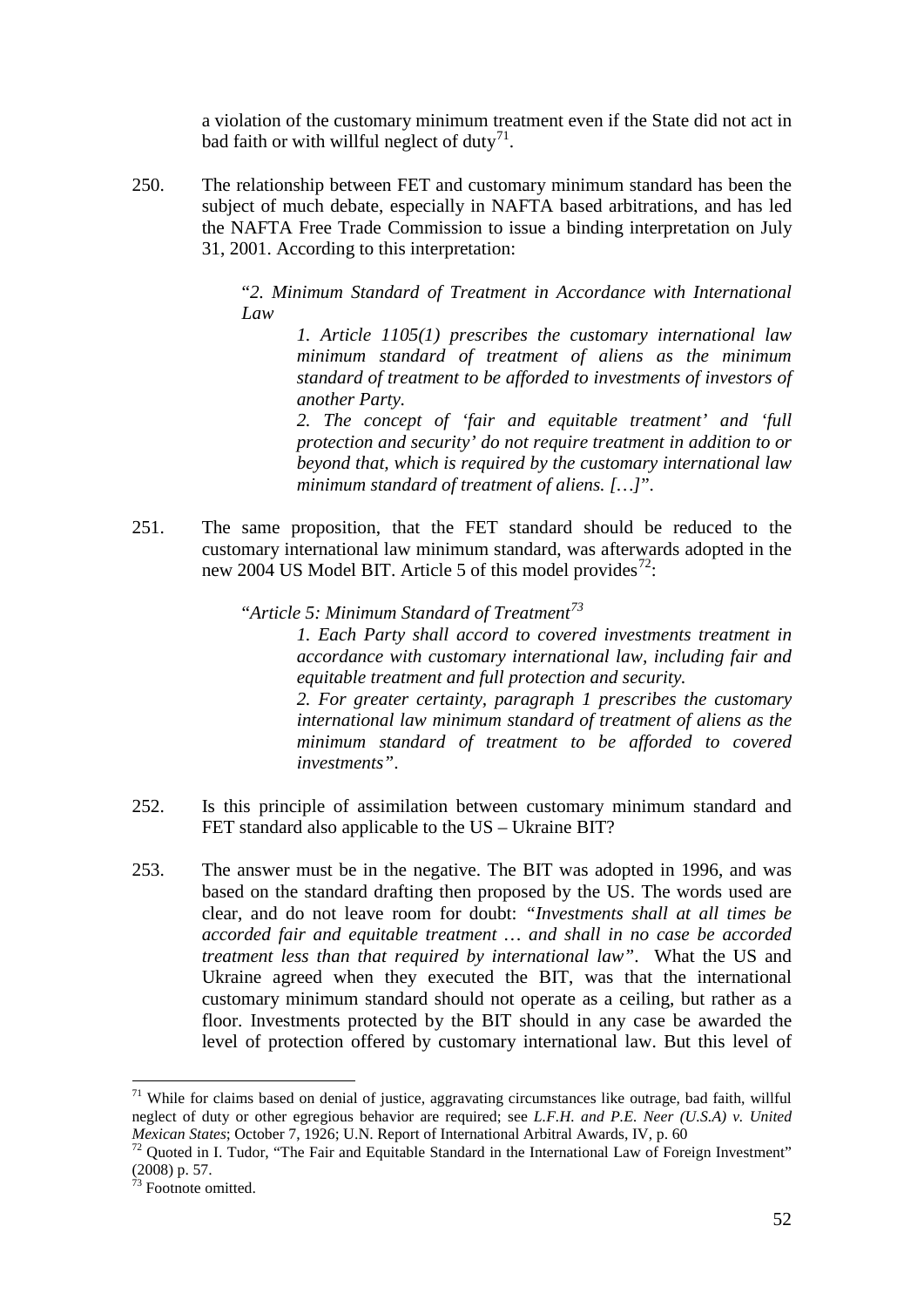protection could and should be transcended if the FET standard provided the investor with a superior set of rights<sup>[74](#page-52-0)</sup>.

- 254. In view of the drafting of Article II.3 of the BIT, the Tribunal finds that actions or omissions of the Parties may qualify as unfair and inequitable, even if they do not amount to an outrage, to willful neglect of duty, egregious insufficiency of State actions, or even in subjective bad faith.
- 255. This leads to the next question: what is the exact meaning of the FET standard acknowledged by the BIT?

# **B) Meaning of Article II.3 of the BIT**

- 256. The words used by the Article II.3. are the following: *"Investments shall at all times be accorded fair and equitable treatment […] Neither party shall in any way impair by arbitrary or discriminatory measures the management, operation, maintenance, use, enjoyment, acquisition, expansion or disposal of investments".*
- 257. These general principles require interpretation in order to give them specific content and this interpretation must comply with the requirements of Article 31.1. of the Vienna Convention – it must be done *"in good faith in accordance with the ordinary meaning to be given to the terms of the treaty in their context and in the light of its object and purpose[75](#page-52-1)"*.
	- a) Ordinary meaning
- 258. An inquiry into the ordinary meaning of the expression "fair and equitable treatment" does not clarify the meaning of the concept. "Fair and equitable treatment" is a term of art, and any effort to decipher the ordinary meaning of the words used only leads to analogous terms of almost equal vagueness.
- 259. The literal reading of Article II.3 of the BIT is more helpful. In accordance with the words used, Ukraine is assuming a positive and a negative obligation: the positive is to accord FET to the protected foreign investments, and the negative is to abstain from arbitrary or discriminatory measures affecting such investments. Any arbitrary or discriminatory measure, by definition, fails to be fair and equitable. Thus, any violation of subsection (b) seems *ipso iure* to also constitute a violation of subsection (a). The reverse is not true, though. An action or inaction of a State may fall short of fairness and equity without being discriminatory or arbitrary<sup>[76](#page-52-2)</sup>. The prohibition of arbitrary or discriminatory measures is thus an example of possible violations of the FET standard.
- 260. The literal interpretation also shows that for a measure to violate the BIT it is sufficient if it is either arbitrary or discriminatory; it need not be both.

<span id="page-52-0"></span><sup>&</sup>lt;sup>74</sup> In agreement: I. Tudor, "The Fair and Equitable Standard in the International Law of Foreign Investment" (2008) p. 29.

<span id="page-52-2"></span><span id="page-52-1"></span><sup>&</sup>lt;sup>75</sup> Emphasis added.<br><sup>76</sup> LG&E Energy Corp., LG&E Capital Corp. and LG&E International Inc. v. Argentina, ICSID Case No.ARB/02/1, Decision on Liability of 3 October 2006, para. 162.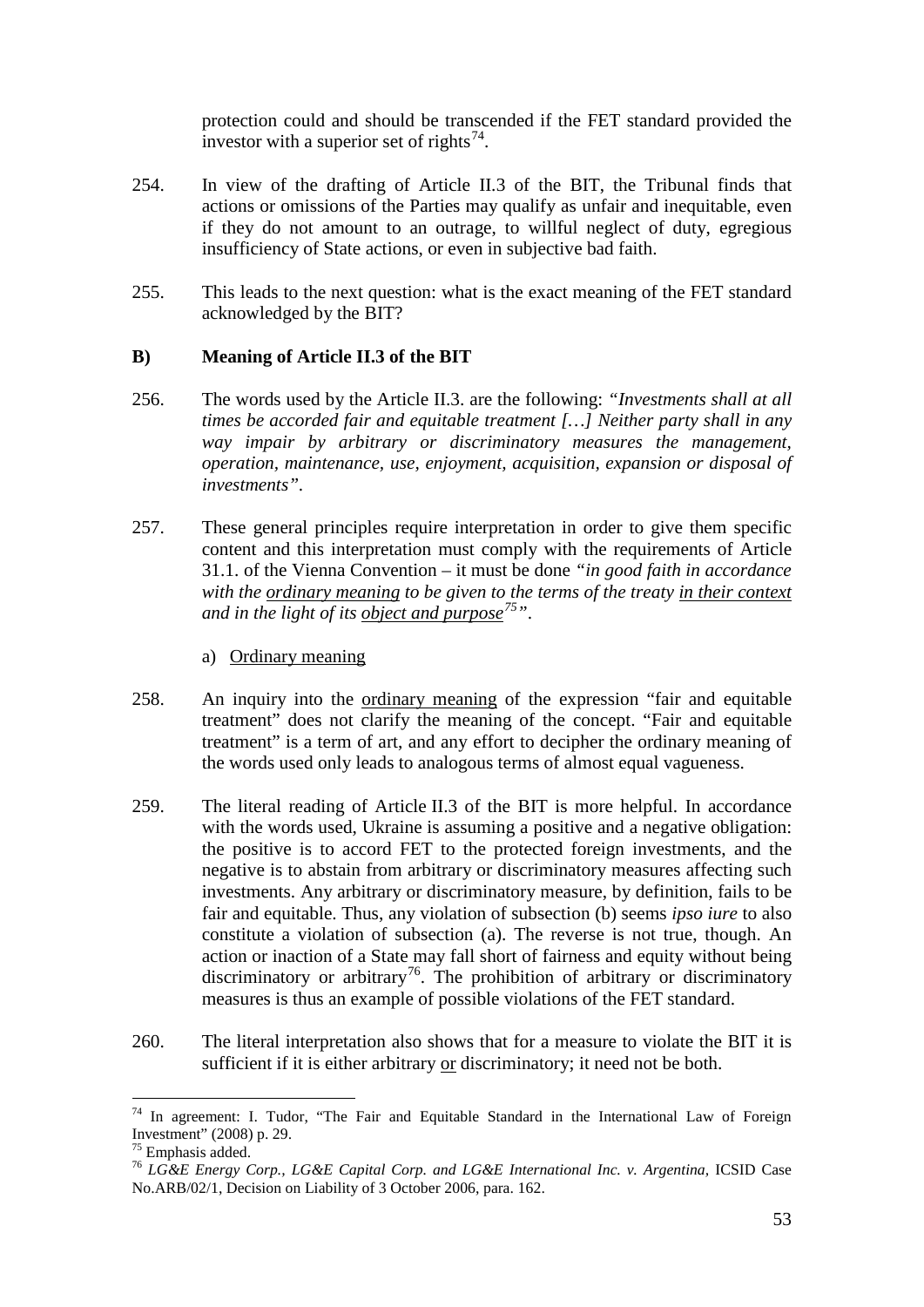- 261. Discrimination, in the words of pertinent precedents, requires more than different treatment. To amount to discrimination, a case must be treated differently from similar cases without justification<sup>77</sup>; a measure must be *"discriminatory and expose[s] the claimant to sectional or racial prejudice*[78"](#page-53-1); or a measure must *"target[ed] Claimant's investments specifically as foreign investments*<sup>79</sup>*"*.
- 262. Arbitrariness has been described as "*founded on prejudice or preference rather than on reason or fact*<sup>[80](#page-53-3)</sup>"; "...contrary to the law because... [it] shocks, *or at least surprises, a sense of juridical propriety*[81](#page-53-4)"; or "*wilful disregard of due process of law, an act which shocks, or at least surprises a sense of judicial propriety*[82](#page-53-5)"; or conduct which "*manifestly violate[s] the requirements of consistency, transparency, even-handedness and non-discrimination*[83](#page-53-6)". Professor Schreuer has defined (and the Tribunal in *EDF v. Romania[84](#page-53-7)* has accepted) as "arbitrary":
	- "*a. a measure that inflicts damage on the investor without serving any apparent legitimate purpose;*
	- *b. a measure that is not based on legal standards but on discretion, prejudice or personal preference;*
	- *c. a measure taken for reasons that are different from those put forward by the decision maker;*
	- *d. a measure taken in wilful disregard of due process and proper procedure*."
- 263. Summing up, the underlying notion of arbitrariness is that prejudice, preference or bias is substituted for the rule of law.
	- b) Context
- 264. Words used in treaties must be interpreted through their context. The context of Article II.3 is to be found in the Preamble of the BIT, in which the contracting parties state *"that fair and equitable treatment of investment is desirable in order to maintain a stable framework for investment…"*. The FET standard is thus closely tied to the notion of legitimate expectations - actions or omissions by Ukraine are contrary to the FET standard if they frustrate

<span id="page-53-0"></span> <sup>77</sup> *Saluka Investments BV v. Czech Republic PCA,* UNCITRAL, Partial Award of 17 March 2006,

<span id="page-53-1"></span><sup>&</sup>lt;sup>3</sup> Waste Management Inc. v. United Mexican States, ICSID Case No.ARB (AF)/00/3, Award of 30 April 2004, para. 98, confirmed in *Methanex Corporation v. United States of America*, UNCITRAL, Award of

<span id="page-53-2"></span><sup>3</sup> August 2005, para. 274.<br><sup>79</sup> *LG&E Energy Corp., LG&E Capital Corp. and LG&E International Inc. v. Argentina, ICSID Case* No.ARB/02/1, Decision on Liability of 3 October 2006, para. 147.

<span id="page-53-4"></span><span id="page-53-3"></span><sup>&</sup>lt;sup>80</sup> Ronald S. Lauder v. Czech Republic, UNCITRAL, Award of 3 September 2001, para. 221.<br><sup>81</sup> Tecnicas Medioambientales Tecmed SA v. United Mexican States, ICSID Case No. ARB(AF)/00/2, 29<br>May 2003. para. 154.

<span id="page-53-5"></span><sup>&</sup>lt;sup>82</sup> Loewen Group Inc and Raymons L. Loewen v. United States of America, ICSID Case No. ARB(AF)98/3, Award of 26 June 2003, para. 131.<br><sup>83</sup>Saluka Investments BV v. Czech Republic, UNCITRAL, Partial Award of 17 March 2006, para. 307.

<span id="page-53-7"></span><span id="page-53-6"></span><sup>&</sup>lt;sup>84</sup> See *EDF (Services) Limited v. Romania*, ICSID Case No. ARB/05/13, Award of 8 October 2009, para. 303; Professor Schreuer acted as expert and his opinion was quoted and accepted by the Tribunal.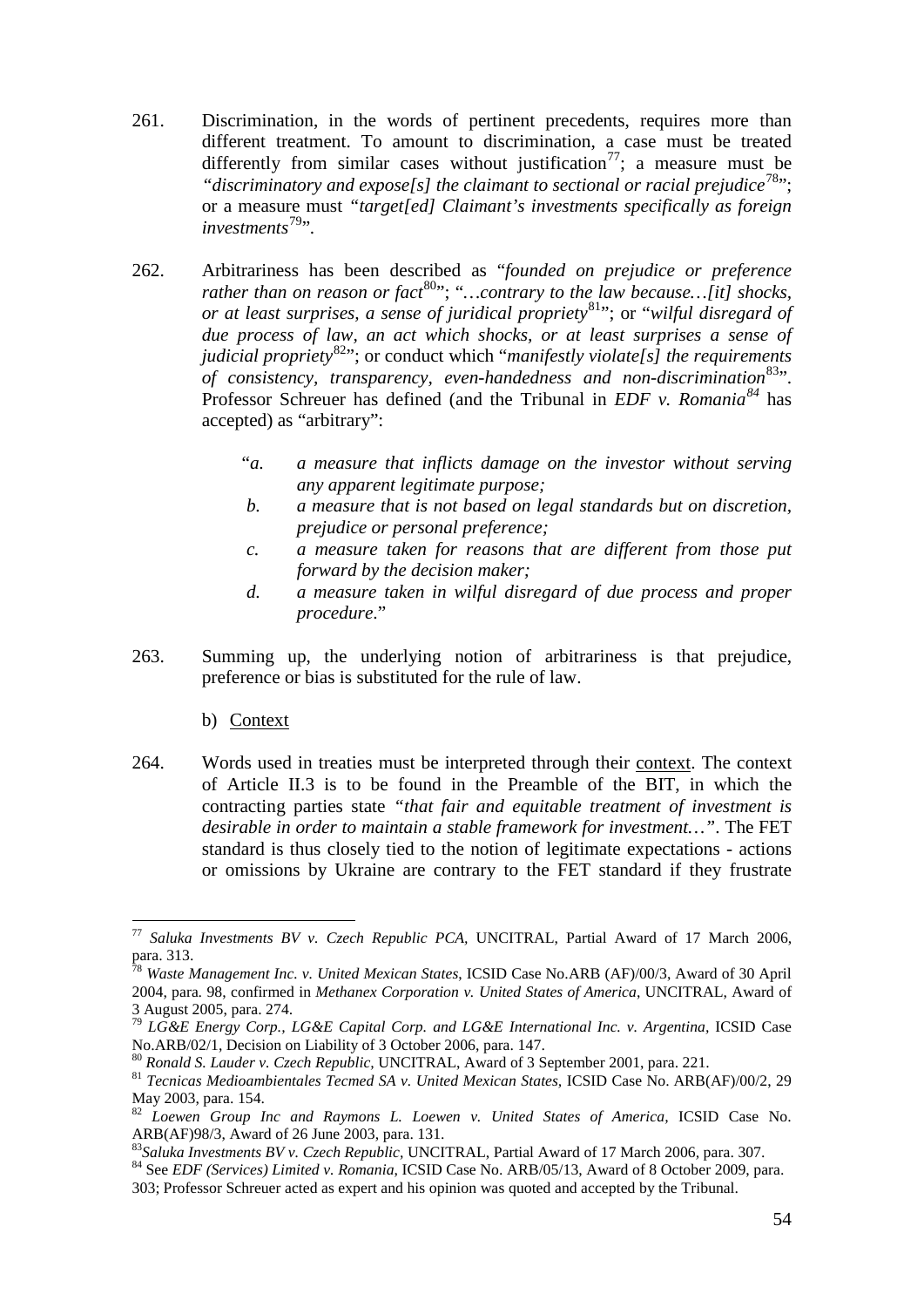legitimate and reasonable expectations on which the investor relied at the time when he made the investment<sup>[85](#page-54-0)</sup>.

#### Legitimate expectations

- 265. Which were the legitimate expectations of Claimant at the time he made his investment?
- 266. It must be recalled that when in 1995 Mr. Lemire made his first investment and acquired a controlling stake in Gala Radio, this was a small company in a nascent industry. Historically, before independence and political change, the radio industry in Ukraine had been in the hands of the State. In the mid 1990s the sector began to be privatized, a first Law on TV and Radio having been approved on December 21, 1993. All these factors had a bearing on Claimant's legitimate expectations.
- 267. On a general level, Claimant could expect a regulatory system for the broadcasting industry which was to be consistent, transparent, fair, reasonable, and enforced without arbitrary or discriminatory decisions. It is true that Ukraine and the United States, when accepting the BIT, had reserved their right to make or maintain limited exceptions to the national treatment in the radio sector<sup>86</sup>. Under this exception, Ukraine could e.g., validly require that the founders of broadcasting companies be Ukrainian nationals. But Mr. Lemire could equally expect that, once he had been awarded the necessary administrative authorization to invest in the Ukrainian radio sector, there would be a level playing field, and the administrative measures would not be inequitable, unfair, arbitrary or discriminatory.
- 268. And on a more specific and personal level, Mr. Lemire undoubtedly had the legitimate expectation that Gala, which at that time was only a local station in Kyiv, would be allowed to expand, in parallel with the growth of the private radio industry in Ukraine.
- 269. The actual level of anticipated expansion has been the object of much discussion by the parties. Mr. Lemire has submitted that his intention at that time was to create three radio networks, two in FM, and one in AM, centered around three different age groups $87$ . Respondent has challenged this statement, and has referred to the absence of any formal business plan setting out the intended business structure.
- 270. In the Tribunal's opinion, the available evidence shows that what Mr. Lemire had in mind when he bought into Gala Radio in June 1995, was to convert Gala into a national broadcaster and to create a second AM channel. The idea to create a third radio network – called "Energy" – seems to have been an

<span id="page-54-0"></span><sup>&</sup>lt;sup>85</sup> The relationship between FET and legitimate expectations has been established in a number of decisions: *Saluka Investments BV v. Czech Republic PCA,* UNCITRAL, Partial Award of.March 17, 2006, para. 302 which then quotes *Tecnicas Medioambientales Tecmed SA v. United Mexican States*, *CME v. Czech Republic* and *Waste Management v. United Mexican States*. <sup>86</sup> See Annex to BIT. <sup>87</sup> Mr. Lemire, Hearing Transcript 1, p. 121, at 17.

<span id="page-54-2"></span><span id="page-54-1"></span>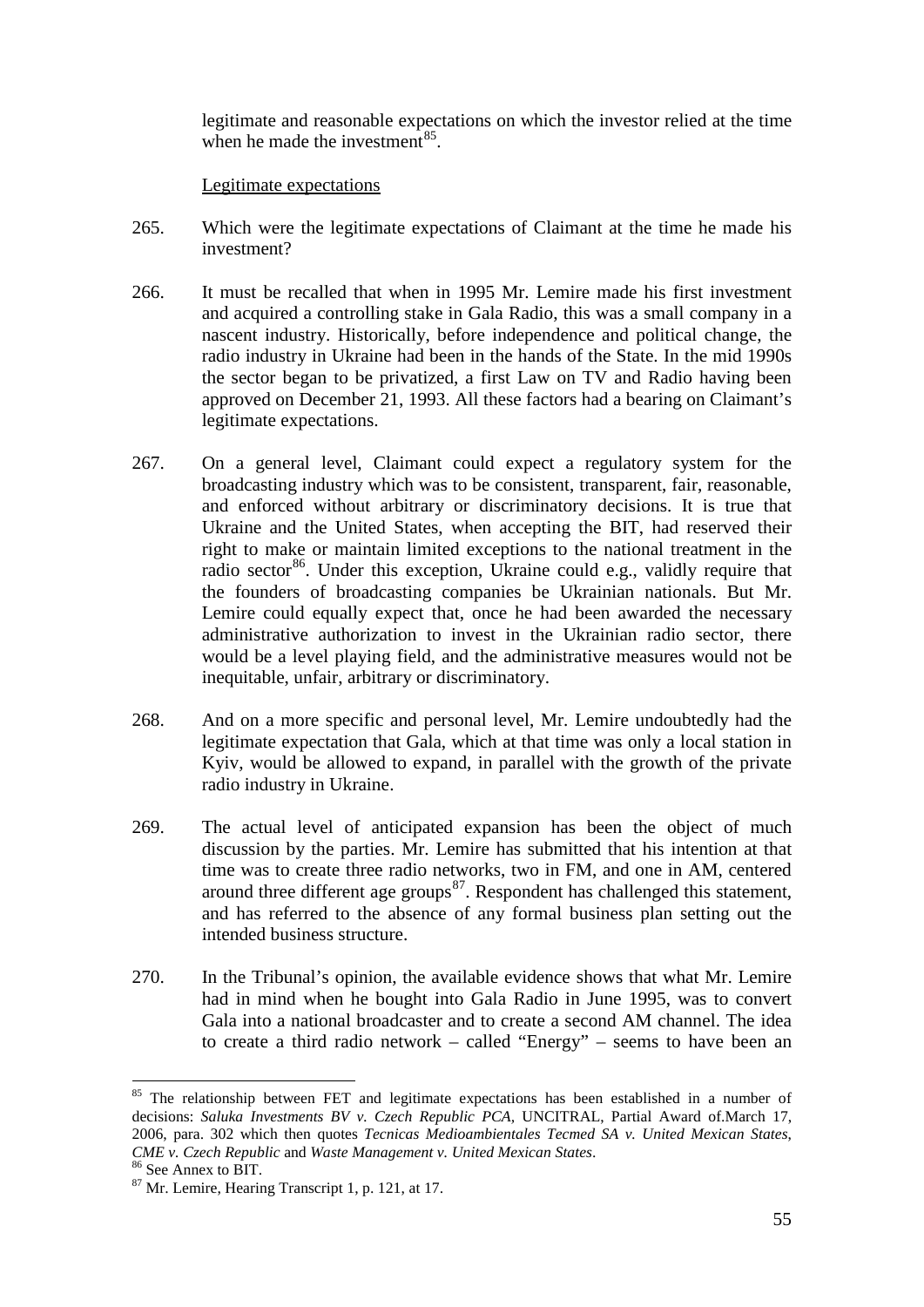afterthought. At the time of the acquisition of Gala, Claimant must have approached the National Council, and asked whether a national licence for Gala and an AM licence could be obtained. The National Council reacted in positive terms, as proven by a letter addressed to the State Centre, in which the National Council states that it is *"considering the possibility"* of issuing to Gala licences for a nationwide FM channel and for a second AM Band, and enquires whether the frequencies would be available. There is no reference to a third channel<sup>88</sup>. The State Centre reacted positively<sup>[89](#page-55-1)</sup>.

- 271. Respondent has insisted that Claimant has not been able to produce a formal business plan $90$ . That is true. But the Tribunal does not attach too much weight to this omission. Formal business plans are customary in sizeable investments in settled economic and business environments. None of these characteristics applied to Mr. Lemire's investment in Gala Radio: a small amount was involved and the situation of Ukraine was anything but settled.
	- c) Object and purpose
- 272. The object and purpose of the BIT the third interpretive criterion is defined in its Preamble: the parties *"desir[e] to promote greater economic cooperation between them, with respect to investment by nationals and companies of one Party in the territory of the other Party"* and recognize that the BIT *"will stimulate the flow of private capital and the economic development of the Parties".* The main purpose of the BIT is thus the stimulation of foreign investment and of the accompanying flow of capital.
- 273. But this main purpose is not sought in the abstract; it is inserted in a wider context, the economic development for both signatory countries. Economic development is an objective which must benefit all, primarily national citizens and national companies, and secondarily foreign investors. Thus, the object and purpose of the Treaty is not to protect foreign investments *per se*, but as an aid to the development of the domestic economy. And local development requires that the preferential treatment of foreigners be balanced against the legitimate right of Ukraine to pass legislation and adopt measures for the protection of what as a sovereign it perceives to be its public interest.

# **C) Pursuit of Local Remedies**

274. Respondent has submitted that Gala Radio, although it asserts a list of errors concerning the tenders, never challenged any of the decisions before the Ukrainian Courts<sup>[91](#page-55-3)</sup>. In Respondent's opinion, Claimant should have taken advantage of the available local remedies that would have been capable of correcting the alleged administrative wrong. Claimant did so when confronted with the warnings issued by the National Council, and successfully challenged two decisions before the Ukrainian Courts. Respondent draws the Tribunal's attention to the *Generation Ukraine* award, which stressed the need for the

<span id="page-55-0"></span> <sup>88</sup> Claimant's Exhibit CM-1.

<span id="page-55-1"></span><sup>89</sup> Claimant's Exhibit CM-2.

<sup>&</sup>lt;sup>90</sup> Claimant's Post-Hearing Memorial, para. 90.

<span id="page-55-3"></span><span id="page-55-2"></span><sup>&</sup>lt;sup>91</sup> Respondent's Post-Hearing Memorial, para. 625.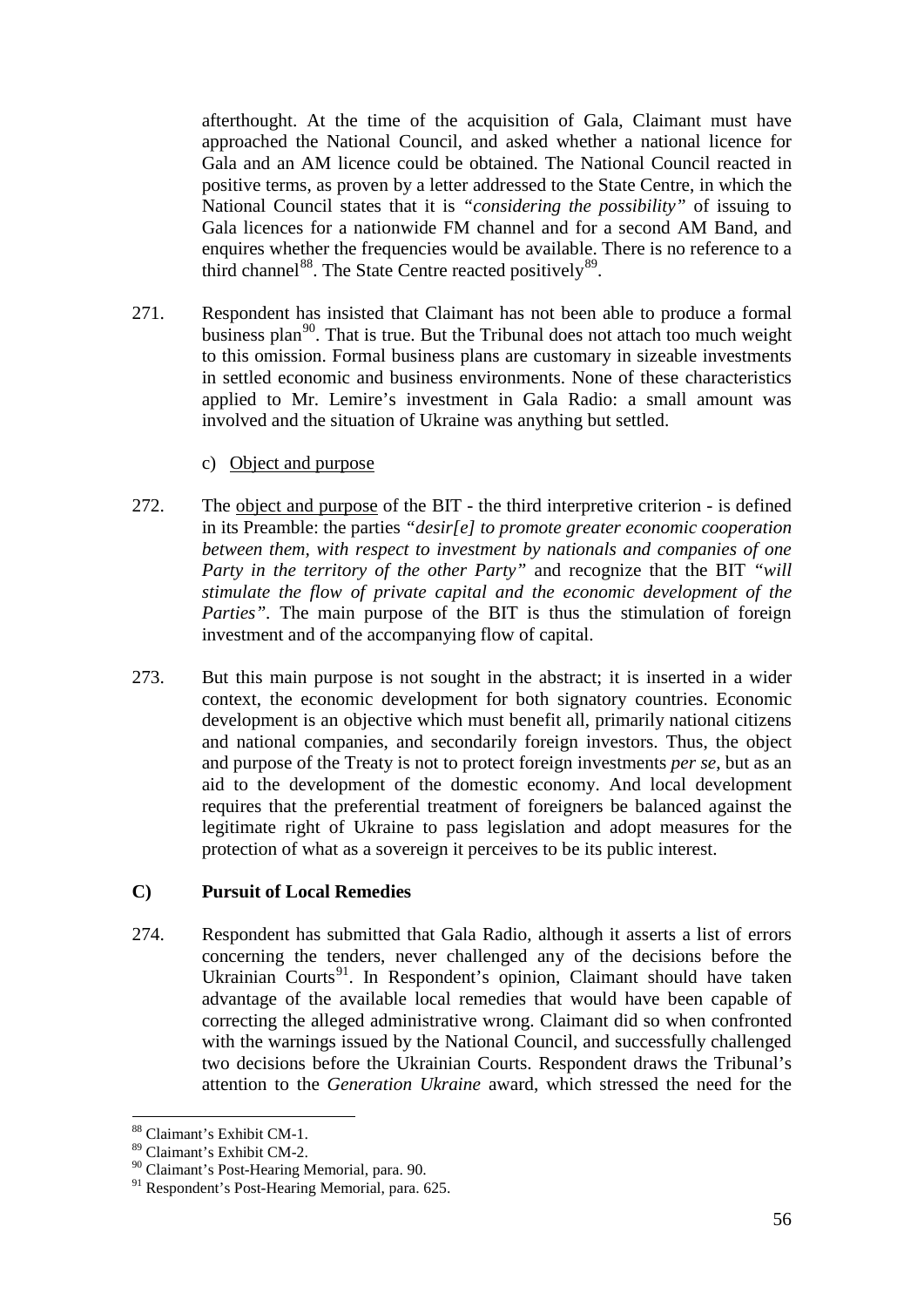investor to make a reasonable effort to obtain the legal correction of an administrative fault:

*"[…]In such instances, an international tribunal may deem that the failure to seek redress from national authorities disqualifies the international claim, not because there is a requirement of exhaustion of local remedies but because the very reality of conduct tantamount to expropriation is doubtful in the absence of a reasonable – not necessarily exhaustive – effort by the investor to obtain correction*<sup>[92](#page-56-0)</sup>.

- 275. The question which the Tribunal must answer is whether, given the fact that Gala Radio has not challenged the decisions of the National Council, it is now precluded from presenting its claim in this arbitration.
- 276. The starting point of the Tribunal's analysis must be the text of the BIT. The BIT – unlike other Treaties – does not include any clause requiring the initiation or exhaustion of local remedies before the filing of an investment arbitration. Quite the contrary: Article II.3 deviates from the standard US Model BIT in only one point, the insertion of the following phrase:

*"[…] For purposes of dispute resolution under Articles VI and VII, a measure may be arbitrary or discriminatory notwithstanding the fact that a Party has had or has exercised the opportunity to review such measure in the courts or administrative tribunals of a Party*".

- 277. The literal meaning of this phrase could not be clearer: even if a party has had (and has not exercised), or has exercised (with whichever outcome) the right to judicial review, such action or omission is irrelevant in an investment arbitration deciding whether the measure is arbitrary or discriminatory. The consequence is that in an arbitration under the US-Ukrainian BIT, the possibility to file a claim against a specific measure, is not burdened by any requirement to previously appeal to the national Courts.
- 278. This does not mean that an investor can come before an ICSID tribunal with any complaint, no matter how trivial, about any decision, no matter how routine, taken by any civil servant, no matter how modest his hierarchical place. In this case, however, the claim is raised against the conduct of the National Council, that is to say the highest regulatory organ for the broadcasting industry. On this basis, the Tribunal considers that there should be no impediment to Claimant seeking to hold Ukraine accountable for an alleged breach of the BIT.
- 279. Given the clear language of the BIT, the Tribunal rejects Respondent's submission that Claimant is precluded from pursuing his claims in the present arbitration, due to his failure to appeal the tender decisions of the National Council.

<span id="page-56-0"></span> <sup>92</sup> *Generation Ukraine Inc. v. Ukraine,* ICSID Case No. ARB/00/9, Award of 16 September 2003, para. 20.30.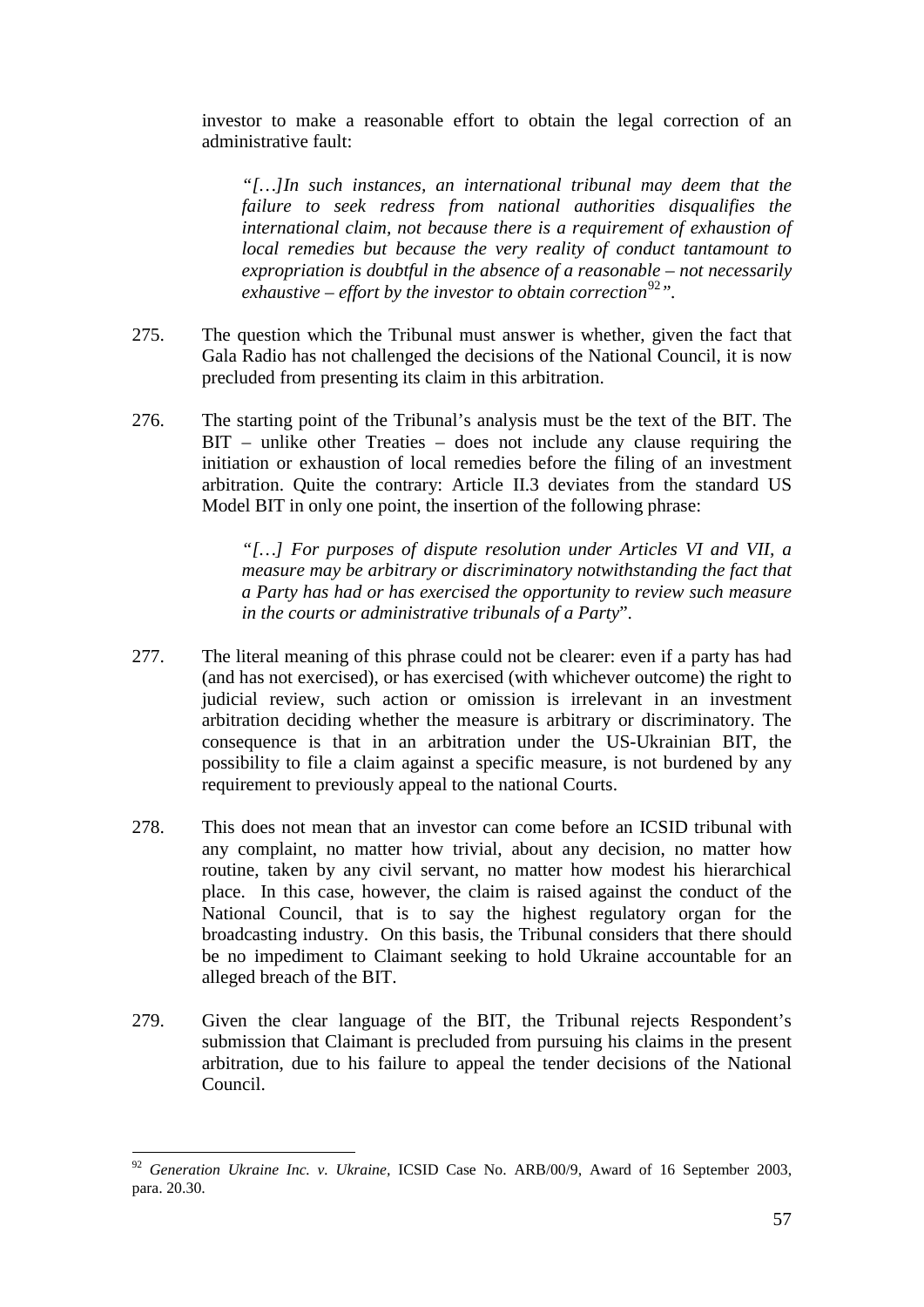#### *Generation Ukraine*

- 280. The Tribunal would like to add that even if Article II.3 of the BIT had lacked a specific reference to local remedies – the present case has significant differences with *Generation Ukraine*. In *Generation Ukraine*, the claim filed by Claimant was based on expropriation, and the appropriate level of compensation - a type of claim which could have been submitted to and decided by the local Courts. In the present arbitration, the situation is quite different: the claim is for damages arising from the violation of the BIT standards, and such claim can only be filed before an international arbitration tribunal.
- 281. It is true that under Article 30.4 of the LTR, Gala Radio would have had the opportunity to challenge the decisions of the National Council awarding frequencies to other companies. But those claims would only have succeeded in setting aside the National Council's decision, and forcing that the tender be repeated. Gala Radio would never be certain that in this repeat tender it would be successful. The practical result of an appeal against a tender decision of the National Council is very limited – if the procedure is unfair or the administrative body biased, it could again decide to grant the licence to another contender and not to Gala. The effect is quite different from that of an appeal against a warning  $-$  in this case the Court's decision provokes the immediate setting aside of the measure.
- 282. The test proposed by *Generation Ukraine* is based on reasonableness. Claimant is only required to put in a reasonable effort to obtain correction of the wrong decision. In the circumstances of the present case, it would have been unreasonable to require Claimant to have fought in the Ukrainian Courts the National Council's decisions adjudicating frequencies.
- 283. The Tribunal is not thereby suggesting that a breach occurs if the National Council makes a decision which is different from the one the arbitrators would have made if they were the regulators. The arbitrators are not superior regulators; they do not substitute their judgment for that of national bodies applying national laws. The international tribunal's sole duty is to consider whether there has been a treaty violation. A claim that a regulatory decision is materially wrong will not suffice. It must be proven that the State organ acted in an arbitrary or capricious way. A regulatory organ charged with the attribution of licences on a competitive basis plainly violates essential notions of fairness if it refuses to consider the information provided by a qualified applicant, or if it engages in favouritism. And the State itself breaches its obligations under the treaty if it exercises undue influence over the decisionmaking of regulatory bodies.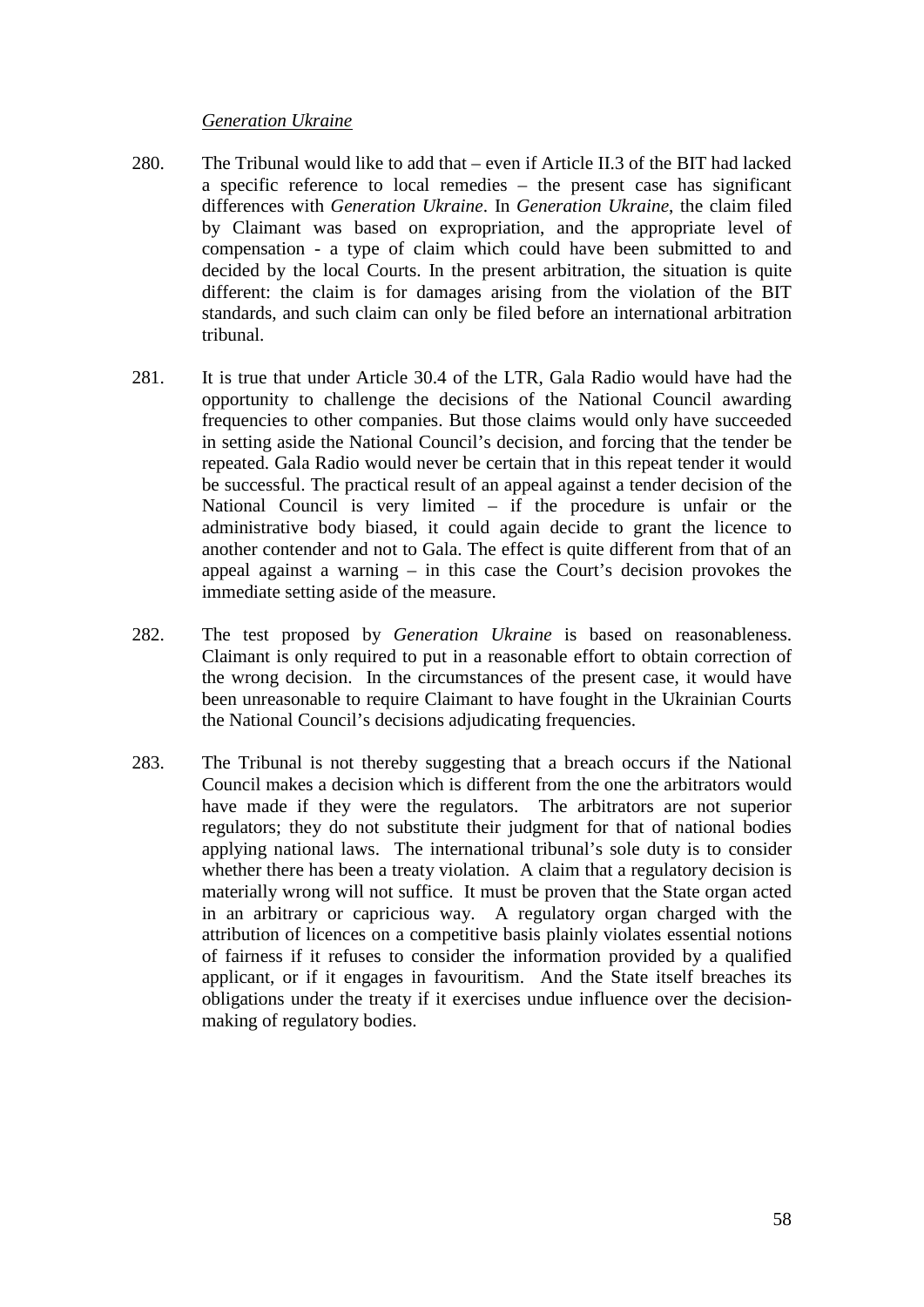## **D) Summary**

- 284. The FET standard defined in the BIT is an autonomous treaty standard, whose precise meaning must be established on a case-by-case basis. It requires an action or omission by the State which violates a certain threshold of propriety, causing harm to the investor, and with a causal link between action or omission and harm. The threshold must be defined by the Tribunal, on the basis of the wording of Article II.3 of the BIT, and bearing in mind a number of factors, including among others the following:
	- whether the State has failed to offer a stable and predictable legal framework;
	- whether the State made specific representations to the investor;
	- whether due process has been denied to the investor;
	- whether there is an absence of transparency in the legal procedure or in the actions of the State;
	- whether there has been harassment, coercion, abuse of power or other bad faith conduct by the host State;
	- whether any of the actions of the State can be labeled as arbitrary, discriminatory or inconsistent.
- 285. The evaluation of the State's action cannot be performed in the abstract and only with a view of protecting the investor's rights. The Tribunal must also balance other legally relevant interests, and take into consideration a number of countervailing factors, before it can establish that a violation of the FET standard, which merits compensation, has actually occurred:
	- the State's sovereign right to pass legislation and to adopt decisions for the protection of its public interests, especially if they do not provoke a disproportionate impact on foreign investors;
	- the legitimate expectations of the investor, at the time he made his investment;
	- the investor's duty to perform an investigation before effecting the investment;
	- the investor's conduct in the host country.

\* \* \*

286. Once the scope and meaning of the FET standard has been defined in the abstract, the Tribunal must establish the facts and decide whether they constitute a violation of such standard. This will be achieved by reviewing the legal procedure created by Ukrainian law for the awarding of licences in the broadcasting sector (VI.3.3), then by analyzing in detail the facts surrounding the allocation of frequencies which affected Gala (VI.3.4).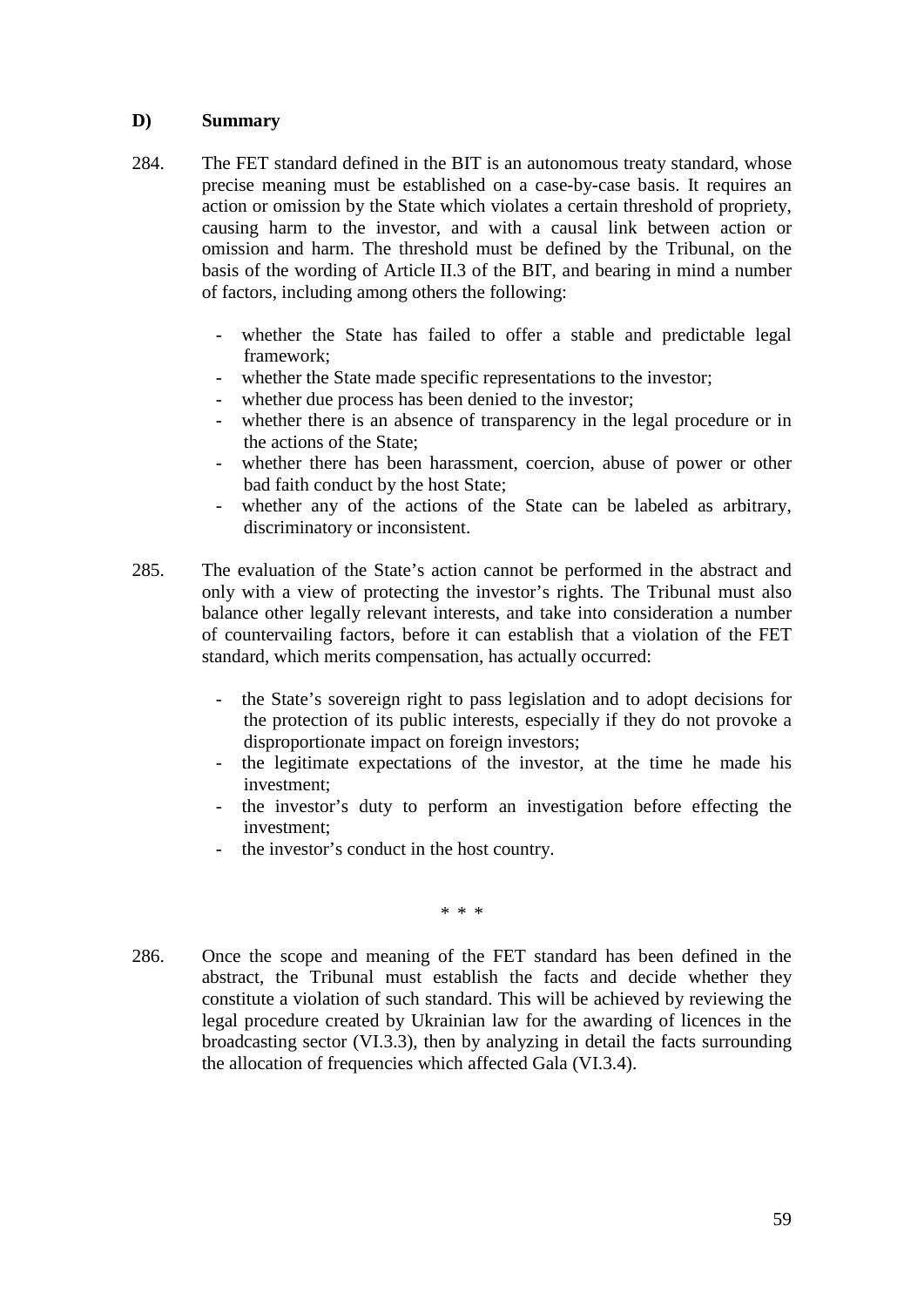## **VII.3.3. PROCEDURE FOR THE AWARDING OF LICENCES IN THE BROADCASTING SECTOR UNDER UKRAINIAN LAW**

- 287. Two fundamental laws regulate the Ukrainian radio sector:
	- the Law on National Television and Radio Council of Ukraine ("LNC"), originally issued on September 30, 1998 $93$ , amended on a number of occasions, the last on January 12, 2006; the scope of this law is the designation and scope of responsibilities of the National Council;
	- the Law on Television and Radio Broadcasting ("LTR"), originally issued on December 21, 1993, amended significantly a number of times, lastly on March 1,  $2006^{94}$  $2006^{94}$  $2006^{94}$ , and which provides the general rules regarding the functioning of radio and TV in Ukraine.

## **A) The National Council**

- 288. The LNC establishes the National Council as a "*constitutional permanent collegiate agency* [95](#page-59-2)". Its activities "*shall be based upon the principles of legality, independence, impartiality, transparency…*[96](#page-59-3)". The eight members of the National Council are appointed in parity by the President and the Parliament respectively, for five-year terms with the possibility of a single reappointment<sup> $97$ </sup>. Until 2006, the President and the Parliament could at any time disqualify any of their appointees from office. That was no empty threat: on February 2, 2004 the Parliament's Committee on Freedom of Speech and Information approved a resolution, recommending that Parliament carry out a "*credibility impeachment*" of all the members of the National Council<sup>[98](#page-59-5)</sup>.
- 289. Since 2006 the situation has improved because the LNC has been amended, and the National Council *in toto* can be dismissed only upon a vote of no confidence carried by Parliament and confirmed by the President<sup>99</sup>.
- 290. The National Council derives its status and mandate directly from a constituent law. Its independence and impartiality is expressly guaranteed by that law. Formally, it thus is independent. The appointment of independent regulators by Parliament and/or the Head of State follows wide-spread practice. Before 2006, the power of the President and the Parliament, respectively, to remove their appointees from office indeed represented a threat to Council members' independence. With the requirement of a concurring decision of both the President and the Parliament for removing the Council *in toto* from office, a safeguard against undue political pressure was introduced.

<span id="page-59-0"></span><sup>&</sup>lt;sup>93</sup> Claimant's Exhibit CM-2; the Tribunal used Claimant's translation, to which Respondent has not made any objection.

<span id="page-59-1"></span> $94$  Claimant's Exhibit CM-3; the Tribunal will quote from the translation prepared by Claimant, to which Respondent has made no objection.<br><sup>95</sup> Article 1 of the LNC.

<span id="page-59-3"></span><span id="page-59-2"></span><sup>96</sup> Article 3.1 of the LNC.<br>
97 Article 4 of the LNC.

<span id="page-59-6"></span><span id="page-59-5"></span><span id="page-59-4"></span><sup>&</sup>lt;sup>98</sup> See Claimant's Exhibit CM-31.<br><sup>99</sup> Article 16.5 of the LNC.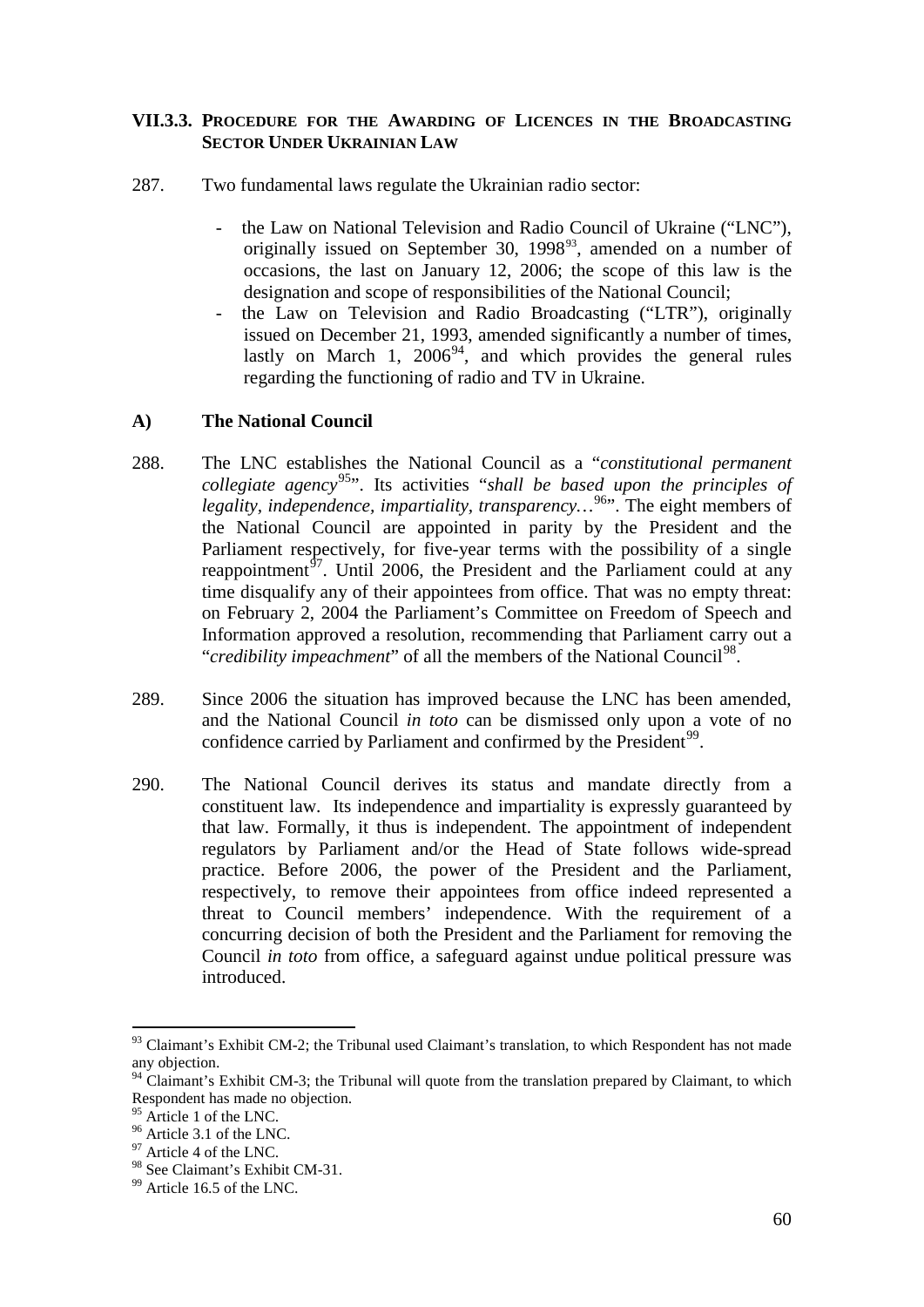291. The level of political interference with the decisions of the National Council is difficult to gauge from the outside. The only incident which is proven beyond any doubt is the interference of the President of Ukraine with the tender of October 19, 2005, which was awarded to the bidder mentioned in the President's letter to the National Council (which will be analyzed in detail below). During the hearing, Mr. Lyasovsky, a member of the National Council, was directly asked whether National Council members follow the instructions of the political establishment. His answer, under oath, was the following<sup>[100](#page-60-0)</sup>:

> "*Well, we're very accustomed to hearing this kind of language, I'll be honest and frank. Yes, there have been – there are attempts at putting pressure on the council. However, due to the specifics of how the council is formed, such attempts are ineffective, especially since recently, since amendments were made, passed in 2006. Indeed, we now are an independent body and we're not subject, or rather we're immune to pressure*".

292. The answer acknowledges that pressure has been exercised on the National Council, but expresses the contention that since 2006 – when the LNC was amended and the Council was given a higher level of independence – the situation has been improving.

## **B) The Administrative Procedure for the Issuances of Licences**

- 293. The LTR is an extensive law, comprising 75 articles, regulating the creation, licensing, functioning, supervision and sanctioning of companies operating in the TV and radio sectors. Section III of the Law, as it now stands, is devoted to the rules governing the tender procedure and the issuance of broadcasting licences.
- 294. From a historical perspective, the system for granting radio licences has gone through four phases:
	- in a first phase, between 1993 and 1995, licences were issued by the National Council under Article 14 of the 1993 LTR, upon individual application of persons interested in setting up a radio station;
	- after 1995, radio frequencies were awarded by means of tender announced in the press<sup>[101](#page-60-1)</sup>;
	- the third phase began on December 15, 1998, when the National Council became inoperative because it ceased to have five duly designated members, and consequently could not validly carry decisions; during this interregnum, radio frequencies were awarded directly by the State Committee, in clear violation of the  $LTR<sup>102</sup>$  $LTR<sup>102</sup>$  $LTR<sup>102</sup>$ . The situation was solved in June 2000, when the National Council regained all its members, and a

<span id="page-60-0"></span><sup>&</sup>lt;sup>100</sup> Mr. Lyasovsky, Hearing Transcript 2 p. 73, at 24.<br><sup>101</sup> Mr. Petrenko, Hearing Transcript 4, p. 81, at 25.

<span id="page-60-2"></span><span id="page-60-1"></span><sup>&</sup>lt;sup>102</sup> See Claimant's Exhibit CM-11, letter of National Council member S. Aksenenko to the Vice Prime Minister of Ukraine.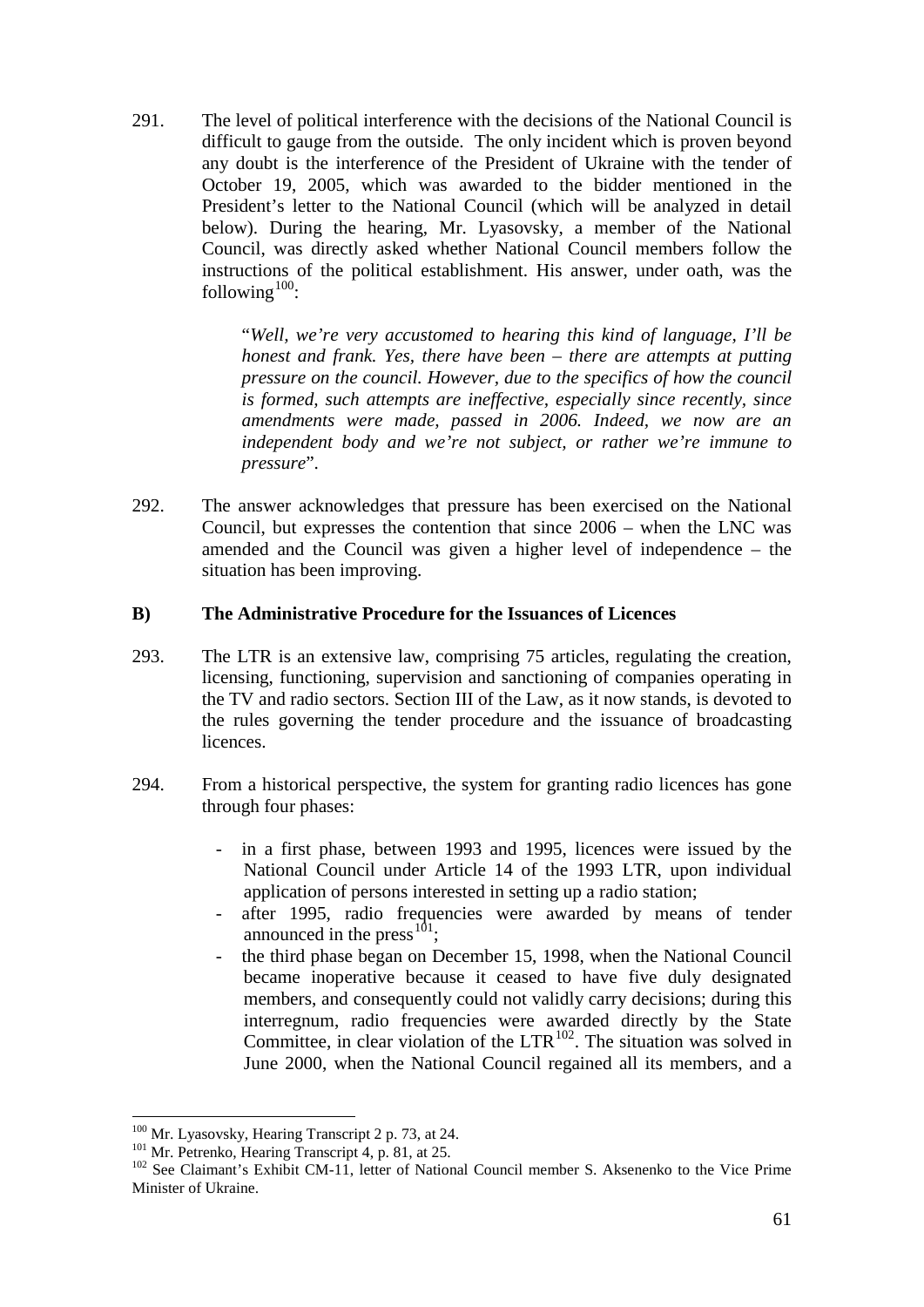first tender in accordance with the LTR was then organized on January 1, 2001;

- since January 2001, licences have all been awarded by way of tenders supervised by the National Council.
- 295. The LTR contains detailed rules with regard to the organization of tenders. The decision to launch a tender for new frequencies is adopted by the National Council, then published in the press. Prospective bidders have a one-month period to present their applications, which must include information required by Article 24 of the LTR. Applications are then reviewed by the individual members of the National Council. The criteria of review are now those established in Article 25.14 of the LTR:

"*While considering the applications the National Council shall prefer TV/radio organization that:*

*a) is capable to fulfill the licence conditions to the best extent; b) prefers socially important programs (informational, social and political, children, etc.), satisfies informational needs of national minorities and secures freedom of speech; c) has an advantage in financial and economical as well as professional and technical capabilities for TV/radio broadcasting;"*

- 296. The system for deciding the winner of the tender is simple: the National Council holds a formal meeting, the various applications for each frequency are presented, each member of the National Council expresses a vote and the licence is awarded to the applicant supported by at least five members of the National Council<sup>103</sup>. If no applicant reaches this threshold, the frequency is not awarded, although it may be put again to tender on a future occasion.
- 297. The voting system gives rise to three different issues:
	- a) Publicity of the vote
- 298. The first is the publicity of the vote.
- 299. The LTR contains no provision regarding the formal requirements of the National Council's decision. Practices seem to have developed. It is undisputed that in an initial phase, the votes would be cast in a private meeting of the Council, behind closed doors, and that there was no transparency of how each member of the National Council had voted. The parties have debated when this phase ended. Claimant has submitted that the change occurred in 1995<sup>104</sup>; while Respondent's position is that this happened in  $2000^{105}$  $2000^{105}$  $2000^{105}$ . The evidence submitted by Respondent in order to support its position are minutes of National Council meetings which took place from December 24, 2003 onwards. These minutes list representatives of participating radio companies as "invited persons" present during the discussions.

<span id="page-61-0"></span> <sup>103</sup> This is not controversial; see Respondent's Post-Hearing Memorial, para. 350.

<span id="page-61-2"></span><span id="page-61-1"></span><sup>104</sup> Claimant's Reply Memorial, para.104.<br><sup>105</sup> Respondent's Rejoinder, para. 511.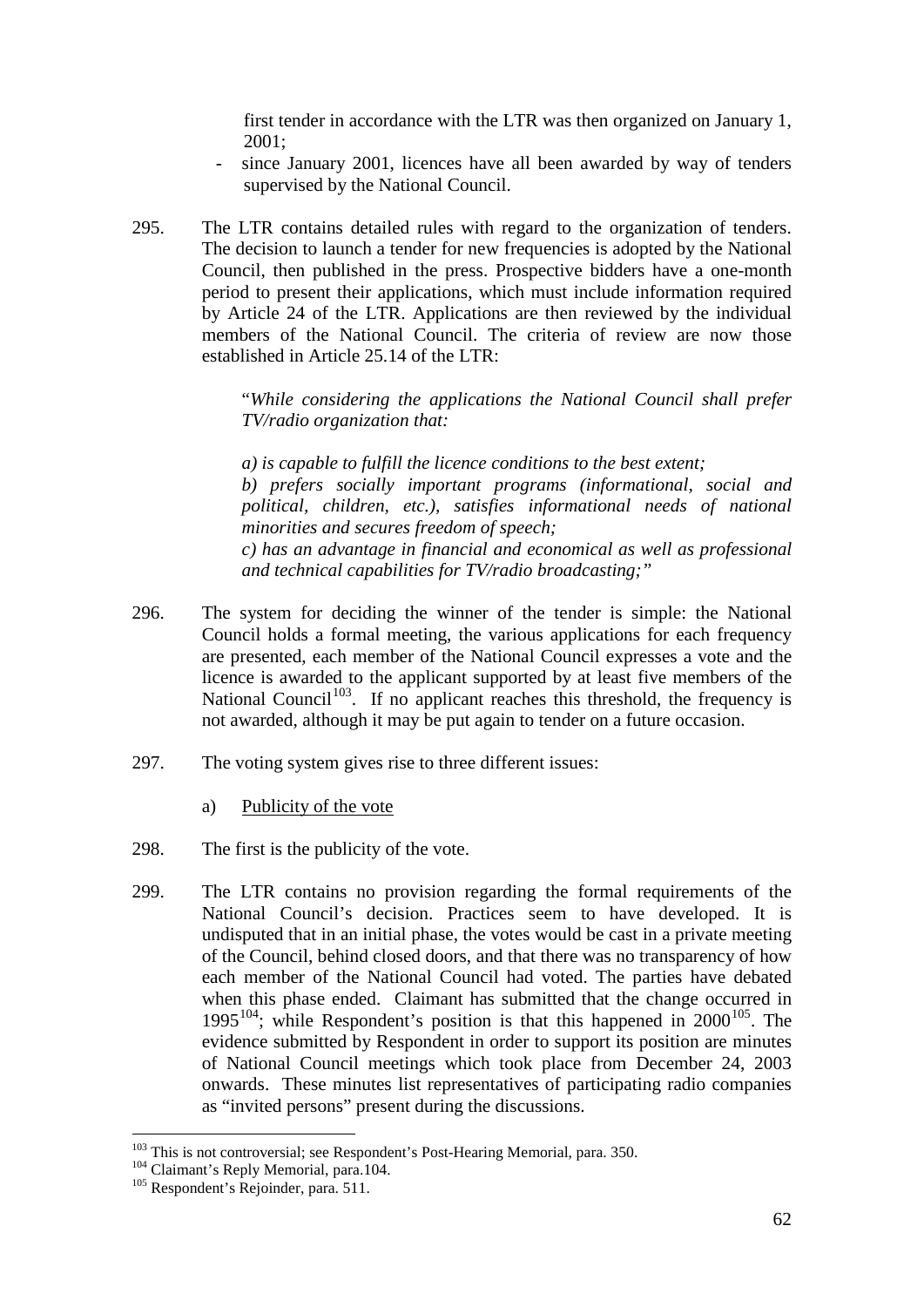- 300. The Tribunal concludes that from the end of 2003 onwards, the practice of the National Council has been to "invite" interested parties to attend its meetings. This constitutes a significant improvement in the transparency of the decision procedure.
	- b) Reasoning of the vote
- 301. The second issue is the reasoning underlying the votes.
- 302. The LTR does not require that the votes of each member of the National Council, or the National Council's decision as such, be reasoned. This derives clearly from the drafting of Article 25 of the LTR.
- 303. In paragraph 8 of this provision, the law specifically establishes that if the National Council is to exclude a person from participating in a tender, such decision must be "*reasoned*". In the documents presented in this arbitration there is at least one example of a decision excluding a participant in the tender, and that decision is duly reasoned  $106$ .
- 304. The situation is different as regards decision for the awarding of frequencies. Paragraph 13 of the same article describes the procedure for awarding the licence to the winner of the tender:

"*A decision on the winner of a tender and on broadcast licence issuance shall be made by the National Council within a 30-day period after application period is finished*".

- 305. It is very telling that for this decision of awarding frequencies the law omits the requirement that it be *"reasoned"* – a requirement which the same article of the Law specifically requires for exclusion of applicants.
- 306. The administrative practice of the National Council when awarding frequencies adhered to the principle established in the LTR. Respondent has presented a great number of minutes of decisions taken by the National Council. These minutes simply state in favour of whom each member is casting his vote. And if a participant received five votes, the frequency was awarded to him. The minutes do not include any discussion among the members or the reasoning of the decision.
- 307. The evidence presented in this arbitration does not indicate that before the National Council's meeting, either the administrative staff of the Council, or its members, prepared a reasoned and researched report with a valuation and ranking of the applications submitted. This is surprising, since Article 25.14 of the LTR orders that in considering the application, the National Council *"shall prefer"* radio organizations that offer socially important programs, satisfy minorities, secure freedom of speech, have better financial resources or professional or technical capabilities. The evidence submitted seems to show

<span id="page-62-0"></span> $106$  See Respondent's Exhibit R-350, regarding the exclusion of NBCU from two tenders.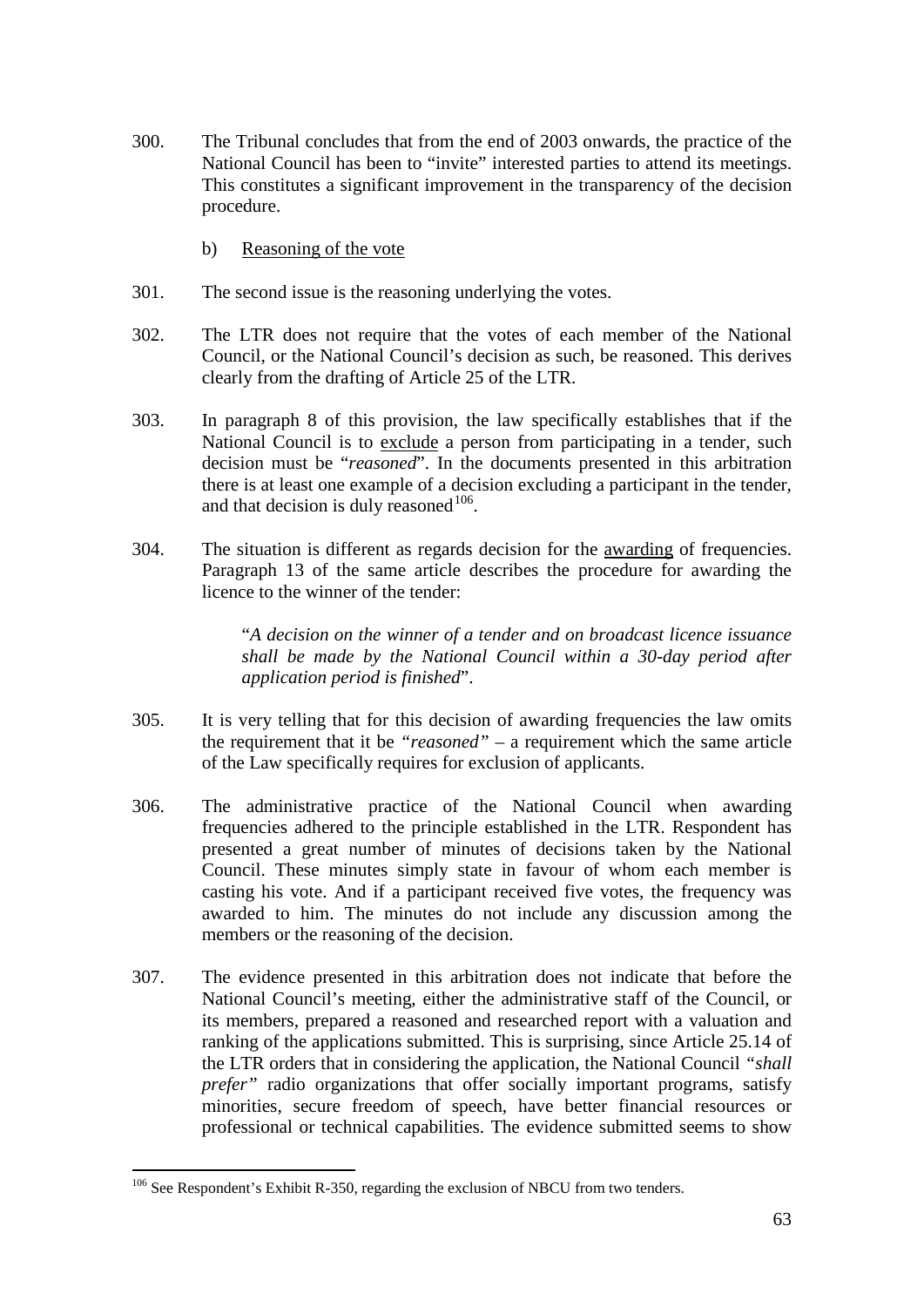that the National Council made no formal effort to measure to what extent each application complied with the requirements of the  $Law<sup>107</sup>$  $Law<sup>107</sup>$  $Law<sup>107</sup>$ .

- 308. Respondent has acknowledged that *"the members of the National Council are not obliged by the existing legislation to explain the details of their reasoning*  during the voting process<sup>[108](#page-63-1)</sup><sup>"</sup>. But Respondent has added that in practice the members of the National Council did explain their reasoning at the meeting, during debates with the candidates and during the discussions with other members of the National Council, and after the meetings at briefings with the press. In the opinion of the Arbitral Tribunal, these informal explanations, which started in 2004, although certainly a step forward, do not off-set the absence of any reasoning justifying the vote of each Council Member, and the corporate decision of the National Council as a body.
- 309. The absence of reasoning of the decision represents a significant weakness in the administrative procedure for the issuance of licences.
- 310. Thus, a participant who has lost cannot ascertain why his application was rejected, how he was ranked with regard to other participants, and what he could do to improve his chances to be successful in the next bidding.
- 311. The absence of reasoning also jeopardizes the possibilities of public scrutiny and of judicial review. A Court cannot judge the reasonableness of the National Council's decision to award the tender to one participant or the other, if there is no formal explanation of the reasons which prompted the decision. Absence of reasoning *de facto* reduces the causes of judicial review to procedural irregularities during the tender.
- 312. In April 2007, three Deputies from the parliamentary majority proposed to Parliament the creation of an Investigating Committee centred on the activities of the National Council, including the *"transparency and publicity of broadcasting licences issuing and renewal*<sup>[109](#page-63-2)</sup>*"*. Although the proposal of the three Deputies may also have had political motivations, the mere fact that it was presented – it is unclear from the record if the Committee was actually set  $up<sup>110</sup>$  $up<sup>110</sup>$  $up<sup>110</sup>$  - proves the existence of significant unease with the degree of transparency and publicity of the procedure for awarding broadcasting licences.

<span id="page-63-0"></span><sup>&</sup>lt;sup>107</sup> Respondent has submitted that in order to help members of the National Council, an "informational" passport" for each region of Ukraine was prepared by National Council Staff (Post-Hearing Memorial, para. 347); but this passport did not include any valuation of the various applications submitted.<br><sup>108</sup> Respondent's Rejoinder, para. 512.<br><sup>109</sup> Claimant's Exhibit CM-86.

<span id="page-63-2"></span><span id="page-63-1"></span>

<span id="page-63-3"></span> $110$  In Claimant's Post-Hearing Memorial, para. 71.3, Claimant submits that it was created; in Claimant's Memorial, para. 32 and Claimant's Reply Memorial, para. 170, the assertion is that it was proposed.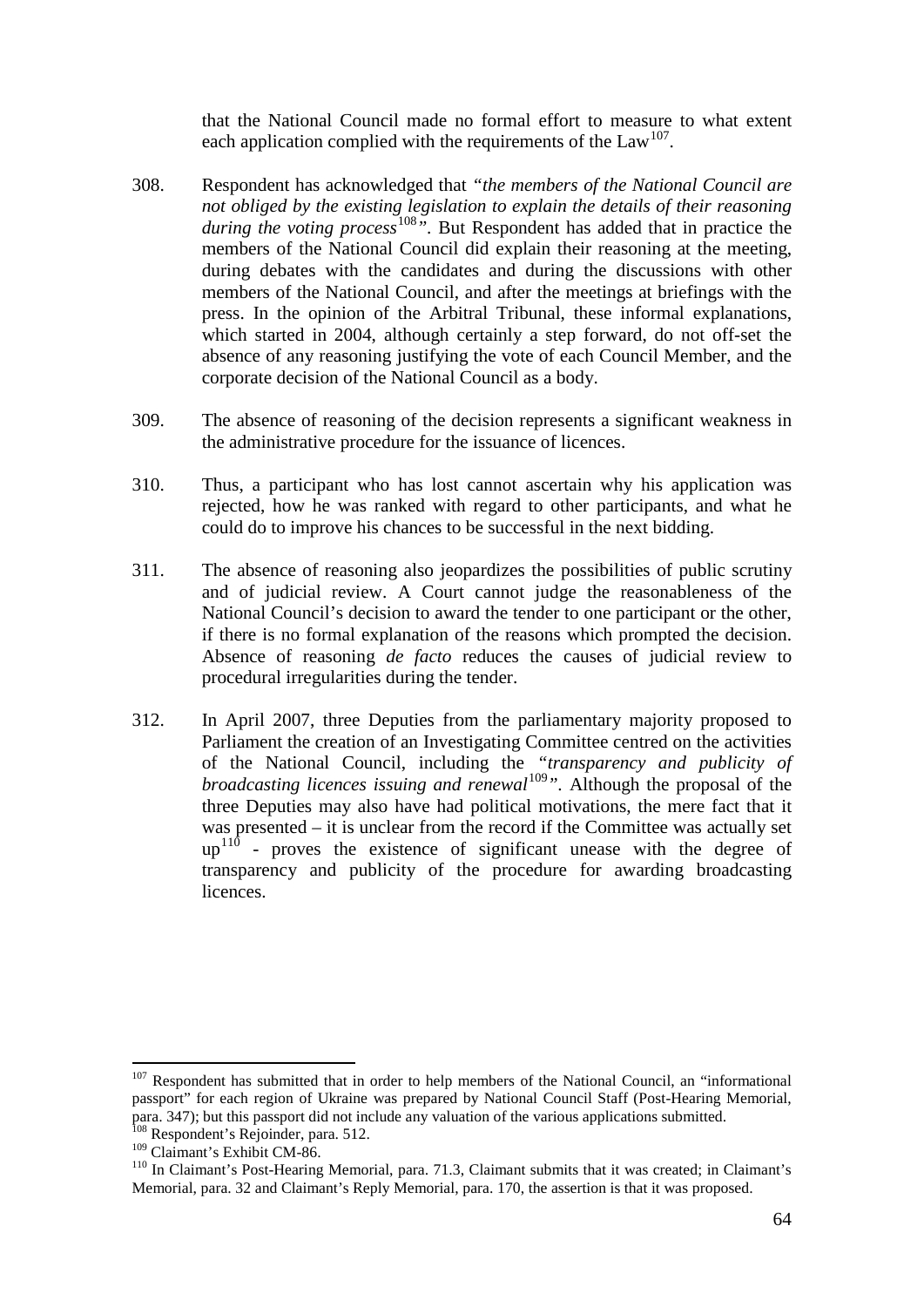#### c) Lack of knowledge of ultimate owners

- 313. A third characteristic of the system for allocation of frequencies is that participants were under no obligations to disclose the ultimate owners of their companies. While the direct controlling owners of companies bidding for frequencies were registered with the National Council, the owners of the owners were not. The Council members, who deposed as witnesses, when asked on several occasions by counsel to Claimant and by the Tribunal, were not able to provide any information regarding the beneficial owners of the radio companies to whom they had awarded significant numbers of licences<sup>[111](#page-64-0)</sup>.
- 314. Politically influential individuals are thus able to beneficially own radio stations, which participate in tenders for new frequencies, and to hide behind "ownership chains", so that their interest in the decision remains undisclosed. This lack of transparency clearly represents a shortcoming of the system. The LTR does not require information about ultimate owners, and the National Council apparently never asked any of the participants to disclose the names of their controlling shareholders. This is especially troubling, since the legal criteria which National Council should apply when selecting the winner must include freedom of speech and financial and economic capability of the applicants – criteria difficult to apply if there is no transparency regarding beneficial owners of radio stations. It also makes it difficult for the public – and for judicial bodies – to determine whether there has been undue influence.

\* \* \*

- 315. The Tribunal has already stated its respect for Ukraine's sovereignty and for Ukraine's right to promulgate the laws which its Parliament deems are best suited to further the Nation's public interest. The powers of this Tribunal are limited to judging whether Respondent has acted in ways that affect Claimant and breach the FET standard enshrined in the BIT. But in order to value specific measures, the Tribunal must analyze the general legal framework within which specific conduct took place. That analysis has revealed that the procedure presents some shortcomings, which in essence affect:
	- the independence of members of the National Council;
	- the existence of an interregnum, during which licences were awarded without tender procedure;
	- the absence of formal valuation of the applications for licences against clearly established criteria;
	- the absence of reasoning for National Council decisions, whether collectively or for individual votes; and
	- the lack of transparency of ultimate owners of radio companies.
- 316. While none of the above features alone stigmatizes the entire tender process as arbitrary, there is a risk that the shortcomings may end up mutually reinforcing each other. Members of the National Council, by virtue of the designation

<span id="page-64-0"></span><sup>&</sup>lt;sup>111</sup> Mr. Lyasovski, Hearing Transcript 2, p. 52, at 17; Mr. Shevchenko, Hearing Transcript 3, p. 13, at 1; Mr. Kurus, Hearing Transcript 4, p. 7.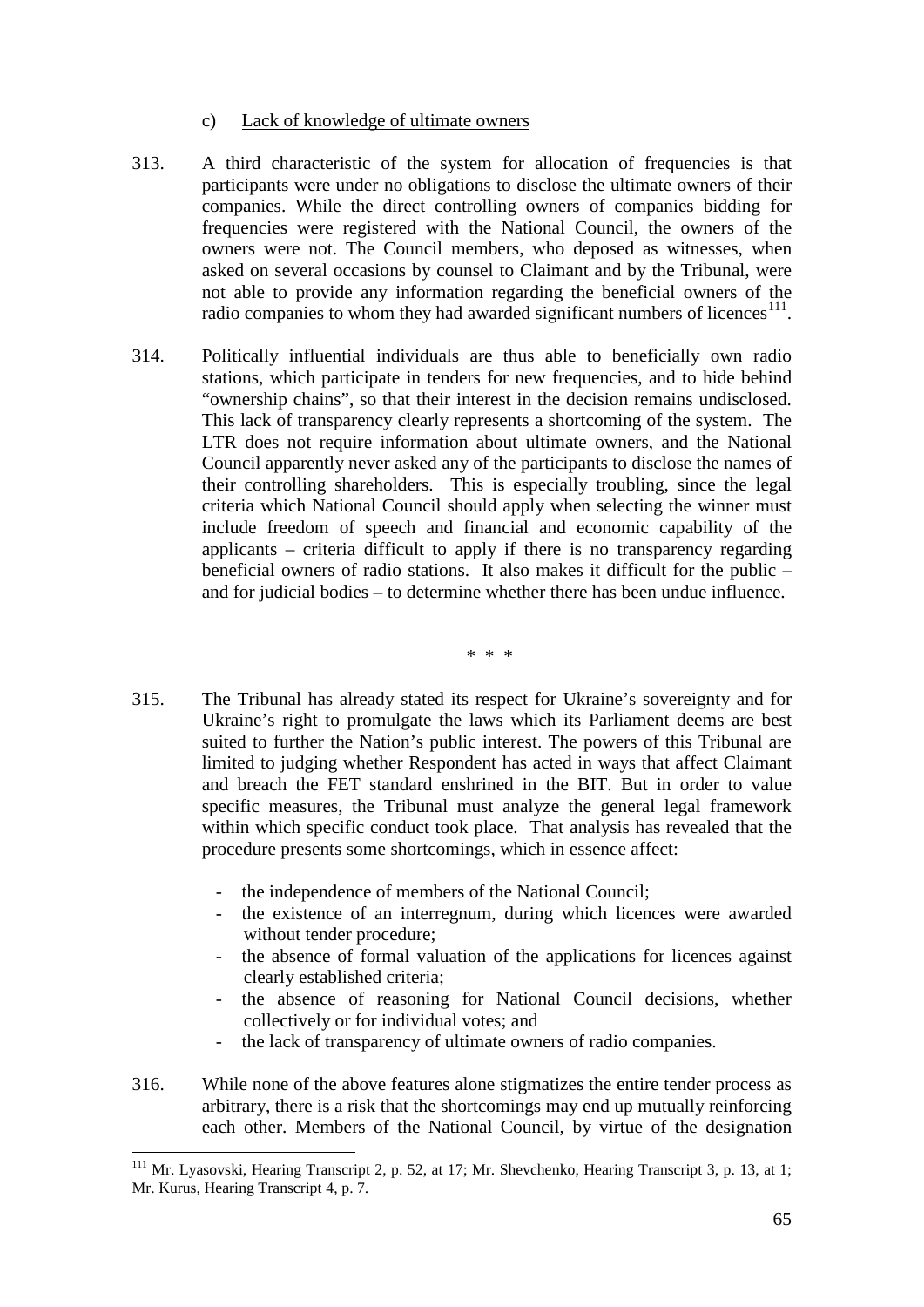system, tend to have political affiliations and interests. Deficient disclosure and transparency requirements ease the misuse of discretionary powers by Council members to accommodate political or personal interests. In sum, the procedure for allocating frequencies by the National Council is fraught with shortcomings that facilitate arbitrary decision making.

317. A final note is important: Ukraine gained its independence only in 1991 and still is in the process of developing its institutional framework. During this formative period, legal imperfections are to be expected. Ukrainian law has improved, and after the 2006 amendments of the LTR, a significant number of weaknesses have been ameliorated.

## **VII.3.4 GALA'S APPLICATIONS FOR ADDITIONAL FREQUENCIES**

318. In the preceding section the Tribunal has concluded that the tender procedure for the issuance of licences presents certain shortcomings, which although falling short of disqualifying the entire system as arbitrary, remain relevant for the assessment of the National Council's measures. In this section the Tribunal will establish the facts surrounding Gala's applications for additional frequencies, and will decide whether the actions or omissions of Respondent amount to a violation of the FET standard guaranteed in the BIT to protected investors.

## **A) Overview of Gala's Participation in Tenders for Additional Frequencies**

- 319. It is undisputed that between 2001 and 2007 Gala Radio participated in a great number of tenders for broadcasting licences, additional to those that were awarded to Gala pursuant to the Settlement Agreement. The exact number of frequencies for which Gala applied, however, is debated. Claimant states that the number of applications amounts to more than 200 for Gala, plus 100 more for Energy (a second chain of radio stations which Claimant tried to create)<sup>[112](#page-65-0)</sup>. Respondent accepts 180 applications for Gala<sup>[113](#page-65-1)</sup> and 71 for Energy<sup>[114](#page-65-2)</sup>.
- 320. What is not disputed is that all those applications were unsuccessful with one exception: Claimant was awarded the frequency in Chechelnik, a village of 5,000 inhabitants without any satellite receiver (which implies that the station cannot be linked to Gala's network). It is undisputed that the business relevance of this frequency is minimal. Claimant adds that the National Council's decision to reward Gala's continuing efforts with the awarding of this local frequency in a remote, unconnected village was intended to rub salt in the wound  $115$ .

<span id="page-65-1"></span><span id="page-65-0"></span><sup>&</sup>lt;sup>112</sup> Respondent's Reply, para. 167; see also Claimant's Exhibit CM-99 with a list of the applications.<br><sup>113</sup> Respondent's Exhibit R 344-A.<br><sup>114</sup> Respondent's Post-Hearing Memorial, paras. 434 and 453.<br><sup>115</sup> Claimant's Re

<span id="page-65-2"></span>

<span id="page-65-3"></span>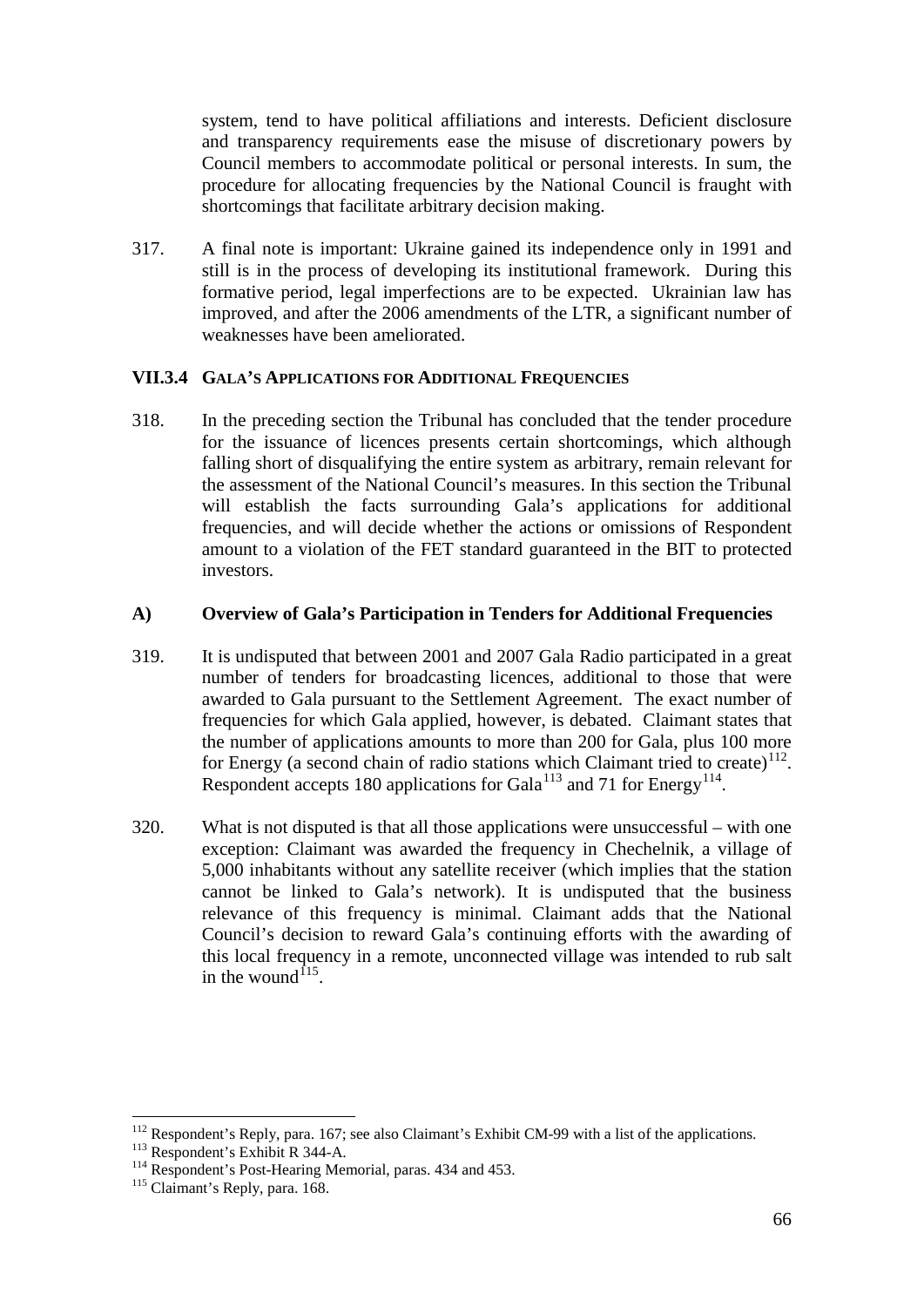## Claimant's argument

- 321. Claimant argues that Gala's dismal record in receiving frequencies stands in stark contrast with that of its competitors, all controlled by powerful and wellconnected personalities. Claimant gives the following examples  $116$ :
	- Radio Era applied for 93 frequencies and was awarded 38 (41% success) rate); the station is allegedly owned by Mr. Derkach, who is said to be a supporter of the current President of Ukraine;
	- Hit Radio applied for 139 frequencies and was awarded 42 (30%); Claimant alleges that it is owned by Mr. Bagrayev, a Deputy (i.e. member of Parliament) and member of the National Council 2000-2002;
	- NBM Radio applied for 205 frequencies and was awarded 56 (27%); it is allegedly owned by Mr. Poroshenko, also an ally of the current President;
	- Russkoe Radio applied for 111 and was awarded 31 (28%); allegedly also owned by Mr. Bagrayev<sup>117</sup>.
- 322. Claimant has produced circumstantial evidence to substantiate that these radio chains are actually owned by the above-mentioned individuals<sup>[118](#page-66-2)</sup>. During the hearing, Claimant asked the members of the National Council who deposed, to clarify the ownership structure of these radio stations. They all declined, in essence arguing that information regarding beneficial owners is not available to the National Council. The Tribunal also notes that Respondent has not produced any evidence contradicting Claimant's allegations.

# Respondent's arguments

- 323. Respondent's main argument is that Claimant cannot assert a breach of the BIT while remaining at a "macro-statistical" level. Each tender is different from the next, and each applicant is different from the rest. As regards the statistics themselves, Respondent submits that of the 180 frequencies Gala applied for, only 68 were destined for broadcasting a music format that could be similar to Gala Radio's program concept<sup>[119](#page-66-3)</sup>. Respondent also states that in some tenders which it eventually lost, Gala received the favourable votes of some of the Council members – but it never received the five votes necessary for the awarding of the licence.
- 324. The main thrust of Respondent's argument is that Gala Radio did not win tenders because it "*is an average radio station*<sup>[120](#page-66-4)</sup>" and that it is not at the top level of the overall Ukrainian broadcasting market. Its programming concept is no longer as popular and innovative as it used to be. This would, in Respondent's assertion, justify the National Council's decision to deny new licences to Gala.

<span id="page-66-1"></span><span id="page-66-0"></span><sup>&</sup>lt;sup>116</sup> Claimant's Exhibit CM-129.<br><sup>117</sup> Claimant's Post-Hearing Memorial, para.106.<br><sup>118</sup> Claimant's Exhibits CM-105, CM-116 and CM-124 and Mr. Lemire's Witness Statement, para. 123.<br><sup>119</sup> Respondent's Post-Hearing Memorial

<span id="page-66-3"></span><span id="page-66-2"></span>

<span id="page-66-4"></span><sup>&</sup>lt;sup>120</sup> Respondent's Post-Hearing Memorial, para. 447.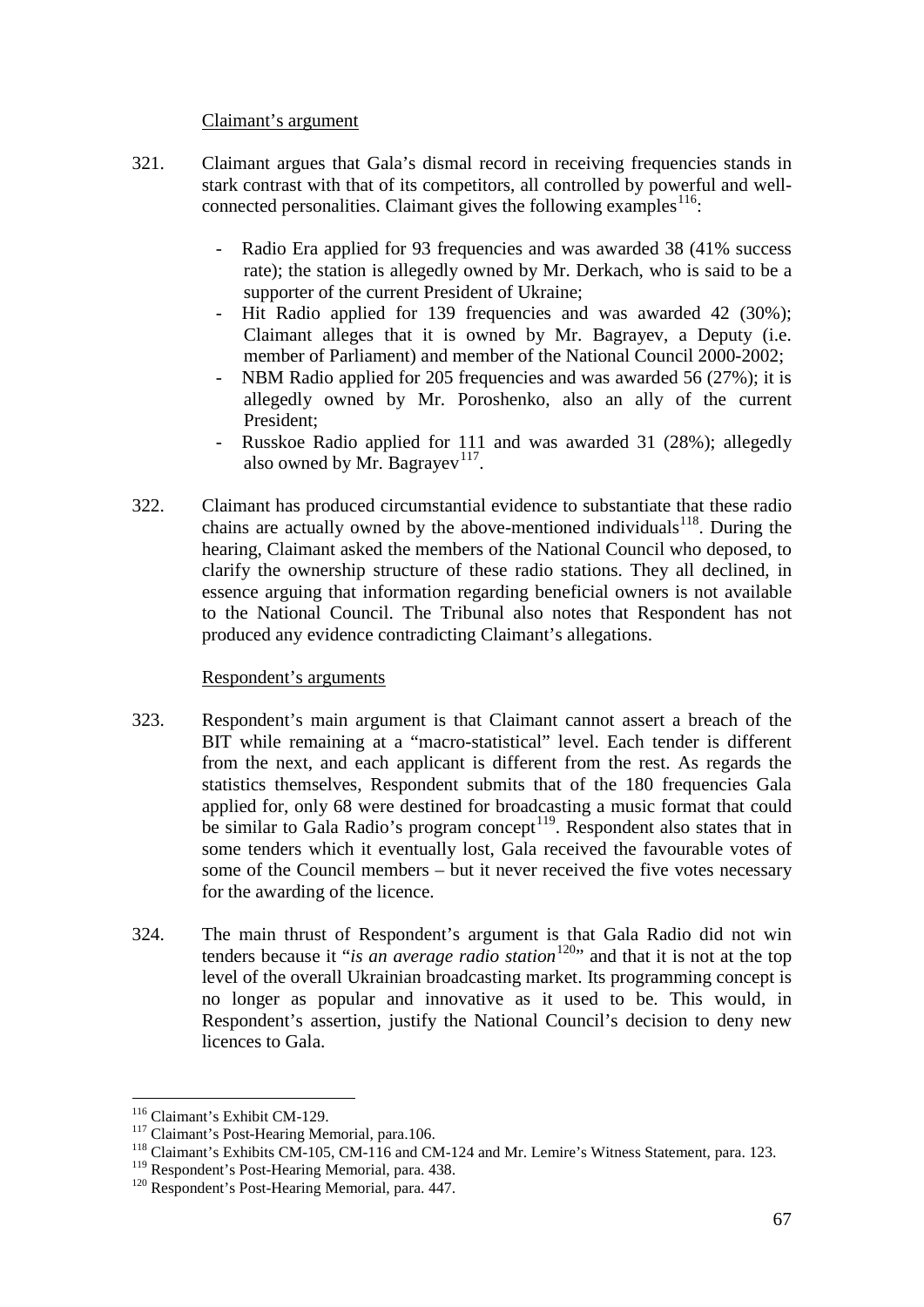#### The Tribunal's position

- 325. The Tribunal agrees with Respondent that mere statistics are insufficient for maintaining a claim for violation of the FET standard. But on the other side, statistics do give an overview of how the facts have developed and may provide valuable insight into patterns of behaviour.
- 326. If an impartial bystander looks at the gross, macro-statistical numbers, an impact cannot be avoided. In six years Gala Radio, a radio company in good standing, although it tried insistently, has not been able to obtain additional frequencies (except in a small village in rural Ukraine and except for the frequencies allocated pursuant to the Settlement Agreement). Whether one takes Claimant's numbers (200 applications for all types of frequencies) or Respondent's (68 applications for music format frequencies similar to Gala's) is really irrelevant. Respondent's number is in fact even more striking, because it refers to cases where the National Council denied Gala an additional frequency for the type of programming it was already offering, and with good success.
- 327. It is undisputed that Gala's main competitors Era, Hit, NMB, Russkoe were much more successful than Gala: they received between 38 and 56 frequencies. Respondent has tried to justify this differential treatment stating that Gala "*is an average radio station*", that its programming concept is stale and that other competitors offer better broadcasting.
- 328. The problem with Respondent's argument is that, since the National Council does not reason or explain its decisions, it is totally impossible for a third party (be it a local judge or this Tribunal) to verify whether Gala's applications were rejected because its programming concept was worse than that of its competitors (as Respondent now submits), or due to some other cause, and whether this cause was good, arbitrary or discriminatory.
- 329. A suspicion in any case remains: if Gala, as Respondent readily admits, *"is an average radio station"*, the natural consequence would seem to be that Gala should have had an average success rate in its tenders. And the record shows that it had a success rate which was much below average.
- 330. Summing up, the Tribunal feels that the macro-statistical analysis cannot provide conclusive evidence that Respondent has violated the FET standard; but the overall numbers, the absence of any reasonable explanation, the strikingly different success rates of Gala and of its competitors, the impossibility of verifying the reasons why Gala was rejected, are all factors which cast doubts on the decisions of the National Council.
- 331. In order to substantiate these doubts, it is necessary that the Tribunal analyze each of the tenders in particular. This will be done in the next sections.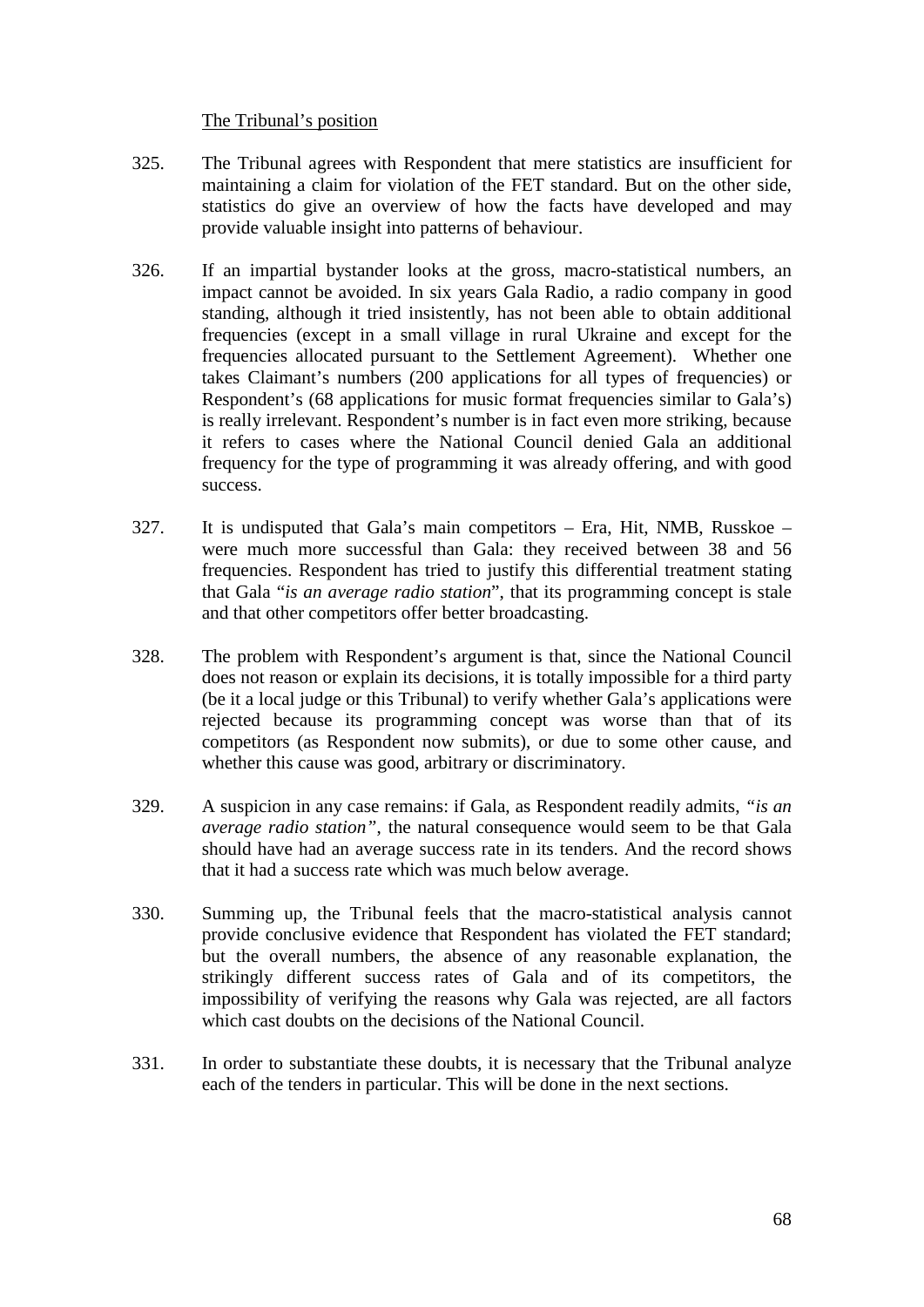## **B) The Tender of October 19, 2005 and the Interference of the President of Ukraine**

#### Undisputed facts

- 332. On July 2004 the National Council announced a tender for 15 frequencies, with the special condition that the channel thus created be used solely for "informational broadcasting". Radio channels which exclusively or predominantly broadcast music, like Gala or Kiss, are of limited political relevance. Informational channels, however, are politically more sensitive, since they represent important elements for the formation of public opinion.
- 333. It is an undisputed fact that on July 20, 2004, i.e. four days after the announcement of the tender, the President of Ukraine sent a "Doruchennya" to Mr. Shevchenko, the Chairman of the National Council, which literally stated as follows<sup>[121](#page-68-0)</sup>:

*"DORUCHENNYA OF THE UKRAINIAN PRESIDENT*

*... To: O. SHEVCHENKO O. GAJDUK*

*In accordance with the set procedure to consider the matter relating to the allocation of the frequency resource to "Radio Era" and "Radio Kokhannya" Signed V. YUSCHENKO"*.

- 334. The "Doruchennya" included a further paragraph, addressed to top officials of the Ukrainian Government and the City of Kiev, asking for support for the activities of TRC "Era" and "Radio Era".
- 335. Radio Era was an already existing talk radio, broadcasting informational programs. Claimant has alleged that Radio Era (and Radio Kokhannya) are widely reported to be owned by Mr. Derkach, a political ally and supporter of the current President of the Ukraine.
- 336. There has been some discussion about the precise translation of the word "Doruchennya". During the hearing the Chairman of the National Council Mr. Shevchenko was questioned regarding the precise meaning, and it was agreed that the best English translation would be "instruction", not "order"<sup>122</sup>.
- 337. The "Instruction" was followed up by a letter sent on August 2, 2005, in which the "First Deputy State Secretary of Ukraine" asked Chairman Shevchenko to *"inform the Secretariat of the President of Ukraine of status of the task commissioned by the Head of the State*[123](#page-68-2) *".*

<sup>&</sup>lt;sup>121</sup> Claimant's Exhibit CM-45.

<span id="page-68-1"></span><span id="page-68-0"></span><sup>&</sup>lt;sup>122</sup> Mr. Shevchenko, Hearing Transcript 3, p. 161, at 19; Claimant has accepted the translation; see Claimant's Post-Hearing Memorial, fn. 271. <sup>123</sup> Claimant's Exhibit CM-108.

<span id="page-68-2"></span>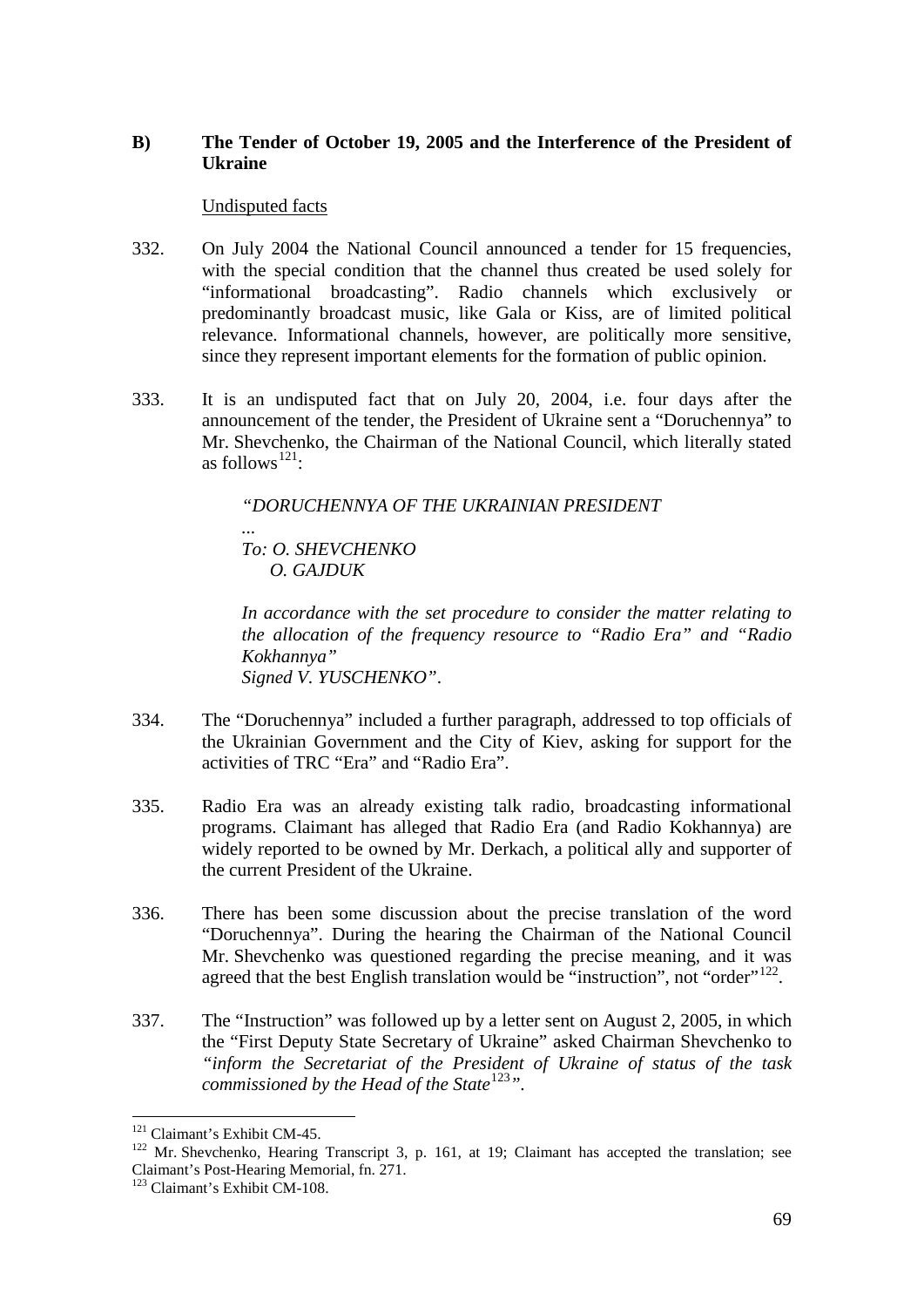- 338. The record shows no letter from either Mr. Shevchenko or the National Council reacting either to the "Instruction" or to the Secretariat's reminder.
- 339. On October 19, 2005 the National Council decided to award the 15 frequencies on tender to Radio Era. It is undisputed that during the discussion which led to the Council's decision, a deputy of the Ukrainian Parliament called Derkach attended the meeting. Radio Kokhannya was later on awarded 12 frequencies more.

## Claimant's position

340. In Claimant's view, Gala lost the tender to Radio Era due to the President's intervention and then later due to the physical presence of a Parliamentary Deputy at the tender meeting itself. The tender was procedurally improper, and the outcome was unfair, inequitable, arbitrary and discriminatory. As a consequence of these measures, Claimant lost the opportunity to establish a separate talk radio format in an FM format that solely focused on news, informational programs, culture, education and sports $^{124}$  $^{124}$  $^{124}$ .

## Respondent's position

341. Respondent asserts<sup>[125](#page-69-1)</sup> that the channel was awarded to Radio Era in view of the latter's supremacy in information broadcasting. The message of the President, in Respondent's view, did not constitute an order. Deputy Derkach does not own Radio Era and did not intervene in the National Council's deliberation. Thus, no undue influence was exercised on the National Council's tender decision.

# The Tribunal's position

- 342. The National Council was established by the LNC as a *"constitutional permanent collegiate agency"*; and its activities "*shall be based on the principles of legality, independence, impartiality, transparency..."* (Articles 1 and 3 of the LNC). Decisions on the allocation of radio frequencies in particular are to be made in accordance with a tender process and tender evaluation criteria prescribed by law (see Article 25 of the LTR). Independence and impartiality of National Council members from other State bodies is pivotal to the integrity of the system.
- 343. Any interference by a State body in the statutory tender process and the supposedly independent and impartial evaluation of tenders must therefore be considered as violating both the LNC and the LTR. This applies especially to any interference by the President, who appoints and reappoints half of the members of the National Council. It must also be remembered that at the time of the Instruction, members of the National Council could be removed by a decision of the President.

<span id="page-69-1"></span><span id="page-69-0"></span><sup>&</sup>lt;sup>124</sup> Claimant's Post-Hearing Memorial, para. 92.<br><sup>125</sup> Respondent's Post-Hearing Memorial, para. 398.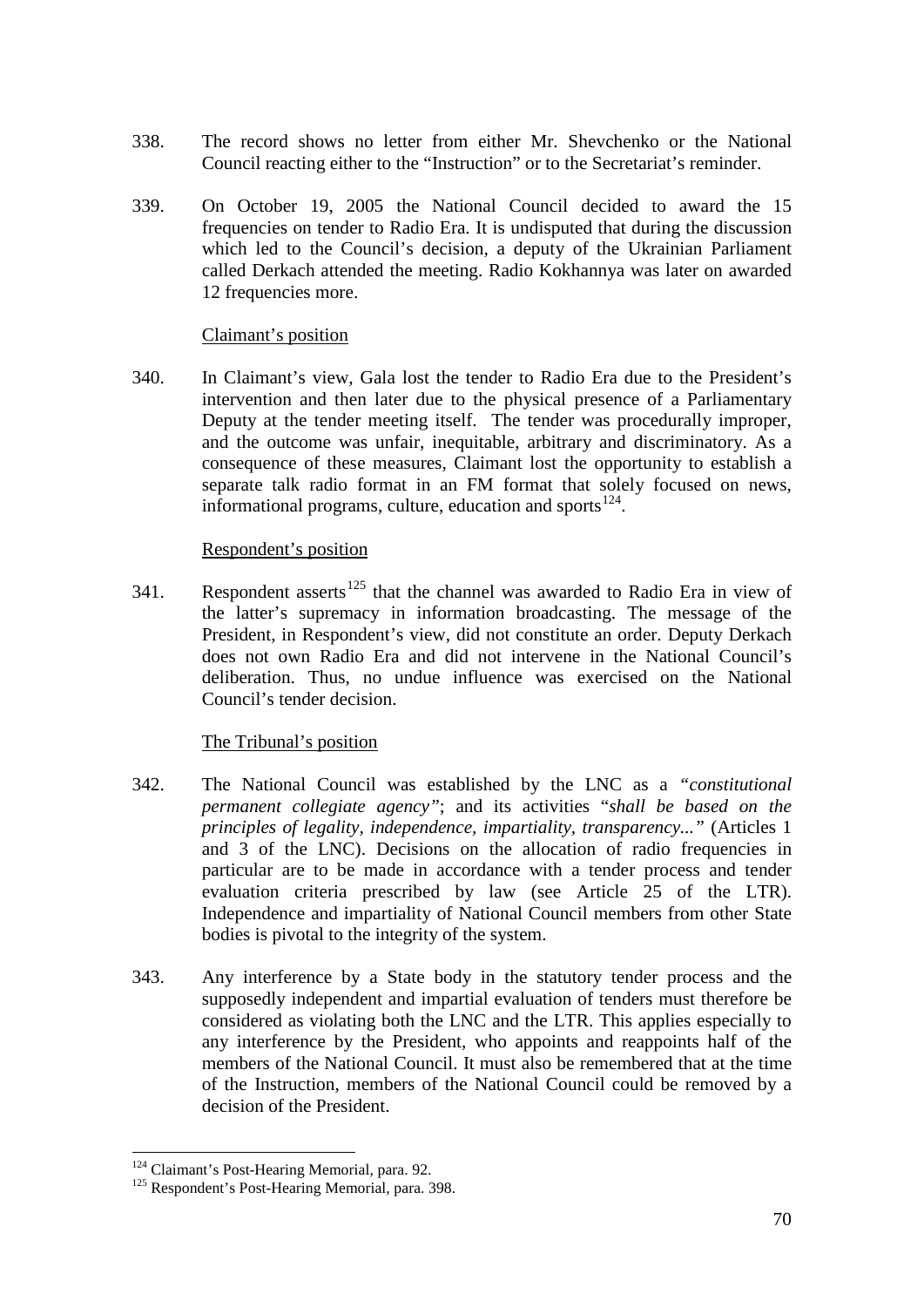- 344. Taken literally, the "Instruction" of the President only states that the Chairman of the National Council shall *"in accordance with the set procedure [...] consider the matter relating to the allocation of the frequency resource to "Radio Era" and "Radio Kokhannya".* Respondent, supported by the deposition of Messrs. Shevchenko and Kurus, tries to depict the message as a routine call by the President on the National Council to do its job.
- 345. The Tribunal does not have to decide whether the message qualified as a Presidential order which must be obeyed. As noted before, it is sufficient if it constituted an interference with the independent and impartial decisionmaking process of the National Council, i.e. an indication of the President's expectations with respect to the pertinent decisions.

# Impact of the "Instruction"

- 346. Did the "Instruction" from the President amount to interference?
- 347. Respondent submits that the "Instruction" should be construed exclusively on the basis of its plain language, and that it amounts to no more than an admonition to the National Council to do its job. No explanation has, however, been given why the National Council needs such an admonition. In the hearings of the present case, National Council members Shevchenko and Kurus could not refer to any similar action of the President, before or after this incident. Its singularity draws attention to the Presidential message and heightens its potential to influence decision making.
- 348. Moreover, the message was written in the context of an instruction to other State officials to *"remove obstacles"* to Radio Era's activities and *"report on the measures taken"* within seven days. The different language used for addressing these officials, who do not enjoy independence guaranteed by law, and the National Council Chairman, respectively, shows the President's awareness of the National Council's independence. Yet, it also reflects the President's standing in support of Radio Era.
- 349. An additional factor to be borne in mind is that within two weeks of the Presidential "Instruction", but before the pertinent tender decision, the Secretariat enquired on the status of the *"task commissioned"* by the President. This letter is a clear indication of the President's support of Radio Era's offer and his expectation that his message would be duly taken into account in the process.
- 350. In these circumstances, the attendance at the decisive National Council meeting on October 19, 2005 by Deputy Derkach is clearly more than a routine participation of a deputy in a Council meeting. It appears as a demonstration of vigilance, intended to remind Council members that their decisions are watched.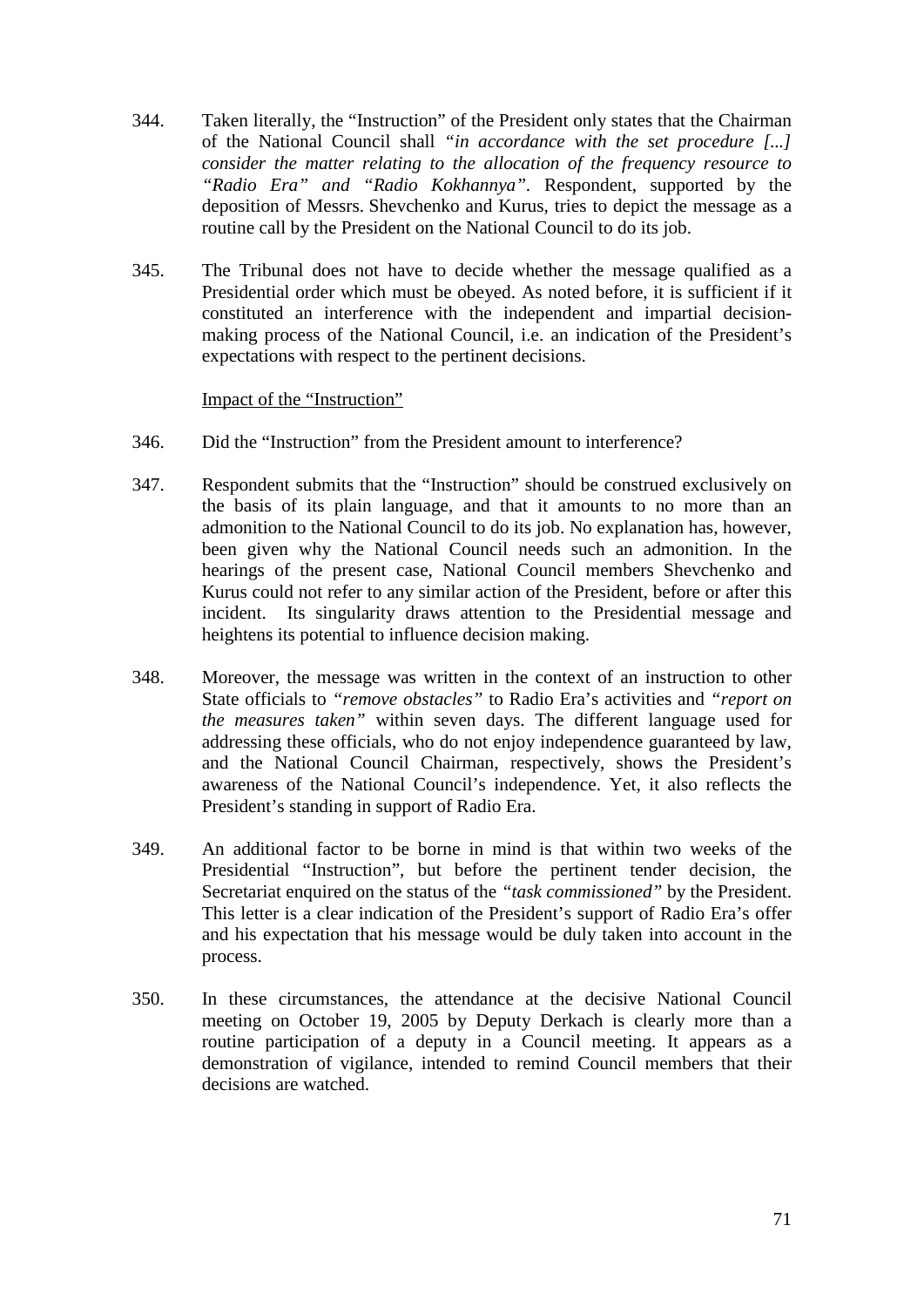#### Deputy Derkach

- 351. It has proven impossible for the Tribunal to ascertain whether Mr. Derkach actually owns or is somehow connected to Era Radio, as alleged by Claimant. Specifically asked by the Tribunal, Chairman Shevchenko could not confirm whether Mr. Derkach was the owner of Era Radio, nor could he give any information regarding the person or persons who controlled this radio station<sup>126</sup>. It is highly implausible that the Chairman of the National Council, who had been twice elected as a Parliamentary Deputy, who had received an "Instruction" from the President to consider Era's application favourably, and who voted in favour of awarding Era the licences to strengthening it as a leading broadcaster in Ukraine, should remain completely unaware of the ownership structure of this company.
- 352. In any case, for present purposes it suffices to record that, as documented by Claimant, Mr. Derkach has been reported in the media as being associated with Era Radio<sup>127</sup>, so that his presence at the National Council meeting must have been perceived as a supporter of this radio station. It can also remain open whether he has expressed his support by his body language, as maintained by Claimant. His mere attendance at this meeting in conjunction with his publicly reported association with Radio Era constitutes an action in support of this applicant.

## Respondent's counter-argument

- 353. Respondent has asserted that the President's "Instruction" was inconsequential, because the channel of frequencies in question had been reserved for informational broadcasting and Radio Era was the national champion in this market segment. Even Claimant concedes that according to a market survey (the so-called "SIREX Report") Radio Era was the national leader on information broadcasting, with an established track record, while Gala intended to set up a new "talk format radio network" in order to satisfy the tender condition. Claimant adds, however, that in accordance with the SIREX Report Gala was number two (after Radio Era) in news broadcasting, and Radio Era's closest competitor<sup>128</sup>.
- 354. The Arbitral Tribunal is again confronted with the impossibility of reviewing the reasons underlying the National Council's decision. A decision in favour of the established leader in the relevant field over a newcomer may under certain circumstances be appropriate. But Article 25.14 (b) of the LTR also orders the National Council to take into account the objective of *"secur[ing] freedom of speech"*. Since Radio Era already had a radio network, pluralism could arguably be better served if the new channel was awarded to a different company. Gala had a realistic prospect of winning this tender against Radio Era, and such opportunity was taken away by the Presidential interference.

<span id="page-71-0"></span><sup>&</sup>lt;sup>126</sup> Mr. Shevchenko, Hearing Transcript 3, p. 172.<br><sup>127</sup> Claimant's Exhibits CM 105 and CM 124; Claimant's Post-Hearing Memorial, para. 81.<br><sup>128</sup> Claimant's Post-Hearing Memorial, para. 91.

<span id="page-71-2"></span><span id="page-71-1"></span>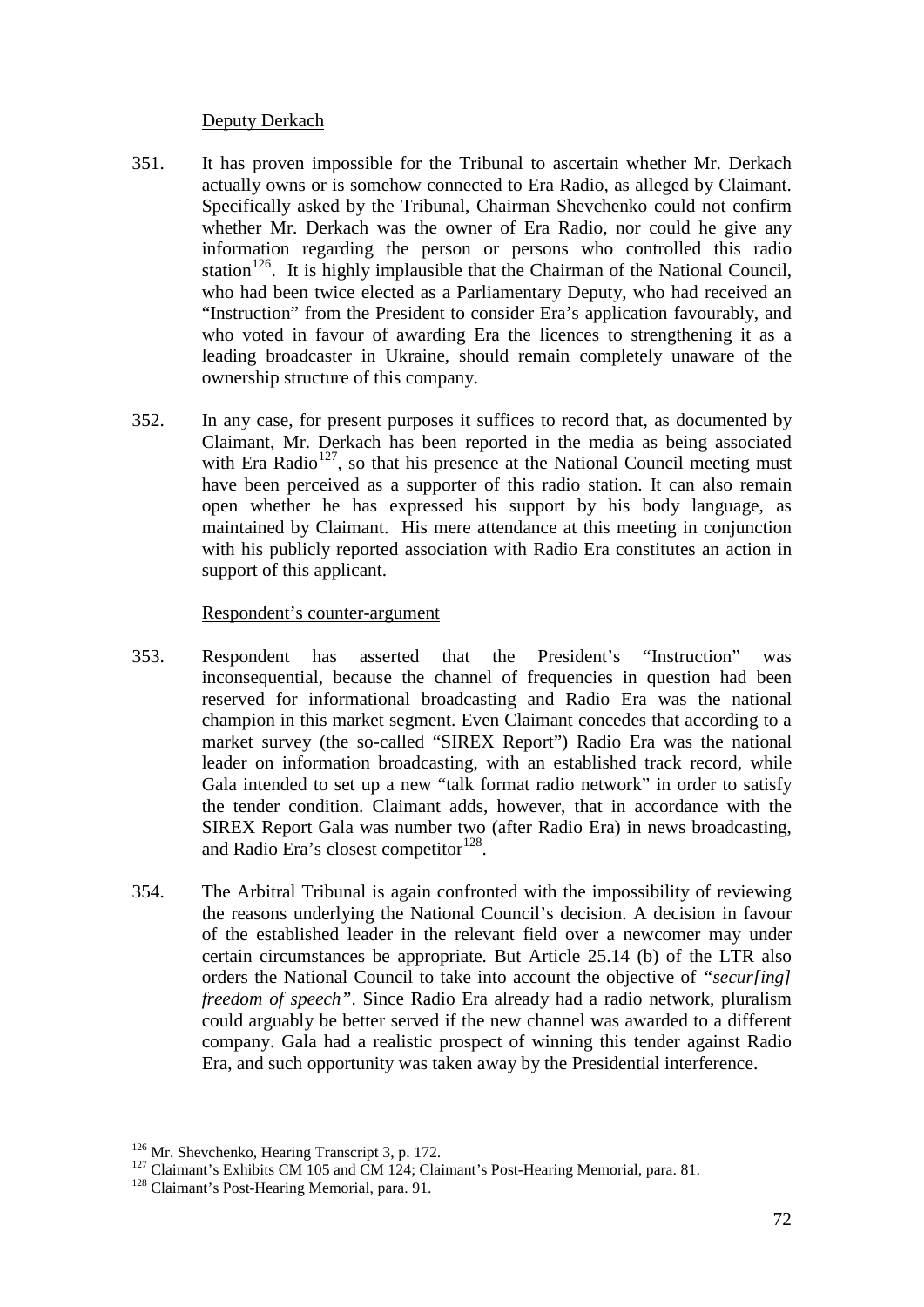355. The President's "Instruction" referred not only to the tender applications of Radio Era, but also to those of Radio Kokhannya. It is undisputed that radio Kokhannya received 12 frequencies from July 2005 through January  $2006^{129}$  $2006^{129}$  $2006^{129}$ , in tenders in which Gala also participated.

# Decision

- 356. In light of the aforementioned circumstances, the Tribunal concludes that the President's "Instruction" amounted to interference with the independent and impartial decision of the National Council in favour of two of Claimant's competitors – Radio Era and Radio Kokhannya. It thus constituted a violation of applicable Ukrainian legislation, namely the LNC and LTR, which meets the *Saluka* test, since it *"manifestly violate[s] the requirements of consistency, transparency, even-handedness and non-discrimination"* and thus amounts to an *"arbitrary or discriminatory measure"* within the meaning of Article II.3 (b) of the BIT. Furthermore, the apparently politically motivated preference for one competitor represents a discrimination against Claimant, who was applying in the same tender processes for the same frequencies.
- 357. In conclusion, the Tribunal determines that when the National Council at the meeting of October 19, 2005 granted 15 frequencies for an information broadcasting channel to Radio Era, and subsequently awarded 12 frequencies to Radio Kokannya, such decisions violated the FET standard established by Art II.3 of the BIT.

# **C) The Tender of May 26, 2004 for an AM Frequency**

- 358. In May 2004 Gala applied for an AM frequency for Kiev, together with two competitors (Odessa Legal Academy and Charity Public Fund Radio). In the National Council meeting on May 26, 2004, the two competitors received each four votes and Gala secured one vote. As no application was supported by the requisite five votes, the National Council cancelled this tender, convened a new tender and awarded the frequency to NART TV.
- 359. Gala has been broadcasting on FM frequencies, which are appropriate for a program based fundamentally on music. The AM frequency is not suitable for music programs but only for talk and information programs.

# Claimant's position

360. Claimant submits that with the AM frequency for which it was applying, Gala had intended to establish a new talk radio format<sup>[130](#page-72-1)</sup>. Gala was the only qualified applicant in the May 26, 2004 tender, as its competitors lacked the necessary financial resources, radio experience and management capability. Notwithstanding Gala's qualifications, in an arbitrary and *discriminatory* decision the National Council decided not to award the frequency to Claimant, to retender it and to issue to NART TV, a company which had the correct political connections.

<span id="page-72-0"></span> <sup>129</sup> See Mr. Lyasovski, Hearing Transcript 2, p. 81, at 23.

<span id="page-72-1"></span><sup>&</sup>lt;sup>130</sup> Claimant's Post-Hearing Memorial, para. 114.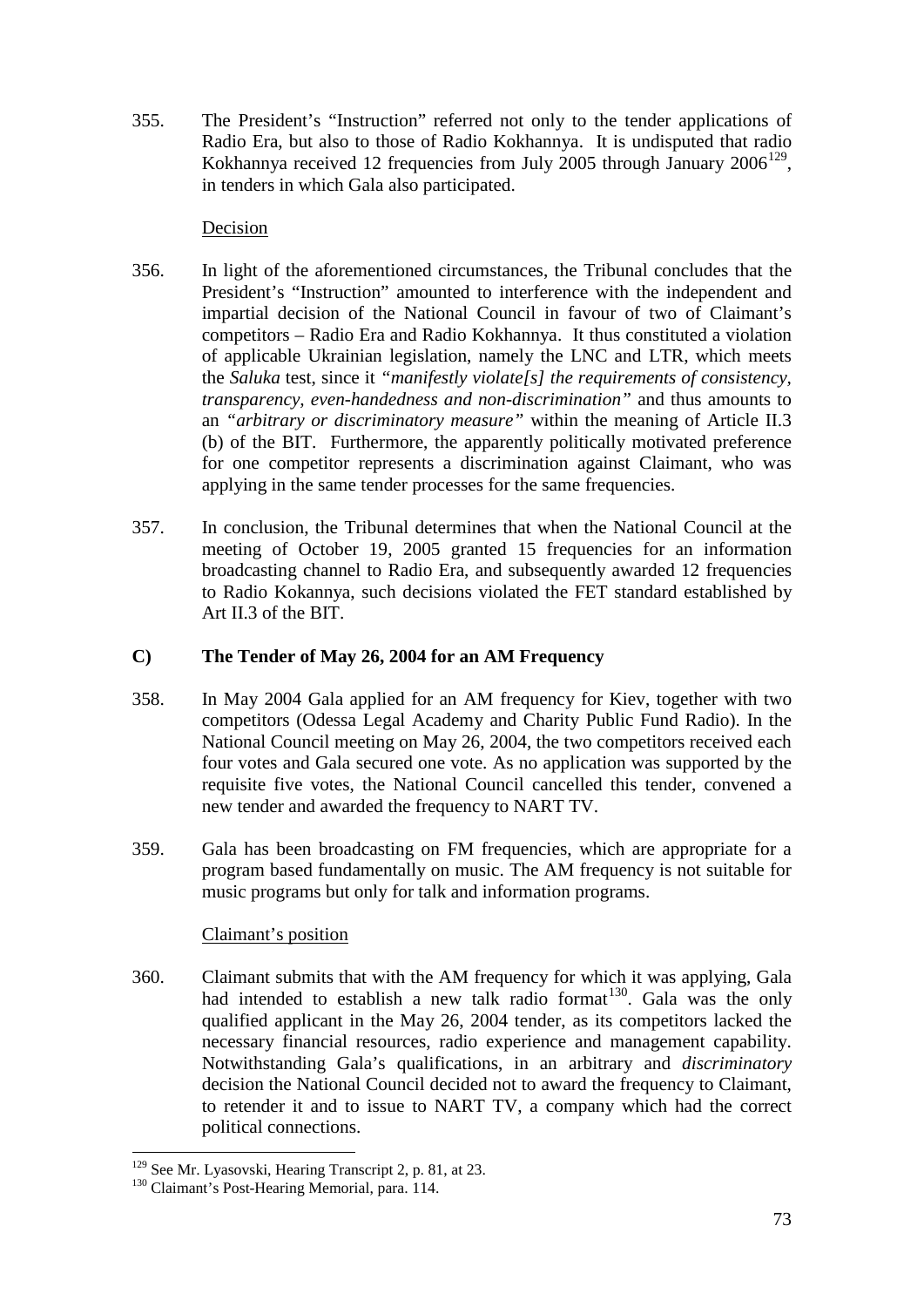### Respondent's position

361. Respondent contests Gala's assertion that it was the only qualified applicant in the May 26, 2004 tender<sup>[131](#page-73-0)</sup>. In Respondent's view, Gala's competitors did have adequate resources and capabilities and Gala's failure can be explained by the lack of experience in informational talk programs and the perception by Council members that Gala was a music channel, without an information broadcasting concept.

## The Tribunal's position

- 362. The Tribunal has already established (see paragraph 271 *above*) that Mr. Lemire's expectations, when in 1995 he started his investments in the Ukrainian radio sector, were to create two channels, one in FM and the other in AM. The concepts for both programs would have been different: the FM channel would be based on music, the AM channel structured as a talk radio (because AM technically is not appropriate to broadcast music in a quality format).
- 363. In May 2006 the National Council put to tender an AM frequency in Kiev with 50 kW. This was an important tender, since AM frequencies are powerful and have an extensive range of coverage. Claimant has asserted<sup>[132](#page-73-1)</sup> that the frequency to be awarded actually covered a radius of 800 to 1000 km around Kyiv, i.e. the entire Ukrainian territory. Whoever won the tender for this frequency would be able to create a talk radio network, and broadcast news and information to the entire nation.
- 364. It is undisputed that the only participants in the tender, in addition to Gala, were the Odessa Legal Academy (a University) and Charity Fund Radio. In its meeting of May 26, 2006 the National Council rejected all three applications. The reasons for the Tribunal's decision have never been made public. The only document in the file referring to the decision is the minutes (not the transcript) of the meeting of the National Council<sup>[133](#page-73-2)</sup>. These minutes state only that the two other applicants received four votes each and Gala only one. There is no explanation of the decision, not even a summary of the presentations made by the applicants.
- 365. During the hearing Chairman Schevchenko was expressly asked about the reasons underlying the National Council's decision. His explanation was very vague $^{134}$  $^{134}$  $^{134}$ :

*"But in this particular case, I must say that Gala Radio had fewer chances to become a winner of this contest because in many indicators was lagging behind the other contestants. Therefore the results of this voting is not accidental. I can explain to you my motives in voting this way, but it did not win this competition due to objective reasons".*

<span id="page-73-0"></span><sup>&</sup>lt;sup>131</sup> Respondent's Post-Hearing Memorial, para. 460.<br><sup>132</sup> Claimant's Memorial, para. 173.<br><sup>133</sup> Respondent's Exhibit R-79.<br><sup>134</sup> Mr. Shevchenko, Hearing Transcript 3, p. 102, at 18.

<span id="page-73-2"></span><span id="page-73-1"></span>

<span id="page-73-3"></span>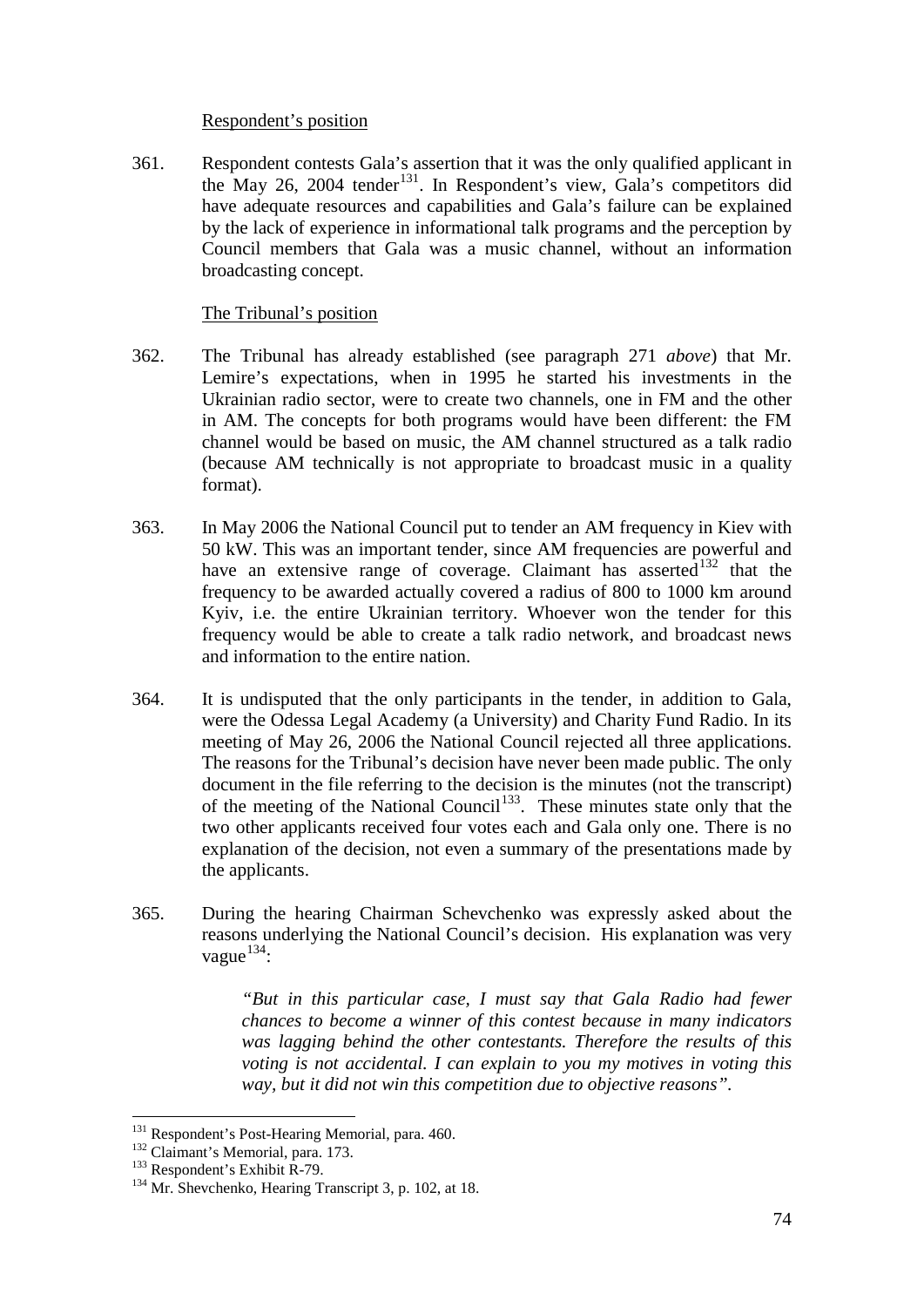- 366. In its Post-Hearing Memorial, Respondent justifies the National Council's decision by saying that the National Council was under the impression that Gala intended to broadcast music on the AM frequency, since Gala never presented to the National Council a different concept. As evidence of this assertion, Respondent only relies on a statement from Chairman Shevchenko. Claimant has submitted that it presented a talk radio proposal for the AM channel<sup>[135](#page-74-0)</sup>. In the Tribunal's opinion, Claimant's position is more plausible. It makes no business sense to broadcast a music program through an AM channel, and it seems unlikely that Mr. Lemire, an experienced radio operator, would be proposing such a business plan. Unfortunately, with the evidence presented by Respondent in this procedure, it is impossible to ascertain what Mr. Lemire actually told the National Council with regard to his plans. Mr. Lemire had the opportunity to speak at the Council's meeting, but Respondent has only produced the minutes, not the transcripts of this meeting.
- 367. Summing up, the Tribunal accepts as proven that Gala proposed to create a radio channel with talk radio format, and that for reasons which have not been explained, the National Council decided not to award the frequency to Claimant.
- 368. There is a second important factual element: the National Council decided, in the same meeting in which it rejected Gala's bid, to retender the same frequency (and this decision was carried unanimously). Only four months thereafter, in September 2004, the new tender was announced. The frequency was awarded on December 21, 2004 to NART TV, through a tender in which Gala did not participate. Claimant has asserted, and has presented circumstantial evidence<sup>[136](#page-74-1)</sup> proving that NART TV is associated with Mr. Tretwakov, the head of financial affairs in the campaign of President Yuschenko<sup>137</sup>. After obtaining the frequency, NART TV never used it. The National Council cancelled it and announced new tenders in 2007 and 2008, in which Gala did not participate.

# Decision

- 369. The Tribunal must decide whether the National Council's decision in May 26, 2004, denying Gala the AM frequency in Kyiv, and then immediately thereafter retendering the frequency, and awarding it in December 2004 to NART TV, violates the FET standard, by constituting an arbitrary or discriminatory measure. After due consideration, and not without some hesitation, the Tribunal comes to the conclusion that there is a preponderance of evidence showing that the National Council's decisions indeed were arbitrary and discriminatory.
- 370. The decisions of the National Council in May/December 2004, to reject Claimant's application and award the frequency to NART TV, must be viewed together with the decision of October 2005, denying Gala's application for a FM channel, and granting it to Radio Era. Both decisions affected talk radio

<span id="page-74-0"></span><sup>&</sup>lt;sup>135</sup> Claimant's Reply Memorial, para. 204.<br><sup>136</sup> Claimant's Exhibit CM-106.<br><sup>137</sup> Claimant's Reply Memorial, para. 206.

<span id="page-74-1"></span>

<span id="page-74-2"></span>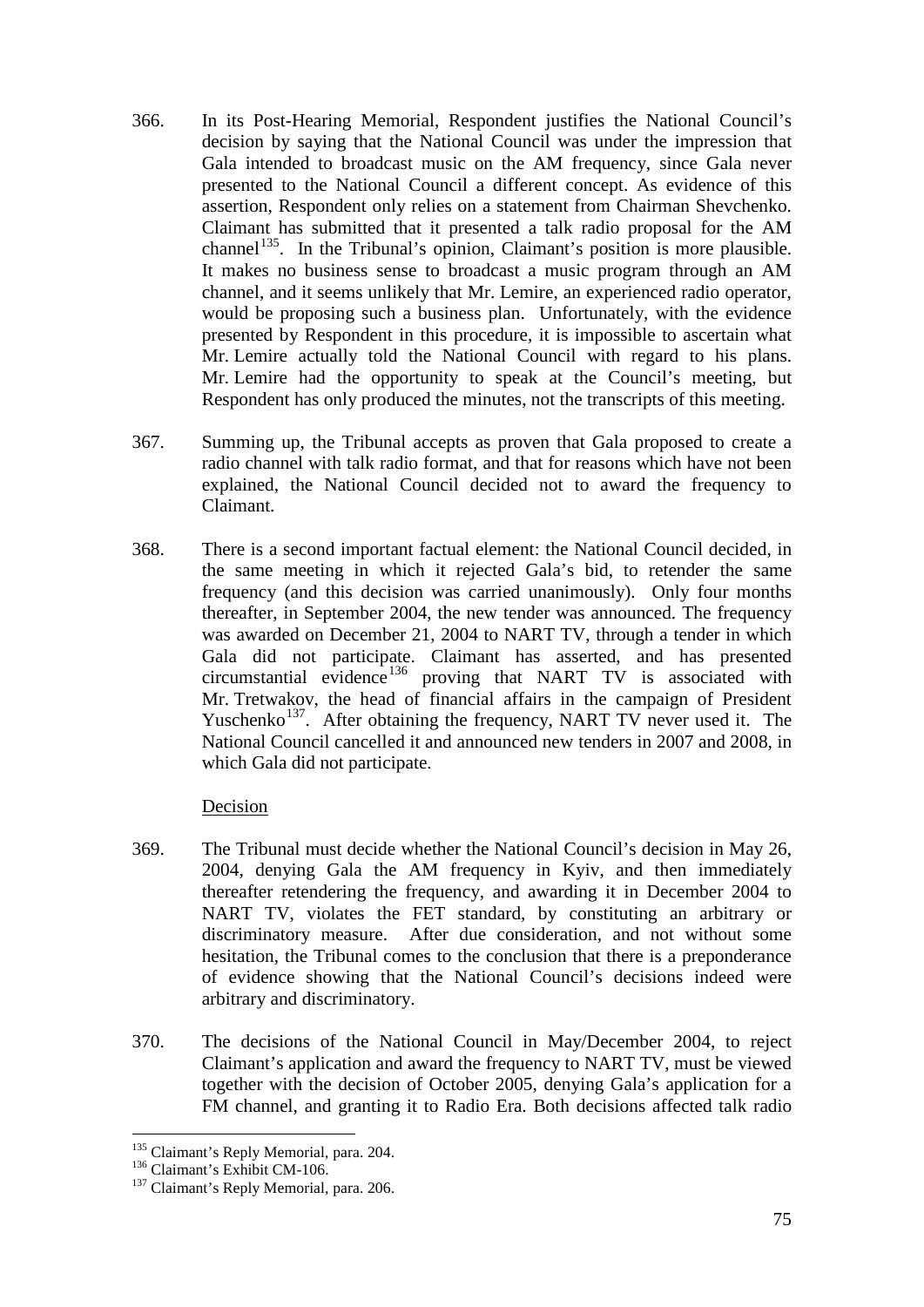channels devoted to information. In both, Claimant was denied the licence, and in both the licence was awarded to radio companies which – in accordance with circumstantial evidence – are owned by or associated with persons closely connected with the Government. The Tribunal has already decided that the October 2005 decision, in which 15 FM frequencies were granted to Radio Era, violated the FET standard. The same consideration must be extended to the decision of the National Council affecting the AM frequency and adopted in the period May/December 2004.

- 371. The *Saluka* test requires that the National Council's decision *"manifestly violate[s] the requirements of consistency, transparency, even-handedness and non-discrimination"*. The Tribunal finds that the National Council's decisions to award the AM frequency to NART TV and to deny it to Gala, meets these requirements. In reaching this conclusion, the Tribunal relies on the following factors:
	- Claimant's expectation that it would be awarded an AM licence and that it would be granted the possibility of setting up a talk radio channel;
	- the utter absence of any reasoning justifying why the National Council denied Claimant's request to be awarded the AM frequency in the initial tender;
	- the immediate decision of the National Council of retendering of the frequency, the announcement of the new tender four months thereafter and the subsequent issuance of the licence in favour of NART TV; and
	- the total lack of official information regarding the ultimate ownership of NART TV.
- 372. The findings of the Tribunal are not affected by Claimant's failure to participate in the second tender. In his deposition, Mr. Lemire explained that he had decided not to participate, because he deemed the effort futile<sup>[138](#page-75-0)</sup>. The justification is reasonable. Given that Gala had been unsuccessful in the first tender, in which the other participants were weak and inexperienced operators, its chances of succeeding in the retender, in which a high profile company like NART TV participated, were likely nonexistent. The arbitrary and discriminatory nature of the Council's decisions arises from the rejection of Claimant's initial application, the immediate retender and the awarding of the channel to a politically influential applicant. Whether Claimant participated or not in the second tender is immaterial for the Tribunal's decision.

# **D) The Tender of February 6, 2008 With 40% Ukrainian Language Requirement**

373. The tender of February 6, 2008 had a singular characteristic: the frequencies to be awarded were subject to an additional language requirement, namely that 40% of the program had to be in the Ukrainian language (this being in addition to the 50% Ukrainian music requirement under the 2006 LTR).

<span id="page-75-0"></span><sup>&</sup>lt;sup>138</sup> Mr. Lemire, Hearing Transcript 1, p. 273, at 25.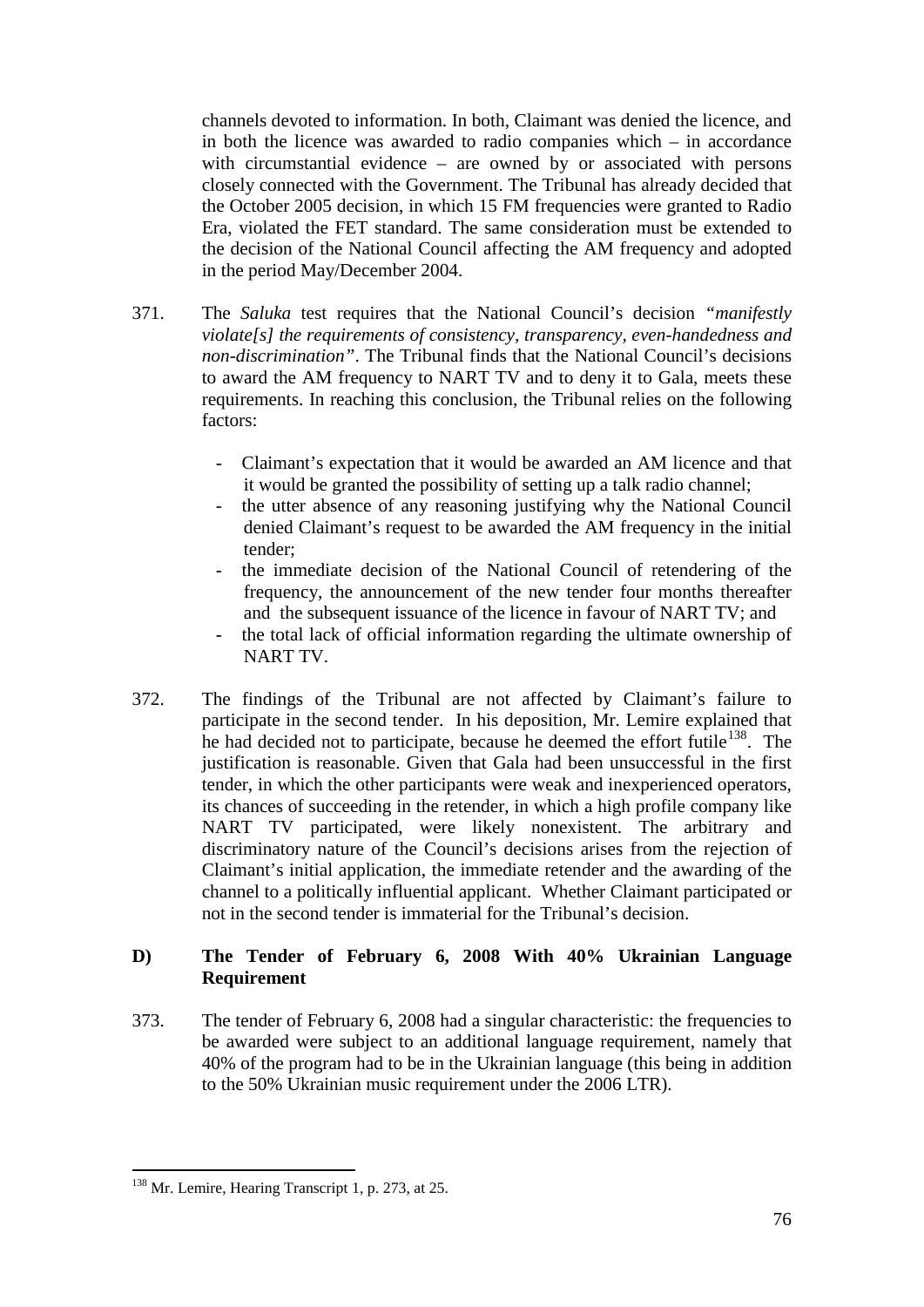## Claimant's position

- 374. Claimant submits that Gala competed with Kiss FM radio (the station whose ultimate owner allegedly is Mr. Bagrayev) for a number of frequencies in this tender<sup>139</sup>. At that time, Gala was broadcasting 37% of its program in Ukrainian language and thus fell 3% short of the tender condition. (Additionally Gala was meeting a second requirement introduced by the 2006 amendment to the LTR: in more than 50% of the music broadcast, the author, the composer or the performer were Ukrainian). When in the February 6, 2008 meeting of the National Council Mr. Lemire tried to explain how Gala would reach compliance with the 40% tender condition, he was cut off by Council member Kurus with the words: *"It's very straightforward, I must say. According to the tender requirements, you must have no less than 40 percent".* Mr. Lemire was not allowed to give any further explanation.
- 375. During the same meeting, a member of the National Council Secretariat reported the corresponding figures of Kiss: share of songs in Ukrainian language 1%, share of music by Ukrainian authors and performers 11%. Nevertheless, Kiss received three frequencies in the February 6, 2008 tender, and Gala received none.
- 376. When National Council Chairman Shevchenko, in the December 8 12, 2008 hearings of the present case, was confronted with the transcript of the February 6, 2008 Council meeting, he explained that applicants were not required to comply before the tender with the 40% Ukrainian language condition, but that they had to demonstrate how they would meet this condition in the future ("*what they had before the competition doesn't matter")*. In Claimant's interpretation, Mr. Shevchenko, who voted for Kiss FM, has admitted that his decision was pre-determined before the National Council meeting discussed the case.

# Respondent's position

377. Respondent, without refuting Claimant's allegations in detail, argues that Mr. Shevchnenko's testimony as relied on by Claimant with respect to the February 8, 2008 tender "*is of no probative value*<sup>[140](#page-76-1)</sup>". In Respondent's view, Claimant confused Mr. Shevchenko by referring him to parts of the transcript relating to tenders other than those won by Kiss. Kiss FM had won the tender for the frequency 89.0 for Ternopil against 14 competitors, while Mr. Shevchenko had been referred to the discussions of the tenders for frequencies for Sumy and Ivano-Frankivsk. Notably the record of Kiss FM was reported in the context of Ivano-Frankivsk. As Mr. Shevchenko's testimony did not relate to the discussion of a tender won by Kiss FM, it cannot provide the basis for a comparison of the treatment of Kiss and Gala, respectively.

<span id="page-76-1"></span><span id="page-76-0"></span><sup>&</sup>lt;sup>139</sup> Claimant's Post-Hearing Memorial, para.105.<br><sup>140</sup> Respondent's Post-Hearing Memorial, para. 433.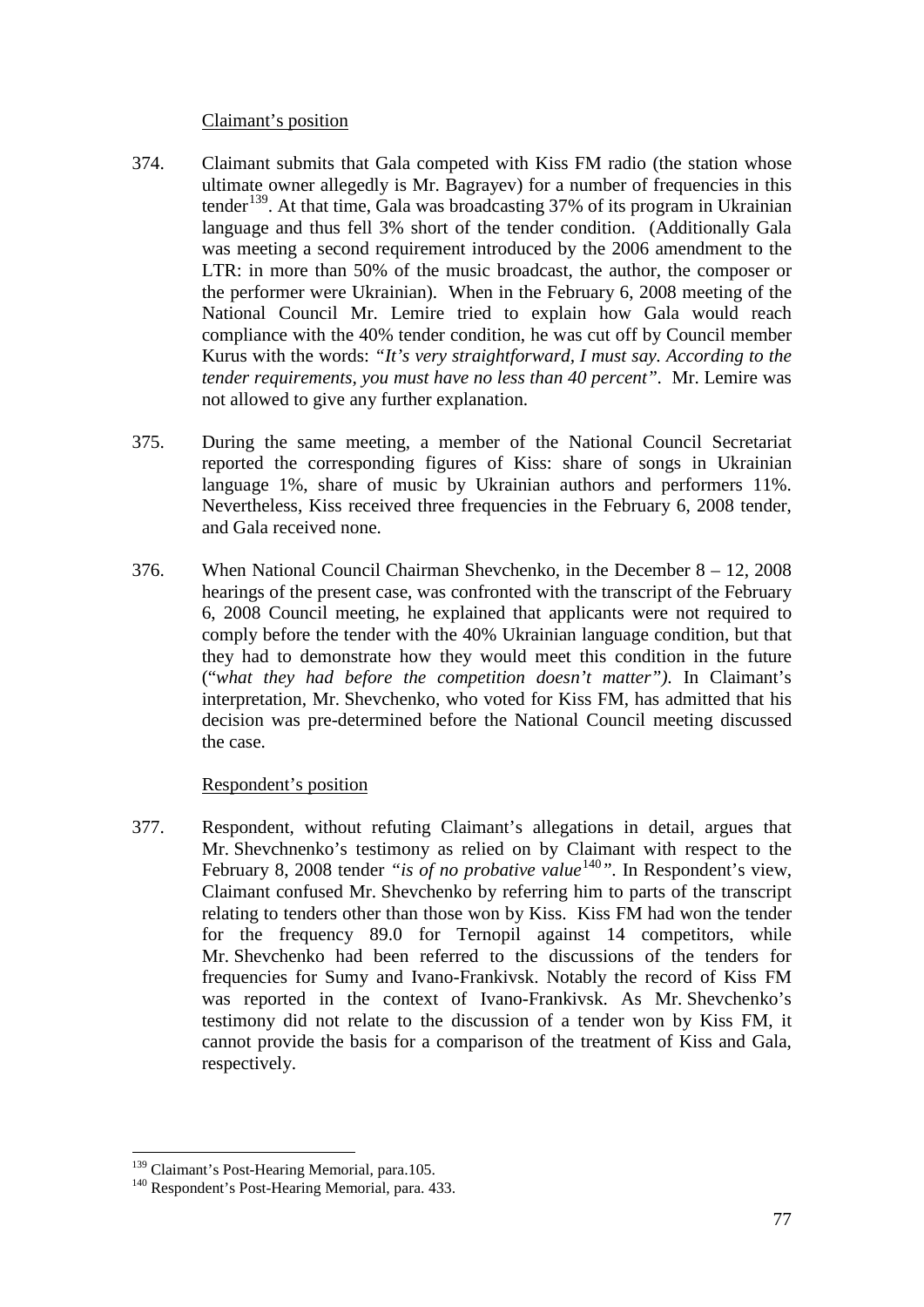378. Respondent does not, however, explicitly refute Claimant's allegation that all tenders discussed in the February 8, 2008 meeting were equally subject to the 40% Ukrainian language condition.

### The Tribunal's position

- 379. Since there are divergencies between the parties regarding the facts, it is important that, as a preliminary step, the Tribunal establish as precisely as possible what actually happened.
- 380. On February 6, 2008 the National Council met, in order to award a large number of frequencies. Mr. Kurus, a member of the National Council, has deposed during the hearing that every frequency to be issued during that meeting was subject to the requirement that at least 40% of its programming be broadcast in Ukrainian<sup>[141](#page-77-0)</sup>.
- 381. An official transcript of the meeting, prepared by the National Council itself, and consequently of high probative value  $^{142}$  $^{142}$  $^{142}$ , reveals the following incidents:
	- Mr. Lemire was asked to speak during the tender for the frequencies in Sumy Oblast; although Gala had applied for a number of frequencies, the transcript shows that not all participants were invited to speak at each of the tenders; this tender was the only occasion when Mr. Lemire was authorized to speak; he explained that Gala Radio was complying with the 50% Ukrainian music requirement, and that the Ukrainian language percentage was 37%. He was interrupted by Mr. Kurus, a member of the National Council, who said: *"It is very straight forward, I must say. According to the tender requirements you must have no less than 40%"*;
	- during the tender for Ivano-Frankivsk in which Gala, Kiss and many other radio stations participated – President Shevchenko requested Mr. Sokur, a civil servant from the National Council, to provide the relevant statistics for Kiss (the official name of which is Utar TV and Radio Broadkasting UC); his answer was the following: *"We have statistics for Utar TV and Radio Broadcasting UC as a competitor. And the figures are the worst. The share of music by national authors and performers is only 11% and the share of songs in Ukrainian 1%"*;
	- during the hearing, Chairman Shevchenko was cross examined with regard to this statement; he accepted that statistic prepared by National Council staff were correct<sup> $143$ </sup> and that if it were proven that Kiss was only broadcasting 11% Ukrainian music, this would constitute a violation of the law<sup>[144](#page-77-3)</sup>; as regards the 1% Ukrainian language content, his explanation was that the percentage before the tender was irrelevant,

<span id="page-77-0"></span><sup>&</sup>lt;sup>141</sup> Mr. Kurus, Hearing Transcript 4, p 42, at 12; Mr. Shevchenko, when asked the same question, answered that there "*could be different conditions for different frequencies*" (Tr. 3, p. 138, 6); the Tribunal, after reviewing the transcript of the National Council meeting, coincides with Mr. Kurus' opinion, because references to the 40% requirement appear repeatedly when discussing various frequencies.<br><sup>142</sup> Respondent's Exhibits R-351 and R-352.

<span id="page-77-1"></span>

<span id="page-77-3"></span><span id="page-77-2"></span><sup>&</sup>lt;sup>143</sup> Mr. Shevchenko, Hearing Transcript 3, p 81, at 16. <sup>144</sup> Mr. Shevchenko, Hearing Transcript 3, p. 89, at 11.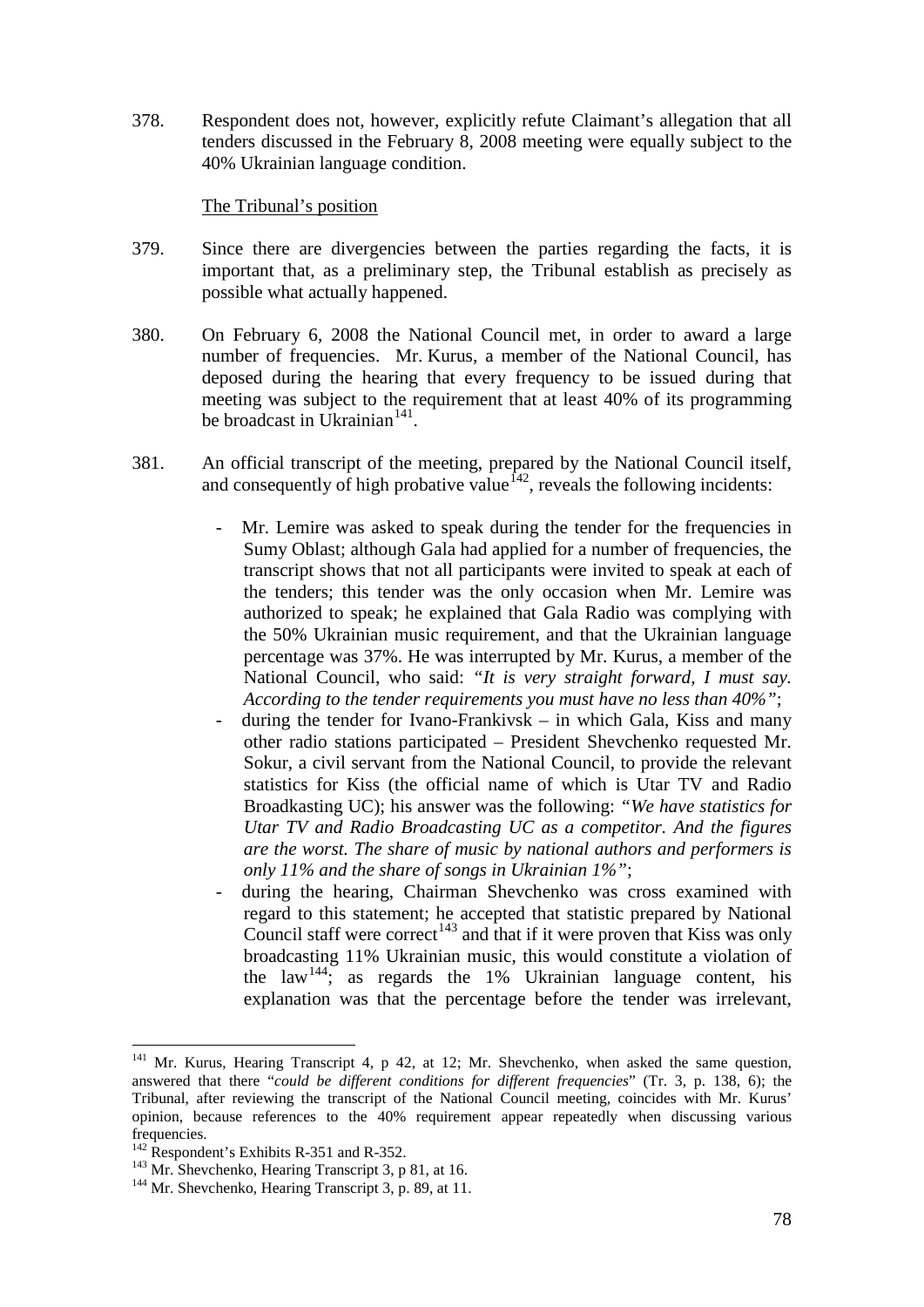what was important was that the bidder had a good program concept, and in future could reach the  $40\%$  threshold<sup>145</sup>.

- 382. There has been some discussion among the parties regarding which radio company won which frequencies during the February 6, 2008 National Council meeting. It is undisputed that Kiss won the frequency for Ternopil with seven of the eight votes, because a copy of the official transcript clearly states so<sup>146</sup>. Claimant submits that Kiss won two additional tenders. Claimant submits that Kiss won two additional tenders. Respondent has not provided clear evidence for this fact (because the transcript is not complete). It is undisputed that Gala was awarded no frequency.
- 383. At the core of Claimant's grievance is the unequal treatment of Gala and Kiss with respect to the Ukrainian language tender condition. This condition applied to all tenders – including the tender for Ternopil won by Kiss FM and all the tenders lost by Gala. But it was interpreted in a completely different way when applied to Gala as compared to Kiss. Respondent has tried to defend the National Council's record, stressing that the different interpretations were voiced in different tenders. The argument is unconvincing, because all tenders had the same basic requirement. And the fact remains that Kiss has been awarded (at least) a frequency, despite its nearly nil Ukrainian language record and its violation of the 50% Ukrainian music requirement (known to the National Council), while Gala has been disqualified on the basis of a much stronger record.
- 384. As noted before, a measure violates Article II.3 (b) of the BIT if it is either *"discriminatory"* or *"arbitrary"*. It is readily apparent from the record that Gala and Kiss were treated differently in a similar case (i.e. on the same issue in the same tender proceeding, although not necessarily for the same frequency) without justification and, worse, in violation of applicable tender conditions. According to Article 25.14 (a) of the LTR, in its tender decisions the National Council must prefer applicants *"capable to fulfil the licence conditions to the best extent"*. The Ukrainian language requirement was a highly relevant condition for all the tenders, and Gala's capability of fulfilling that condition was far superior to that of Kiss. While Kiss won at least a tender, Gala's record was pretextually discounted in order to exclude it from further consideration.
- 385. Although not every violation of domestic law necessarily translates into an arbitrary or discriminatory measure under international law and a violation of the FET standard, in the Tribunal's view a blatant disregard of applicable tender rules, distorting fair competition among tender participants, does. In conclusion, the Tribunal considers that when the National Council at its meeting of February 6, 2008 decided to award at least a frequency to Kiss, and to deny all applications submitted by Gala, such decision violated the FET standard required by Article II.3 of the BIT.

<span id="page-78-0"></span><sup>&</sup>lt;sup>145</sup> Mr. Shevchenko, Hearing Transcript. 3, p. 82, at 23 <sup>146</sup> Respondent's Exhibit R-352, p. 10.

<span id="page-78-1"></span>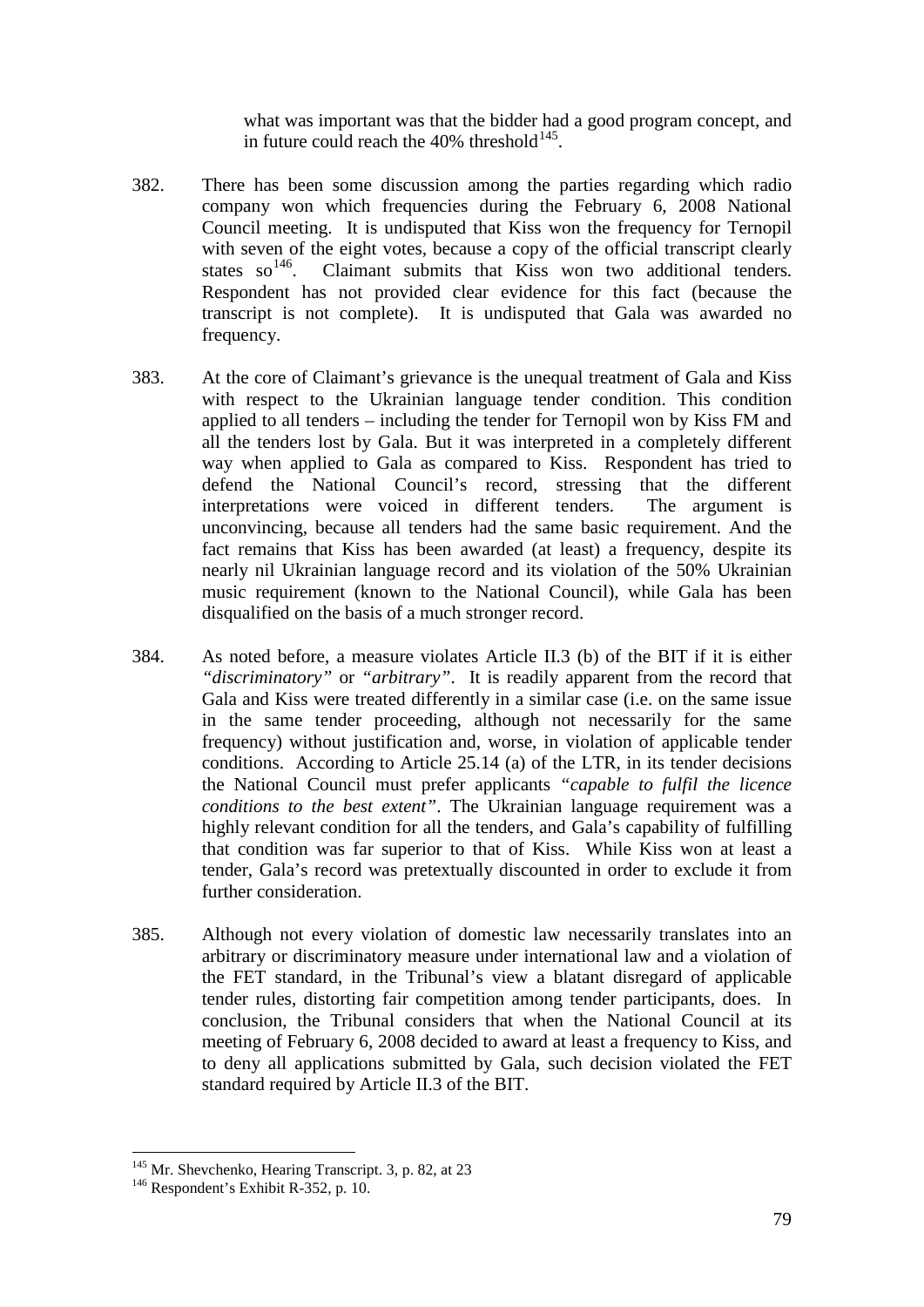# **E) The Tender of November 20, 2002 in Which Claimant Was the Only Applicant**

386. On November 20, 2002, the National Council denied Gala's application for a frequency for the city of Zhytomir, although Gala was the only applicant in this tender. The National Council's decision to reject Claimant's application for Zhytomir was not reasoned. Without providing further specifics, Claimant regards this decision as a violation of the FET standard<sup>[147](#page-79-0)</sup>.

# The Tribunal's position

- 387. Claimant is only alleging two circumstances in order to prove the arbitrary or discriminatory character of the National Council's decision to reject the Zhytomir application:
	- that Gala was the only applicant; and
	- that the decision was not reasoned.

## Factual situation

- 388. Before analyzing these circumstances in more detail, it is important to stress that the factual situation asserted by Claimant with respect to this tender was quite different from that pleaded and decided in section C). In the case of the AM channel, what happened was that Claimant's application was denied, and immediately thereafter the same frequency was assigned to a competitor, who apparently enjoyed privileged political connections. In the Zhytomir decision there is no allegation that the channel was afterwards retendered and awarded to a third party, in circumstances which could represent a violation of applicable rules. Nor does Claimant make any other indication of impropriety with regard to the actions of the National Council.
- 389. The starting point of the Tribunal's analysis must be whether the Zhytomir decision violated Ukrainian Law. In accordance with the practice of the National Council, which conforms with the LNC (Article 26.4), every allocation of a broadcasting licence required the affirmative vote of a majority of members, i.e. five. The same rule applied for tenders with only one participant. The single applicant had to secure five supportive votes in order to win the tender; otherwise the frequency was not allocated at all.
- 390. The lack of reasoning does not by itself constitute a violation of the LTR. As has already been explained (see paragraph 303 above), the LTR only requires reasoning for the National Council's decisions not to allow a company to participate in a tender (Article 25.8) – but not for the decision to award or deny the frequency (Article 25.13).
- 391. Against these rules, Gala's position as the single applicant did not *ipso iure* entitle it to the Zhytomir frequency, but only to an unbiased consideration of the application in accordance with the statutory guidelines. The burden of

<span id="page-79-0"></span><sup>&</sup>lt;sup>147</sup> Claimant's Post-Hearing Memorial, para. 118.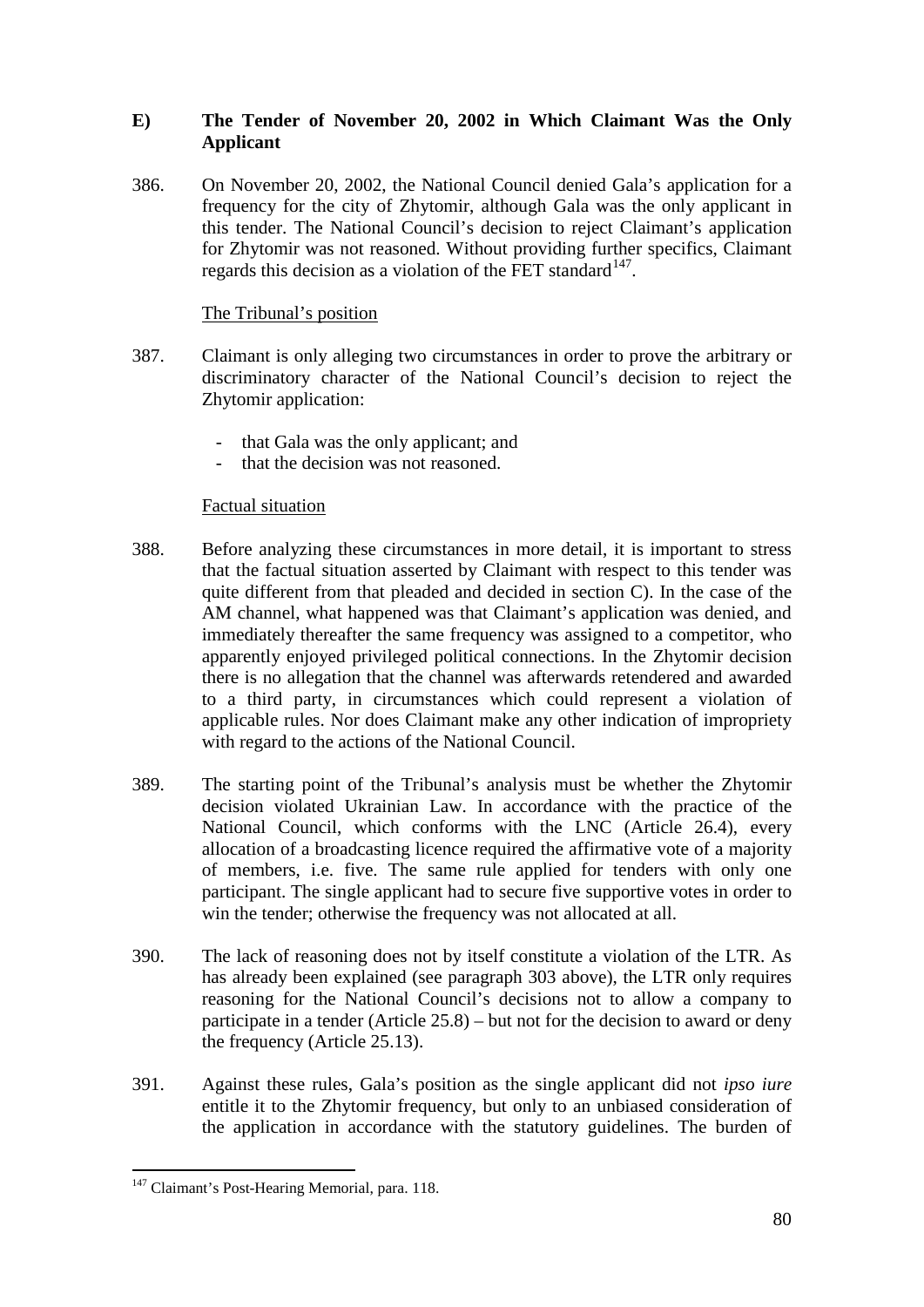proof that the decision was discriminatory or arbitrary (or otherwise violated the FET standard) lies with Claimant.

The National Council's decision

- 392. The National Council's decision denying Gala's application could never be considered discriminatory, because in this case no third party existed which benefited from it.
- 393. It could nevertheless be arbitrary.
- 394. After due consideration, the Tribunal rejects Claimant's assertion, for want of sufficient evidence. Under Ukrainian law, the National Council was entitled to deny a licence, even if the applicant was the only entity applying, and Ukrainian law does not require that decisions be reasoned. The Tribunal has already indicated that the absence of reasoning represents a significant weakness in the administrative procedure for the issuance of licences (see paragraph 312 above). But this weakness does not imply *ipso iure* that all unreasoned decisions of the National Council are arbitrary. For a decision to be considered arbitrary, an additional element of lack of probity must have been pleaded and proven. Claimant has not succeeded to do so in the case of the Zhytomir frequency, and consequently Claimant's challenge to the National Council's decision fails.

# **F) The Tender of October 19, 2005 in Favour of NMB Radio**

395. On July 16, 2005 the National Council announced a tender for 29 frequencies grouped in a channel, which was to broadcast in Ukrainian only, with 100% Ukrainian language content. On October 19, 2005, NBM Radio was awarded this channel in a tender with 14 applicants, including Gala.

### Claimant's position

396. According to Claimant, NBM Radio is owned by Mr. Poroshenko, a friend and political ally of the President. Claimant asserts<sup>[148](#page-80-0)</sup> that the outcome of the tender was pre-determined and that the channel of 29 frequencies was specifically calculated for NBM Radio, as evidenced by the fact that NBM Radio was the only one of the 14 applicants for this channel that had no overlap in its coverage with the frequencies allocated for tender. Claimant has also produced minutes of a meeting in Gala on February 21, 2003 where Mr. Zhebrodki, a manager of the State Centre, allegedly stated that the State Centre had received applications for frequencies from NBM and had *"to do something about it, since Mr. Poroshenko has become a National Security Advisor*[149](#page-80-1)*".*

<span id="page-80-0"></span><sup>&</sup>lt;sup>148</sup> Claimant's Post-Hearing Memorial, para. 98.<br><sup>149</sup> Claimant's Exhibit CM-143.

<span id="page-80-1"></span>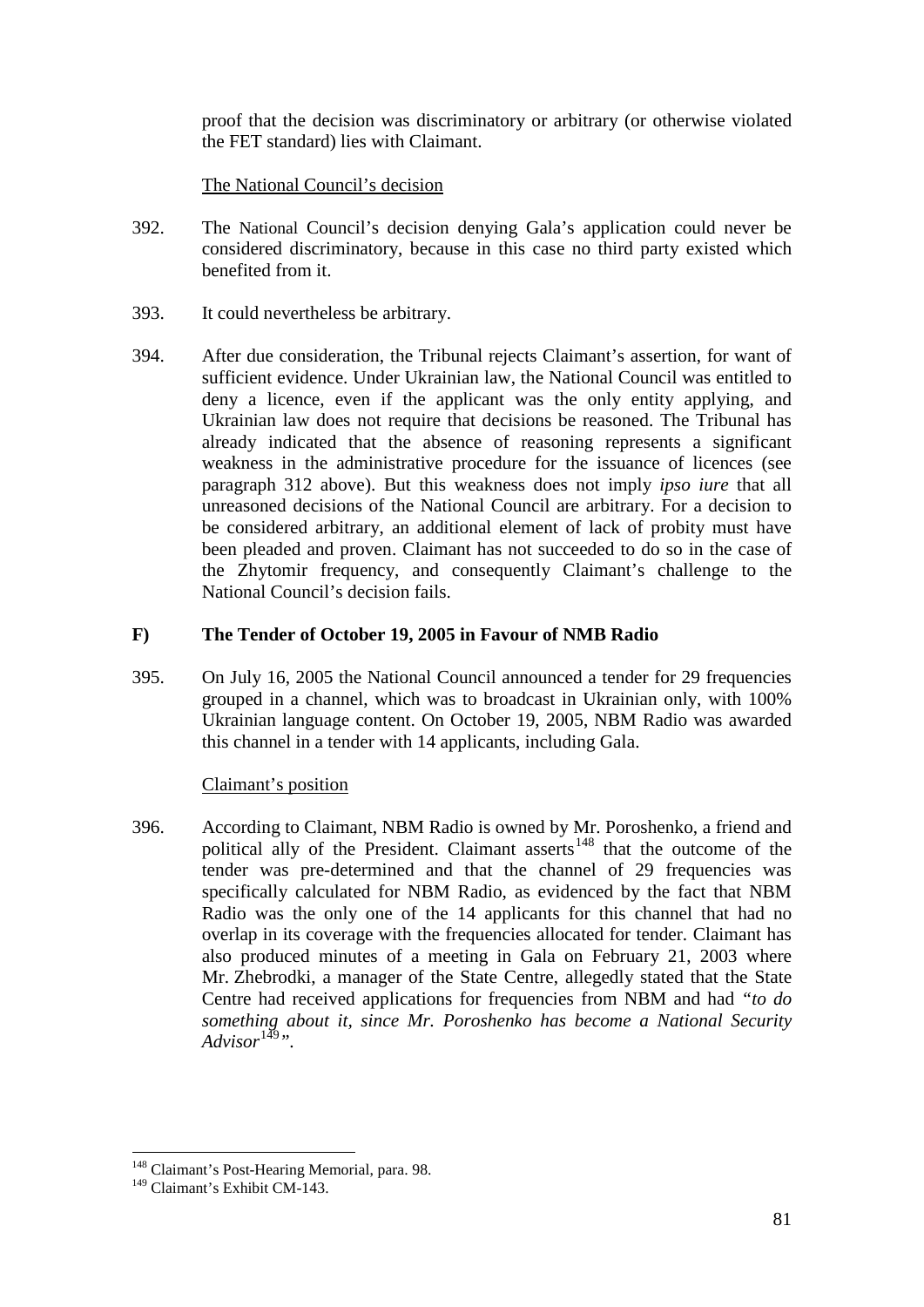## Respondent's position

397. Respondent pleads ignorance regarding Mr. Poroshenko's ownership of NBM Radio<sup>[150](#page-81-0)</sup> and submits that some 15 companies had participated in the tender (rather than 14 as alleged by Claimant), that these applications were discussed in meetings of the National Council during October  $19 - 26$ , 2005, and that Radio NBM was awarded the channel because it best promised compliance with a key tender condition. This condition was to broadcast in Ukrainian language only with a 100% "Ukrainian content". While Claimant in the hearing of the National Council had criticized this tender condition, NBM Radio had promised full compliance and referred to its already superior record in this respect.

# The Tribunal's position

- 398. Claimant submits that the October 19, 2005 National Council decision awarding 29 frequencies in favour of NMB Radio was arbitrary and discriminatory; the evidence presented is the following:
	- (i) NMB Radio is owned by Mr. Poroshenko, a close ally of the President;
	- (ii) the channel was specifically calculated to fit with NMB's present coverage;
	- (iii) a statement from Mr. Zhebrodki, Manager of the State Centre; and
	- (iv) a threat of prosecution from the National Council against Mr. Lemire.
- 399. The Tribunal will analyse each piece of evidence separately.

### Valuation of the evidence

- 400. (i): As regards the ownership of NMB Radio, the Tribunal has again been unable to ascertain the ultimate owner because all the members of the National Council have deposed that they lack this information<sup>[151](#page-81-1)</sup>. The deposition is so implausible, that the Tribunal – in the absence of any convincing evidence to the contrary - is prepared to accept the circumstantial evidence presented by Claimant and assume that Mr. Pereshenko is indeed the owner of NMB Radio. But even if this is assumed, and also that he is an ally of the President of Ukraine, these circumstances give rise to some suspicion but, in the absence of any further evidence of political interference, fall short of indicating a manipulation of the tender process.
- 401. (ii) and (iii): Claimant further alleges that the channel of 29 frequencies had been specifically calculated for NBM Radio to enhance its national coverage. The only evidence submitted to prove this point is the statement from Mr. Zhebrodski (a manager of the State Centre)<sup>[152](#page-81-2)</sup>. This statement was apparently made during a private meeting at Gala's premises held with certain

<span id="page-81-0"></span> <sup>150</sup> Respondent's Post-Hearing Memorial, para. 408.

<span id="page-81-1"></span><sup>151</sup> See Respondent's Post-Hearing Memorial, para. 410.<br><sup>152</sup> Claimant's Post-Hearing Memorial, para. 101.

<span id="page-81-2"></span>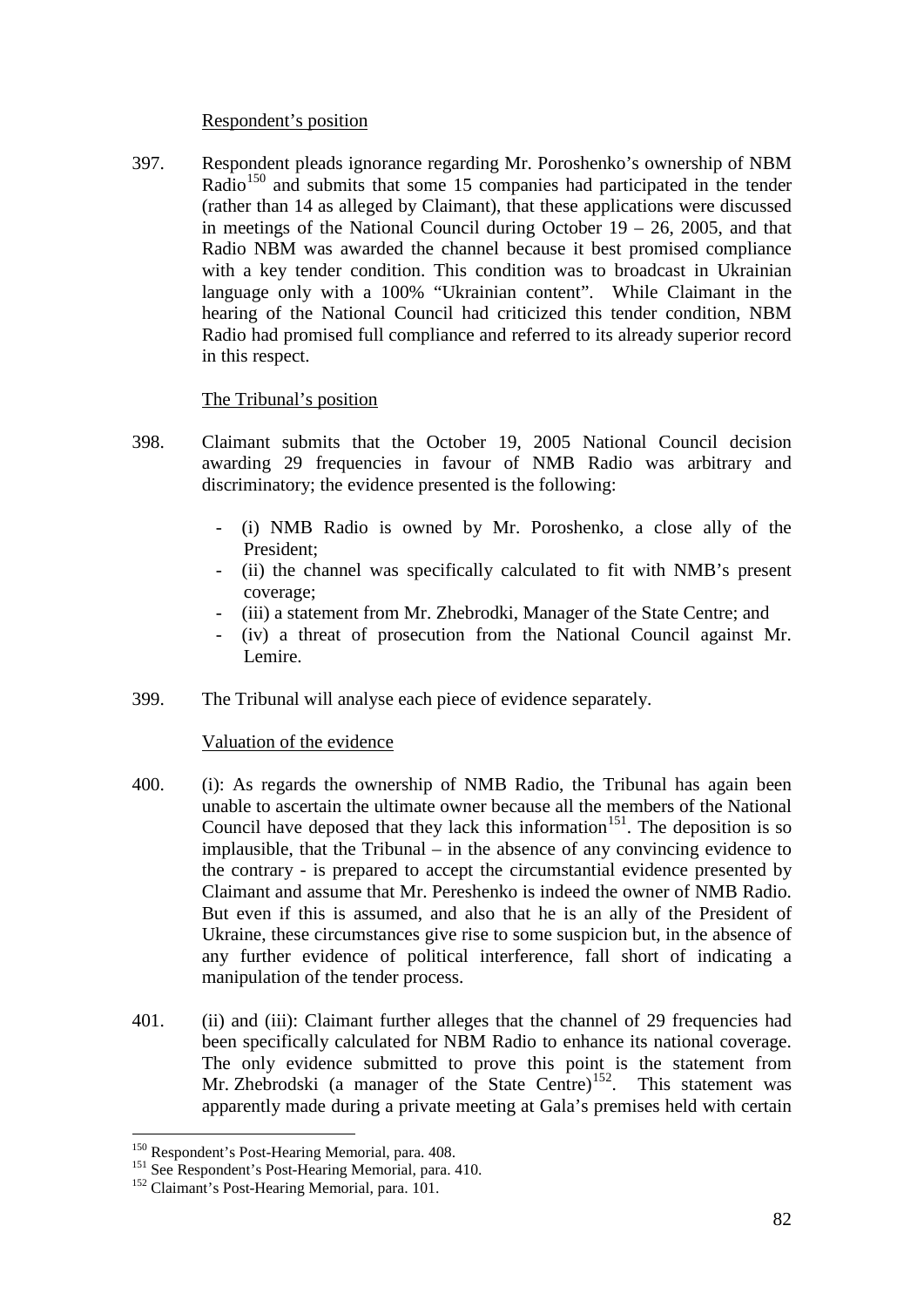officers of the company, identified simply as "Natalie, Dima, Kid". Neither Natalie, Dima nor Kid have appeared as witnesses in this arbitration or even submitted a witness statement. Then, after the meeting, some unidentified person prepared a transcript, translating what undoubtedly was spoken in Ukrainian into English. This two page English transcript is what has been presented, and there Mr. Zhebrodski is quoted as saying. *"Right now we have applications from NMB and Channel 5 and we have to do something about it, since Poroshenko has become a National Security Advisor*[153](#page-82-0)*".*

- 402. This evidence is weak. There is no certainty that Mr. Zhebrodski actually used these words, that they were correctly recorded and then correctly translated into English. But even if *arguendo* the quotation is accepted as true, Mr. Zhebrodski only indicates that the prominent position of Mr. Pereshenko (not necessarily his relationship with the President) added some sense of urgency for the State Centre to perform its duties (i.e. to calculate frequencies in the presence of applications); it did not necessarily imply any manipulation.
- 403. (iv): Finally, there is the alleged threat of prosecution by the National Council. What happened is that on September 15, 2005, Mr. Lemire sent a letter to the National Council, asking for a general suspension of tenders in view of allegations of corruption against the Ukrainian Government and also against the National Council<sup>[154](#page-82-1)</sup>. As a reaction to this letter, on September 21, 2005, the National Council adopted a decision declaring Mr. Lemire's allegations "*groundless and far-fetched"* and *"consider[ing] them as the tool of exerting pressure on the National Council management"*, and informing the public of the *"blackmail efforts*" undertaken<sup>[155](#page-82-2)</sup>.
- 404. The documentary record does not evidence any threat of prosecution from the National Council. What seemed to have happened is that Claimant sent a strongly worded letter (to use an understatement) to the National Council, with copies to the President and the Prime Minister and to the American Ambassador, and that the National Council reacted with a decision, also drafted in strong terms, rejecting the accusations and describing Claimant's behaviour as blackmail.
- 405. Summing up, the Tribunal considers that each piece of evidence submitted by Claimant, by itself, is not sufficient to support an allegation that the tender decision was arbitrary or discriminatory. The Tribunal has finally considered whether the evidence in the aggregate might establish conclusive evidence of a manipulation of the tender process, even if none of these circumstances did so by itself. Such a conclusion might be appropriate in the absence of a plausible explanation for the result of the tender decision. Thus, it is necessary that the Tribunal analyse the details of the National Council's decision.

<span id="page-82-1"></span><span id="page-82-0"></span><sup>&</sup>lt;sup>153</sup> Claimant's Exhibit CM-143.<br><sup>154</sup> Claimant's Exhibit 30 to Request of Arbitration.<br><sup>155</sup> Claimant's Exhibit CM-39.

<span id="page-82-2"></span>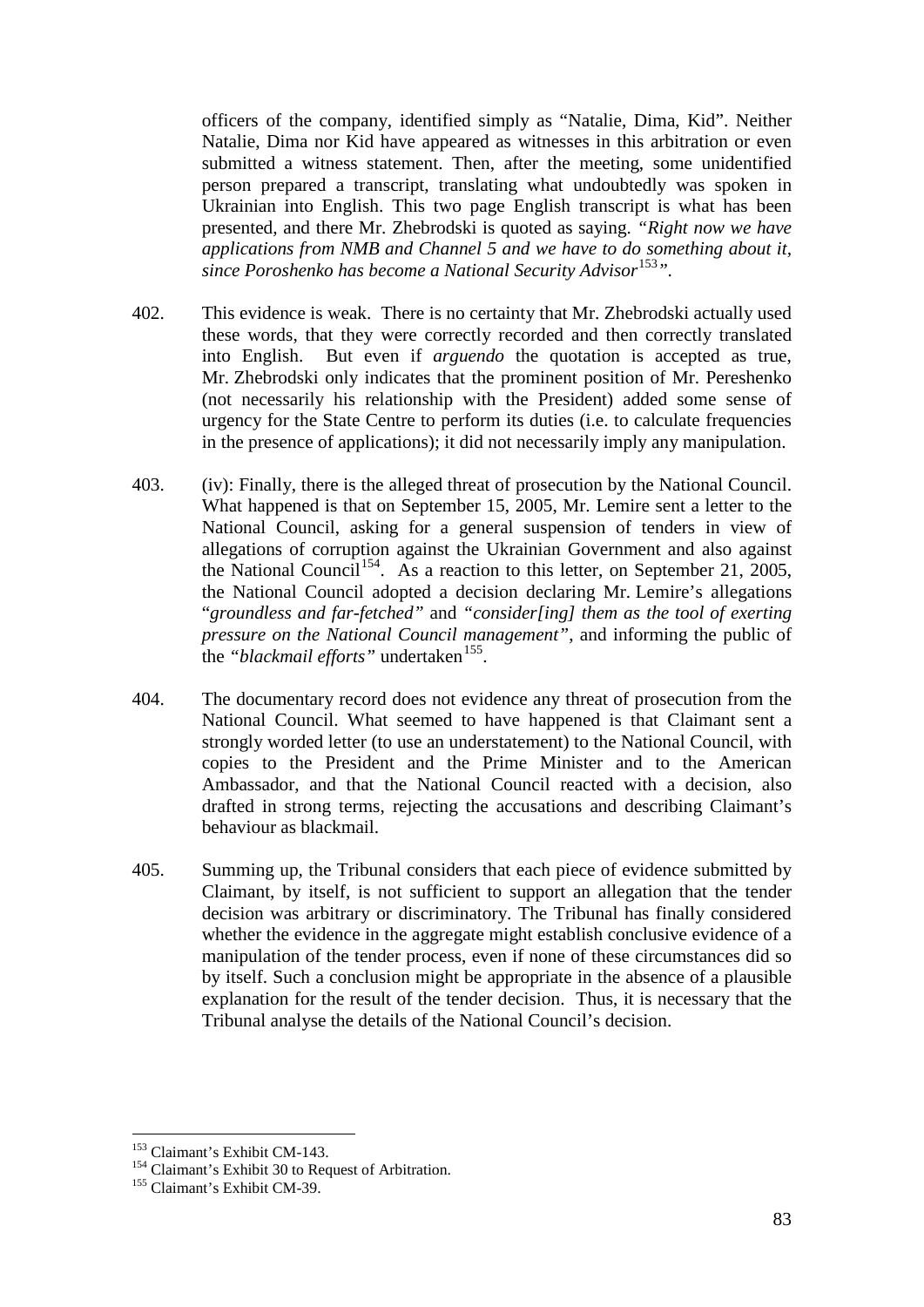#### The decision to award the frequencies

- 406. The record of this arbitration includes the transcript of the meeting of the National Council on October 19, 2006, in which both Gala and NBM (among various others) made presentations to defend their applications<sup>[156](#page-83-0)</sup>. NMB spoke first, explaining that NBM Radio had started 10 years ago, and that it was the first radio station that conducted and continued to conduct the broadcasting exclusively in Ukrainian<sup>[157](#page-83-1)</sup>. Gala, who spoke afterwards, accepted that the tender *"is an entirely different format, not the format of Gala radio Company*<sup>[158](#page-83-2)</sup><sup>*"*</sup> and declared that it would comply with the requirements of the National Council *"that all DJ's must speak Ukrainian, there should be Ukrainian music, and thus shape and form Ukrainian culture"*. Mr. Lemire finally added a phrase which could be understood to express some challenge to the National Council's determination that the channel should be 100% Ukrainian: *"We should allow the audience to determine what it wants and we think that since Ukraine is seeking the status of a country with a marketeconomy, it should not introduce Ukrainian culture by force – it needs to be developed*[159](#page-83-3)*".*
- 407. The National Council had defined as a fundamental condition for the new channel that it be 100% in Ukrainian. This was a legitimate decision, based on a public interest choice to extend the use of Ukrainian in the media. When awarding licences, the first criterion which the National Council must take into consideration is whether the winner will be able to fulfil the conditions to the best extent (Article 25.14 (a) of the LTR). Applying this criterion to the present tender, it seems both plausible and legitimate that NMB's and Gala's different experience and attitude towards broadcasting 100% in Ukrainian, swayed the Council members' votes in favour of Radio Era.
- 408. Against the satisfactory explanation of the tender decision, the four circumstances alleged by Claimant cannot be accepted as evidence of a manipulation of the tender process amounting to a violation of the FET standard defined in Article II.3 of the BIT.

## **G) The Award of Frequencies During the Time When the National Council Was Not Operative**

409. The National Council became inoperative in March 1999, because its members were not appointed, and remained in this situation until June  $2000^{160}$  $2000^{160}$  $2000^{160}$ . Claimant submits that during this period, Respondent developed the practice of illegally awarding frequencies to companies other than Gala. The National Council then held its first tender on January 1, 2001, at which Claimant was not authorized to participate, and at which preferential treatment was given to the companies which had been illegally given licences during the National Council's black out period.

<span id="page-83-1"></span><span id="page-83-0"></span><sup>&</sup>lt;sup>156</sup> Respondent's Exhibit R-279.<br><sup>157</sup> Respondent's Exhibit R-279, p. 3.

<span id="page-83-2"></span><sup>&</sup>lt;sup>158</sup> Respondent's Exhibit R-279, p. 10.<br><sup>159</sup> Respondent's Exhibit R-279, p. 10.

<span id="page-83-3"></span>

<span id="page-83-4"></span> $160$  Claimant's Post-Hearing Memorial, para. 67.3.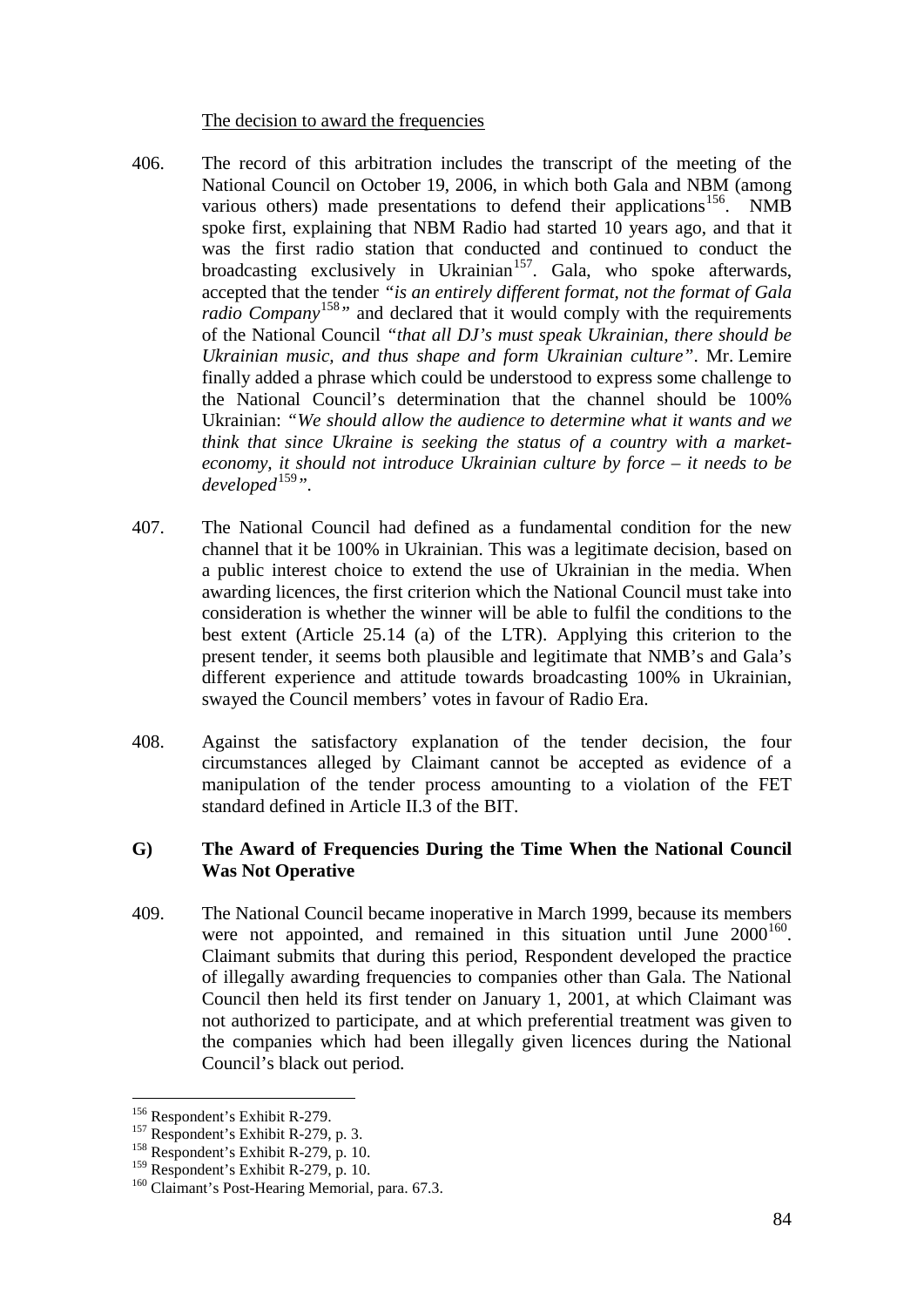### The Tribunal's position

- 410. It is undisputed that between March 16, 1999 and June 9, 2000 the National Council did not function, because its members had not been appointed. After Parliament appointed its members on May 18, 2000 and the President made his appointment on June 9, 2000, a newly constituted National Council was able to resume its functions. It is also undisputed that on January 1, 2001 the first tender organized by the new National Council was held, and that Gala was not permitted to participate, because it was reserved for companies who had been affected by the National Council's black-out period.
- 411. There is an important dispute among the parties regarding the precise scope of companies which had access to this special tender.
- 412. Respondent submits that the tender was reserved to broadcasters whose licence had expired while the National Council was inoperative<sup>[161](#page-84-0)</sup>. Claimant's explanation is totally different: during the interregnum Ukraine had developed the practice that the State Committee grant licences for radio broadcasting, in violation of the LTR, through a non-transparent and closed procedure that was not available to Claimant<sup>[162](#page-84-1)</sup>. And the first tender was organized to legitimize these beneficiaries.
- 413. There is strong evidence that Claimant's explanation is the correct one.
- 414. First of all, the renewal of licences under the LTR does not require a tender (Article 24.9). Extension is a "*right*" of the licence holder, and the National Council can reject the application for extension only in very limited circumstances (Article 33.7). Respondent's explanation of what happened seems a legal impossibility, and is at any rate entirely implausible.
- 415. Secondly, there is a letter sent on September 28, 1999 by S. Aksenenko, a member of the National Council, to the Vice Prime Minister of Ukraine<sup>163</sup>, in which Mr. Aksenenko protests that other institutions of the executive branch are usurping the National Council's powers, taking advantage of the fact that it is not operative.
- 416. Finally, Mr. Lemire has presented the transcript of a meeting held on March 19, 2001 with Mr. Koholod, the then chairman of the National Council, who acknowledged that during the interregnum *"some bad things [were] happening*" and that the State Committee, and not the National Council, had been issuing the licences<sup>164</sup>.
- 417. The Tribunal concludes that during the period between March 16, 1999 and June 9, 2000, when the National Council was not operative, Respondent developed the practice that certain licences for radio broadcasting were issued directly by the executive branch of Government, without transparency or

<span id="page-84-3"></span><span id="page-84-2"></span>

<span id="page-84-1"></span><span id="page-84-0"></span><sup>&</sup>lt;sup>161</sup> Respondent's counsel, Hearing Transcript 1, p. 71, at 16.<br><sup>162</sup> Claimant's Post-Hearing Memorial, para. 57.2.<br><sup>163</sup> Claimant's Exhibit CM-11.<br><sup>164</sup> Claimant's Exhibit CM-101; Respondent has not challenged the accura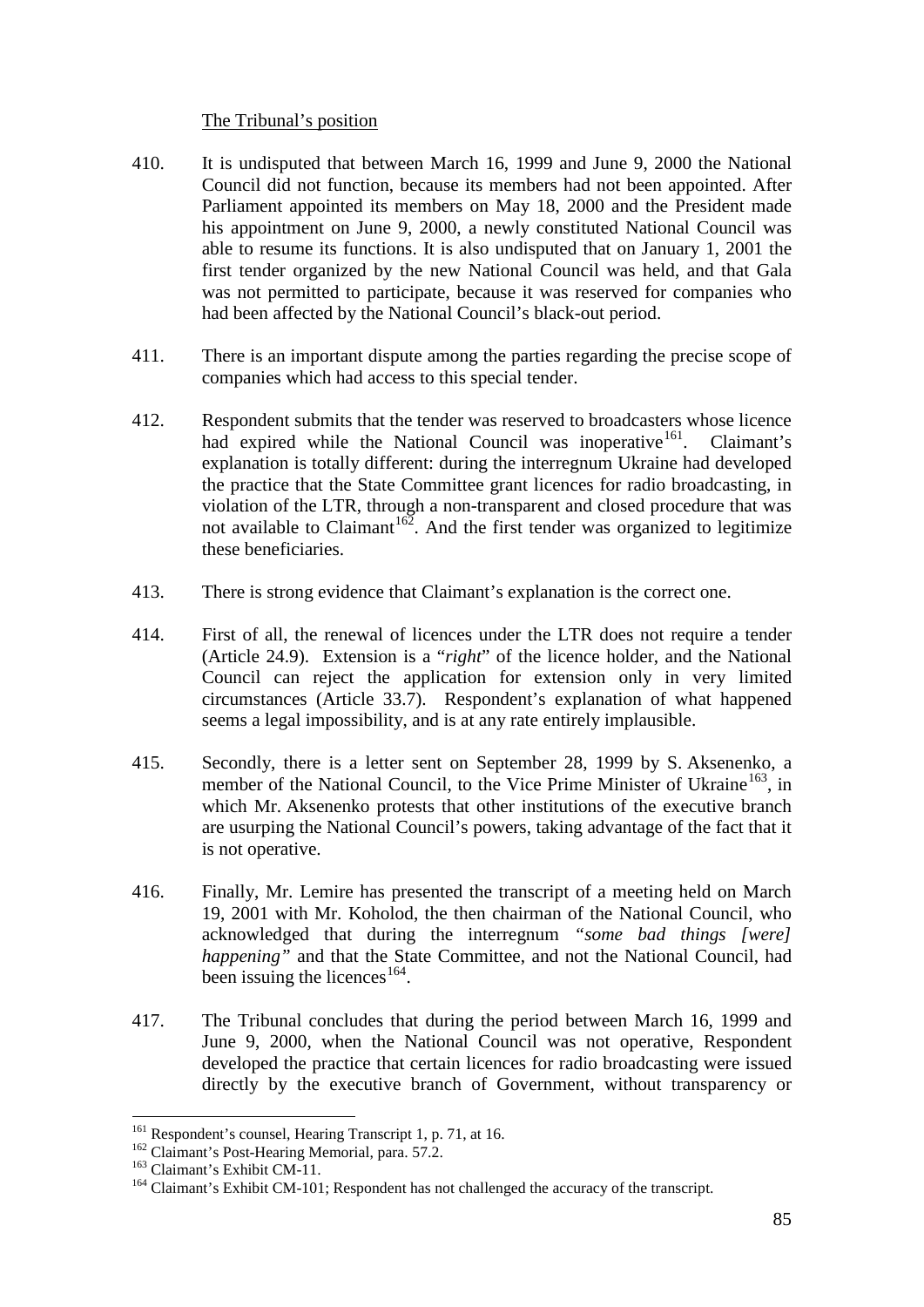publicity and without meeting the requirements of or following the procedures established in the LTR. The *de facto* situation was then legalized through the first tender, convened by the National Council exclusively with this purpose. Claimant was excluded from this procedure.

418. In the opinion of the Tribunal, Respondent's above described practice constitutes a violation of the FET standard established in Article II.3 of the BIT, because it facilitates the secret awarding of licences, without transparency, with total disregard of the process of law and without any possibility of judicial review. The practice must be considered arbitrary, since it meets the *Saluka* test of "*manifestly violat[ing] the requirements of consistency, transparency, even-handedness and non-discrimination*[165"](#page-85-0). The lack of propriety is such that – as the test was articulated in *Tecmed* and *Loewen* - the practice also *"shocks, or at least surprises, a sense of juridical propriety*[166](#page-85-1)*"*.

### **VII.3.5. CONCLUSIONS REGARDING THE AWARDING OF RADIO LICENCES**

- 419. As a starting point the Tribunal has studied the administrative procedure defined in Ukrainian Law for the issuance of radio frequencies. The conclusion reached by the Tribunal is that the procedure was marred by significant shortcomings (although these have been ameliorated after the 2006 amendment to the LTR). These weaknesses facilitated arbitrary or discriminatory decision-taking by the National Council.
- 420. In six years Gala Radio, although it tried insistently, and presented more than 200 applications for all types of frequencies, was only able to secure a single licence (in a small village in rural Ukraine). Gala's main competitors were much more successful and each received between 38 and 56 frequencies. Although this macro-statistical analysis does not provide conclusive evidence that Respondent, when awarding radio licences, has been violating the FET standard, there are factors (the strikingly different success rates of Gala and of its competitors, the inexistence of any information regarding the real owners of the competing stations, the impossibility of verifying the reasons why Gala was rejected) which can be construed as indications that at least some of the decisions of the National Council when it awarded frequencies were arbitrary and/or discriminatory.
- 421. To confirm or reject these indications, the Tribunal then looked in detail at five tenders for radio frequencies and at the administrative practice for awarding licences in the interregnum while the National Council was not operative between 1999 and 2000. The Tribunal came to the conclusion that the following decisions did not meet the FET standard provided for in the BIT:

<span id="page-85-0"></span> <sup>165</sup> *Saluka Investments BV v. Czech Republic PCA,* UNCITRAL, Partial Award of 17.March 2006,

<span id="page-85-1"></span>para 307.<br><sup>166</sup> See *Tecnicas Medioambientales Tecmed SA v. United Mexican States, ICSID Case No. ARB* (AF)/00/2, Award of 29 May 2003, para. 154 and *Loewen Group Inc and Raymons L. Loewen v. United States of America,* ICSID No. ARB(AF)98/3, Award of 26 June 2003, para. 131.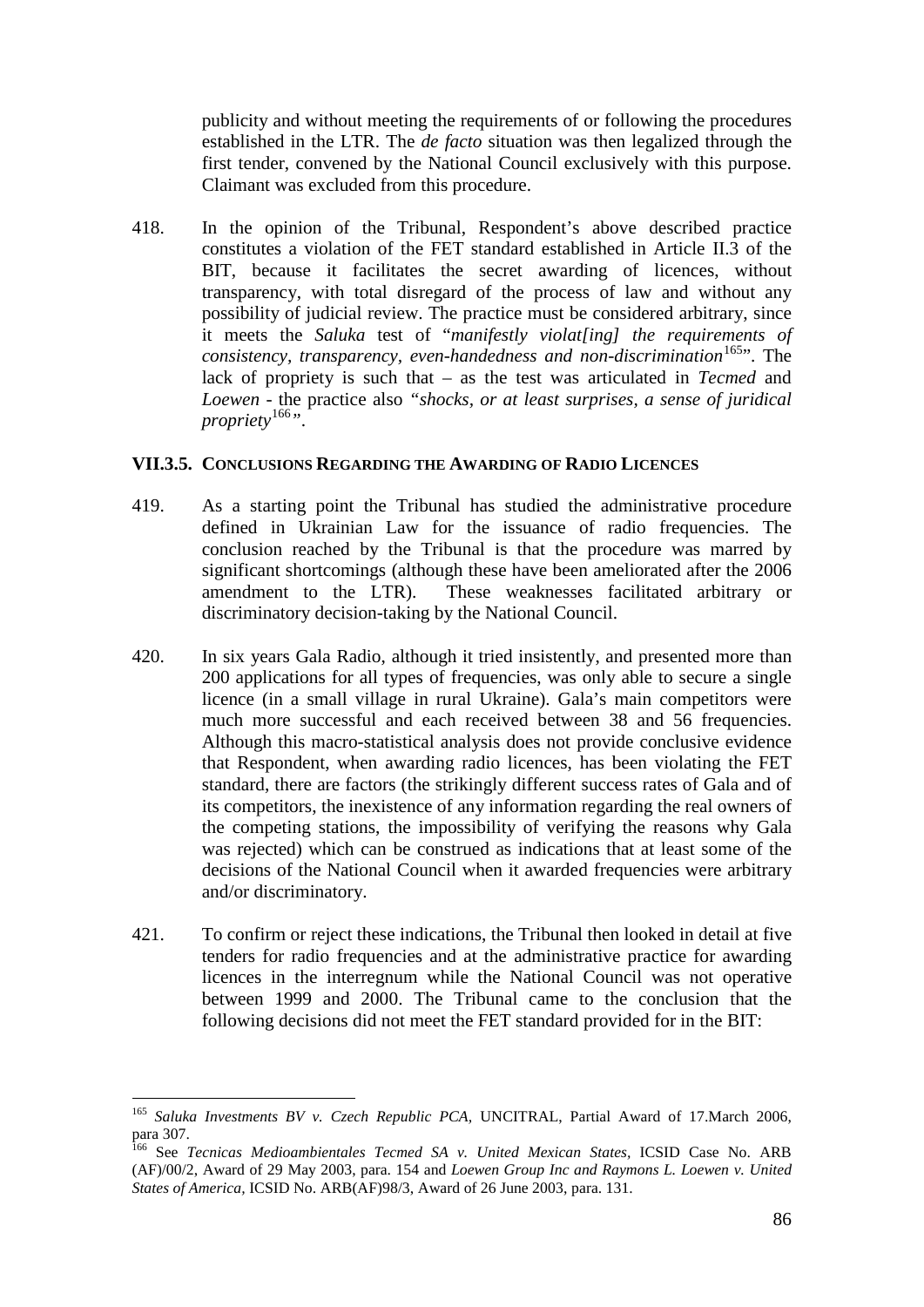- the National Council's decision adopted on October 19, 2005 granting an FM information channel to Radio Era, and the subsequent decisions to award 12 frequencies to radio Kokannya;
- the National Council's decision of May 26, 2004 denying Gala Radio the licence for an AM channel, and the decision of December 21, 2004 granting such licence to NART TV;
- the National Council's decision of February 6, 2008 denying Gala's application and accepting the application of Kiss Radio;
- Respondent's practice of awarding radio licences while the National Council's was not operative between March 16, 1999 and June 9, 2000, and the National Council's decision of January 1, 2001 to legalize the licences illegally granted during the interregnum.
- 422. On the other hand, the Tribunal is unconvinced by Claimant's allegation that the National Council's decisions of November 20, 2002 and of October 19, 2005 represented a breach of the FET standard.

# **VII.3.6 POSTPONEMENT OF DECISION REGARDING DAMAGES**

- 423. Claimant has presented extensive allegations regarding damages, and an expert report prepared by Goldmedia. Respondent has submitted a counter report prepared by EBS. Both experts deposed during the hearing.
- 424. In its Post-Hearing Memorial, Respondent has added<sup>[167](#page-86-0)</sup> that the damage reports were prepared in the summer of 2008, that since then the economic basis has completely changed, and that the Ukrainian economy has shifted from a high growth rate to a sharp drop. There have also been significant changes in the parity of the UAH vis-à-vis the USD. Ukraine asserts that its economy *"has been devastated by the worldwide economic crisis"* and that it will shrink dramatically in the future. These changes in the overall economic climate, according to Ukraine have a significant impact on the DCF analysis presented by the experts.
- 425. The Tribunal agrees with Respondent that the changes suffered by the Ukrainian and the world economy since the dates when the expert reports were prepared, and its effects on the *quantum* of the damage, require further investigation. Furthermore, the assumptions underlying the experts' reports do not coincide with the conclusions reached by the Tribunal in this Decision, and the quantum evidence therefore requires recalibration in accordance with the present decision. Consequently, the question of the appropriate redress of the breach, including the quantification of the damages, will be addressed in a short second phase of this arbitration. After hearing the parties, the Tribunal will issue a Procedural Order for the continuation of the procedure.

<span id="page-86-0"></span><sup>&</sup>lt;sup>167</sup> Respondent's Post-Hearing Memorial, para. 646.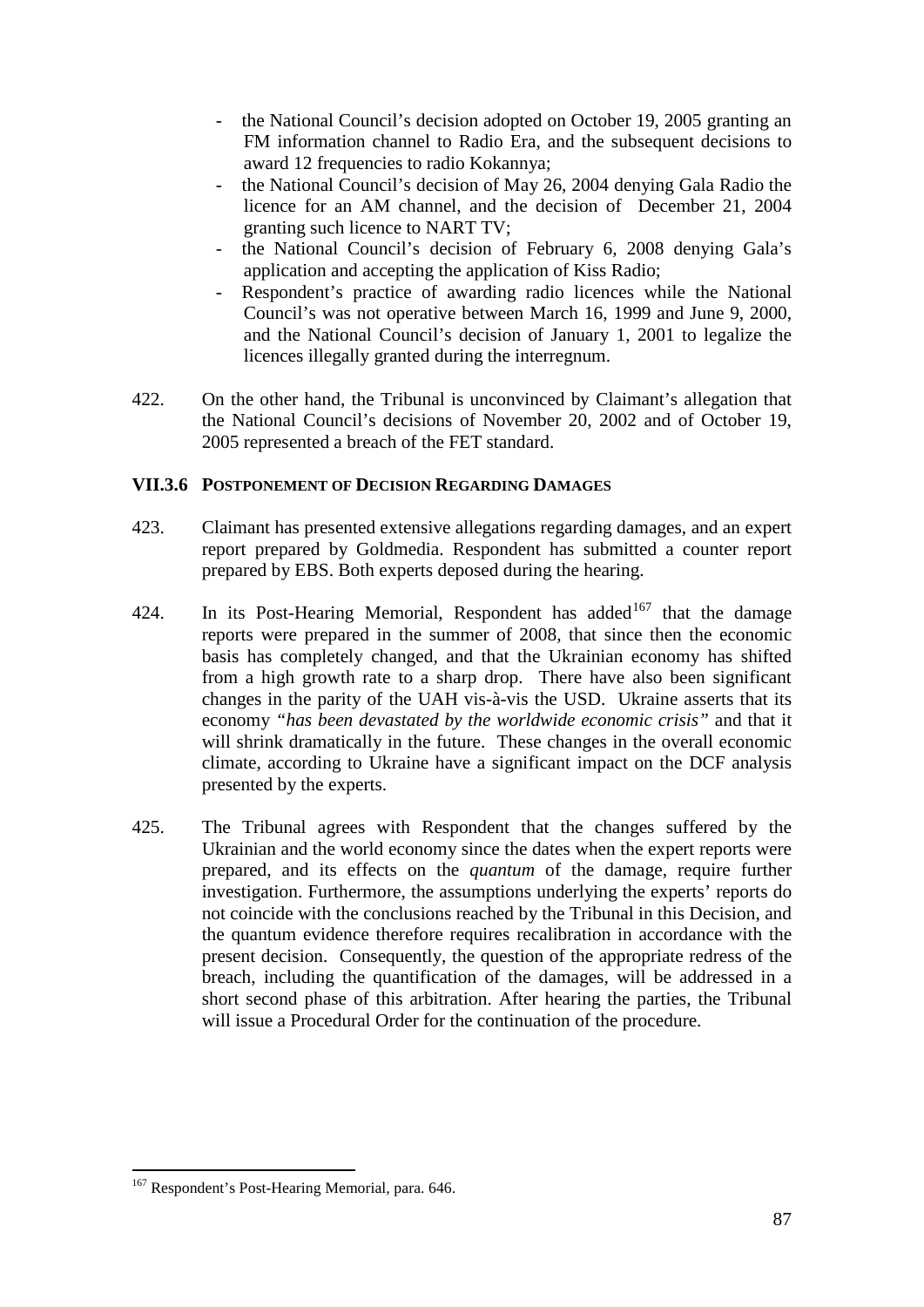# **VII.4. CLAIMANT'S SECOND ALLEGATION: THE CONTINUOUS HARASSMENT BY RESPONDENT AND THE REQUEST FOR MORAL DAMAGES**

# **VII.4.1. CLAIMANT'S ALLEGATIONS**

- 426. Claimant submits<sup>[168](#page-87-0)</sup> that the National Council, in a concerted effort to force Claimant out of the radio industry, has:
	- abusively monitored and inspected Gala from 2005 through 2008;
	- issued two warnings to Gala and threatened issuance of a third warning with the purpose of revoking Gala's licence:
	- threatened Gala with non-renewal of its licence on the basis of the 2006 LTR disqualifying foreigners as "founders" of radio stations;
	- delayed the decision on the renewal of Gala's licence with a view to imposing a tenfold licence fee under a newly enacted formula; and
	- allowed only an unrealistically short period for payment for an exorbitant licence fee.
- 427. Claimant adds that Gala was the first radio company which complied with the 50% Ukrainian music requirement, despite the negative effects on its ratings. This notwithstanding, in September 2005 the National Council inspected Gala and, as a result, issued a first warning on October 5, 2005. This warning was voided on April 4, 2006 by the Kyiv Economic Court, with the National Council's appeal dismissed on September 26, 2006.
- 428. In October and November 2005, Gala was again repeatedly monitored and inspected, with a second warning (dated November 23, 2005) as a result. Due process defence against this warning was denied to Claimant. Upon Gala's redress, the second warning was also voided by the Kyiv Economic Court and the National Council's appeal against that decision was again dismissed on February 15, 2007.
- 429. In May/June 2006 Gala was monitored and inspected yet again; and on July 19, 2006, the National Council met to decide on a third warning. Under the new 2006 LTR, a third warning would have enabled the National Council to institute court proceedings for revoking Gala's licence. Against this threat, the meeting was attended by five Gala executives, Gala's local and international attorneys, and the First Secretary of the US Embassy in Ukraine. In view of this presence, the National Council shied away from issuing a third warning.
- 430. The two warnings and the threat of a third, terminal warning were based on frivolous grounds. Claimant refers to other radio stations which were rarely inspected and did not receive warnings despite graver violations.
- 431. Claimant further submits that the Chairman and other representatives of the National Council have repeatedly threatened to reject the renewal of Gala's broadcasting licence, which expired on September 18, 2008. They referred to Claimant's US citizenship and to Article 12(2) of the LTR, which prohibited

<span id="page-87-0"></span> <sup>168</sup> Claimant's Post-Hearing Memorial, para. 125.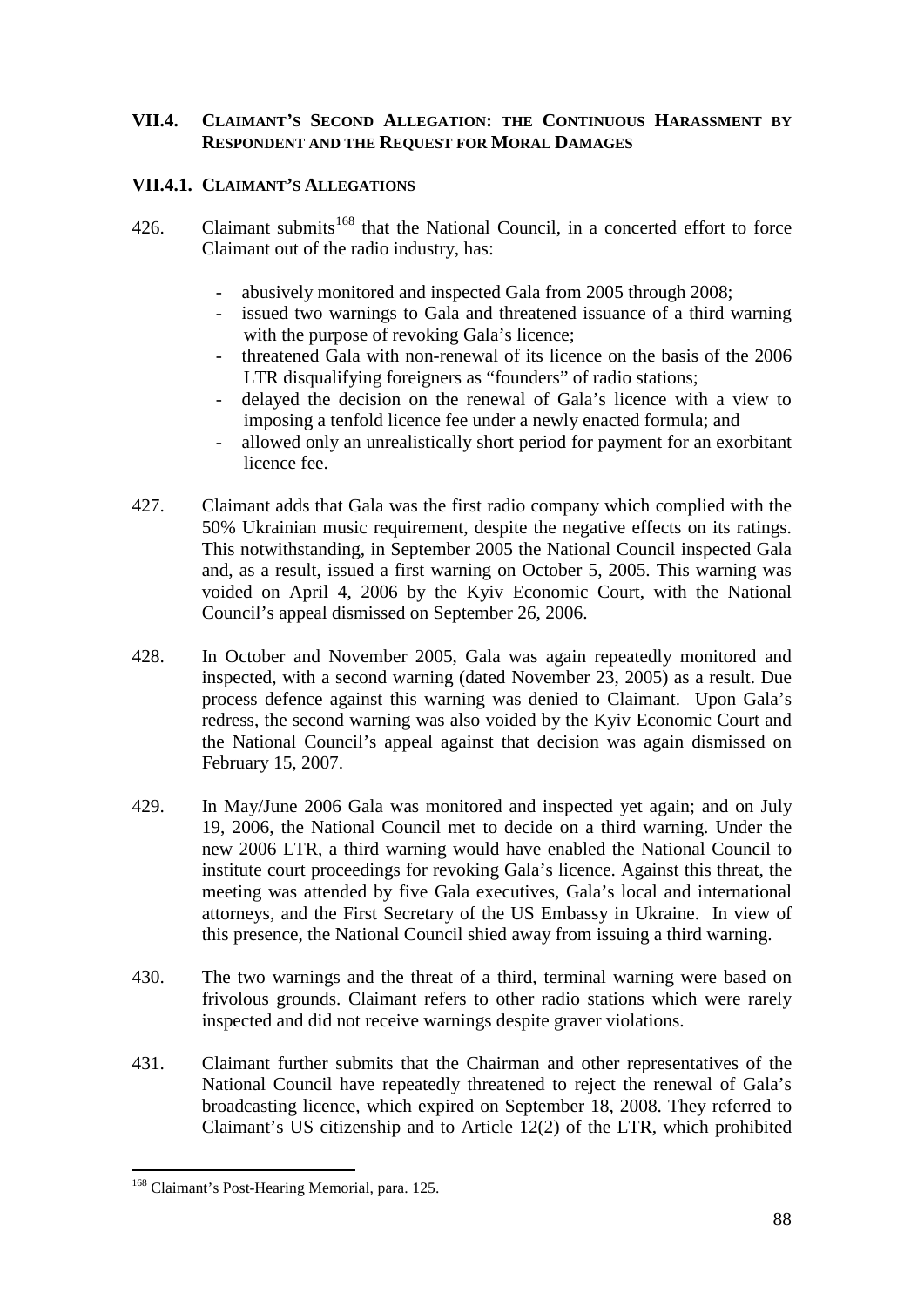the *"foundation"* of TV/radio stations by *"foreign legal entities and physical persons"*, although a similar prohibition already existed in the historic 1993 LTR. Besides the National Council representatives knew that Claimant had acquired his controlling share in Gala from the Ukrainian company Provisen and thus had not been Gala's founder.

- 432. While Gala had applied for an extension of its licence on March 13, 2008, the National Council delayed its final decision until July 19, 2008. It then applied a new formula for calculating the licence fee, which had been adopted by the Council of Ministers just on July 9, 2008. To make matters worse, the new formula was applied wrongly to Gala's detriment. As a result, Gala was invoiced a renewal fee of the equivalent of 1,039 million USD, more than ten times the fee that would have been due under the previous formula. Gala was allowed only 16 days for payment of this unexpectedly high fee. Other radio companies (e.g., HIT FM and Russkoye Radio owned by Mr. Bagrayev, a political ally of the President) had applied for a renewal of their licence later than Gala, but received the renewal before Gala, at a fee calculated under the previous formula.
- 433. On August 15, 2008, Claimant requested a Provisional Measure from the Tribunal, suspending ultimate payment of the renewal fee until the Final Award in this arbitration. On August 19, 2008, Respondent requested that Mr. Paulsson resign as an arbitrator in the present case, due to the involvement of his law firm in another case with Respondent as a party; this request and a subsequent official challenge by Respondent to Mr. Paulsson's impartiality, delayed the Tribunal's decision on the requested Provisional Measures.
- 434. The National Council finally reassessed the renewal fee to the amount expected by Claimant. This reassessment was prompted by an advice from the Ministry of Justice that the previous formula (rather than the new formula) was applicable to Gala's renewal fee.
- 435. Claimant acknowledges that the harassment finally has not been successful, because the broadcasting licences have been extended with the payment of the correct fees, Gala has not been fined and the warnings have been quashed by the Ukrainian Courts. But Claimant submits that this does not provide Claimant with immunity from paying damages for the harassment and moral harm that Ukraine's malicious acts have caused. Invoking the precedent of *DLP v. Yemen*<sup>169</sup>, Claimant requests that Respondent *"be held to be liable to reparation for the injury suffered by Claimant, whether bodily, moral or material in nature"*. Respondent's harassment has inflicted significant moral harm, including anxiety, pain and suffering, for which Respondent should be held liable in the amount of three million USD.

<span id="page-88-0"></span> <sup>169</sup> *Desert Line Projects LLC v. Yemen*, ICSID Case No. ARB/05/17, Award of 6 February 2008.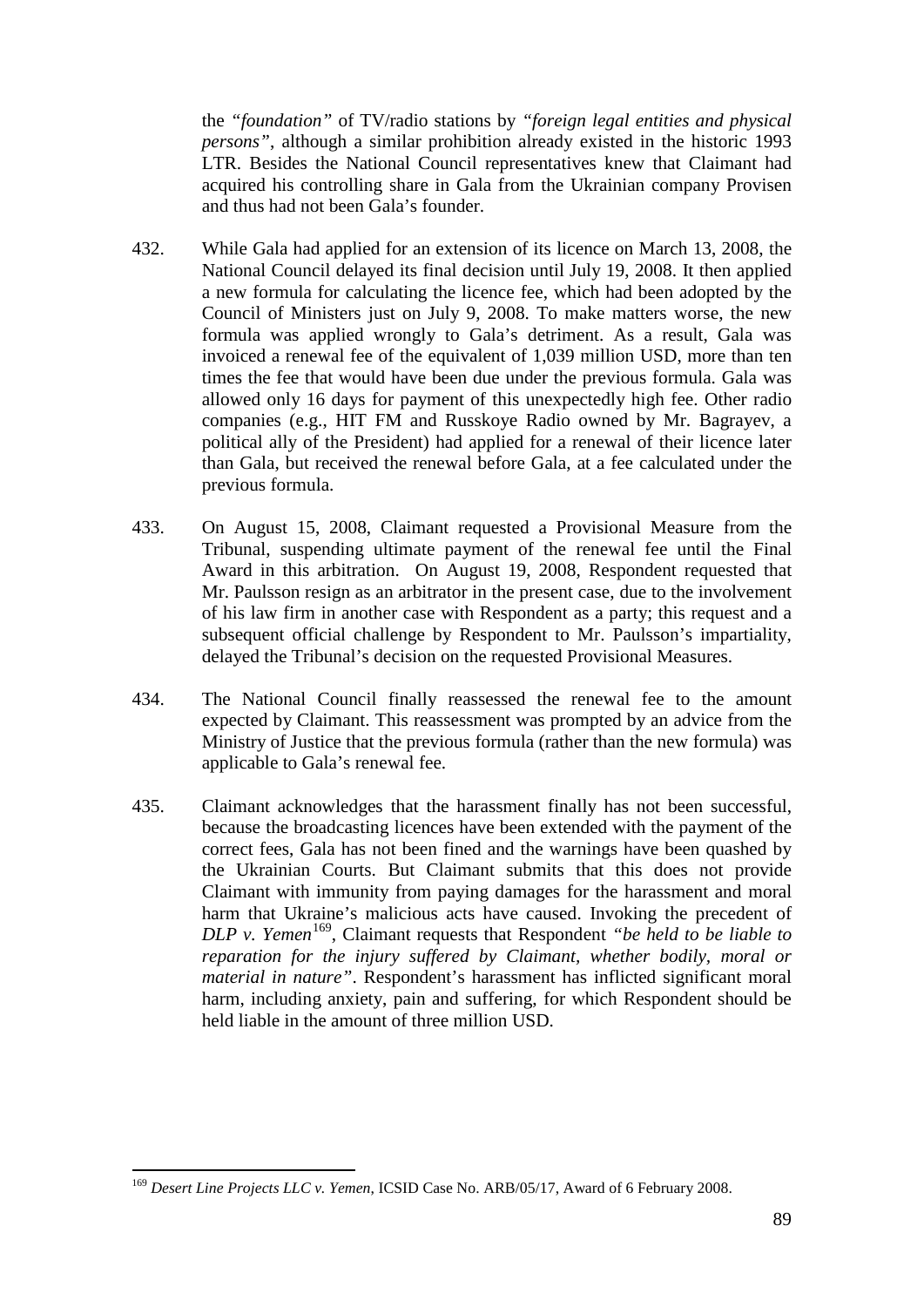### **VII.4.2. RESPONDENT'S ALLEGATIONS**

- 436. Respondent denies<sup>[170](#page-89-0)</sup> that the National Council had any intention, let alone concerted action strategy, to shut down Gala and force Claimant out of the radio industry in Ukraine. All monitoring, inspections and other actions advanced by Claimant were performed by the National Council in the exercise of its regulatory and supervisory responsibilities as per the parameters and guidance provided in applicable legislation.
- 437. Statistics refute Claimant's allegation that Gala had been targeted for excessive monitoring and inspections. During 2004 – 2008, the National Council ordered a total of 1438 inspections and issued a total of 288 warnings. The five inspections of and two warnings to Gala are not egregious. Other broadcasters similarly had experienced between three and six inspections; and five broadcasters had even received three warnings and presently face court proceedings for cancellation of their licences.
- 438. The procedures for monitoring and inspections are not inequitable, arbitrary or discriminatory, and are equally applied to all broadcasters under the jurisdiction of the National Council. As a matter of administrative routine, broadcasters are continuously monitored to check whether they comply with applicable legislation and with their licences. Monitoring is based on an evaluation of the programmes broadcast; it does not involve the companies and does not interrupt their business. Inspections are ordered by the National Council if monitoring reveals indications of violations; they are carried out at the premises of the radio station and last one business day at most. Inspection reports are immediately shared with the broadcasters concerned and submitted for decision to the National Council. If the inspection reveals violations of either applicable legislation or the terms of a broadcaster's licence, the National Council may impose sanctions. These range from warnings (lightest sanction) and monetary penalties to court proceedings and revocation of licence. Sanctions imposed can be appealed to Ukrainian Courts.
- 439. Gala was monitored in September 2005, together with several other broadcasters, in accordance with the normal administrative process. Since violations of applicable legislation were detected (with respect to Ukrainian language and advertising rules), the National Council by letter of September 27, 2005 informed Gala of its decision to conduct a first inspection on September 30, 2005. When the National Council experts tried to perform this inspection, Gala representatives denied them access to Gala's premises. The National Council thereupon issued a first warning on October 5, 2005 and, at the same time, decided to repeat the inspection within two weeks. On April 4, 2006 this first warning was quashed by the Kiyv Economic Court, on the ground that the National Council had failed to prove receipt by Gala of the Council's aforementioned letter of September 27, 2005.

<span id="page-89-0"></span><sup>&</sup>lt;sup>170</sup> Respondent's Post-Hearing Memorial, para. 516.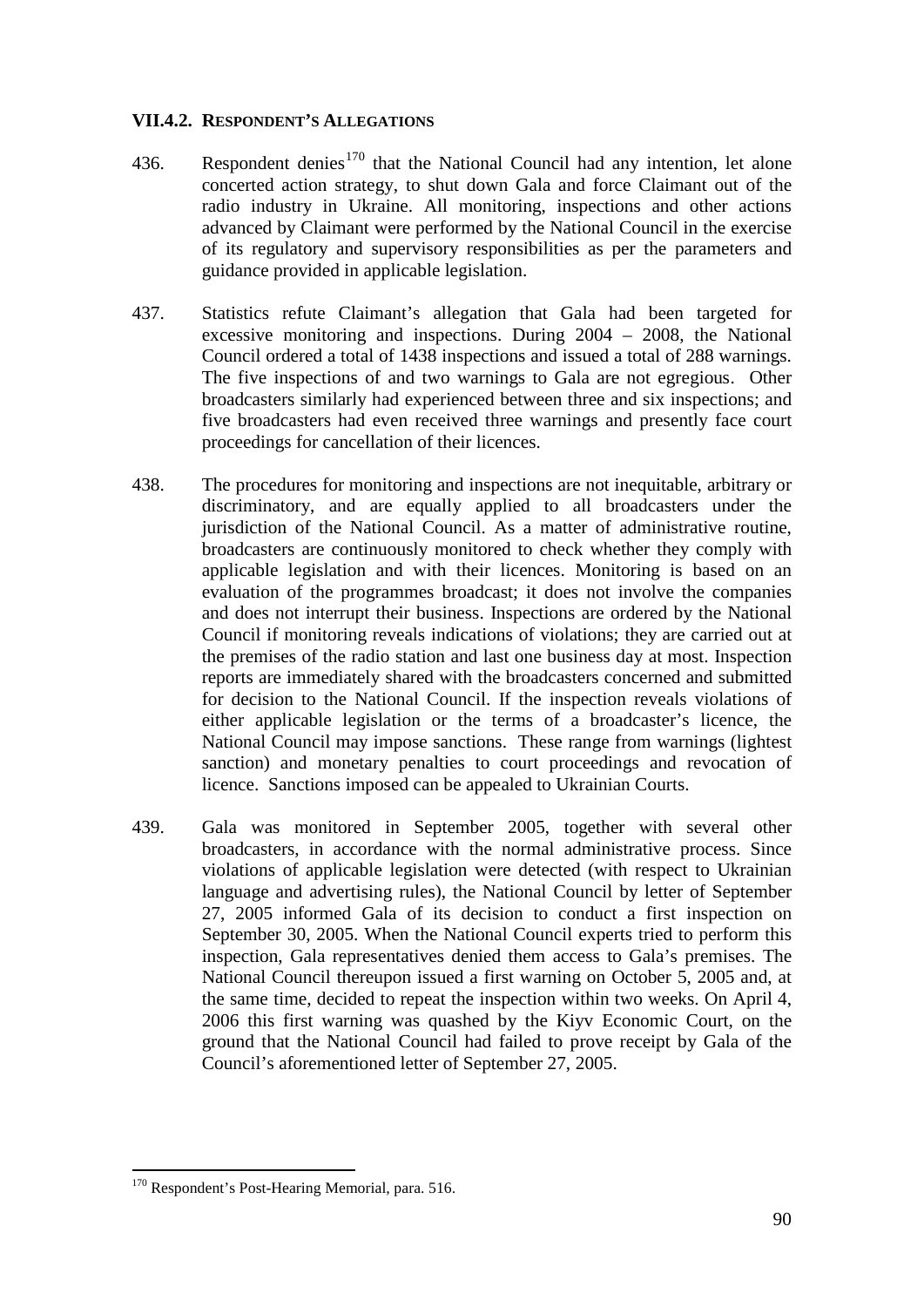- 440. Gala was inspected again on October 19, 2005. This inspection detected violations of broadcasting and advertising legislation, and of the terms of Gala's licence regarding children's and educational programs. On November 2, 2005 the National Council discussed the inspection results with Gala and gave it two weeks to cure the violations. After negative results of a subsequent monitoring, the National Council issued a second warning on November 23, 2005, requiring Gala to cure the violations within six months. This second warning was also quashed by the Kiev Economic Court, on the ground that it was based on an inspection prompted by the first warning, which had been voided previously by the Court.
- 441. On May 27, 2006, i.e. six months after the second warning, a monitoring revealed that Gala had not ceased in its violations. Thereupon, a third inspection was carried out on June 2, 2006. It confirmed continuing violations as per the monitoring report, but also noted that Gala had rectified its previous violations regarding broadcasting in Ukrainian language. In view of this improvement, the National Council abstained from issuing a third warning.
- 442. In 2008, Gala was inspected twice, in April as a routine matter in advance of the pending renewal of Gala's licence and on June 3 after monitoring detected a violation of Ukrainian election legislation. The April inspection was inconsequential, while the June inspection confirmed the violation. Nevertheless, the National Council, in its meeting on June 18 accepted Claimant's explanation that the violation was accidental, did not issue a warning but rather proceeded with the renewal of Gala's licence.
- 443. National Council representatives have never threatened to deny the renewal of Gala's licence due to Claimant's US citizenship.
- 444. The licence was renewed on July 19, 2008 in due time before its expiry on September 18, 2008. The processing time was required for clarification of outstanding issues.
- 445. The renewal fee had initially been calculated under the new formula on the National Council's understanding that the Cabinet decree had entered into force at the date of its receipt by the National Council on July 11, 2008. Since the renewal had been granted thereafter (July 16), the Council had applied the new formula in good faith. Nevertheless, the National Council had sought the guidance of the Cabinet of Ministers on the issue as early as August 11, 2008, i.e. before Claimant's request for Provisional Measures challenging the fee. The Cabinet had referred the matter to the Ministry of Justice, which on September 15, 2008 advised the National Council that the formula entered into force only with the publication of the decree in the Official Bulletin of Ukraine on July 18, 2008, i.e. after the renewal of Gala's licence on July 16. In light of this advice, the National Council promptly recalculated the fee under the previous formula, more advantageous to Claimant, and informed the Tribunal accordingly.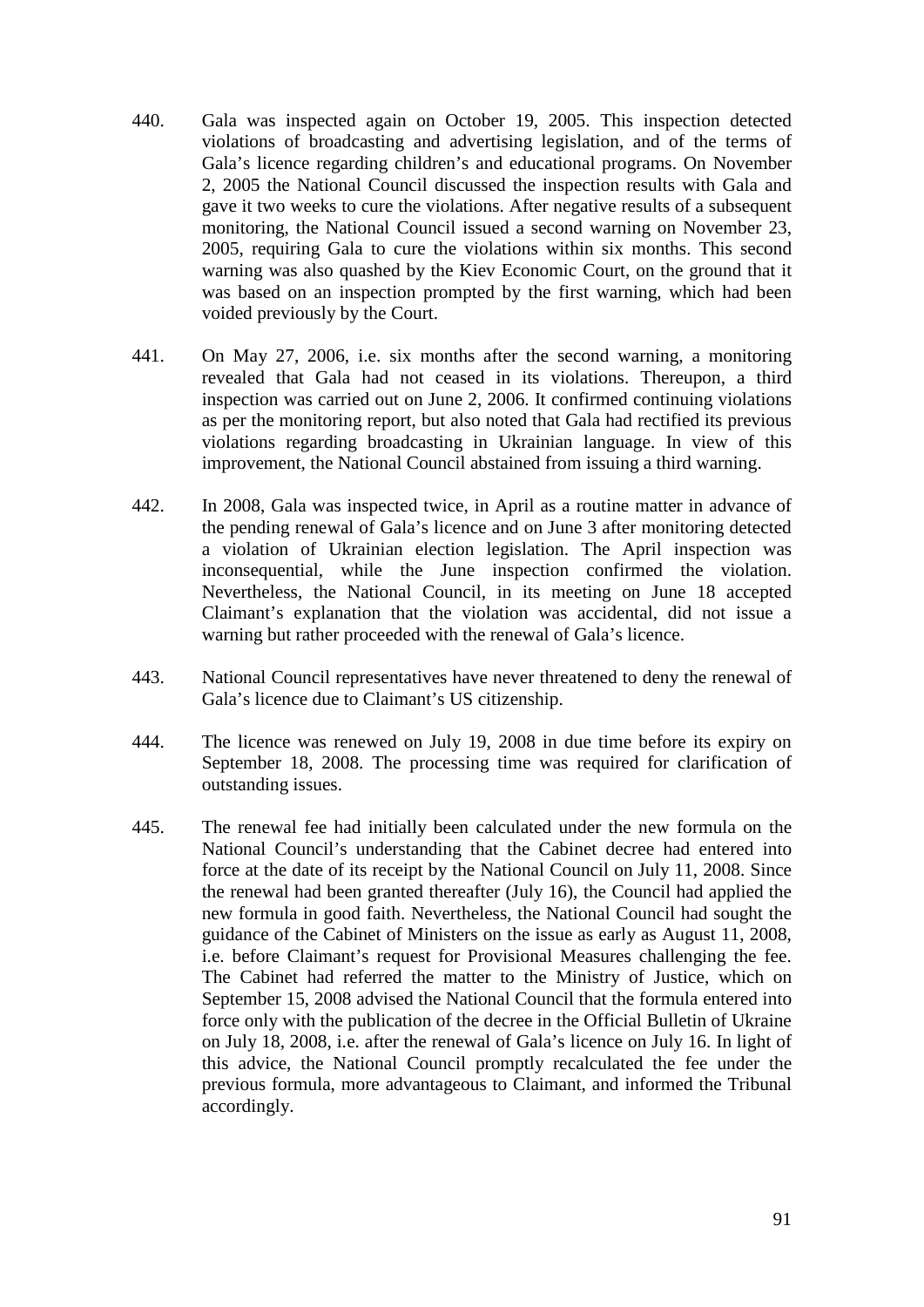- 446. The challenge of Mr. Paulsson as an arbitrator in the present proceeding had been prompted by disagreements between Claimant and Respondent regarding implications of the issue for the status of the final award. It had nothing to do with Claimant's request for provisional measures and/or the calculation of the renewal fee.
- 447. The fact that the two warnings against Gala have been set aside by Ukrainian Courts shows, in Respondent's view, that the Ukrainian system provided adequate redress against administrative error, in compliance with the FET standard under the BIT.
- 448. Claimant had suffered no harm as a result of the National Council's actions wrongly described by Mr. Lemire as harassment. All inspections together have taken at most four business days over a four-year period. Claimant is still operating a profitable business – a fact which according to Respondent precludes any claim on the basis of "*creeping expropriation*" or violation of "*full protection and security*".

# **VII.4.3. THE TRIBUNAL'S DECISION**

## **A) Introduction**

- 449. Claimant's basic line of reasoning is that, behind the individual facts of this case, an overall aim appears: the Ukrainian authorities' desire to get rid of an annoying American investor, by systematically denying any application for further frequencies, thwarting plans to create new channels, and harassing him with irregular inspections and difficulties for the renewal of his licence.
- 450. Respondent has vehemently denied the accusation. Chairman Shevchenko has stated that the National Council never resorted to procedures aimed at any revocation of the Gala Radio licence and has not even contemplated such steps $^{171}$ .
- 451. The Tribunal has already come to the conclusion that Respondent's practice regarding the allocation of frequencies is not compatible with the FET standard defined in the BIT. As a consequence of the violation of the BIT Claimant is entitled to be indemnified for the economic damages he has suffered. As has already been stated (see paragraph 426 above), this issue will be addressed in a subsequent phase of this arbitration.
- 452. Claimant is now asking that the Tribunal decide whether the harassment which he allegedly suffered, entitles him to receive an additional indemnification, further to the economic loss, for the moral damage suffered. The harassment in itself cannot constitute additional violations of the BIT because, as Claimant himself acknowledges, in the end the inspections led to no sanctions and the licence was correctly extended. For this reason, Claimant restricts his prayer for relief to a request that the Tribunal indemnify Claimant for the moral harm he has suffered, caused by Respondent's continuing harassment.

<span id="page-91-0"></span><sup>&</sup>lt;sup>171</sup> Reespondent's Rebuttal Witness Statement of Mr. Shevchenko dated 2 December 2008, p.31.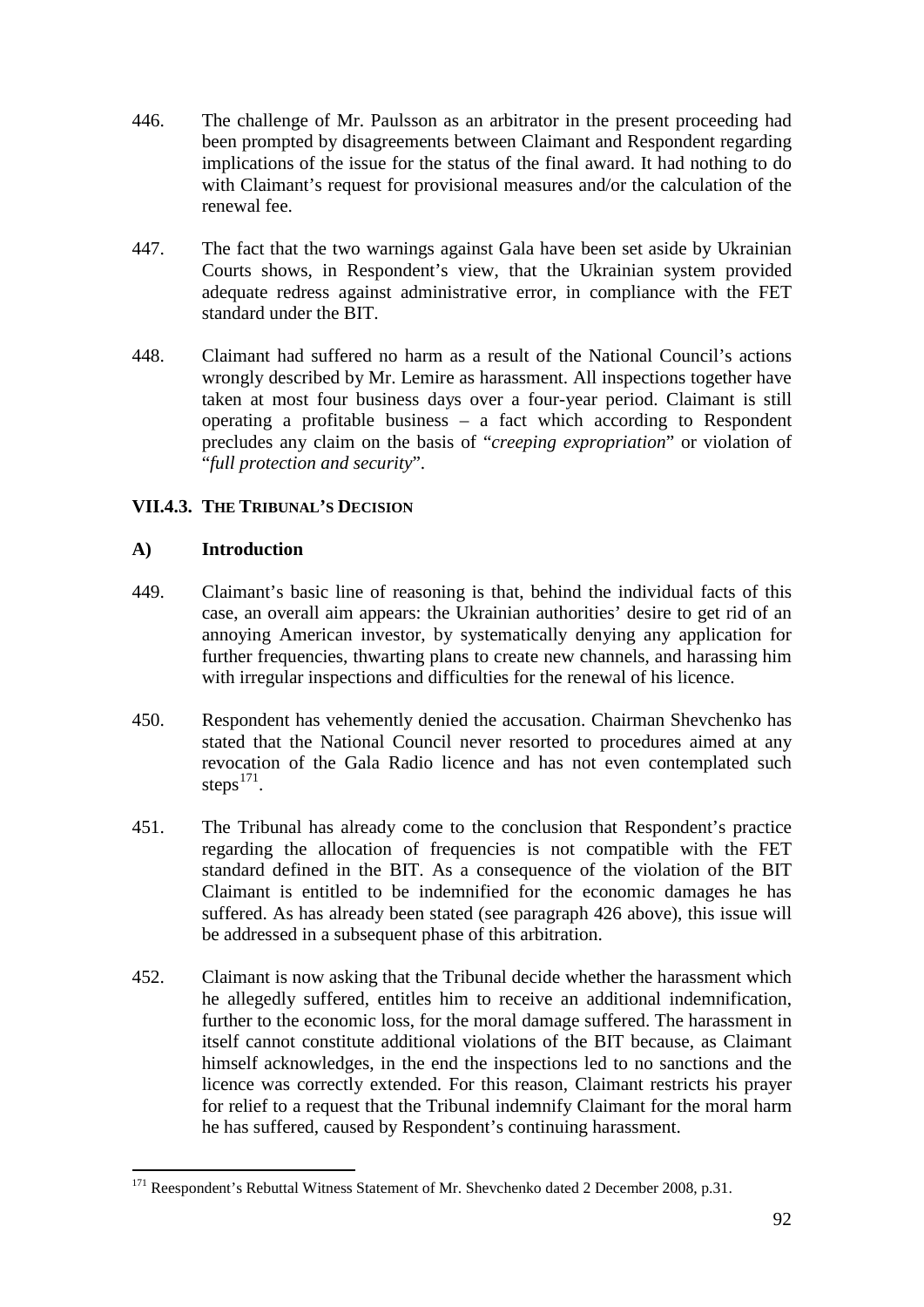453. In order to decide this claim, the Tribunal has to analyze the two separate issues submitted by Claimant, the inspection of Gala Radio (B) and the renewal of the licence (C), leading to the Tribunal's conclusions (D).

## **B) The Inspection of Gala Radio**

- 454. The National Council is the supervisor and regulator of the TV and radio sector in Ukraine (Articles 13 and 14 of the LNC). As such, the Council has the power to monitor and inspect radio companies, including Gala Radio. The procedure of inspection is defined in Articles 70 to 75 of the LTR, and in an Instruction of the National Council, issued in 2003 and amended in subsequent years<sup>[172](#page-92-0)</sup>. Monitoring is a process of recording and analyzing the broadcasting of a radio company, and is done directly by the National Council, without involvement of the radio station. An inspection is a more serious review, which requires access to the company's premises. Inspections can be scheduled – i.e. in accordance with a plan approved by the National Council – or unscheduled – i.e. motivated by some exceptional circumstance.
- 455. The results of an inspection are formalized in an inspection report; the affected company has access to the report, and is entitled to give explanations, to provide evidence and to file claims (Article 73.3 of the LTR). The inspection report, prepared by the National Council staff, is submitted to the National Council which has the right either to close the file without sanction, or to issue a warning, to impose a penalty or to appeal to a Court in order to revoke the licence (Article 72.6 of the LTR). The practice of the National Council is to listen during the meeting to an oral explanation of the representative of the radio company<sup>[173](#page-92-1)</sup>.
- 456. It is undisputed that until 2005 Gala was never inspected. Since then, Gala has suffered five inspections, four of which were unscheduled<sup>[174](#page-92-2)</sup>.

The first warning

- 457. The first inspection took place on September 28, 2005, and it has been described in detail in the report prepared by the inspectors<sup>[175](#page-92-3)</sup>. The day before the inspection, the inspectors had sent a fax to Radio Gala, announcing their visit for the next day. When they arrived, a female employee told them that the management of the company was outside Kyiv, and would not return until October 17, 2005. The employee stated that she *"was not authorized to provide any information or documents"*.
- 458. A week later, on October 5, 2005 the National Council decided to issue a warning to Gala because the personnel of Gala Radio *"prevented [National Council representatives] from carrying out their legitimate actions"* [176](#page-92-4) , by

<span id="page-92-0"></span><sup>&</sup>lt;sup>172</sup> Responent's Exhibit RLA-15 (original text) and RLA-64 (amended text).<br><sup>173</sup> Inspector Iulian Leliukh, Hearing Transcript 4, p.103, at 15.

<span id="page-92-2"></span><span id="page-92-1"></span><sup>174</sup> Mr. Denisenko, Hearing Transcript 2, p. 209, at 16.  $175$  Respondent's Exhibit R-270.  $176$  Respondent's Exhibit R-272.

<span id="page-92-3"></span>

<span id="page-92-4"></span>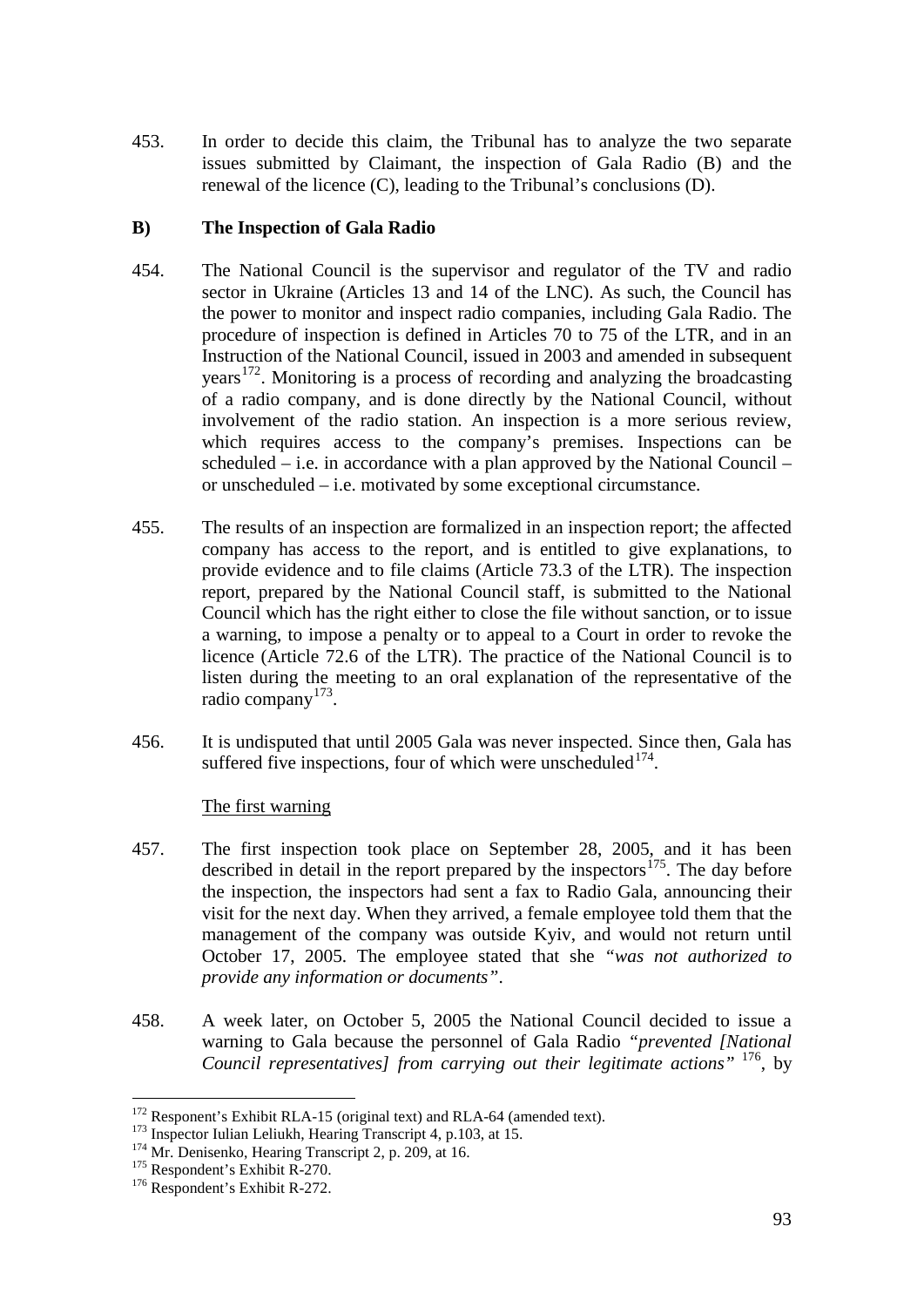refusing to produce the documents and materials required for conducting the inspection. The decision was abusive, because the inspectors' report did not reflect any refusal to cooperate, only the absence of management, and because the advance notice had been unreasonably short. Besides, there is no evidence that Gala was heard before the decision was adopted, and the LTR does not typify the refusal to produce documents as a sanctionable wrong. Gala successfully challenged the warning before the Kyiv Economic Court, and it was set aside by this Court on April 11, 2006. The National Council appealed, the appeal was rejected on February 14, 2008.

### The second warning

- 459. On October 14, 2005 the National Council informed Gala that an inspection would be performed on October 19, 2005. The inspection took place on this date, in the presence of Mr. Lemire, who refused to sign the inspection report<sup>[177](#page-93-0)</sup>. The inspection report reflects the following:
	- the language of programs is Ukrainian;
	- the language of commercials is predominantly Ukrainian, although two commercials were in Russian, which represents a violation of the Law on Advertising;
	- there is one instance where a commercial was not separated from other elements of the program, in violation of the Law on Advertising;
	- the air time devoted to information programs, to educational programs and to children programs were significantly less than the figures mentioned in the licence.
- 460. On November 2, 2005 the National Council met, heard representatives of Gala, and decided to postpone their vote for two weeks<sup>178</sup>. On November 23, the National Council met again and issued a warning against Gala, for the reasons set forth in the inspectors' report. The warning was cancelled by the Kyiv Economic Court on February 15, 2007, because the Court considered the inspection illegal $179$ .

### The June 2006 inspection

461. With two warnings against Gala in the appeal Courts, on May 29, 2006 Chairman Shevchenko ordered the Control and Monitoring Department of the National Council to conduct a new inspection, which was carried out on June 2, 2006. Inspector Leliukh has declared that the inspection was conducted in a hostile environment, and that Mr. Lemire was accompanied by four lawyers and a representative of the American Embassy. The inspection report came to the following conclusions $180$ :

<span id="page-93-1"></span><span id="page-93-0"></span><sup>&</sup>lt;sup>177</sup> Respondent's Exhibit R-276.<br><sup>178</sup> Respondent's Exhibit R-282; Respondent submits that the two weeks delay was to permit Gala to cure the irregularities; this does not derive from the transcript.

<span id="page-93-2"></span><sup>&</sup>lt;sup>179</sup> See Claimant's submission to the Court in Respondent's Exhibit R-312.<br><sup>180</sup> Respondent's Exhibit R-298.

<span id="page-93-3"></span>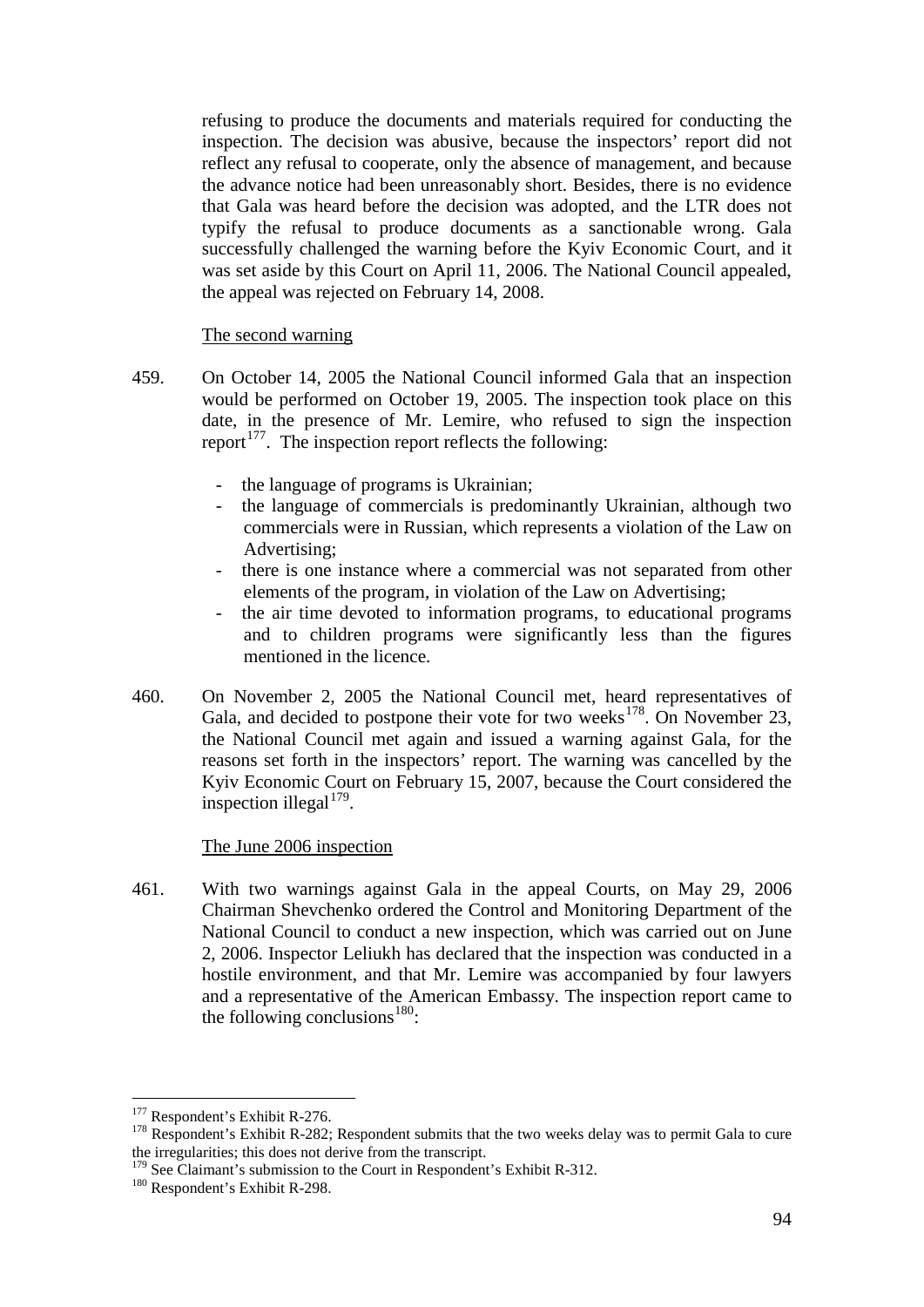- the advertising exceeded the 20% legal maximum per hour (i.e. 12) minutes maximum) in four hourly time periods: from 9 am to 10 am, by 18 seconds, from 12 pm to 1 pm, by 14 seconds, from 1 pm to 2 pm, by 3 seconds and from 5 pm to 6 pm by 12 seconds;
- Gala was basically complying with the licence conditions, it had broadcast 6.36 h. of cultural programs, when the licence required 3.50 h.; Gala had however failed to broadcast children's programs, as required by the licence;
- Gala was complying with the 50% Ukrainian music percentage;
- language is 100% Ukrainian, including advertisements;
- two advertisements were not clearly separated from the other elements of the program.
- 462. Claimant asserts that the inspection team, headed by Inspector Leliukh, included in its submission to the National Council a proposal that a third warning be issued. A third warning would have blocked the renewal process for the licence, which was then under discussion and might have triggered an action to revoke Claimant's licence (although this is not a must: the LTR does not require that a third warning triggers a procedure of licence revocation). Claimant was sufficiently worried about the prospect of a third warning and its consequences that he asked for the assistance of US Embassy officials and of his international lawyers at the meeting of July 19, 2006 to lobby against the issuance of the third warning.
- 463. Inspector Leliukh, asked by the Tribunal if he had recommended issuing a third warning, answered: *"I do not remember whether or not I recommended a warning*<sup>[181](#page-94-0)</sup>, And under cross examination, asked whether the draft resolution would be in the record of the National Council, he stated that *"as a rule a draft resolution is not maintained – resolutions themselves are archived, not draft resolutions*[182](#page-94-1)*".*
- 464. Although Inspector Leliukh does not remember, there is clear evidence in the file showing that a third warning was indeed proposed. Respondent has submitted the transcript of the July 19, 2006 session  $1^{83}$ , and there it is clearly stated that Shevchenko put the draft decision for issuing a warning to the vote. The decision received one vote in favour (from Chairman Shevchenko) and five members abstained, and consequently it was rejected. Immediately thereafter, a new decision was tabled and carried unanimously. This decision states that the National Council:
	- takes knowledge of the report resulting from Gala's inspection;
	- obligates the management of Gala to bring its activities in line with the licence, Deputy Chairman Kurus being in charge of control of this obligation; and
	- informs the founders of Gala that in accordance with Article 12 of the LTR foreigners are prohibited from being the founders of radio stations.

<span id="page-94-1"></span><span id="page-94-0"></span><sup>&</sup>lt;sup>181</sup> Inspector Iulian Leliukh, Hearing Transcript 4, p. 111, at 8.<br><sup>182</sup> Inspector Iulian Leliukh, Hearing Transcript 4, p. 116, at 7.<br><sup>183</sup> Respondent's Exhibit R-306, p. 2070.

<span id="page-94-2"></span>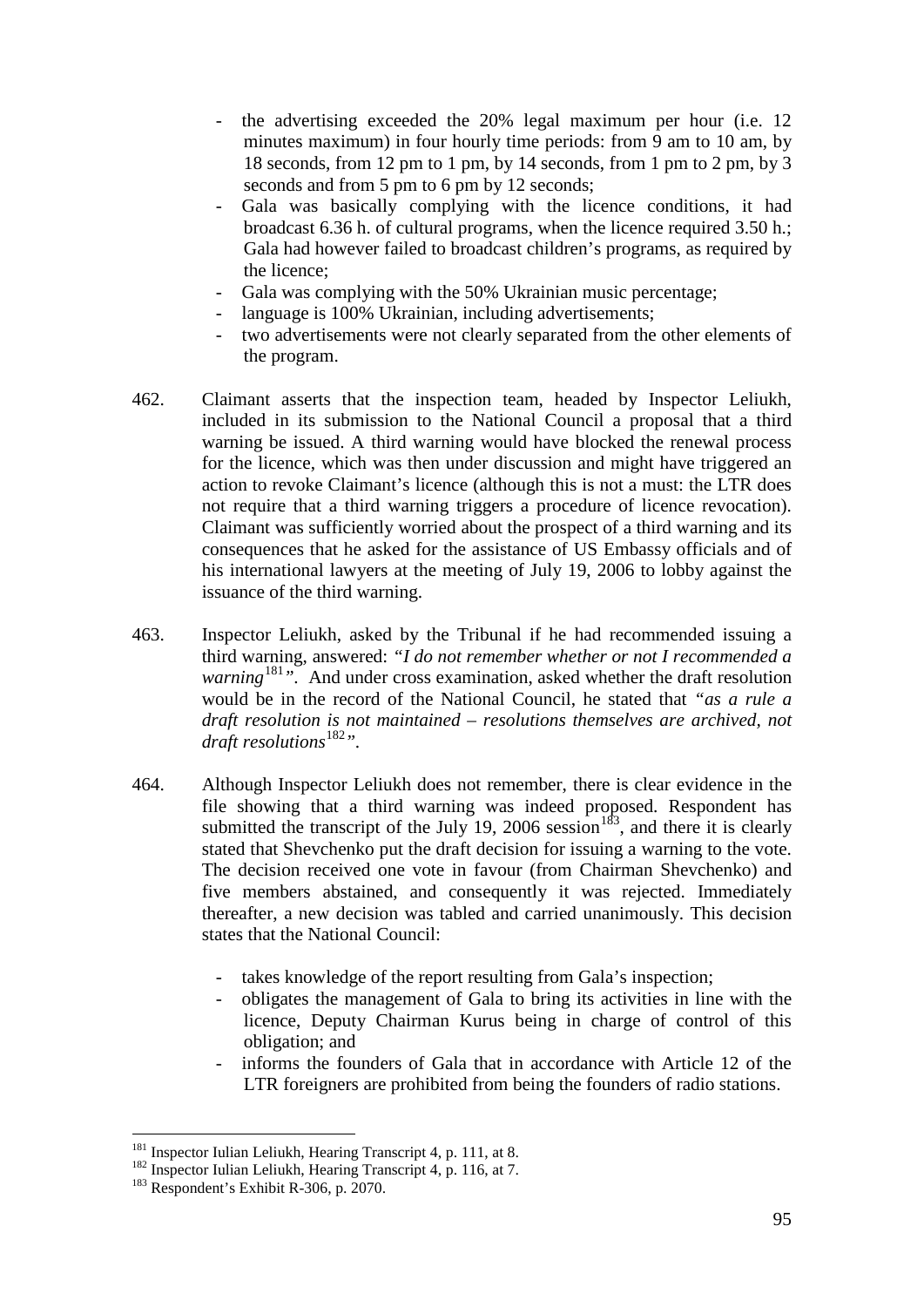- 465. The reference to the founding of Gala, and to Article 12 of the LTR, is especially troubling. In accordance with the records, which must have been available to the National Council, Gala Radio had not been founded by Mr. Lemire, but by Provisen, an Ukrainian company, and Claimant subsequently bought a controlling stake in the company. The prohibition of foreign foundership of radio stations was already included in Article 13 of the 1993 LTR, and was then taken over into Article 12 of the 2006 LTR. Consequently, it existed when the National Council authorized Mr. Lemire's purchase of the control in Gala.
- 466. The July 19, 2006 decision of the National Council *"informs"* the founders of Gala that foreigners are prohibited from being founders of radio stations. This statement is difficult to understand, because:
	- it seems incongruous in a decision regarding the imposition of a sanction to Gala;
	- it is unnecessary, if it is just a reminder of a legal rule which had existed since 1993:
	- it is without purpose, because a company can never retroactively change its founders;
	- if it purports to be an anticipation of what the National Council would decide in the future (the licence will not be renewed, because Mr. Lemire is American), it is legally incorrect, because Mr. Lemire is not the founder and his investment had been duly authorized.

## The 2008 inspections

- 467. In April 2008 Gala was subject to a further, scheduled inspection, which resulted in a conclusion that there was no irregularity.
- 468. Then, in June 3, 2008 an additional unscheduled inspection took place, which led to a decision of the National Council on June 18, 2008. What had happened was that on the day of the Municipal Elections, a candidate had spoken on Gala Radio, starting his words by saying *"I will not promote myself ... I will not advertise either. All I wanted to say is that everyone has to come"*. Hereafter, he made a short presentation why citizens should vote in his favour. The inspection report prepared by the National Council inspection team stated that the broadcasting of these declarations violated the Ukrainian Election Law which requires that *"campaigning"* cease 24 hours before the vote<sup>[184](#page-95-0)</sup>.
- 469. During the session of the National Council on June 18,  $2008^{185}$  $2008^{185}$  $2008^{185}$ , a member of the National Council acknowledged that all TV channels show interviews with various candidates during the ballot casting. Gala explained at the hearing that they had committed a mistake. Respondent submits that the National Council decided not to issue a warning  $186$ .

<span id="page-95-0"></span><sup>&</sup>lt;sup>184</sup> Respondent's Exhibit R-373.<br><sup>185</sup> Respondent's Exhibit R-375 (transcript of the meeting).

<span id="page-95-2"></span><span id="page-95-1"></span><sup>&</sup>lt;sup>186</sup> Respondent's Post-Hearing Memorial, para. 548; not contradicted by Claimant; the transcript of the meeting, however, is not clear; Chairman Shevchenko's last words are: *"But they admit their fault, saying*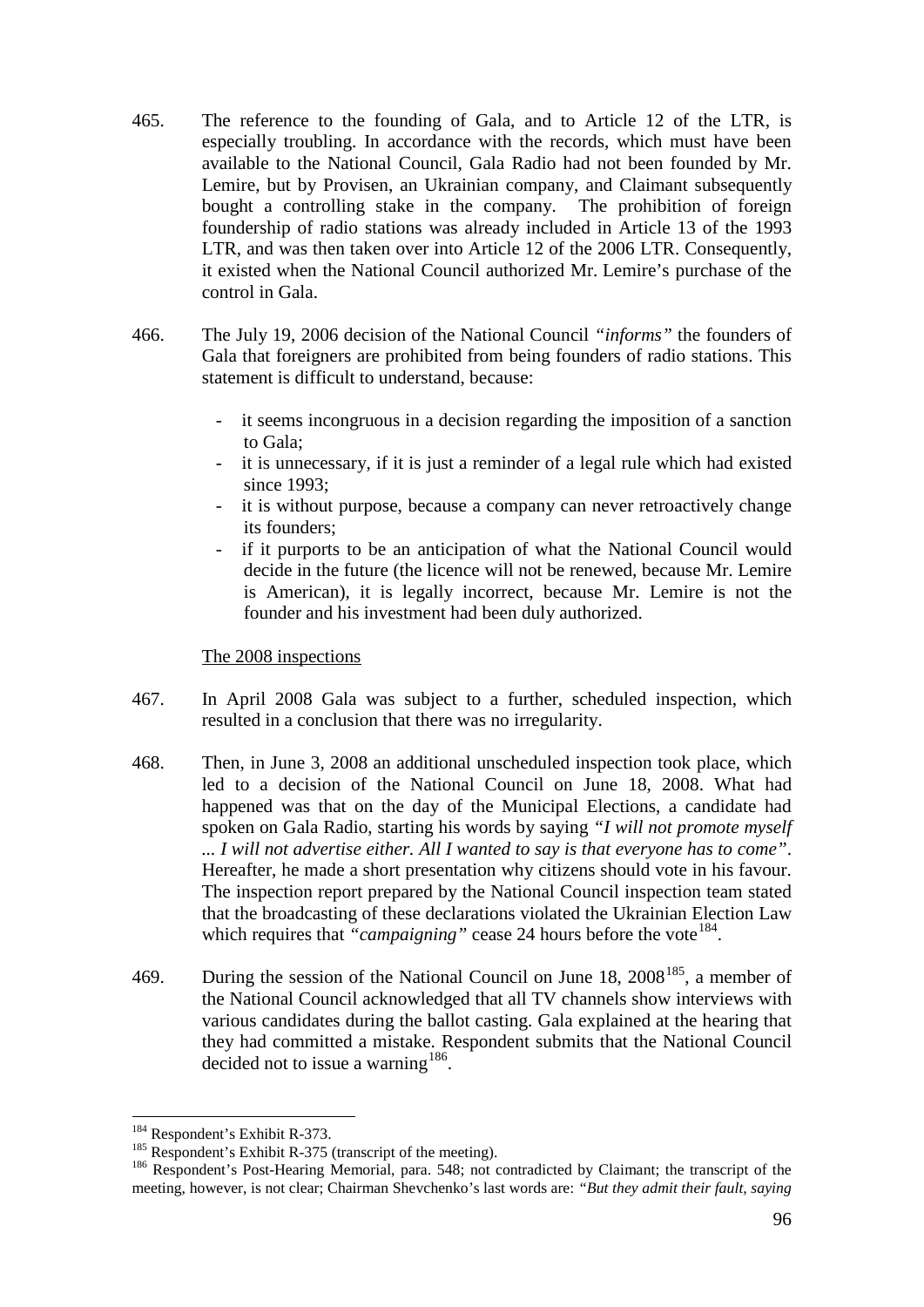## **C) Renewal of the Licence**

- 470. Gala Radio's licence was due for renewal on September 18, 2008. Claimant applied for renewal on March 13, 2008. The National Council reacted with a number of documentary requests, to which Gala duly responded<sup>[187](#page-96-0)</sup>. The licence was eventually issued on July 16, 2008, on the last possible meeting of the National Council.
- 471. On July 25, 2008 Gala received an invoice for more than one million USD, which represented a 10 fold increase with regard to the renewal fee which would have been applicable in accordance with the guidelines approved in 1995. The new methodology for calculating had been approved by the National Council on November 22, 2006, but required a confirmation decision from the Cabinet of Ministers. On July 9, 2008 the Cabinet adopted the necessary decree, and the National Council at its meeting of July 16, 2008 declared that the new methodology would be used to calculate its fees – the same meeting which approved the extension of Gala's licence.
- 472. In Claimant's opinion, the National Council on purpose delayed the application process, in order to be able to charge the higher fee $^{188}$  $^{188}$  $^{188}$ . Claimant further alleges that Russkoie Radio and Hit FM – both allegedly owned by Mr. Bagrayev, National Council member until 2002 - applied for their renewal after Gala, but were awarded their licence on May 28, 2008, seven weeks before Gala<sup>[189](#page-96-2)</sup>. This statement has not been denied by Respondent.
- 473. Claimant finally was only required to pay the lower, historic fee. The reason for this is that when the National Council issued the one million USD plus invoice, it failed to take into consideration, that on the date of Gala' renewal the decree had not yet been published in the Official Bulletin, and consequently it had not entered into force and could not be applied to the Gala licence renewal.
- 474. Claimant filed a request for interim measures in this arbitration, Ukraine eventually accepted Claimant's arguments and modified the licence renewal fee to the historic figure, which Claimant accepted and duly paid, desisting from the Request.

# **D) Decision of the Arbitral Tribunal**

475. The Tribunal is in this case confronted with a request for moral damages, which Claimant allegedly has suffered as a consequence of harassment by the National Council. The moral damages – as alleged by Claimant – include anxiety, pain and suffering, and they are estimated at three million USD, a figure which is deemed *"very conservative ... in light of the long duration,* 

 $\overline{a}$ 

*that it was all by accident, and we agree with this point, advising the company to take this fact into account as a warning"*

<span id="page-96-1"></span><span id="page-96-0"></span><sup>&</sup>lt;sup>187</sup> See Claimant's Exhibits CRIM-5, 6, 7, 8 and 9.<br><sup>188</sup> Claimant's Reply Memorial, para. 248.<br><sup>189</sup> Claimant's Reply Memorial, para. 253.

<span id="page-96-2"></span>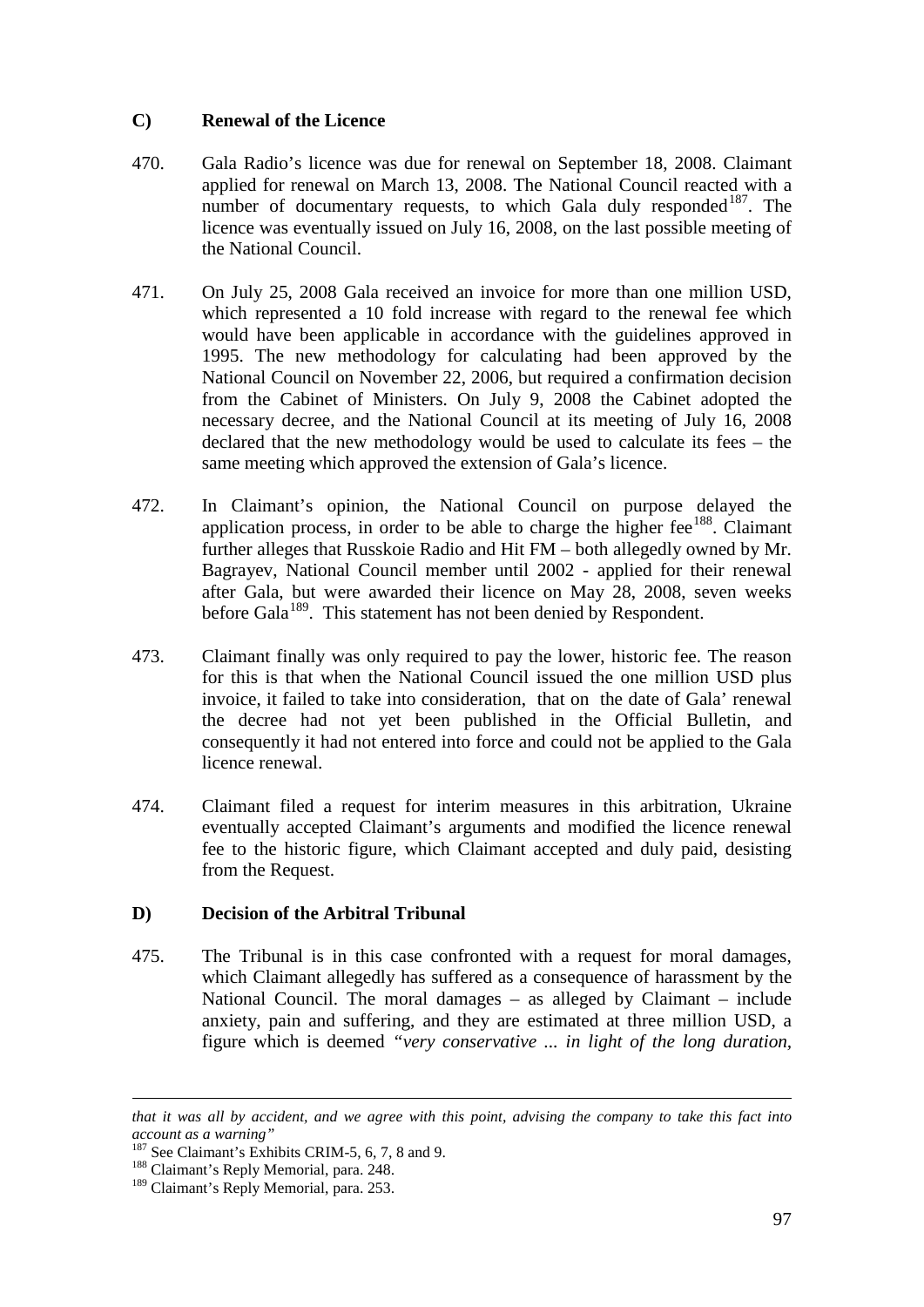*intensive and diverse harassment to which Respondent has subjected*   $Claimant<sup>190</sup>$  $Claimant<sup>190</sup>$  $Claimant<sup>190</sup>$ 

Moral damages in investment arbitrations

476. In most legal systems, damages which can be recovered by the aggrieved include not only the *damnum emergens* and *lucrum cessans*, but also moral damages. The Tribunal shares the conclusions reached in *Desert Line Projects[191](#page-97-1) :*

> *"Even if investment treaties primarily aim at protecting property and economic values, they do not exclude, as such, that a party may, in exceptional circumstances, ask for compensation for moral damages"*.

- 477. The circumstances in *Desert Line Projects* were very exceptional indeed. Claimant had been subject to physical duress and suffered a siege by the armed forces of Respondent.
- 478. Can moral damages be applied in the factual situation of this case in which Claimant is not making any allegation of physical duress?
- 479. Claimant in essence is submitting that the National Council incurred in systemic bias against Gala Radio. Not only did the National Council reject the 200 applications made by the radio station for new frequencies, jeopardizing Gala's plans to expand its activities, but it also maliciously subjected Gala to a series of inspections, with the hidden agenda to close it down, and then in bad faith delayed the renewal of the licence, until a new regulation had come into force, which increased the renewal fee by 10.
- 480. Claimant's accusations are very grave indeed.
- 481. The National Council is Radio Gala's lawful supervisor and regulator, entrusted by Ukrainian law with authorizing, monitoring, inspecting and sanctioning TV and radio stations. Agencies with powers analogous to those of the National Council exist in most jurisdictions, because they have proven necessary in order to guarantee correct assignment of scarce frequencies, protection of rights of viewers and listeners and defence of liberty of information and plurality of opinions. Regulatory agencies, provided by law with wide powers to intervene, must act with absolute independence and impartiality. And regulated entities have an obligation to cooperate with their supervisor, to follow their supervisor's instructions and to comply with applicable rules.
- 482. In all jurisdictions regulated entities are also required to respect and cooperate with their lawful regulatory agencies. Mr. Lemire's behaviour vis-à-vis the National Council, and his extensive use of the Courts to obtain redress for his grievances and of the American Embassy to secure protection, may have

<span id="page-97-1"></span><span id="page-97-0"></span><sup>190</sup> Claimant's Post-Hearing Memorial, para. 147. *<sup>191</sup> Desert Line Projects LLC v. The Republic of Yemen*, ICSID Case No. ARB/05/17, Award of 29 January 2008, para. 289.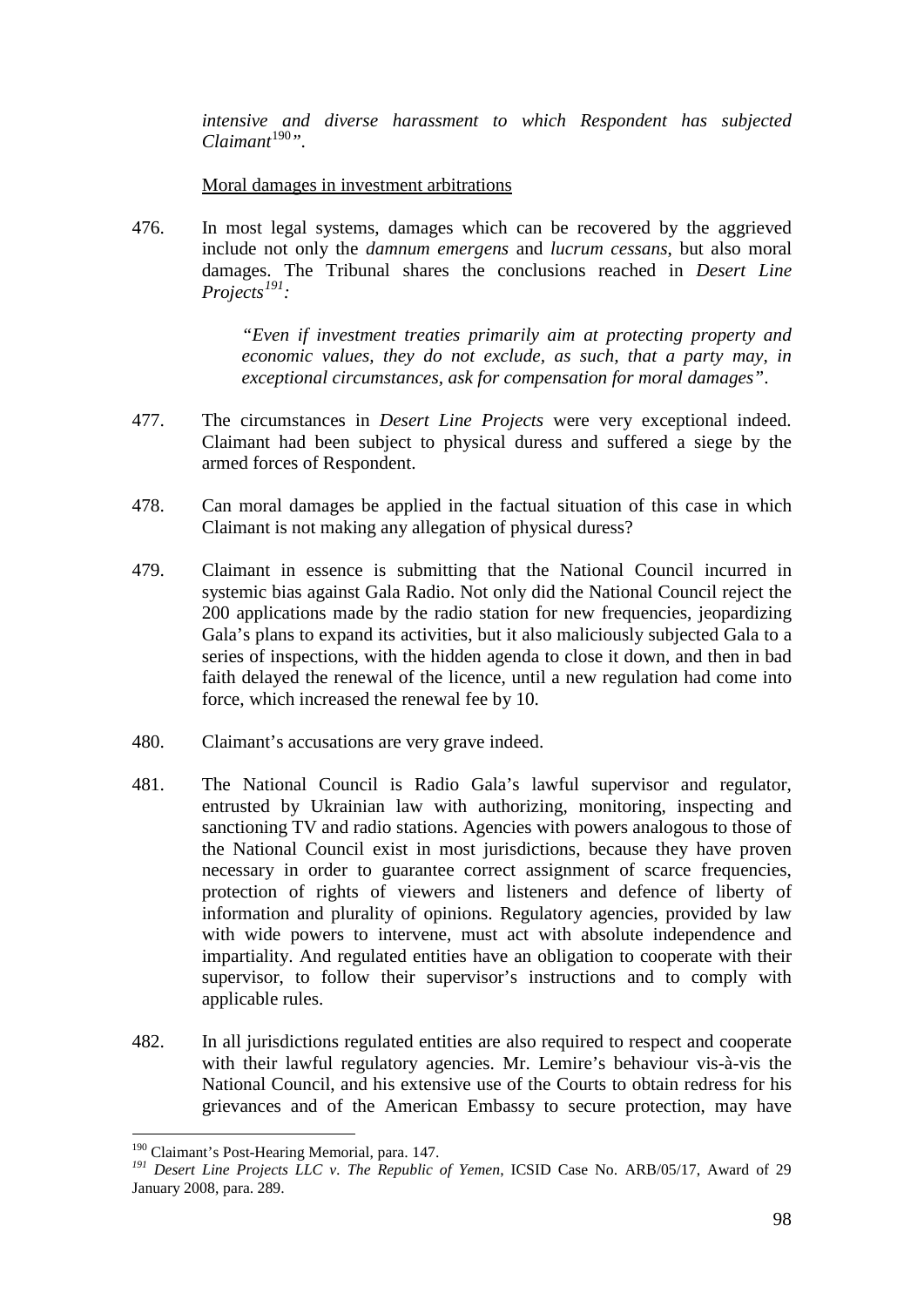looked rude and disrespectful to the Ukrainian authorities. But the personal behaviour of the regulated should never impair on the impartiality of the supervisor.

- 483. Another important aspect to bear in mind is whether the Ukrainian legal system affords an efficient system for appealing the regulator's decisions before a Court. That right also exists in Ukraine, and it has worked. The Courts have twice quashed (in first instance and then on appeal) illegal decisions of the National Council. And in the case of the renewal fees, the Ministry of Justice has sided with Claimant against the National Council.
- 484. The Tribunal has analyzed in detail the relationship between Gala Radio and the National Council and certain facts stand out:
	- Gala was never inspected until 2005, and in the next three years it was the object of five inspections, of which four were unscheduled;
	- the first warning issued by the National Council against Gala was clearly abusive, and was correctly set aside by the Ukrainian Courts;
	- the second warning was issued for alleged infractions which to an impartial bystander look petty; this warning was again set aside by the Courts;
	- the draft resolution of the National Council proposed the issuance of a third warning, and Chairman Shevchenko voted in favour; the underlying inspection report showed that most of the infractions which led to the second warning had been cured, and only found some very minor infringements;
	- the third warning was rejected, but the National Council adopted a decision which seemed to imply that Mr. Lemire, as an American, was prohibited by law from being the rightful owner of Gala;
	- the facts which led to the 2008 inspection probably did not merit the commencement of an inspection procedure, since similar actions had been committed by other TV and radio stations, which were not inspected;
	- Gala's application for extension of its licence was delayed in comparison with other applications; it was approved in the same session when the National Council approved a 10 fold increase in the renewal fees.
- 485. If these facts are added to the National Council's rejection of all (bar one) of Gala's applications for new licences, the resulting overall picture is that Gala has received a one-sided treatment from its regulator. Gala's reaction, consisting in a vehement defence of its rights, presence of US Embassy officials, protest before the National Council and successive appeals to the Ukrainian Courts, seem to have exacerbated the National Council's stance.
- 486. Since the Tribunal has already decided that certain of Respondent's actions related to awarding radio frequencies are not compatible with the FET standard defined in the BIT, Claimant will in any case be entitled to an economic indemnification. Whether the facts of the case constitute *"exceptional circumstances"*, which merit the awarding of moral damages, is a question which the Tribunal will decide in a future phase of this procedure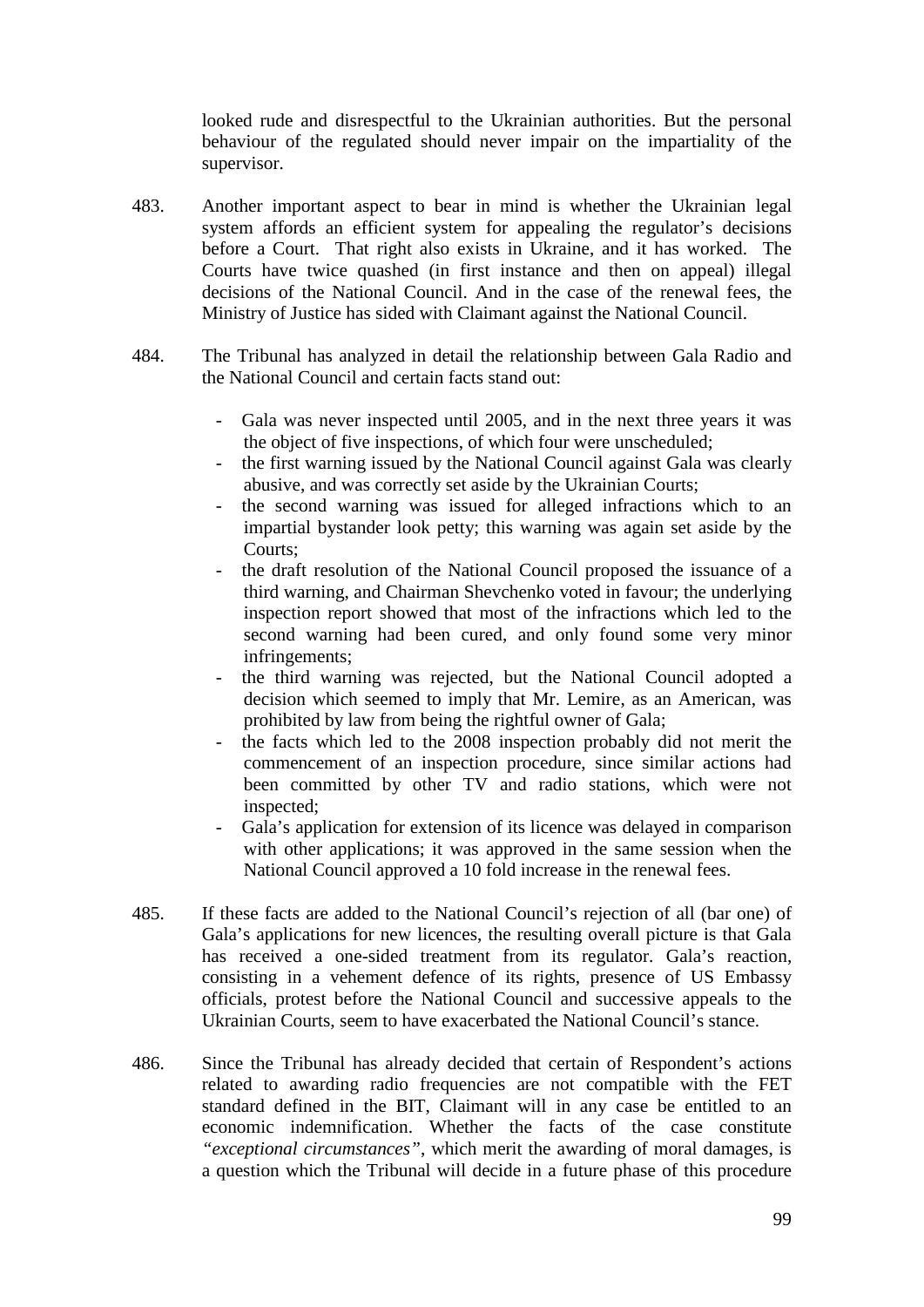when it may have the benefit of further insights, notably into context and causation.

## **VII.5. CLAIMANT'S THIRD ALLEGATION: THE VIOLATION OF THE FET** S**TANDARD BY OTHER ACTIONS PERFORMED BY RESPONDENT**

- 487. Claimant's main allegation is that the allocation of frequencies has given rise to a violation of the FET standard. In addition, Claimant submits an ancillary claim: that a number of other actions or omissions, which primarily constitute a breach of the Settlement Agreement, are also are unfair, inequitable, arbitrary or discriminatory<sup>[192](#page-99-0)</sup>. In Claimant's opinion these actions or omissions constitute not only a breach of the Settlement Agreement, but also a violation of the FET standard defined in the BIT.
- 488. The actions alleged by Claimant are the following:
	- (i) the failure of the National Council to acknowledge its obligations under the Settlement Agreement<sup>[193](#page-99-1)</sup> or to acknowledge the Settlement Agreement as legal or binding<sup>[194](#page-99-2)</sup>;
	- (ii) the State Centre's decision to allocate low powered and contested frequencies<sup>[195](#page-99-3)</sup>; and
	- (iii) Respondent's failure to correct interferences.
- 489. The Tribunal has already analysed whether these actions and omissions represented defaults under the Settlement Agreement, and come to the conclusion that they did not. It will now review, albeit rather summarily, whether these actions conceivably could imply an international law delinquency of Ukraine and a violation of the BIT.

### First and second claim

- 490. (i) and (ii): Since the Tribunal has come to the conclusion that Respondent did not breach its obligations under the Settlement Agreement, and that frequencies allocated were appropriate (see paragraph 209 above), Claimant's allegation that the failure to acknowledge the Settlement Agreement or the allocation of frequencies could conceivably constitute an international wrong has no chance of succeeding.
- 491. Claimant's first and second claims are dismissed.

### Failure to correct interferences

492. (iii): There is a final type of action or failure to act, which Claimant submits amounts to a violation of the FET standard, and which merits a more in-depth analysis. This is Respondent's alleged failure to correct the interferences on Gala 100 FM. Such failure would have related to interferences that occurred

<span id="page-99-0"></span><sup>&</sup>lt;sup>192</sup> Claimant's Post-Hearing Memorial, para. 67.<br><sup>193</sup> Claimant's Post-Hearing Memorial, para. 67.4.

<span id="page-99-2"></span><span id="page-99-1"></span><sup>&</sup>lt;sup>194</sup> Claimant's Post-Hearing Memorial, para. 67.6.

<span id="page-99-3"></span><sup>&</sup>lt;sup>195</sup> Claimant's Post-Hearing Memorial, para. 67.7 and 67.8.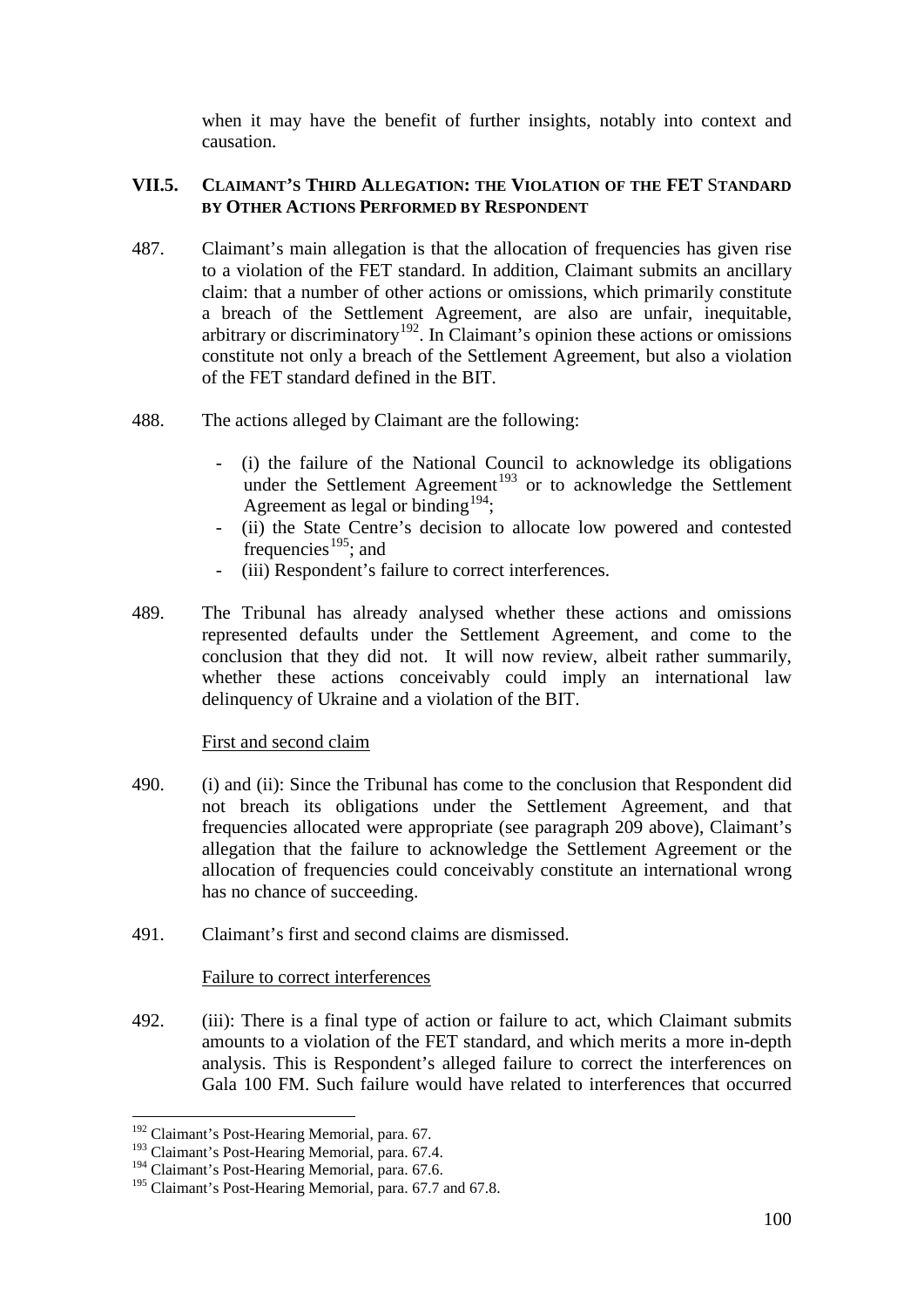after the conclusion of the Settlement Agreement and would thus not have been affected by the Tribunal's decision that Respondent has performed its obligations under the Settlement Agreement.

- 493. Claimant's argument runs as follows<sup>[196](#page-100-0)</sup>: Respondent, as the host state and as issuing authority and regulator of frequencies, has the duty to ensure that any investor can enjoy the normal operation and use of his investment. This includes – in Claimant's assertion - an obligation to provide a frequency that is free of interference, however caused, and an obligation to monitor and regulate other radio companies.
- 494. The Tribunal disagrees with Claimant's reasoning.
- 495. Interference occurs when other radio stations which are also broadcasting do not remain within the prescribed deviation level. The record shows that Claimant on seven occasions between 2000 and 2007 complained to the State Centre, protesting that Gala's signal was suffering interference. The complains were made in 2002, 2004, 2005, 2006 (2) and 2007 (2)<sup>[197](#page-100-1)</sup>. The record shows that the State Centre reacted, at least trying to solve the problems. On August 17, 2004 the State Centre ordered two radio stations which were causing interference to cease doing so<sup>198</sup>. The State Centre monitored the 100 FM frequencies during the year 2007, and found no interference<sup>199</sup>. Finally, as Claimant acknowledges, after an extensive period of monitoring during the autumn 2008, the problem has now been – to use Claimant's words - "*significantly reduced*<sup>[200](#page-100-4)</sup>".
- 496. Claimant's allegation that Ukraine's conduct with regard to the interferences constitutes a violation of the BIT is bound to fail. The State Centre may have been performing the public service of monitoring and supervising radio frequencies with more or less diligence; the solution adopted in 2008 probably could have been anticipated; but even if Claimant's allegations were accepted to be true, they would never give rise to an international delinquency of Ukraine, nor amount to the violation of the FET and full protection standards defined in the BIT. Not every malfunctioning of a public service, suffered by a foreign investor, not every lack of diligence by a supervisory authority opens the door to a claim under the BIT. As has already been explained, the violation of the FET standard requires significantly more, namely that the actions of the State trespass a certain standard of propriety. The evidence does not support that in this instance the threshold has been surpassed.

# **VII.6. CLAIMANT'S FOURTH ALLEGATION: THE "UMBRELLA CLAUSE"**

497. Article II.3 (c) of the BIT includes the so called Umbrella Clause:

<span id="page-100-1"></span><span id="page-100-0"></span><sup>&</sup>lt;sup>196</sup> Claimant's Post-Hearing Memorial, para. 67.1.<br><sup>197</sup> Respondent's Post-Hearing Memorial, para. 170.<br><sup>198</sup> Respondent's Exhibit R-84 and R-85.<br><sup>199</sup> Respondent's Exhibit R-146.<br><sup>200</sup> Claimant's Post-Hearing Memorial,

<span id="page-100-2"></span>

<span id="page-100-3"></span>

<span id="page-100-4"></span>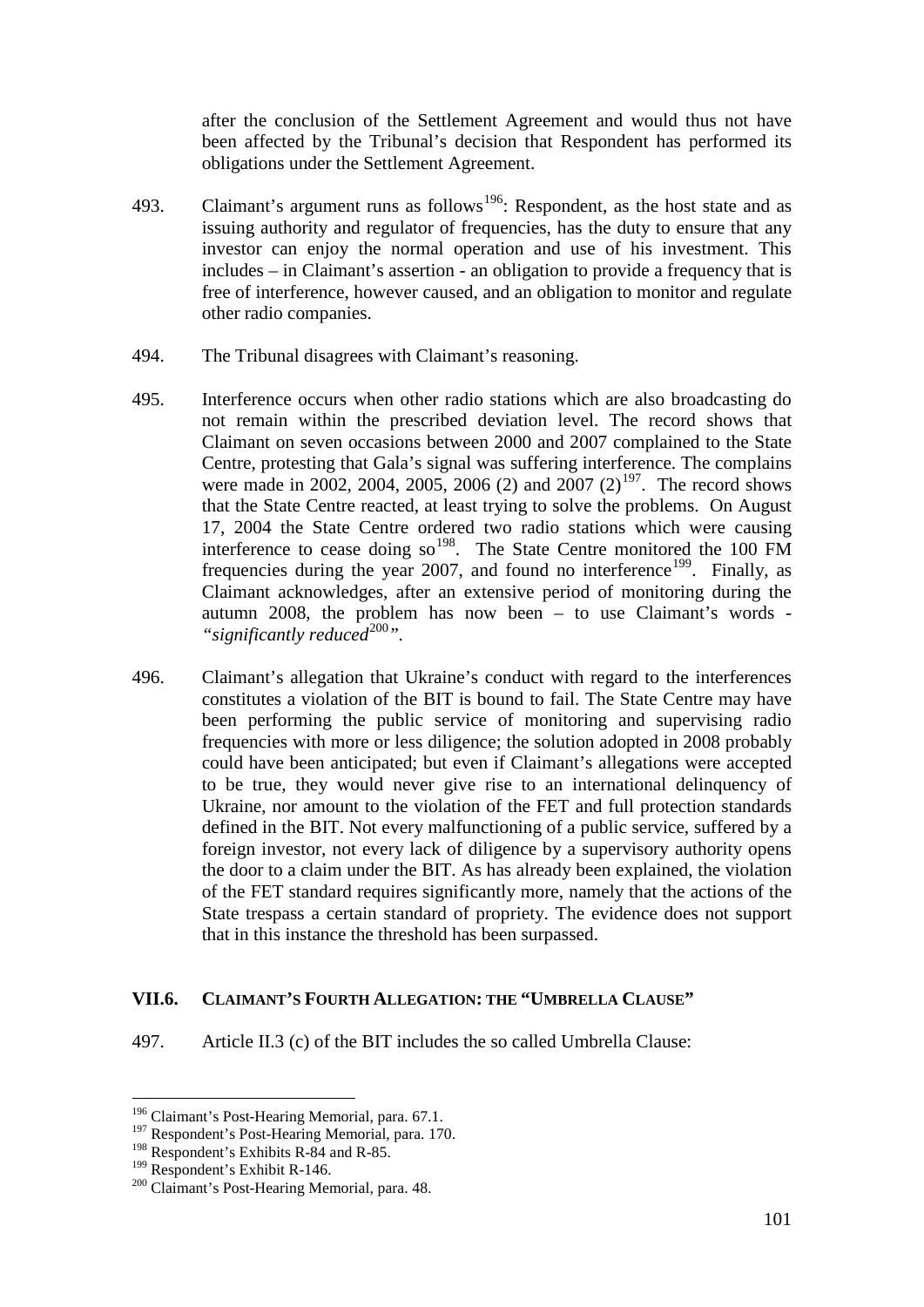*"Each party shall observe any obligation it may have entered into with regard to investments".*

498. The Tribunal agrees with Claimant's submission that Article II.3 (c) of the BIT brings the Settlement Agreement into the ambit of the BIT, so that any violation of the private law agreement becomes *ipso iure* a violation of the international law BIT. This, however, exhausts the effect of the Umbrella Clause; the Umbrella Clause has no impact on the meaning or scope of the Settlement Agreement. In other words, any violation of the Umbrella Clause presupposes a breach of the Settlement Agreement. Since the Arbitral Tribunal has already come to the conclusion that Respondent has not breached its obligations under the Settlement Agreement, the Umbrella Clause of the BIT is moot and Respondent cannot have violated the BIT on this footing.

## **VII.7. CLAIMANT'S FIFTH ALLEGATION: THE PROHIBITION OF LOCAL PURCHASE**

## **A) Allegation of the Parties**

- 499. Claimant's final allegation<sup>[201](#page-101-0)</sup> is that the 2006 LTR, by imposing a 50% Ukrainian music requirement, breaches Article II.6 of the BIT which does not allow the host state to "*impose performance requirements as a condition* …" Claimant acknowledges that Respondent has tried to justify the legal imposition on public policy grounds. Yet, even assuming its validity, this argument can, in Claimant's opinion, at best justify the breach, subject to the payment of the corresponding damages. And the damages sustained by Gala were significant, because its program concept is based 100% on hits. The high level of the local source requirement and its abrupt incorporation caused Claimant to lose advertising revenue, resulting in a damage of 958,000 USD.
- 500. Respondent disagrees<sup>202</sup>. A change in the host's State's regulatory framework does not equate with a breach of the BIT. The protection of the legitimate expectations must be balanced with the need to maintain a reasonable degree of regulatory flexibility on the part of the host State in order to respond to changing circumstances in the public interest. The imposition of a Ukrainian music requirement is neither abrupt, excessive nor unfair, and did not breach Claimant's legitimate expectations.

### **B) Decision of the Tribunal**

501. The facts of this allegation are rather straightforward. Article 9.1 of the 2006 LTR required that *"… music produced in Ukraine shall constitute at least 50% of general broadcasting time of each … radio organization"*. This requirement applies to all broadcasters in Ukraine, not only to Gala Radio. *"Music produced in Ukraine"* includes any music where the author, the composer and/or the performer is Ukrainian.

<span id="page-101-0"></span> <sup>201</sup> Claimant's Post-Hearing Memorial, para. 148.

<span id="page-101-1"></span><sup>202</sup> Respondent's Post-Hearing Memorial, para. 570.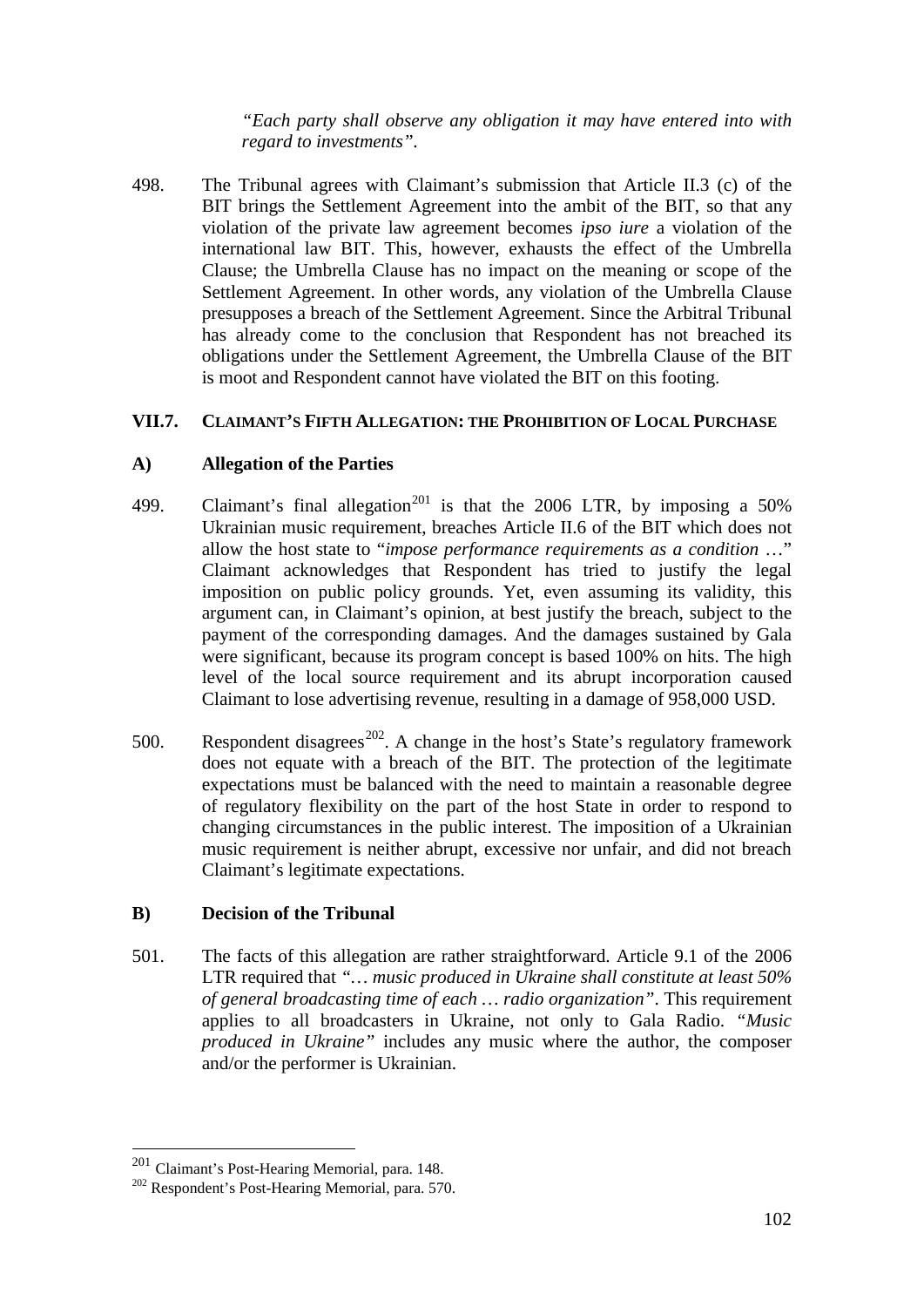- 502. The implementation of this new requirement was not immediate, but in steps. On July 21, 2006 the National Council and certain radio companies signed a memorandum<sup>203</sup>, which provided that the requirement would be implemented in stages from October 1, 2006 through February 1, 2007. Gala adhered to this memorandum in August 2006.
- 503. Gala's basic criticism<sup>[204](#page-102-1)</sup> with regard to the new Ukrainian music requirement is that there are too few hits of Ukrainian music, and since its formula is 100% hits, it must continuously replay the same few Ukrainian hits. In Claimant's opinion, the 50% Ukrainian music requirement violates Article II.6 of the BIT, which provides as follows:

"*Neither party shall impose performance requirements as a condition of establishment, expansion or maintenance of investments, which require or enforce commitments to export goods produced, or which specify that goods and services must be purchased locally, or which impose any other similar requirements*".

- 504. The Tribunal disagrees with Claimant's contention.
- 505. As a sovereign State, Ukraine has the inherent right to regulate its affairs and adopt laws in order to protect the common good of its people, as defined by its Parliament and Government. The prerogative extends to promulgating regulations which define the State's own cultural policy. The promotion of domestic music may validly reflect a State policy to preserve and strengthen cultural inheritance and national identity. The *"high measure of deference that international law generally extends to the right of domestic authorities to regulate matters within their own borders*<sup>[205](#page-102-2)</sup>*"* is reinforced in cases when the purpose of the legislation affects deeply felt cultural or linguistic traits of the community.
- 506. The desire to protect national culture is not unique to Ukraine. France requires that French radio stations broadcast a minimum of 40% of French music<sup>[206](#page-102-3)</sup>, Portugal has a  $25 - 40\%$  Portuguese music quota<sup>[207](#page-102-4)</sup> and a number of other countries impose similar requirements<sup>[208](#page-102-5)</sup>. The Tribunal in *Plama* reasoned that a rule cannot be said to be unfair, inadequate, inequitable or discriminatory, when it has been adopted by many countries around the world<sup>209</sup>. If one adds that the 50% Ukrainian music rule is applied to all broadcasters, the necessary conclusion is that it is compatible with the FET standard defined in the BIT.

<span id="page-102-3"></span><span id="page-102-2"></span>

<span id="page-102-1"></span><span id="page-102-0"></span><sup>&</sup>lt;sup>203</sup> Respondent's Exhibit R-131.<br><sup>204</sup> Claimant's Memorial, para. 207.<br><sup>205</sup> S.D. Myers Inc. v. Canada, UNCITRAL, First Partial Award of 13 November 2000, para. 263.<br><sup>205</sup> S.D. Myers Inc. v. Canada, UNCITRAL, First Parti

<span id="page-102-5"></span><span id="page-102-4"></span><sup>&</sup>lt;sup>207</sup> Article 44-A 1 Lei 7/2006 de 3 de março.<br><sup>208</sup> See K. Bhattachrjee: *"Local Content Rules in Broadcasting"*, reproduced as Respondent's Exhibit  $RI.A-41.$ 

<span id="page-102-6"></span><sup>209</sup> See *Plama Consortium Limited v. Republic of Bulgaria*, ICSID Case No. ARB/03/02, Award of 27 August 2008, para 269.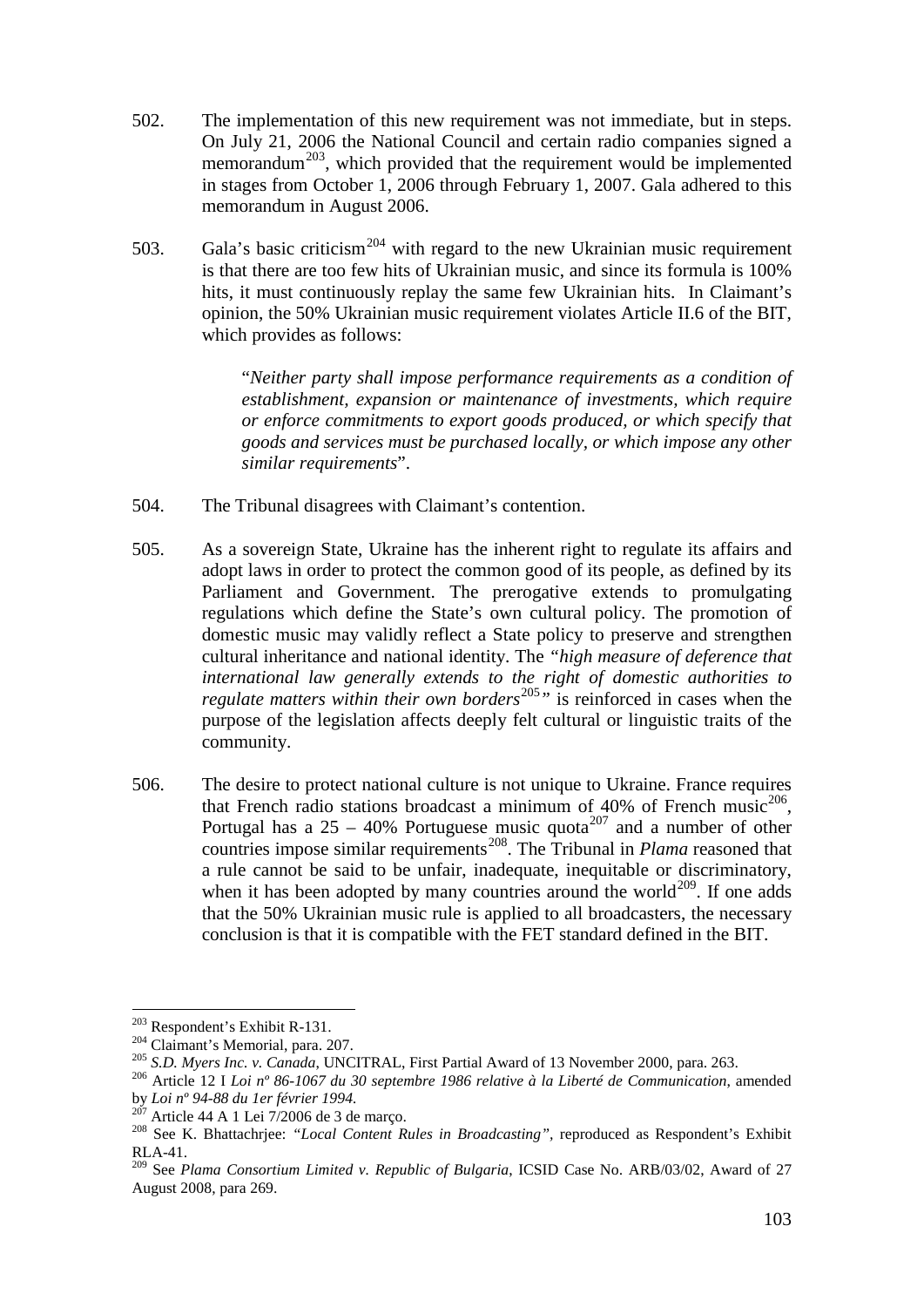- 507. But this conclusion is really *obiter dicta*, because Claimant challenges the 50% Ukrainian music requirement not as a violation of the FET standard, but rather as a breach of the local content rule contained in Article II.6 which prohibits *"performance requirements … which specify that goods or services must be purchased locally"*. Is this rule applicable to a cultural restriction like the 50% Ukrainian music requirement?
- 508. The answer to this question requires that Article II.6 be interpreted *"in accordance with the* ordinary *meaning to be given to the terms of the treaty in their context and in the light of its object and purpose"* (Article 31.1. Vienna Convention) $^{210}$ .
- 509. The ordinary meaning of the terms used by a treaty provides the first criterion of interpretation. The BIT prohibits that local law specify that *"goods or services …must be purchased locally"*. It can be argued that the LTR does not fall foul of this rule: the law does not specify that radio stations must purchase any goods or services locally, but rather that a certain percentage of the music broadcast should be authored, composed or produced by Ukrainian artists. The argument, however, is not decisive, because it might be reasoned *de adverso* that although the LTR does not prohibit radio stations from obtaining Ukrainian music from non-Ukrainian sources, *de facto* the market for Ukrainian-authored, -composed or -produced music is located in Ukraine.
- 510. The object and purpose of Article II.6 sheds more light on its correct interpretation. The object of the BIT is to *"promote greater economic cooperation"* between the Parties (Preamble II). And the purpose of Article II.6 is trade-related: to avoid that States impose local content requirements as a protection of local industries against competing imports. When in 2006 Ukraine amended the LTR, the underlying reasons were not to protect local industries and restrict imports, but rather to promote Ukraine's cultural inheritance, a purpose which is compatible with Article II.6 of the BIT.
- 511. In conclusion, the Tribunal finds that Article 9.1 of the 2006 LTR, which requires that *"[…] music produced in Ukraine shall constitute at least 50% of general broadcasting time of each … radio organization"* does not amount to a violation of the local content rule contained in Article II. 6 of the BIT which prohibits *"performance requirements … which specify that goods or services must be purchased locally"*.

<span id="page-103-0"></span> <sup>210</sup> Emphasis added.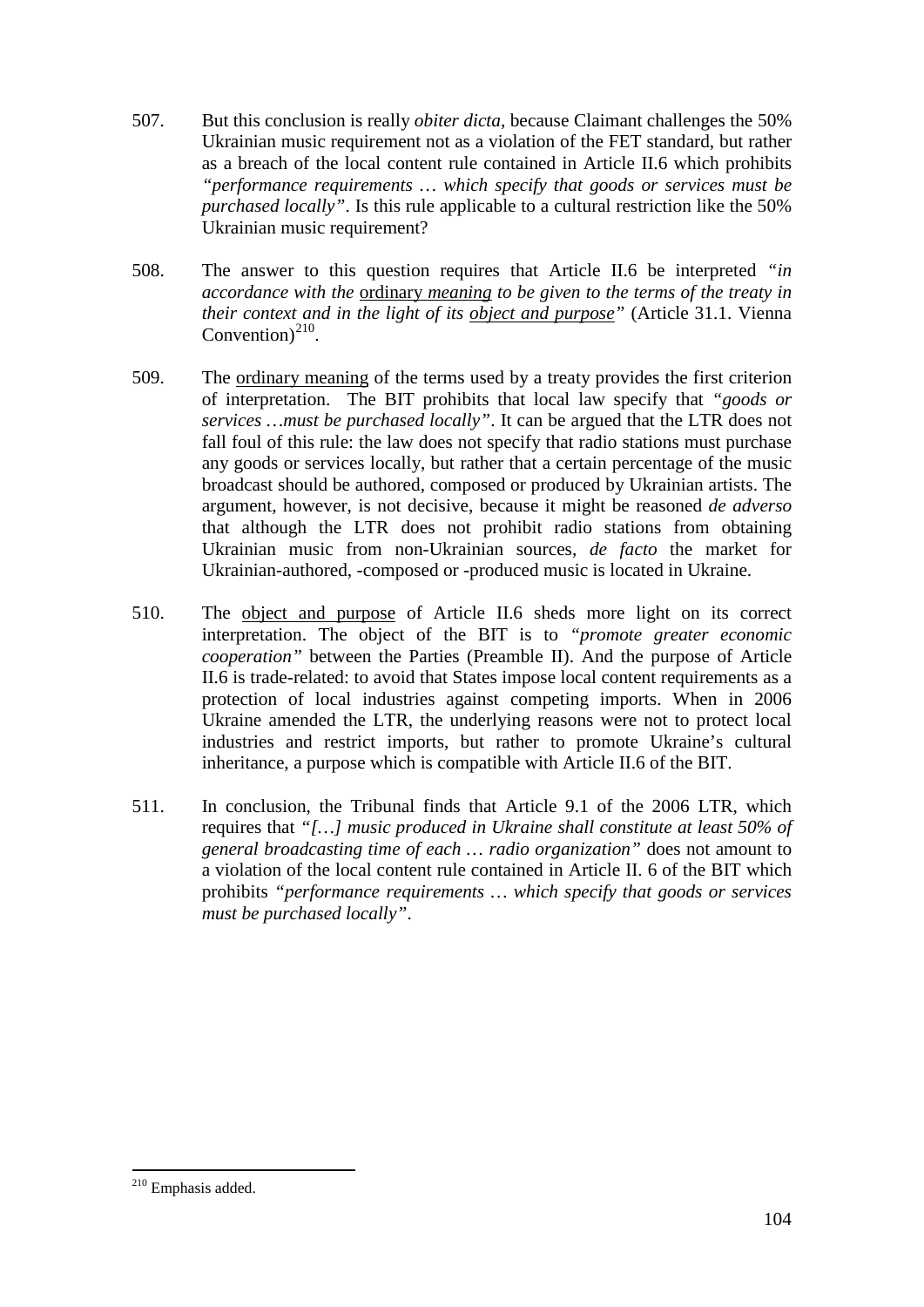## **VII.8. OTHER ALLEGATIONS**

512. In his Memorial, Claimant included alleged additional violations of the BIT, referring to affiliation agreements, trademarks and the expropriation of a beauty salon. This last claim has been specifically withdrawn, and the other two have not been addressed either at the hearing or in the Post-Hearing Memorial, and seem to have been tacitly dropped. To the extent that these claims may still be alive, the Tribunal finds that Respondent's conduct with regard to Gala's affiliation agreements or to its request for trademark protection does not amount to a violation of the BIT.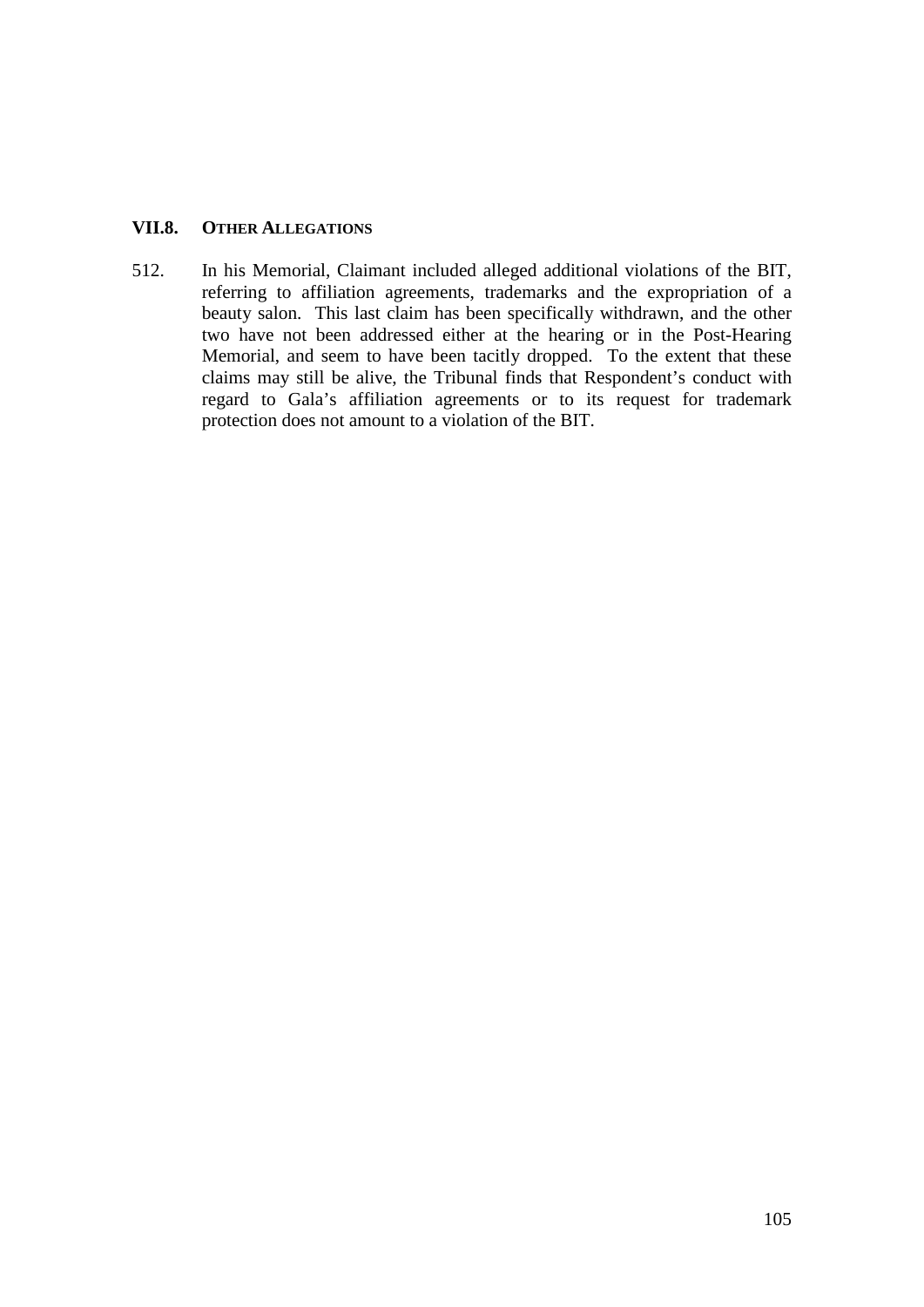### **VIII. DECISION**

- 513. In view of the foregoing reasons, the Tribunal unanimously as regards Sections I trough VI, and by majority as regards some aspects and conclusions of Section VII, decides as follows:
	- 1. to dismiss Respondent's objections to the jurisdiction of the Centre and the competence of the Tribunal;
	- 2. to declare that Respondent has not breached any obligations assumed in the Settlement Agreement;
	- 3. to declare that Respondent, in the manner in which it dealt with the award of radio frequencies as described in paragraph 422 of this Decision, breached Article II.3 of the BIT; and
	- 4. to dismiss all other claims regarding the merits submitted by Claimant.
- 514. The question of the appropriate redress of the breach, including questions of *quantum*, will be addressed in a second phase of this arbitration, for which the Tribunal retains jurisdiction. The Tribunal will issue a Procedural Order for the continuation of the procedure. The question of costs is reserved until the Award.